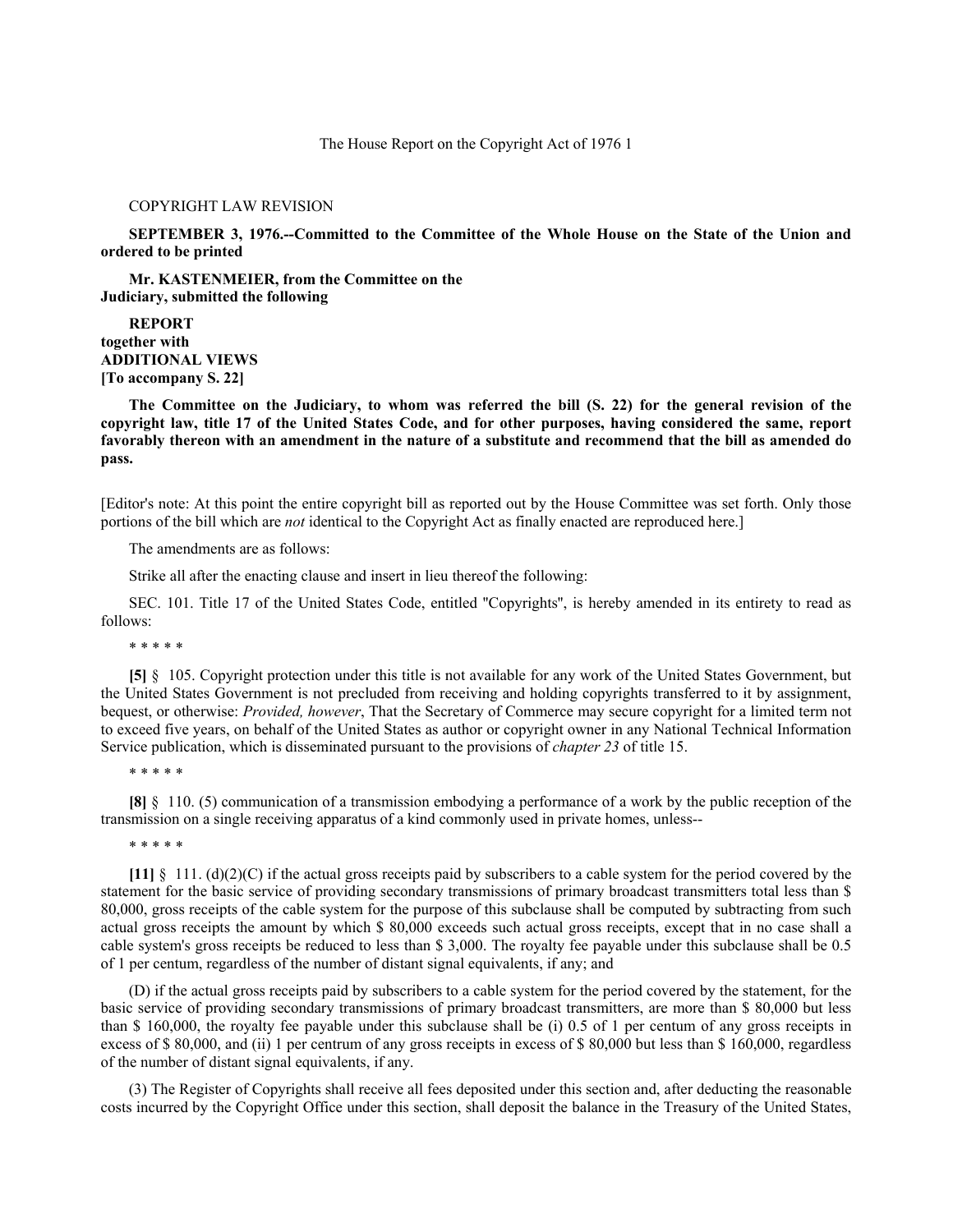in such manner as the Secretary of the Treasury directs, for later distribution by the Copyright Royalty Commission as provided by this title. The Register shall submit to the Copyright Royalty Commission, on a semiannual basis, a compilation of all statements of account covering the relevant six-month period provided by clause (2) of this subsection.

\* \* \* \* \*

**[15]** § 112. (d) Notwithstanding the provisions of section 106, it is not an infringement of copyright for a governmental body or other nonprofit organization entitled to transmit a performance of a work under section 110(8) to make no more than one copy or phonorecord embodying the performance, if--

\* \* \* \* \*

**[16]** § 115. (c)(2) Except as provided by clause (1), the royalty under a compulsory license shall be payable for every phonorecord made and distributed in accordance with the license. For this purpose, a phonorecord is considered ''distributed'' if the person exercising the compulsory license has voluntarily and permanently parted with its possession. With respect to each work embodied in the phonorecord, the royalty shall be either two and three-fourth cents, or sixtenths of one cent per minute of playing time or fraction thereof, whichever amount is larger.

\* \* \* \* \*

**[18]** § 116. (c) DISTRIBUTION OF ROYALTIES.--

(1) The Register of Copyrights shall receive all fees deposited under this section and, after deducting the reasonable costs incurred by the Copyright Office under this section, shall deposit the balance in the Treasury of the United States, in such manner as the Secretary of the Treasury directs, for later distribution by the Copyright Royalty Commission as provided by this title. The Register shall submit to the Copyright Royalty Commission, on an annual basis, a detailed statement of account covering all fees received for the relevant period provided by subsection (b).

(2) During the month of January in each year, every person claiming to be entitled to compulsory license fees under this section for performances during the preceding twelve-month period shall file a claim with the Copyright Royalty Commission, in accordance with requirements that the Commission shall prescribe by regulation. Such claim shall include an agreement to accept as final, except as provided in section 809 of this title, the determination of the Copyright Royalty Commission in any controversy concerning the distribution of royalty fees deposited under subclause (A) of subsection (b)(1) of this section to which the claimant is a party. Notwithstanding any provisions of the antitrust laws (within the meaning of section 12 of title 15), for purposes of this subsection any claimants may agree among themselves as to the proportionate division of compulsory licensing fees among them, may lump their claims together and file them jointly or as a single claim, or may designate a common agent to receive payment on their behalf.

\* \* \* \* \*

**[24]** § 301. (b) Nothing in this title annuls or limits any rights or remedies under the common law or statutes of any State with respect to--

(1) subject matter that does not come within the subject matter of copyright as specified by sections 102 and 103, including works of authorship not fixed in any tangible medium or expression; or

(2) any cause of action arising from undertakings commenced before January 1, 1978; or

(3) activities violating legal or equitable rights that are not equivalent to any of the exclusive rights within the general scope of copyright as specified by section 106, including rights against misappropriation not equivalent to any of such exclusive rights, breaches of contract, breaches of trust, trespass, conversion, invasion of privacy, defamation, and deceptive trade practices such as passing off and false representation.

\* \* \* \* \*

[35] § 506. (6) SEIZURE, FORFEITURE, AND DESTRUCTION.--All copies or phonorecords manufactured, reproduced, distributed, sold, or otherwise used, intended for use, or possessed with intent to use in violation of subsection (a), and all plates, molds, matrices, masters, tapes, film negatives, or other articles by means of which such copies or phonorecords may be reproduced, shall be seized and forfeited to the United States. When any person is convicted of any violation of subsection (a), the court in its judgment of conviction may, in addition to the penalty therein prescribed, order either the destruction or other disposition of all infringing copies or phonorecords and all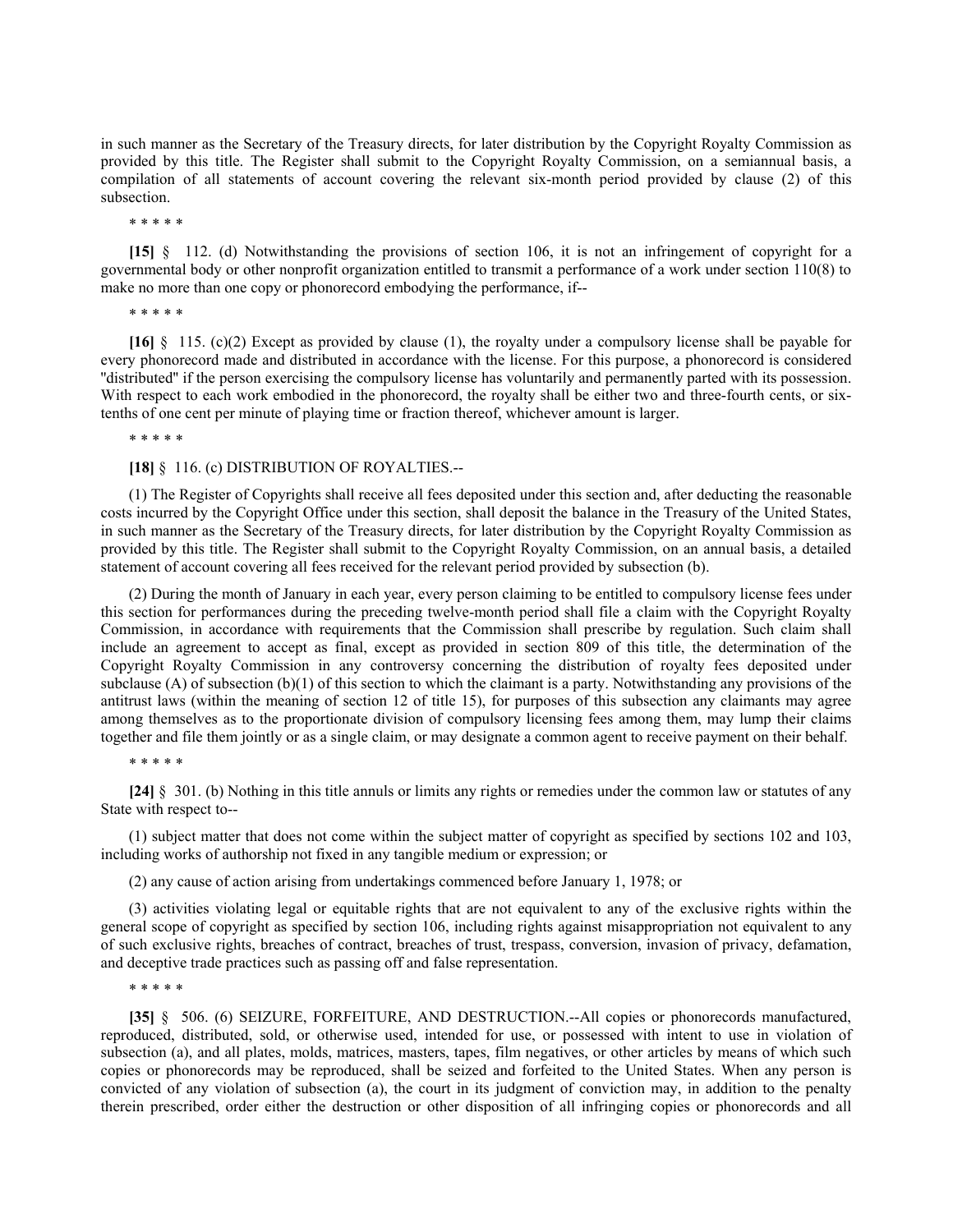plates, molds, matrices, masters, tapes, film negatives, or other articles by means of which such copies or phonorecords may be reproduced. The applicable procedures relating to (1) the seizure, summary and judicial forfeiture, and condemnation of vessels, vehicles, merchandise, and baggage for violations of the customs laws contained in title 19, (2) the disposition of such vessels, vehicles, merchandise, and baggage or the proceeds from the sale thereof, (3) the remission or mitigation of such forfeiture, (4) the compromise of claims, and (5) the award of compensation to informers in respect of such forfeitures, shall apply to seizures and forfeitures incurred, or alleged to have been incurred, under the provisions of this section, insofar as applicable and not inconsistent with the provisions of this section; except that such duties are imposed upon any officer or employee of the Treasury Department or any other person with respect to the seizure and forfeiture of vessels, vehicles, merchandise, and baggage under the provisions of the customs laws contained in title 19 shall be performed with respect to seizure and forfeiture of all articles described in subsection (a) by such officers, agents, or other persons as may be authorized or designated for that purpose by the Attorney General.

\* \* \* \* \*

## **[36]** n\* **§ 509. Remedies for alteration of programming by cable systems**

(a) In any action filed pursuant to section  $111(c)(3)$ , the following remedies shall be available:

(1) Where an action is brought by a party identified in subsection (b) or (c) of section 501, the remedies provided by sections 502 through 505, and the remedy provided by subsection (b) of this section; and

(2) Where an action is brought by a party identified in subsection (d) of section 501, the remedies provided by sections 502 and 505, together with any actual damages suffered by such party as a result of the infringement, and the remedy provided by subsection (b) of this section.

(b) In any action filed pursuant to section  $111(c)(3)$ , the court may decree that, for a period not to exceed thirty days, the cable system shall be deprived of the benefit of a compulsory license for one or more distance signals carried by such cable system.

\* \* \* \* \*

**[41]** § 801. (a) There is hereby created a Copyright Royalty Commission.

(b) Subject to the provisions of this chapter, the purpose of the Commission shall be--

(1) to make determinations concerning the adjustment of reasonable copyright royalty rates as provided in sections 115 and 116, and to make determinations as to reasonable terms and rates of royalty payments as provided in section 118. Such determinations shall be based upon relevant factors occurring subsequent to the date of enactment of this Act;

\* \* \* \* \*

**[42]** § 801. (c) As soon as possible after the date of this enactment of this Act, and no later than six months following such date, the President shall publish a notice announcing the initial appointments provided in section 802.

§ 802. (a) The Commission shall be composed of three members appointed by the President for a term of five years each; of the first three members appointed, two shall be designated to serve for five years from the date of the notice specified in section 801(c), and one shall be designated to serve for three years from such date, respectively. Commissioners shall be compensated at the highest rate now or hereafter prescribed for grade 18 of the General Schedule pay rates *(5 U.S.C. 5332).*

(b) The President shall appoint a Chairman.

**[44]** § 805. (a) To assist in its work, the Commission may appoint a staff which shall be an administrative part of the Library of Congress, but which shall be responsible to the Commission for the administration of the duties entrusted to the staff.

(b) The Commission may procure temporary and intermittent services to the same extent as is authorized by section 3109 of title 5.

\* \* \* \* \*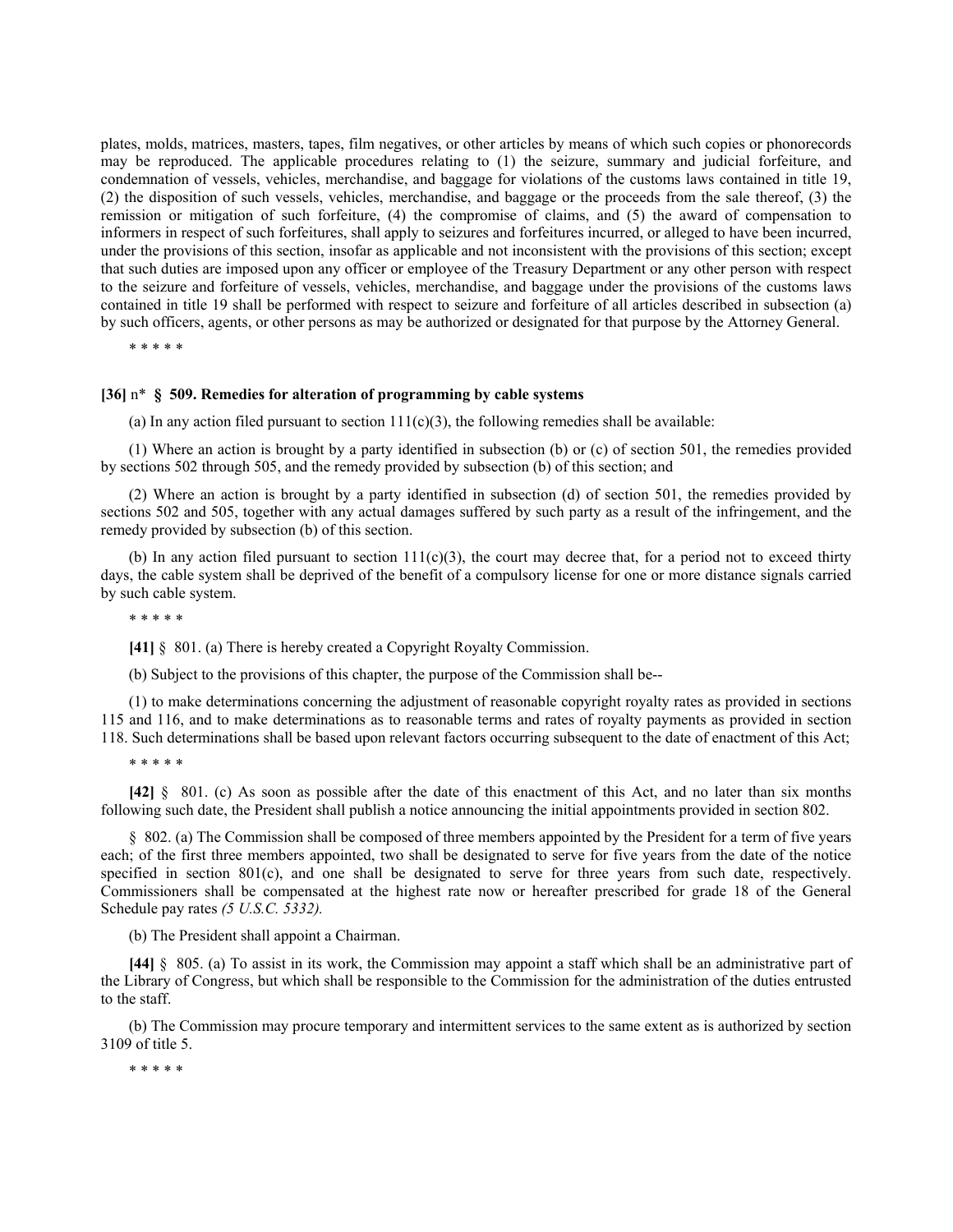**[46]** SEC. 114. There are hereby authorized to be appropriated such funds as may be necessary to carry out the purposes of this Act, except that no more than \$ 500,000 shall be appropriated annually for the operations of the Copyright Royalty Commission.

\* \* \* \* \*

#### **[47]** PURPOSE

The purpose of the proposed legislation, as amended, is to provide for a general revision of the United States Copyright Law, title 17 of the United States Code.

#### STATEMENT

The first copyright law of the United States was enacted by the First Congress in 1790, in exercise of the constitutional power ''To promote the Progress of Science and useful Arts, by securing for limited Times to Authors and Inventors the exclusive Right to their respective Writings and Discoveries'' (U.S. Constitution, Art. I, sec. 8). Comprehensive revisions were enacted, at intervals of about 40 years, in 1831, 1870, and 1909. The present copyright law, title 17 of the United States Code, is basically the same as the act of 1909.

Since that time significant changes in technology have affected the operation of the copyright law. Motion pictures and sound recordings had just made their appearance in 1909, and radio and television were still in the early stages of their development. During the past half century a wide range of new techniques for capturing and communicating printed matter, visual images, and recorded sounds have come into use, and the increasing use of information storage and retrieval devices, communications satellites, and laser technology promises even greater changes in the near future. The technical advances have generated new industries and new methods for the reproduction and dissemination of copyrighted works, and the business relations between authors and users have evolved new patterns.

Between 1924 and 1940 a number of copyright law revision measures were introduced. All these failed of enactment, partly because of controversy among private interests over differences between the Berne Convention and the U.S. law. After World War II, the United States participated in the development of the new Universal Copyright Convention, becoming a party in 1955.

In that year, the movement for general revision of the U.S. copyright law was revived and the legislative appropriations act for the next 3 years provided funds for a comprehensive program of research and studies by the Copyright Office as the groundwork for such revision. There followed a period of study which produced 35 published monographs on most of the major substantive issues in copyright revision, and culminated in 1961 in the ''Report of the Register of Copyrights on the General Revision of the U.S. Copyright Law.''

Between 1961 and 1964 there were numerous meetings and discussions under the auspices of the Copyright Office, participated in by representatives of a wide range of interests affected by the copyright law. Gradually a draft bill for general revision took shape, and toward the end of the 88th Congress, on July 20, 1964, it was introduced in both Houses. The 1964 revision bill was introduced in the House of Representatives, as H.R. 11947, and in the Senate by request, as S. 3008.

No further legislative action was taken on the revision bill during the 88th Congress, but before the opening of the 89th Congress the **[48]** Copyright Office completely revised the bill in the light of the many comments that had been received. On February 4, 1965, the revised bill was introduced in both Houses: in the House as H.R. 4347, and in the Senate as S. 1006. The Copyright Office prepared a report to accompany the revised bill, and it was published in May, 1965 as ''The Supplementary Report of the Register of Copyrights on the General Revision of the U.S. Copyright Law: 1965 Revision Bill.'' Extensive hearings on the bill were held in both Houses during 1965, and the Senate hearings continued in 1966. H.R. 4347 was reported by the House Judiciary Committee on October 12, 1966 (H.R. Rep. No. 2237, 89th Cong., 2d Sess.), but the 89th Congress adjourned before further action could be taken.

At the beginning of the 90th Congress the bill, in the form in which it had been reported by the House Judiciary Committee, was again introduced in both Houses: in the House of Representatives on January 17, 1967 as H.R. 2512, and in the Senate on January 23, 1967, as S. 597. H.R. 2512 was reported by the House Judiciary Committee, without further amendment but with dissenting views, on March 8, 1967 (H.R. Rept. No. 83, 90th Cong., 1st Sess.). The bill was passed by the House of Representatives, with several important amendments, on April 11, 1967, by a vote of 379 to 29. The Senate Judiciary Subcommittee conducted further hearings on S. 597 in March and April of 1967. However, it was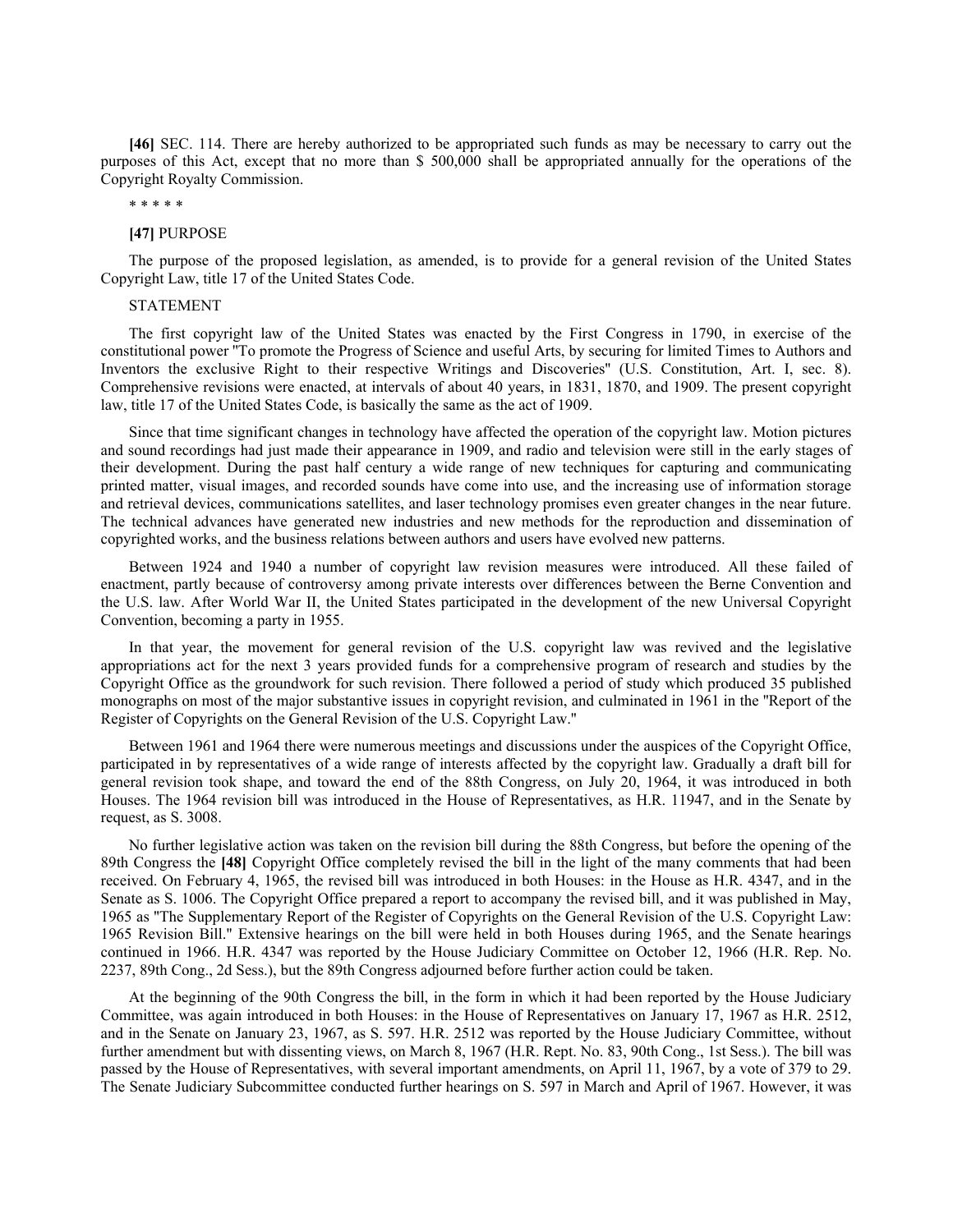not possible to complete action on copyright revision in the 90th Congress because of the emergence of certain major problems, notably that of cable television.

On January 22 (legislative day January 10), 1969, S. 543 was introduced in the 91st Congress. Title I of this bill, other than for technical amendments, was identical to S. 597 of the 90th Congress. Title II of the bill incorporated the provisions of S. 2216 providing for the establishment of a National Commission on New Technological Uses of Copyrighted Works. This title was a response to concerns as to the impact of the legislation on the use of copyrighted materials in computers and other forms of information storage and retrieval systems. The Senate had passed, on October 12, 1967, a bill establishing such a Commission for the study of this subject, but there had been no action by the House on this separate legislation.

On December 10, 1969, the Senate Judiciary Subcommittee favorably reported S. 543, with an amendment in the nature of a substitute. No further action was taken in the 91st Congress primarily because of the cable television issue.

On February 18, 1971, S. 644 was introduced in the 92nd Congress. Other than for minor amendments, the text of that bill was identical to the revision bill reported by the Subcommittee in the 91st Congress. No action was taken on general revision legislation during the 92nd Congress, pending the formulation and adoption by the Federal Communications Commission of new cable television rules.

While action on the general revision bill was necessarily delayed, the unauthorized duplication of sound recordings became widespread. It was accordingly determined that the creation of a limited copyright in sound recordings should not await action on the general revision bill. S. 646 of the 92nd Congress was introduced to amend title 17 of the U.S. Code to provide for the creation of a limited copyright in sound recordings. This bill passed the Senate on April 29, **[49]**  1971, and, following hearings in June 1971, a companion bill (H.R. 6927) passed the House with amendments on October 4, 1971 and was enacted as Public Law 92-140.

On March 26, 1973 S. 1361, for the general revision of the copyright law, was introduced in the 93rd Congress. Other than for technical amendments, this bill was identical to S. 644 of the 92d Congress. Additional copyright revision hearings were held in the Senate on July 31 and August 1, 1973.

The Senate Judiciary Subcommittee on April 19, 1974 reported S. 1361 with an amendment in the nature of a substitute. After adopting several amendments to the subcommittee bill, the Senate Judiciary Committee reported the legislation on July 8, 1974. On July 9 the measure was removed from the Senate calendar and referred to the Committee on Commerce. The Commerce Committee reported S. 1361 with additional amendments on July 29. After adopting several amendments the Senate on September 9 passed S. 1361 by a vote of 70 to 1.

Since it was doubtful that adequate time remained in the 93d Congress for consideration in the House of Representatives of S. 1361, on September 9, Senator McClellan introduced and obtained immediate consideration of S. 3976. That bill, passed on September 9, extended the renewal term of expiring copyrights, established on a permanent basis a limited copyright in sound recordings, and created in the Library of Congress a National Commission of New Technological Uses of Copyrighted Works. The House of Representatives passed the measure with amendments on December 19, 1974, and the Senate concurred in the House amendments on the same date. The President approved the bill on December 31, 1974, and it became Public Law 93-573.

At the beginning of the 94th Congress the revision bill, substantially identical to S. 1361 as passed by the Senate in 1974, was introduced in both Houses: Senator McClellan introduced S. 22 on January 15, 1975, and Chairman Robert W. Kastenmeier of the House Judiciary Subcommittee on Courts, Civil Liberties, and the Administration of Justice, introduced H.R. 2223 on January 28, 1975. S. 22 was reported, with additional views by the Senate Judiciary Committee on November 20 (legislative day, November 18), 1975, and passed the Senate unanimously, on February 19, 1976, by a vote of 97-0.

During 1975 the House Judiciary Subcommittee conducted extensive hearings on H.R. 2223, at which nearly 100 witnesses were heard. The Register of Copyrights also prepared a "Second Supplementary Report on General Revision of the U.S. Copyright Law,'' which discussed policy and technical issues of the revision legislation. Following some 22 days of public mark-up sessions in 1976 the House Subcommittee favorably reported S. 22, by a unanimous vote, on August 3, 1976 with an amendment in the nature of a substitute. The Committee on the Judiciary now reports that bill, as amended, without change.

Title II of S. 22, as passed by the Senate, represents a piece of legislation separate from the bill for general legislation. This measure was originally introduced by Chairman Edwin Willis of the House Judiciary Subcommittee in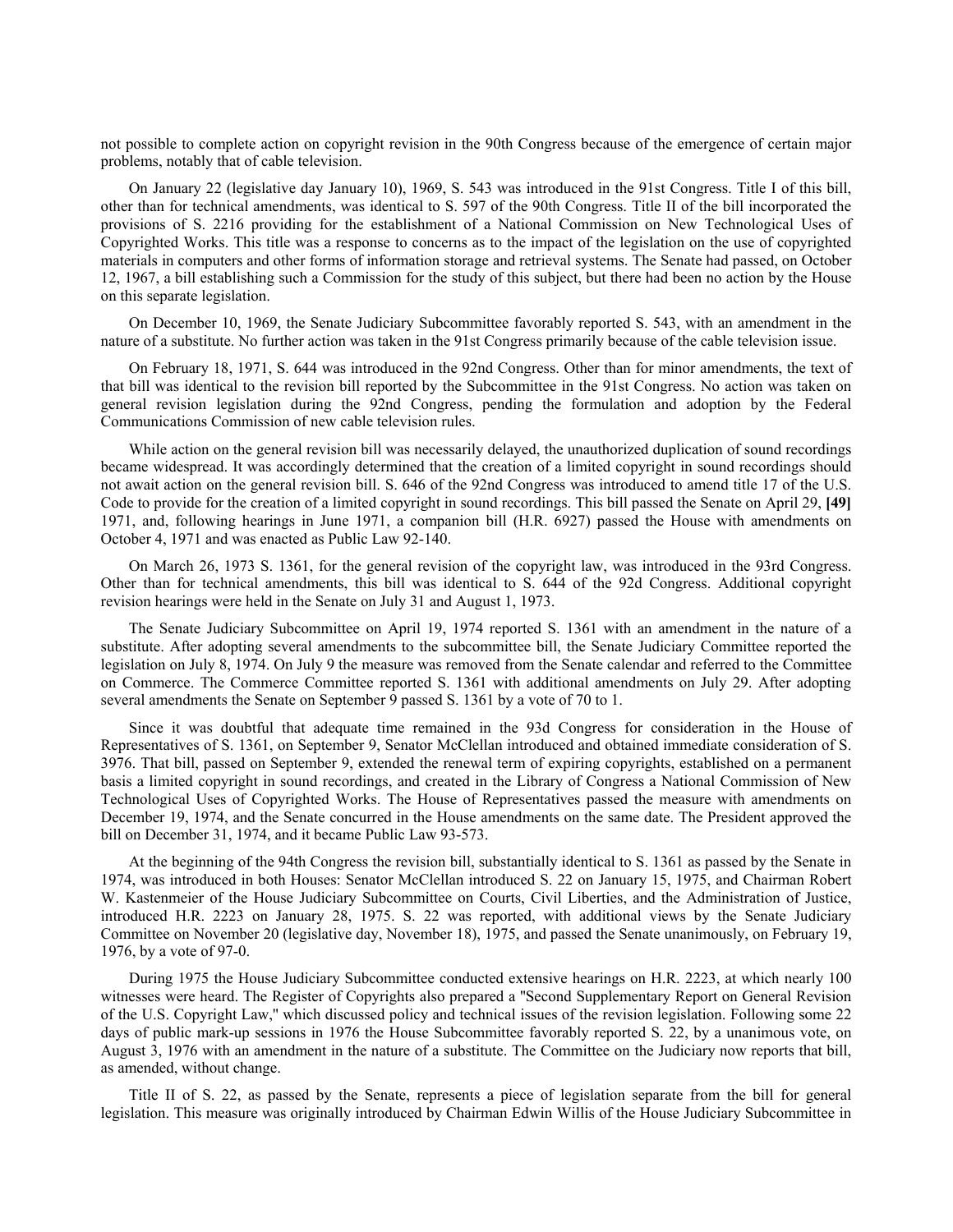1957, and received active consid-**[50]**eration in both Houses during the early 1960's. It passed the Senate as separate legislation on three occasions, in 1962, 1963, and 1966. It was reintroduced in the 90th and 91st Congresses, and on December 10, 1969, the Senate Subcommittee conjoined it with the general copyright revision bill, reporting it as Title III of S. 543. As a separate title of S. 1361 of the 93d Congress, and now of S. 22, the design legislation has passed the Senate on two additional occasions.

In reporting S. 22, the House Judiciary Committee has deleted Title II. Until 1954, designs for useful articles were not generally subject to copyright protection. The primary protection available was the design patent, which requires that the design be not only ''original'', the standard applied in copyright law, but also ''novel'', meaning that it has never before existed anywhere.

However, in 1954 the Supreme Court decided the case of *Mazer v. Stein , 347 U.S. 201,* in which it held that works of art which are incorporated into the design of useful articles, but which are capable of standing by themselves as art works separate from the useful article, are copyrightable. The example used in the *Mazer* case was an ornamental lamp base.

Title II of S. 22 as passed by the Senate would create a new limited form of copyright protection for ''original'' designs which are clearly a part of a useful article, regardless of whether such designs could stand by themselves, separate from the article itself. Thus designs of useful articles which do not meet the design patent standard of ''novelty'' would for the first time be protected.

S. 22 is a copyright revision bill. The Committee chose to delete Title II in part because the new form of design protection provided by Title II could not truly be considered copyright protection and therefore appropriately within the scope of copyright revision.

In addition, Title II left unanswered at least two fundamental issues which will require further study by the Congress. These are: first, what agency should administer this new design protection system and, second, should typeface designs be given the protections of the title?

Finally, the Committee will have to examine further the assertion of the Department of Justice, which testified in opposition to the Title, that Title II would create a new monopoly which has not been justified by a showing that its benefits will outweigh the disadvantage of removing such designs from free public use.

The issues raised by Title II have not been resolved by its deletion from the Copyright Revision Bill. Therefore, the Committee believes that it will be necessary to reconsider the question of design protection in new legislation during the first session of the 95th Congress. At that time more complete hearings on the subject may be held and, without the encumbrance of a general copyright revision bill, the issues raised in Title II of S. 22 may be resolved.

## SECTIONAL ANALYSIS AND DISCUSSION

An analysis and discussion of the provisions of S. 22, as amended, follows:

SECTION 101. DEFINITIONS

The significant definitions in this section will be mentioned or summarized in connection with the provisions to which they are most relevant.

# [51] SECTION 102. GENERAL SUBJECT MATTER OF COPYRIGHT

#### ''*Original works of authorship*''

The two fundamental criteria of copyright protection--originality and fixation in tangible form--are restated in the first sentence of this cornerstone provision. The phrase ''original works of authorship,'' which is purposely left undefined, is intended to incorporate without change the standard of originality established by the courts under the present copyright statute. This standard does not include requirements of novelty, ingenuity, or esthetic merit, and there is no intention to enlarge the standard of copyright protection to require them.

In using the phrase "original works of authorship," rather than "all the writings of an author" now in section 4 of the statute, the committee's purpose is to avoid exhausting the constitutional power of Congress to legislate in this field, and to eliminate the uncertainties arising from the latter phrase. Since the present statutory language is substantially the same as the empowering language of the Constitution, a recurring question has been whether the statutory and the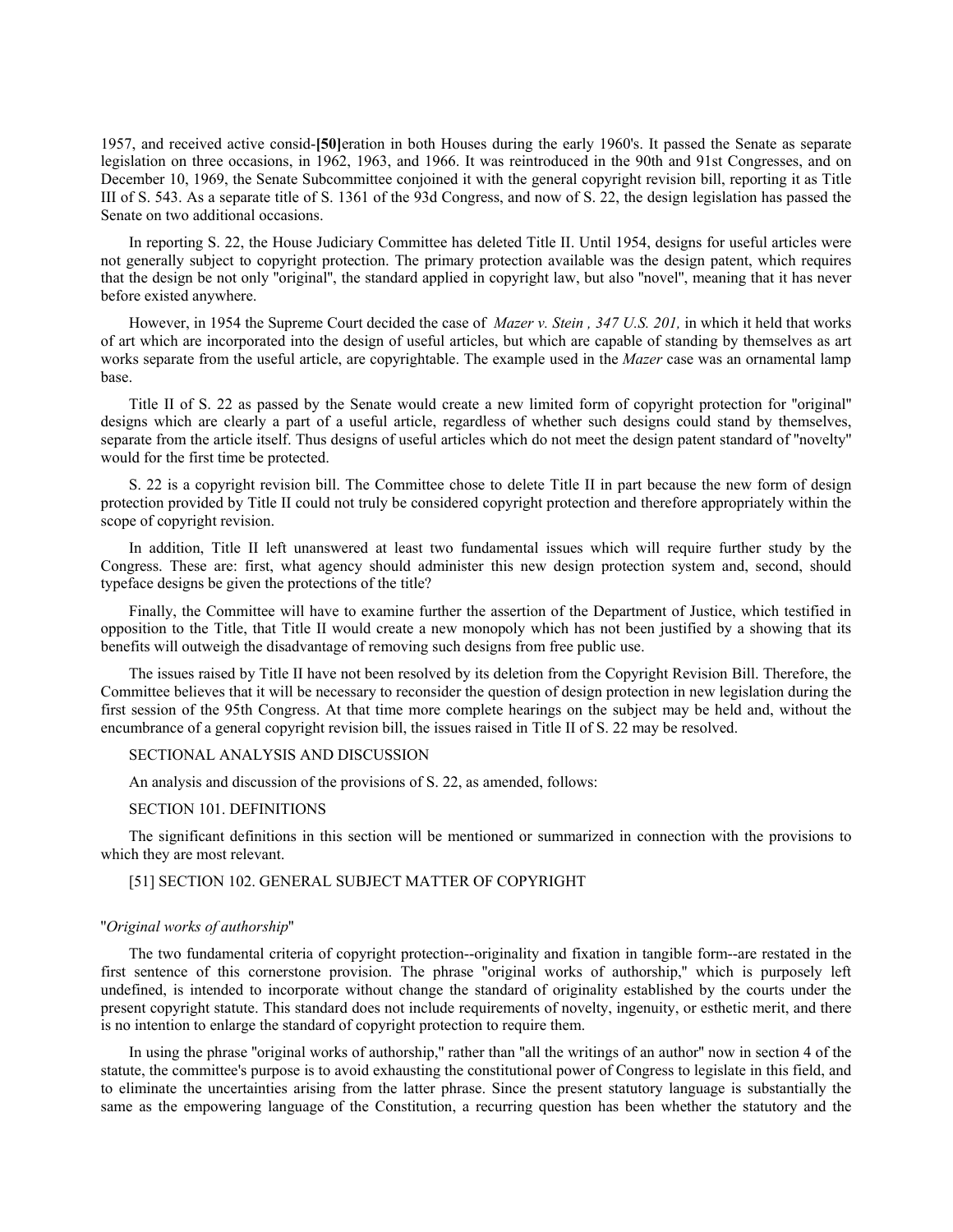constitutional provisions are coextensive. If so, the courts would be faced with the alternative of holding copyrightable something that Congress clearly did not intend to protect, or of holding constitutionally incapable of copyright something that Congress might one day want to protect. To avoid these equally undesirable results, the courts have indicated that ''all the writings of an author'' under the present statute is narrower in scope than the ''writings'' of ''authors'' referred to in the Constitution. The bill avoids this dilemma by using a different phrase--''original works of authorship''--in characterizing the general subject matter of statutory copyright protection.

The history of copyright law has been one of gradual expansion in the types of works accorded protection, and the subject matter affected by this expansion has fallen into two general categories. In the first, scientific discoveries and technological developments have made possible new forms of creative expression that never existed before. In some of these cases the new expressive forms--electronic music, filmstrips, and computer programs, for example--could be regarded as an extension of copyrightable subject matter Congress had already intended to protect, and were thus considered copyrightable from the outset without the need of new legislation. In other cases, such as photographs, sound recordings, and motion pictures, statutory enactment was deemed necessary to give them full recognition as copyrightable works.

Authors are continually finding new ways of expressing themselves, but it is impossible to foresee the forms that these new expressive methods will take. The bill does not intend either to freeze the scope of copyrightable subject matter at the present stage of communications technology or to allow unlimited expension [sic] into areas completely outside the present congressional intent. Section 102 implies neither that that subject matter is unlimited nor that new forms of expression within that general area of subject matter would necessarily be unprotected.

The historic expansion of copyright has also applied to forms of expression which, although in existence for generations or centuries, have only gradually come to be recognized as creative and worthy of protection. The first copyright statute in this country, enacted in 1790, **[52]** designated only ''maps, charts, and books''; major forms of expression such as music, drama, and works of art achieved specific statutory recognition only in later enactments. Although the coverage of the present statute is very broad, and would be broadened further by the explicit recognition of all forms of choreography, there are unquestionably other areas of existing subject matter that this bill does not propose to protect but that future Congresses may want to.

#### *Fixation in tangible form*

As a basic condition of copyright protection, the bill perpetuates the existing requirement that a work be fixed in a ''tangible medium of expression,'' and adds that this medium may be one ''now known or later developed,'' and that the fixation is sufficient if the work ''can be perceived, reproduced, or otherwise communicated, either directly or with the aid of a machine or device.'' This broad language is intended to avoid the artificial and largely unjustifiable distinctions, derived from cases such as *White-Smith Publishing Co. v. Apollo Co. , 209 U.S. 1 (1908),* under which statutory copyrightability in certain cases has been made to depend upon the form or medium in which the work is fixed. Under the bill it makes no difference what the form, manner, or medium of fixation may be--whether it is in words, numbers, notes, sounds, pictures, or any other graphic or symbolic indicia, whether embodied in a physical object in written, printed, photographic, sculptural, punched, magnetic, or any other stable form, and whether it is capable of perception directly or by means of any machine or device ''now known or later developed.''

Under the bill, the concept of fixation is important since is not only determines whether the provisions of the statute apply to a work, but it also represents the dividing line between common law and statutory protection. As will be noted in more detail in connection with section 301, an unfixed work of authorship, such as an improvisation or an unrecorded choreographic work, performance, or broadcast, would continue to be subject to protection under State common law or statute, but would not be eligible for Federal statutory protection under section 102.

The bill seeks to resolve, through the definition of ''fixation'' in section 101, the status of live broadcasts--sports, news coverage, live performances of music, etc.--that are reaching the public in unfixed form but that are simultaneously being recorded. When a football game is being covered by four television cameras, with a director guiding the activities of the four cameramen and choosing which of their electronic images are sent out to the public and in what order, there is little doubt that what the cameramen and the director are doing constitutes ''authorship.'' The further question to be considered is whether there has been a fixation. If the images and sounds to be broadcast are first recorded (on a video tape, film, etc.) and then transmitted, the recorded work would be considered a ''motion picture'' subject to statutory protection against unauthorized reproduction or retransmission of the broadcast. If the program content is transmitted live to the public while being recorded at the same time, the case would be treated the same; the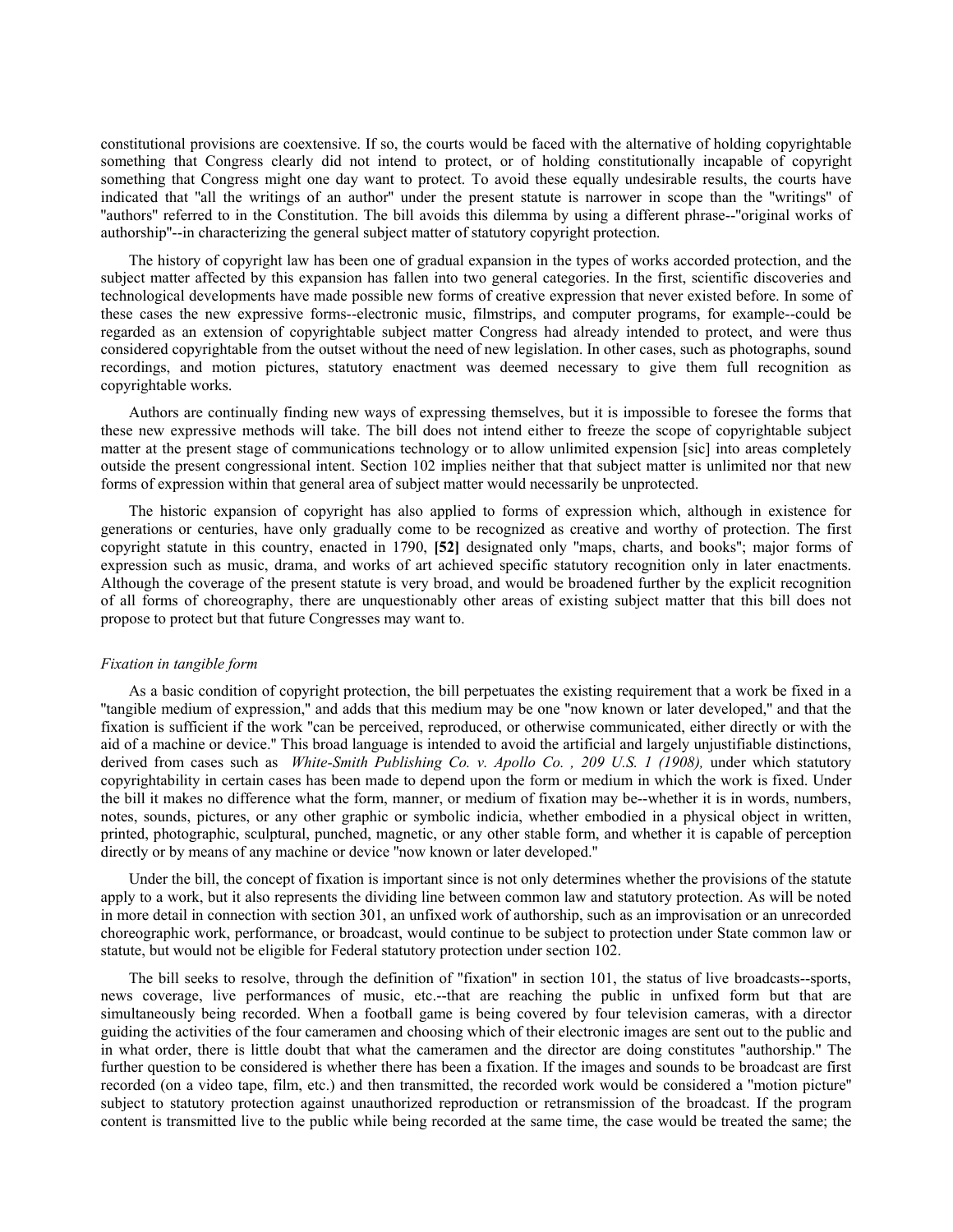copyright owner would not be forced to rely on common law rather than statutory rights in proceeding against an infringing user of the live broadcast.

Thus, assuming it is copyrightable--as a ''motion picture'' or ''sound recording,'' for example--the content of a live transmission should be regarded as fixed and should be accorded statutory **[53]** protection if it is being recorded simultaneously with its transmission. On the other hand, the definition of "fixation" would exclude from the concept purely evanescent or transient reproductions such as those projected briefly on a screen, shown electronically on a television or other cathode ray tube, or captured momentarily in the ''memory'' of a computer.

Under the first sentence of the definition of ''fixed'' in section 101, a work would be considered ''fixed in a tangible medium of expression'' if there has been an authorized embodiment in a copy or phonorecord and if that embodiment ''is sufficiently permanent or stable'' to permit the work ''to be perceived, reproduced, or otherwise communicated for a period of more than transitory duration.'' The second sentence makes clear that, in the case of ''a work consisting of sounds, images, or both, that are being transmitted," the work is regarded as "fixed" if a fixation is being made at the same time as the transmission.

Under this definition "copies" and "phonorecords" together will comprise all of the material objects in which copyrightable works are capable of being fixed. The definitions of these terms in section 101, together with their usage in section 102 and throughout the bill, reflect a fundamental distinction between the ''original work'' which is the product of ''authorship'' and the multitude of material objects in which it can be embodied. Thus, in the sense of the bill, a ''book'' is not a work of authorship, but is a particular kind of ''copy.'' Instead, the author may write a ''literary work,'' which in turn can be embodied in a wide range of ''copies'' and ''phonorecords,'' including books, periodicals, computer punch cards, microfilm, tape recordings, and so forth. It is possible to have an ''original work of authorship'' without having a "copy" or "phonorecord" embodying it, and it is also possible to have a "copy" or "phonorecord" embodying something that does not qualify as an "original work of authorship." The two essential elements--original work and tangible object--must merge through fixation in order to produce subject matter copyrightable under the statute.

## *Categories of copyrightable works*

The second sentence of section 102 lists seven broad categories which the concept of ''works of authorship'' is said to ''include.'' The use of the word ''include,'' as defined in section 101, makes clear that the listing is ''illustrative and not limitative,'' and that the seven categories do not necessarily exhaust the scope of ''original works of authorship'' that the bill is intended to protect. Rather, the list sets out the general area of copyrightable subject matter, but with sufficient flexibility to free the courts from rigid or outmoded concepts of the scope of particular categories. The items are also overlapping in the sense that a work falling within one class may encompass works coming within some or all of the other categories. In the aggregate, the list covers all classes of works now specified in section 5 of title 17; in addition, it specifically enumerates ''pantomimes and choreographic works''.

Of the seven items listed, four are defined in section 101. The three undefined categories--''musical works,'' ''dramatic works,'' and ''pantomimes and choreographic works''--have fairly settled meanings. There is no need, for example, to specify the copyrightability of electronic or concrete music in the statute since the form of a work would no longer be of any importance, nor is it necessary to specify that **[54]** ''choreographic works'' do not include social dance steps and simple routines.

The four items defined in section 101 are "literary works," "pictorial, graphic, and sculptural works," "motion pictures and audiovisual works'', and ''sound recordings.'' In each of these cases, definitions are needed not only because the meaning of the term itself is unsettled but also because the distinction between ''work'' and ''material object'' requires clarification. The term ''literary works'' does not connote any criterion of literary merit or qualitative value: it includes catalogs, directories, and similar factual, reference, or instructional works and compilations of data. It also includes computer data bases, and computer programs to the extent that they incorporate authorship in the programmer's expression of original ideas, as distinguished from the ideas themselves.

Correspondingly, the definition of ''pictorial, graphic, and sculptural works'' carries with it no implied criterion of artistic taste, aesthetic value, or intrinsic quality. The term is intended to comprise not only ''works of art'' in the traditional sense but also works of graphic art and illustration, art reproductions, plans and drawings, photographs and reproductions of them, maps, charts, globes, and other cartographic works, works of these kinds intended for use in advertising and commerce, and works of ''applied art.'' There is no intention whatever to narrow the scope of the subject matter now characterized in section 5(k) as ''prints or labels used for articles of merchandise.'' However, since this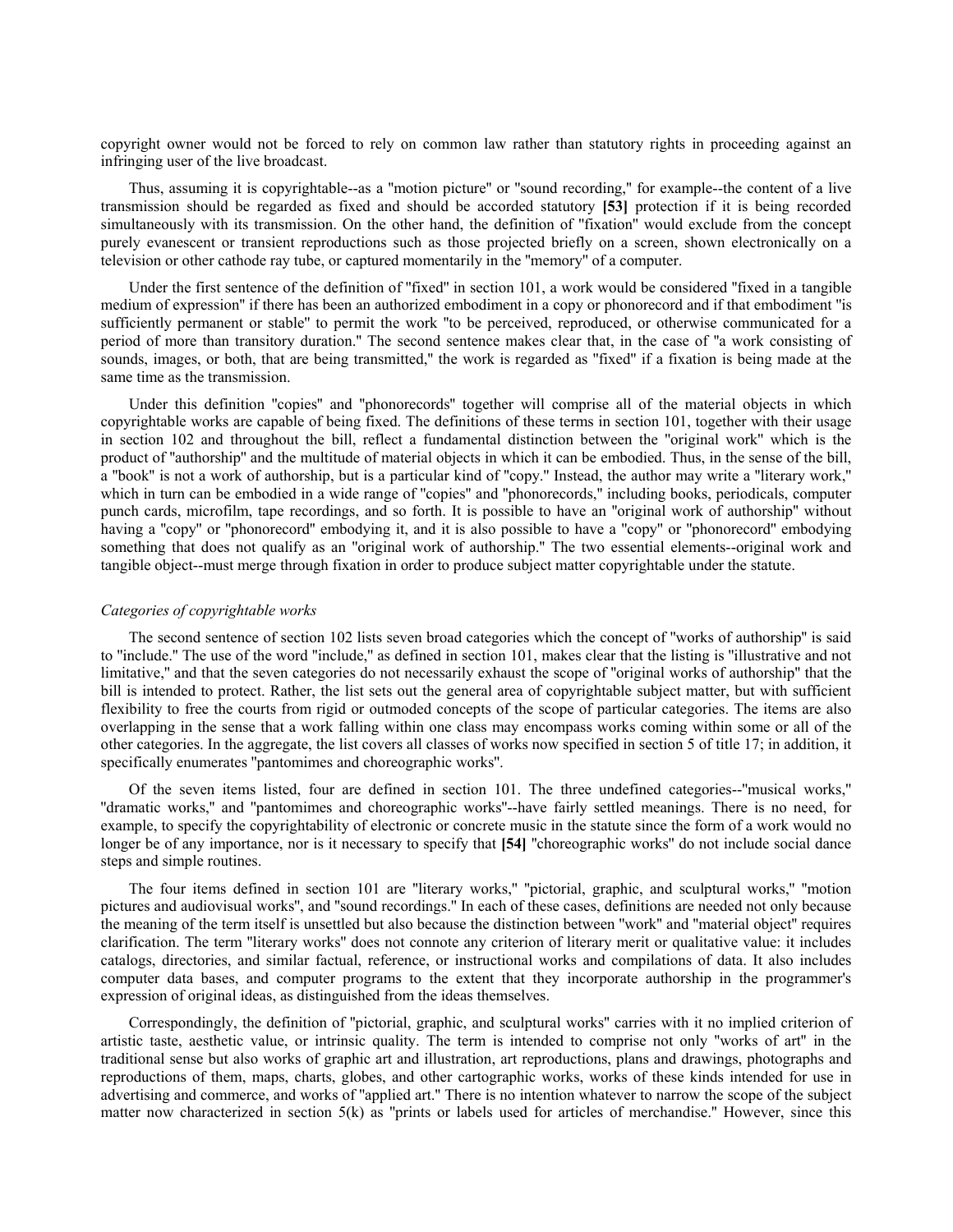terminology suggests the material object in which a work is embodied rather than the work itself, the bill does not mention this category separately.

In accordance with the Supreme Court's decision in *Mazer v. Stein , 347 U.S. 201 (1954),* works of ''applied art'' encompass all original pictorial, graphic, and sculptural works that are intended to be or have been embodied in useful articles, regardless of factors such as mass production, commercial exploitation, and the potential availability of design patent protection. The scope of exclusive rights in these works is given special treatment in section 113, to be discussed below.

The Committee has added language to the definition of ''pictorial, graphic, and sculptural works'' in an effort to make clearer the distinction between works of applied art protectable under the bill and industrial designs not subject to copyright protection. The declaration that ''pictorial, graphic, and sculptural works'' include ''works of artistic craftsmanship insofar as their form but not their mechanical or utilitarian aspects are concerned'' is classic language: it is drawn from Copyright Office regulations promulgated in the 1940's and expressly endorsed by the Supreme Court in the *Mazer* case.

The second part of the amendment states that ''the design of a useful article ... shall be considered a pictorial, graphic, or sculptural work only if, and only to the extent that, such design incorporates pictorial, graphic, or sculptural features that can be identified separately from, and are capable of existing independently, of the utilitarian aspects of the article.'' A ''useful article'' is defined as ''an article having an intrinsic utilitarian function that is not merely to portray the appearance of the article or to convey information.'' This part of the amendment is an adaptation of language added to the Copy**[55]**right Office Regulations in the mid-1950's in an effort to implement the Supreme Court's decision in the *Mazer* case.

In adopting this amendatory language, the Committee is seeking to draw as clear a line as possible between copyrightable works of applied art and uncopyrighted works of industrial design. A two-dimensional painting, drawing, or graphic work is still capable of being identified as such when it is printed on or applied to utilitarian articles such as textile fabrics, wallpaper, containers, and the like. The same is true when a statue or carving is used to embellish an industrial product or, as in the *Mazer* case, is incorporated into a product without losing its ability to exist independently as a work of art. On the other hand, although the shape of an industrial product may be aesthetically satisfying and valuable, the Committee's intention is not to offer it copyright protection under the bill. Unless the shape of an automobile, airplane, ladies' dress, food processor, television set, or any other industrial product contains some element that, physically or conceptually, can be identified as separable from the utilitarian aspects of that article, the design would not be copyrighted under the bill. The test of separability and independence from ''the utilitarian aspects of the article'' does not depend upon the nature of the design--that is, even if the appearance of an article is determined by esthetic (as opposed to functional) considerations, only elements, if any, which can be identified separately from the useful article as such are copyrightable. And, even if the three-dimensional design contains some such element (for example, a carving on the back of a chair or a floral relief design on silver flatware), copyright protection would extend only to that element, and would not cover the over-all configuration of the utilitarian article as such.

A special situation is presented by architectural works. An architect's plans and drawings would, of course, be protected by copyright, but the extent to which that protection would extend to the structure depicted would depend on the circumstances. Purely nonfunctional or monumental structures would be subject to full copyright protection under the bill, and the same would be true of artistic sculpture or decorative ornamentation or embellishment added to a structure. On the other hand, where the only elements of shape in an architectural design are conceptually inseparable from the utilitarian aspects of the structure, copyright protection for the design would not be available.

The Committee has considered, but chosen to defer, the possibility of protecting the design of typefaces. A ''typeface'' can be defined as a set of letters, numbers, or other symbolic characters, whose forms are related by repeating design elements consistently applied in a notational system and are intended to be embodied in articles whose intrinsic utilitarian function is for use in composing text or other cognizable combinations of characters. The Committee does not regard the design of typeface, as thus defined, to be a copyrightable ''pictorial, graphic, or sculptural work'' within the meaning of this bill and the application of the dividing line in section 101.

Enactment of Public Law 92-140 in 1971 marked the first recognition in American copyright law of sound recordings as copyrightable works. As defined in section 101, copyrightable ''sound recordings'' are original works of authorship comprising an aggregate of **[56]** musical, spoken, or other sounds that have been fixed in tangible form. The copyrightable work comprises the aggregation of sounds and not the tangible medium of fixation. Thus, ''sound recordings'' as copyrightable subject matter are distinguished from ''phonorecords,'' the latter being physical objects in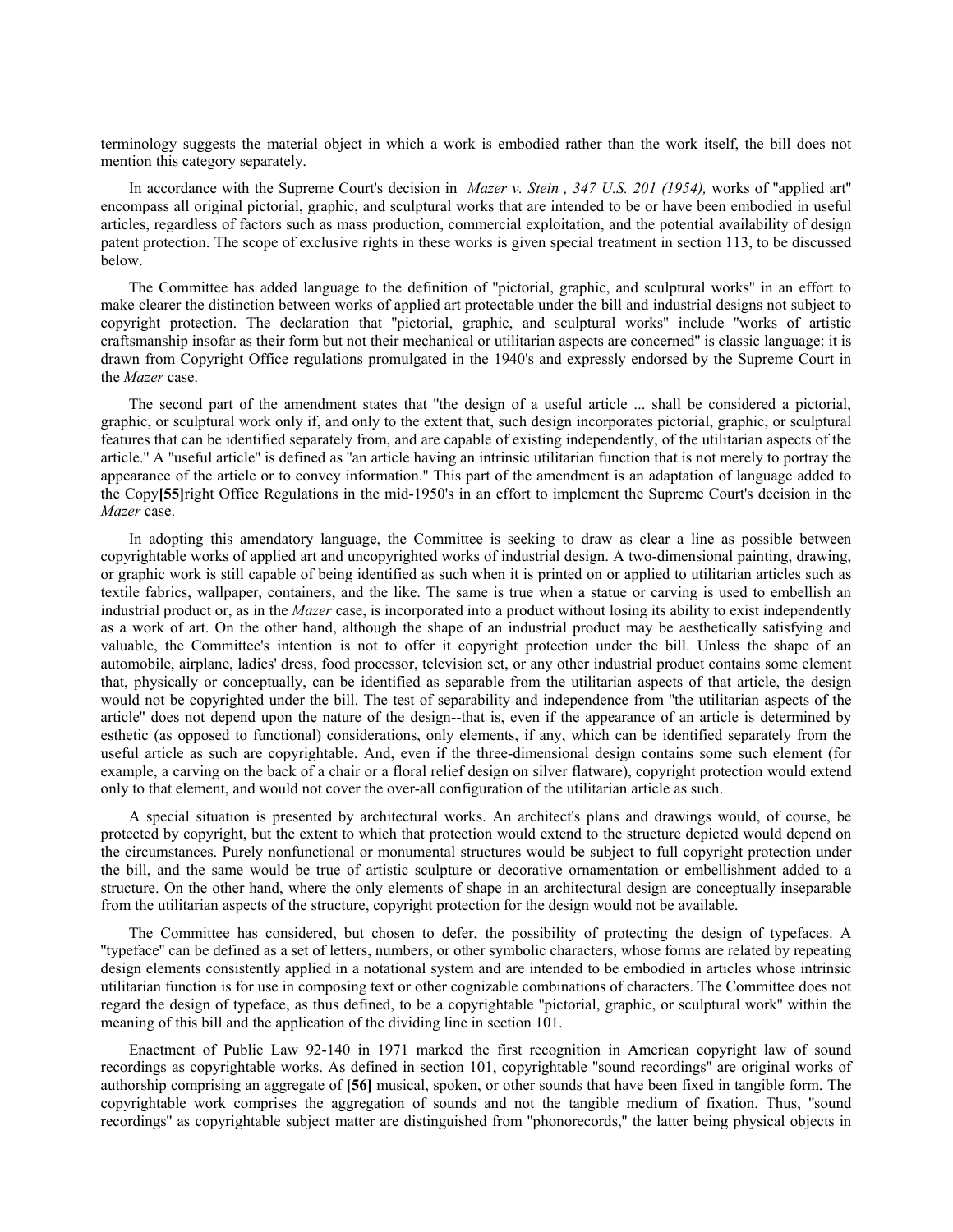which sounds are fixed. They are also distinguished from any copyrighted literary, dramatic, or musical works that may be reproduced on a ''phonorecord.''

As a class of subject matter sound recordings are clearly within the scope of the ''writings of an author'' capable of protection under the Constitution, and the extension of limited statutory protection to them was too long delayed. Aside from cases in which sounds are fixed by some purely mechanical means without originality of any kind, the copyright protection that would prevent the reproduction and distribution of unauthorized phonorecords of sound recordings is clearly justified.

The copyrightable elements in a sound recording will usually, though not always, involve ''authorship'' both on the part of the performers whose performance is captured and on the part of the record producer responsible for setting up the recording session, capturing and electronically processing the sounds, and compiling and editing them to make the final sound recording. There may, however, be cases where the record producer's contribution is so minimal that the performance is the only copyrightable element in the work, and there may be cases (for example, recordings of birdcalls, sounds of racing cars, et cetera) where only the record producer's contribution is copyrightable.

Sound tracks of motion pictures, long a nebulous area in American copyright law, are specifically included in the definition of ''motion pictures,'' and excluded in the definition of ''sound recordings.'' To be a ''motion picture,'' as defined, requires three elements: (1) a series of images, (2) the capability of showing the images in certain successive order, and (3) an impression of motion when the images are thus shown. Coupled with the basic requirements of original authorship and fixation in tangible form, this definition encompasses a wide range of cinematographic works embodied in films, tapes, video disks, and other media. However, it would not include: (1) unauthorized fixations of live performances or telecasts, (2) live telecasts that are not fixed simultaneously with their transmission, or (3) filmstrips and slide sets which, although consisting of a series of images intended to be shown in succession, are not capable of conveying an impression of motion.

On the other hand, the bill equates audiovisual materials such as filmstrips, slide sets, and sets of transparencies with ''motion pictures'' rather than with ''pictorial, graphic, and sculptural works.'' Their sequential showing is closer to a ''performance'' than to a ''display,'' and the definition of ''audiovisual works,'' which applies also to ''motion pictures,'' embraces works consisting of a series of related images that are by their nature, intended for showing by means of projectors or other devices.

## *Nature of copyright*

Copyright does not preclude others from using the ideas or information revealed by the author's work. It pertains to the literary musical, graphic, or artistic form in which the author expressed intellectual concepts. Section 102(b) makes clear that copyright protection does not extend to any idea, procedure, process, system, method of opera**[57]**tion, concept, principle, or discovery, regardless of the form in which it is described, explained, illustrated, or embodied in such work.

Some concern has been expressed lest copyright in computer programs should extend protection to the methodology or processes adopted by the programmer, rather than merely to the ''writing'' expressing his ideas. Section 102(b) is intended, among other things, to make clear that the expression adopted by the programmer is the copyrightable element in a computer program, and that the actual processes or methods embodied in the program are not within the scope of the copyright law.

Section 102(b) in no way enlarges or contracts the scope of copyright protection under the present law. Its purpose is to restate, in the context of the new single Federal system of copyright, that the basic dichotomy between expression and idea remains unchanged.

## SECTION 103. COMPILATIONS AND DERIVATIVE WORKS

Section 103 complements section 102: A compilation or derivative work is copyrightable if it represents an ''original work of authorship'' and falls within one or more of the categories listed in section 102. Read together, the two sections make plain that the criteria of copyrightable subject matter stated in section 102 apply with full force to works that are entirely original and to those containing preexisting material. Section 103(b) is also intended to define, more sharply and clearly than does section 7 of the present law, the important interrelationship and correlation between protection of preexisting and of ''new'' material in a particular work. The most important point here is one that is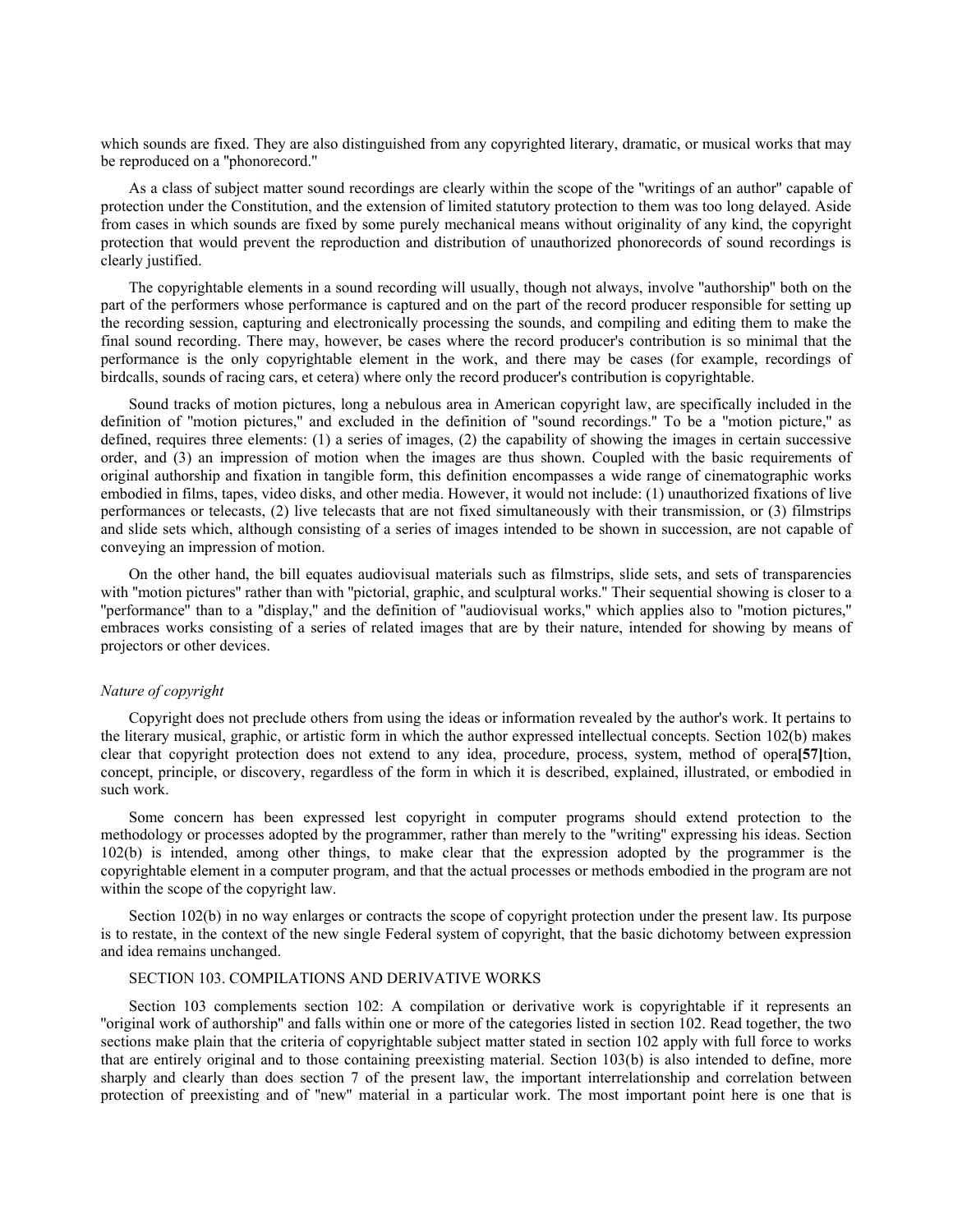commonly misunderstood today: copyright in a ''new version'' covers only the material added by the later author, and has no effect one way or the other on the copyright or public domain status of the preexisting material.

Between them the terms ''compilations'' and ''derivative works'' which are defined in section 101, comprehend every copyrightable work that employs preexisting material or data of any kind. There is necessarily some overlapping between the two, but they basically represent different concepts. A ''compilation'' results from a process of selecting, bringing together, organizing, and arranging previously existing material of all kinds, regardless of whether the individual items in the material have been or ever could have been subject to copyright. A ''derivative work,'' on the other hand, requires a process of recasting, transforming, or adapting ''one or more preexisting works''; the ''preexisting work'' must come within the general subject matter of copyright set forth in section 102, regardless of whether it is or was ever copyrighted.

The second part of the sentence that makes up section  $103(a)$  deals with the status of a compilation or derivative work unlawfully employing preexisting copyrighted material. In providing that protection does not extend to "any part of the work in which such material has been used unlawfully,'' the bill prevents an infringer from benefiting, through copyright protection, from committing an unlawful act, but preserves protection for those parts of the work that do not employ the preexisting work. Thus, an unauthorized translation of a novel could not be copyrighted at all, but the owner of copyright in an anthology of poetry could sue someone who infringed the whole **[58]** anthology, even though the infringer proves that publication of one of the poems was unauthorized. Under this provision, copyright could be obtained as long as the use of the preexisting work was not ''unlawful,'' even though the consent of the copyright owner had not been obtained. For instance, the unauthorized reproduction of a work might be ''lawful'' under the doctrine of fair use or an applicable foreign law, and if so the work incorporating it could be copyrighted.

## SECTION 104. NATIONAL ORIGIN

Section 104 of the bill, which sets forth the basic criteria under which works of foreign origin can be protected under the U.S. copyright law, divides all works coming within the scope of sections 102 and 103 into two categories: unpublished and published. Subsection (a) imposes no qualifications of nationality and domicile with respect to unpublished works. Subsection (b) would make published works subject to protection under any one of four conditions:

(1) The author is a national or domiciliary of the United States or a country with which the United States has copyright relations under a treaty, or is a stateless person;

(2) The work is first published in the United States or in a country that is a party to the Universal Copyright Convention;

(3) The work is first published by the United Nations, by any of its specialized agencies, or by the Organization of American States; or

(4) The work is covered by a Presidential proclamation extending protection to works originating in a specified country which extends protection to U.S. works ''on substantially the same basis'' as to its own works.

The third of these conditions represents a treaty obligation of the United States. Under the Second Protocol of the Universal Copyright Convention, protection under U.S. Copyright law is expressly required for works published by the United Nations, by U.N. specialized agencies, and by the Organization of American States.

## SECTION 105. U.S. GOVERNMENT WORKS

## *Scope of the prohibition*

The basic premise of section 105 of the bill is the same as that of section 8 of the present law--that works produced for the U.S. Government by its officers and employees should not be subject to copyright. The provision applies the principle equally to unpublished and published works.

The general prohibition against copyright in section 105 applies to ''any work of the United States Government,'' which is defined in section 101 as "a work prepared by an officer or employee of the United States Government as part of that person's official duties.'' Under this definition a Government official or employee would not be prevented from securing copyright in a work written at that person's own volition and outside his or her duties, even though the subject matter involves the Government work or professional field of the official or employee. Although the wording of the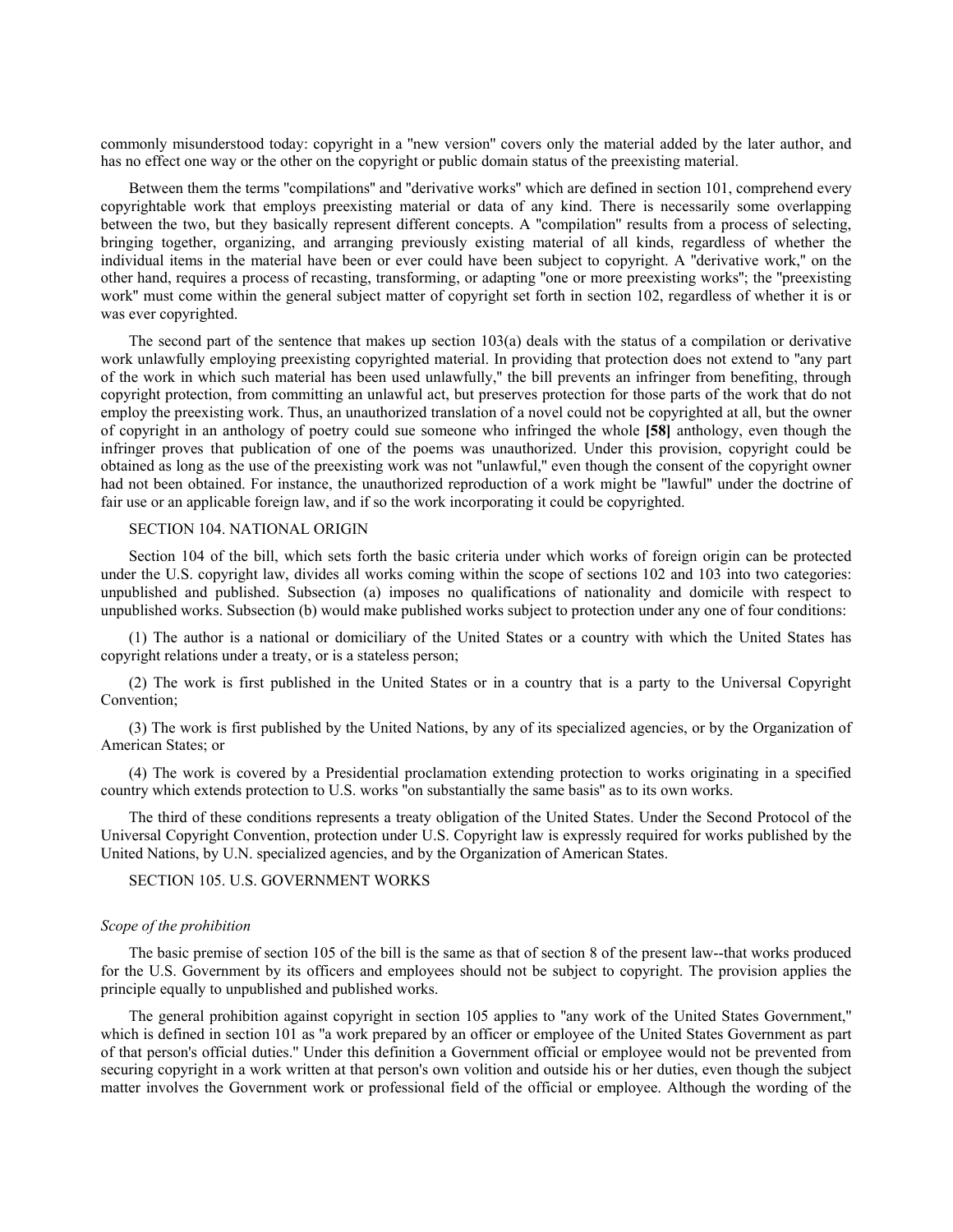definition of ''work of the United States Government'' differs somewhat from that of the definition of ''work made for hire," the concepts are intended to be construed in the same way.

**[59]** A more difficult and far-reaching problem is whether the definition should be broadened to prohibit copyright in works prepared under U.S. Government contract or grant. As the bill is written, the Government agency concerned could determine in each case whether to allow an independent contractor or grantee to secure copyright in works prepared in whole or in part with the use of Government funds. The argument that has been made against allowing copyright in this situation is that the public should not be required to pay a ''double subsidy,'' and that it is inconsistent to prohibit copyright in works by Government employees while permitting private copyrights in a growing body of works created by persons who are paid with Government funds. Those arguing in favor of potention [sic] copyright protection have stressed the importance of copyright as an incentive to creation and dissemination in this situation and the basically different policy considerations applicable to works written by Government employees and those applicable to works prepared by private organizations with the use of Federal funds.

The bill deliberately avoids making any sort of outright, unqualified prohibition against copyright in works prepared under Government contract or grant. There may well be cases where it would be in the public interest to deny copyright in the writings generated by Government research contracts and the like; it can be assumed that, where a Government agency commissions a work for its own use merely as an alternative to having one of its own employees prepare the work, the right to secure a private copyright would be withheld. However, there are almost certainly many other cases where the denial of copyright protection would be unfair or would hamper the production and publication of important works. Where, under the particular circumstances, Congress or the agency involved finds that the need to have a work freely available outweighs the need of the private author to secure copyright, the problem can be dealt with by specific legislation, agency regulations, or contractual restrictions.

The prohibition on copyright protection for United States Government works is not intended to have any effect on protection of these works abroad. Works of the governments of most other countries are copyrighted. There are no valid policy reasons for denying such protection to United States Government works in foreign countries, or for precluding the Government from making licenses for the use of its works abroad.

The effect of section 105 is intended to place all works of the United States Government, published or unpublished, in the public domain. This means that the individual Government official or employee who wrote the work could not secure copyright in it or restrain its dissemination by the Government or anyone else, but it also means that, as far as the copyright law is concerned, the Government could not restrain the employee or official from disseminating the work if he or she chooses to do so. The use of the term ''work of the United States Government'' does not mean that a work falling within the definition of that term is the property of the U.S. Government.

# LIMITED EXCEPTION FOR NATIONAL TECHNICAL INFORMATION SERVICE

At the House hearings in 1975 the U.S Department of Commerce called attention to its National Technical Information Service (NTIS), which has a statutory mandate, under Chapter 23 of Title 15 **[60]** of the U.S. Code, to operate a clearinghouse for the collection and dissemination of scientific, technical and engineering information. Under its statute, NTIS is required to be as self-sustaining as posisble, [sic] and not to force the general public to bear publishing costs that are for private benefit. The Department urged an amendment to section 105 that would allow it to secure copyright in NTIS publications both in the United States and abroad, noting that a precedent exists in the Standard Reference Data Act *(15 USC § 290*(e) ).

In response to this request the Committee adopted a limited exception to the general prohibition in section 105, permitting the Secretary of Commerce to ''secure copyright for a limited term not to exceed five years, on behalf of the United States as author or copyright owner'' in any NTIS publication disseminated pursuant to 15 U.S.C. Chapter 23. In order to ''secure copyright'' in a work under this amendment the Secretary would be required to publish the work with a copyright notice, and the five-year term would begin upon the date of first publication.

#### *Proposed saving clause*

Section 8 of the statute now in effect includes a saving clause intended to make clear that the copyright protection of a private work is not affected if the work is published by the Government. This provision serves a real purpose in the present law because of the ambiguity of the undefined term ''any publication of the United States Government.'' Section 105 of the bill, however, uses the operative term ''work of the United States Government'' and defines it in such a way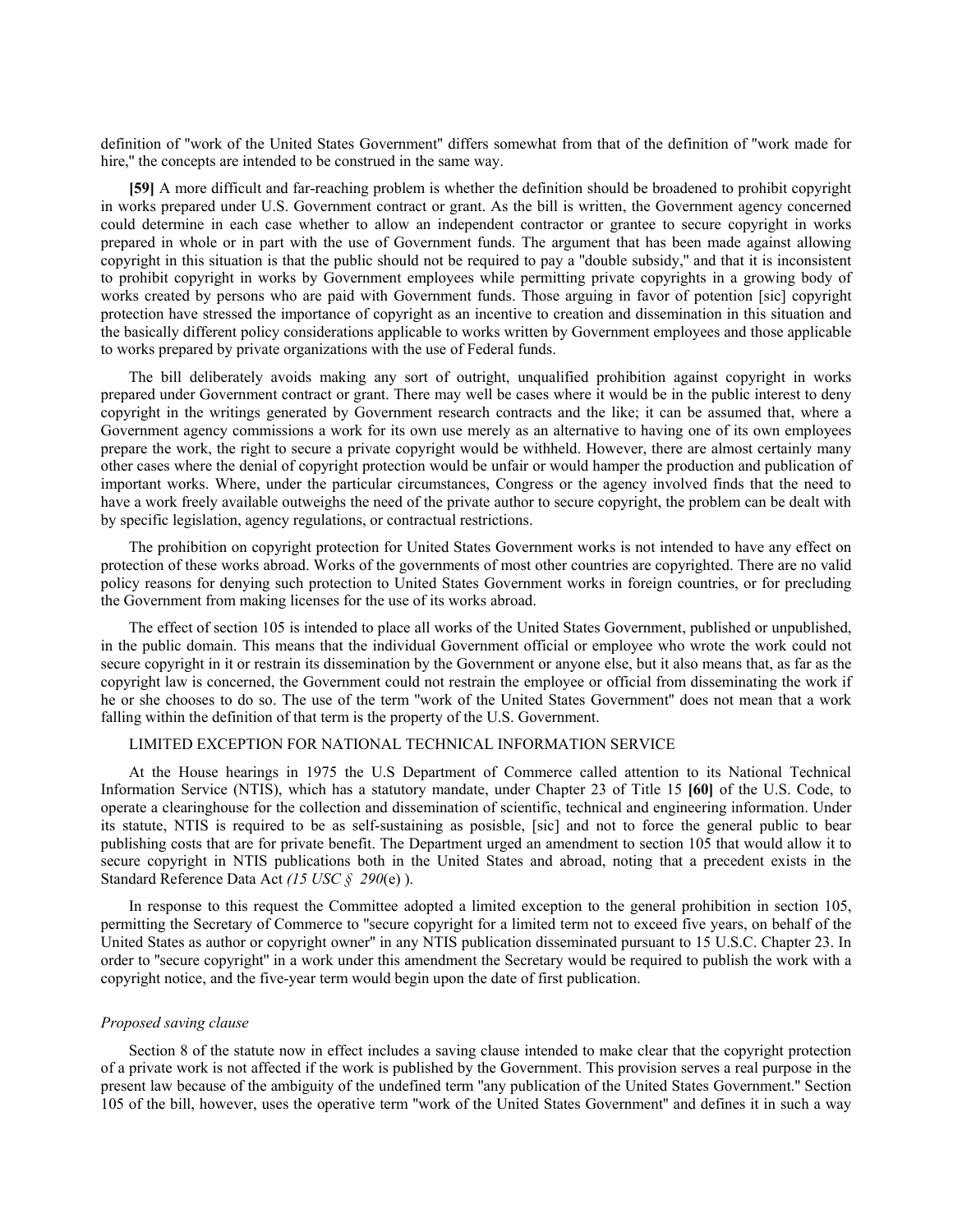that privately written works are clearly excluded from the prohibition; accordingly, a saving clause becomes superfluous.

Retention of a saving clause has been urged on the ground that the present statutory provision is frequently cited, and that having the provision expressly stated in the law would avoid questions and explanations. The committee here observes: (1) there is nothing in section 105 that would relieve the Government of its obligation to secure permission in order to publish a copyrighted work; and (2) publication or other use by the Government of a private work would not affect its copyright protection in any way. The question of use of copyrighted material in documents published by the Congress and its Committees is discussed below in connection with section 107.

#### *Works of the United States Postal Service*

The intent of section 105 is to restrict the prohibition against Government copyright to works written by employees of the United States Government within the scope of their official duties. In accordance with the objectives of the Postal Reorganization Act of 1970, this section does not apply to works created by employees of the United States Postal Service. In addition to enforcing the criminal statutes proscribing the forgery or counterfeiting of postage stamps, the Postal Service could, if it chooses, use the copyright law to prevent the reproduction of postage stamp designs for private or commercial non-postal services (for example, in philatelic publications and catalogs, in general advertising, in art reproductions, in textile designs, and so forth). However, any copyright claimed by the Postal Service in its works, including postage stamp designs, would be subject to the same conditions, formalities, and time limits as other copyrightable works.

## [61] SECTION 106. EXCLUSIVE RIGHTS IN COPYRIGHTED WORKS

## *General scope of copyright*

The five fundamental rights that the bill gives to copyright owners--the exclusive rights of reproduction, adaptation, publication, performance, and display--are stated generally in section 106. These exclusive rights, which comprise the so-called ''bundle of rights'' that is a copyright, are cumulative and may overlap in some cases. Each of the five enumerated rights may be subdivided indefinitely and, as discussed below in connection with section 201, each subdivision of an exclusive right may be owned and enforced separately.

The approach of the bill is to set forth the copyright owner's exclusive rights in broad terms in section 106, and then to provide various limitations, qualifications, or exemptions in the 12 sections that follow. Thus, everything in section 106 is made ''subject to sections 107 through 118,'' and must be read in conjunction with those provisions.

The exclusive rights accorded to a copyright owner under section 106 are ''to do and to authorize'' any of the activities specified in the five numbered clauses. Use of the phrase ''to authorize'' is intended to avoid any questions as to the liability of contributory infringers. For example, a person who lawfully acquires an authorized copy of a motion picture would be an infringer if he or she engages in the business of renting it to others for purposes of unauthorized public performance.

### *Rights of reproduction, adaptation, and publication*

The first three clauses of section 106, which cover all rights under a copyright except those of performance and display, extend to every kind of copyrighted work. The exclusive rights encompassed by these clauses, though closely related, are independent; they can generally be characterized as rights of copying, recording, adaptation, and publishing. A single act of infringement may violate all of these rights at once, as where a publisher reproduces, adapts, and sells copies of a person's copyrighted work as part of a publishing venture. Infringement takes place when any one of the rights is violated: where, for example, a printer reproduces copies without selling them or a retailer sells copies without having anything to do with their reproduction. The references to "copies or phonorecords," although in the plural, are intended here and throughout the bill to include the singular *(1 U.S.C. § 1).*

*Reproduction*.--Read together with the relevant definitions in section 101, the right ''to reproduce the copyrighted work in copies or phonorecords'' means the right to produce a material object in which the work is duplicated, transcribed, imitated, or simulated in a fixed form from which it can be ''perceived, reproduced, or otherwise communicated, either directly or with the aid of a machine or device.'' As under the present law, a copyrighted work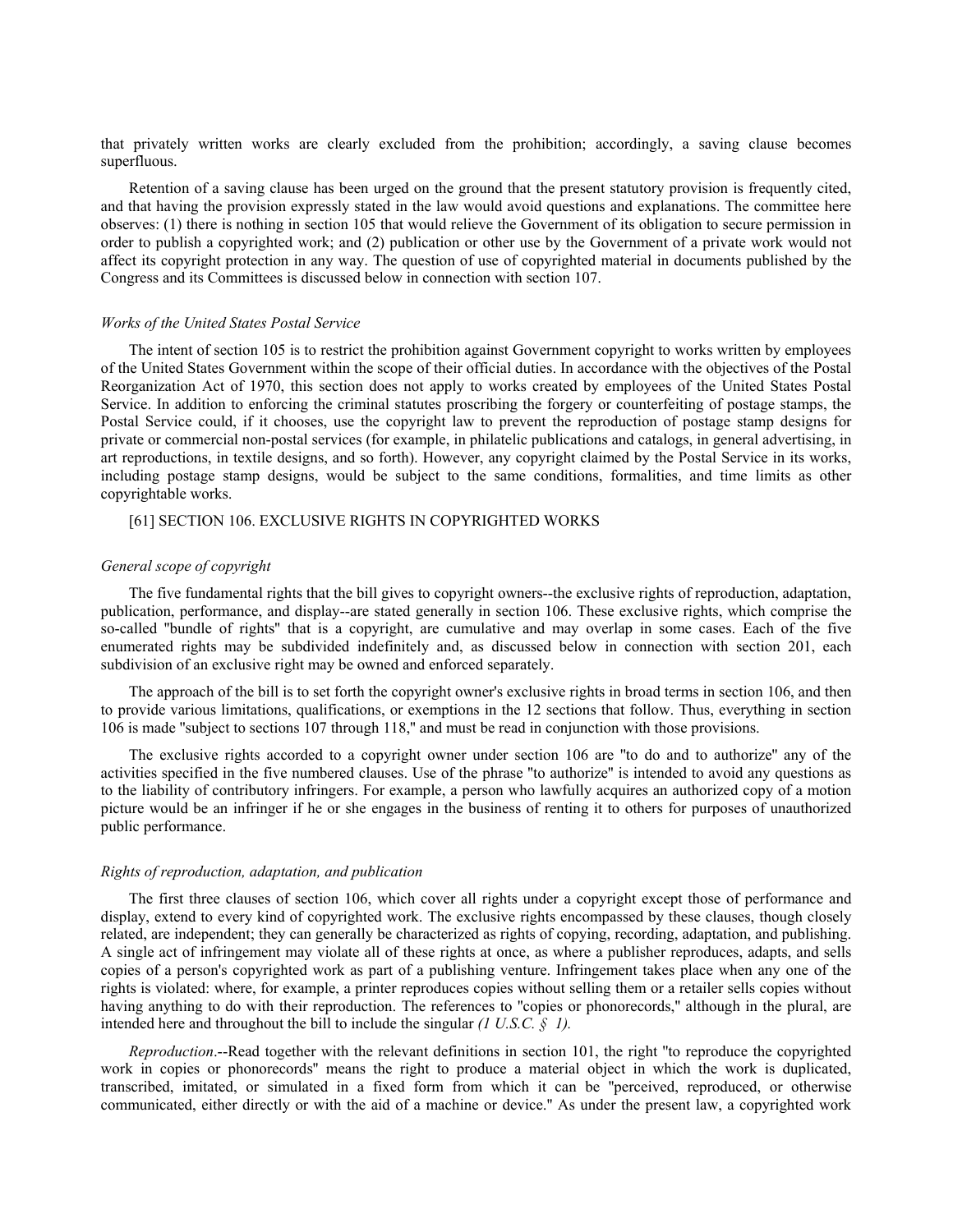would be infringed by reproducing it in whole or in any substantial part, and by duplicating it exactly or by imitation or simulation. Wide departures or variations from the copyrighted work would still be an infringement as long as the author's ''expression'' rather than merely the author's ''ideas'' are taken. An exception to this general principle, applicable to the reproduction of copyrighted sound recordings, is specified in section 114.

**[62]** ''Reproduction'' under clause (1) of section 106 is to be distinguished from ''display'' under clause (5). For a work to be ''reproduced,'' its fixation in tangible form must be ''sufficiently permanent or stable to permit it to be perceived, reproduced, or otherwise communicated for a period of more than transitory duration.'' Thus, the showing of images on a screen or tube would not be a violation of clause (1), although it might come within the scope of clause (5).

*Preparation of derivative works.*--The exclusive right to prepare derivative works, specified separately in clause (2) of section 106, overlaps the exclusive right of reproduction to some extent. It is broader than that right, however, in the sense that reproduction requires fixation in copies or phonorecords, whereas the preparation of a derivative work, such as a ballet, pantomime, or improvised performance, may be an infringement even though nothing is ever fixed in tangible form.

To be an infringement the ''derivative work'' must be ''based upon the copyrighted work,'' and the definition in section 101 refers to "a translation, musical arrangement, dramatization, fictionalization, motion picture version, sound recording, art reproduction, abridgment, condensation, or any other form in which a work may be recast, transformed, or adapted.'' Thus, to constitute a violation of section 106(2), the infringing work must incorporate a portion of the copyrighted work in some form; for example, a detailed commentary on a work or a programmatic musical composition inspired by a novel would not normally constitute infringements under this clause.

*Use in information storage and retrieval systems*.-- As section 117 declares explicitly, the bill is not intended to alter the present law with respect to the use of copyrighted works in computer systems.

*Public distribution*.-- Clause (3) of section 106 establishes the exclusive right of publication: The right "to distribute copies or phonorecords of the copyrighted work to the public by sale or other transfer of ownership, or by rental, lease, or lending.'' Under this provision the copyright owner would have the right to control the first public distribution of an authorized copy or phonorecord of his work, whether by sale, gift, loan, or some rental or lease arrangement. Likewise, any unauthorized public distribution of copies or phonorecords that were unlawfully made would be an infringement. As section 109 makes clear, however, the copyright owner's rights under section 106(3) cease with respect to a particular copy or phonorecord once he has parted with ownership of it.

## *Rights of public performance and display*

*Performing rights and the ''for profit'' limitation*.-- The right of public performance under section 106(4) extends to ''literary, musical, dramatic, and choreographic works, pantomimes, and motion pictures and other audiovisual works and sound recordings'' and, unlike the equivalent provisions now in effect, is not limited by any ''for profit'' requirement. The approach of the bill, as in many foreign laws, is first to state the public performance right in broad terms, and then to provide specific exemptions for educational and other nonprofit uses.

This approach is more reasonable than the outright exemption of the 1909 statute. The line between commercial and ''nonprofit'' organizations is increasingly difficult to draw. Many ''non-profit'' organizations are highly subsidized and capable of paying royalties, and **[63]** the widespread public exploitation of copyrighted works by public broadcasters and other noncommercial organizations is likely to grow. In addition to these trends, it is worth noting that performances and displays are continuing to supplant markets for printed copies and that in the future a broad ''not for profit'' exemption could not only hurt authors but could dry up their incentive to write.

The exclusive right of public performance is expanded to include not only motion pictures, including works recorded on film, video tape, and video disks, but also audiovisual works such as filmstrips and sets of slides. This provision of section 106(4), which is consistent with the assimilation of motion pictures to audiovisual works throughout the bill, is also related to amendments of the definitions of ''display'' and ''perform'' discussed below. The important issue of performing rights in sound recordings is discussed in connection with section 114.

*Right of public display*.--Clause (5) of section 106 represents the first explicit statutory recognition in American copyright law of an exclusive right to show a copyrighted work, or an image of it, to the public. The existence or extent of this right under the present statute is uncertain and subject to challenge. The bill would give the owners of copyright in ''literary, musical, dramatic, and choreographic works, pantomimes, and pictorial, graphic, or sculptural works'',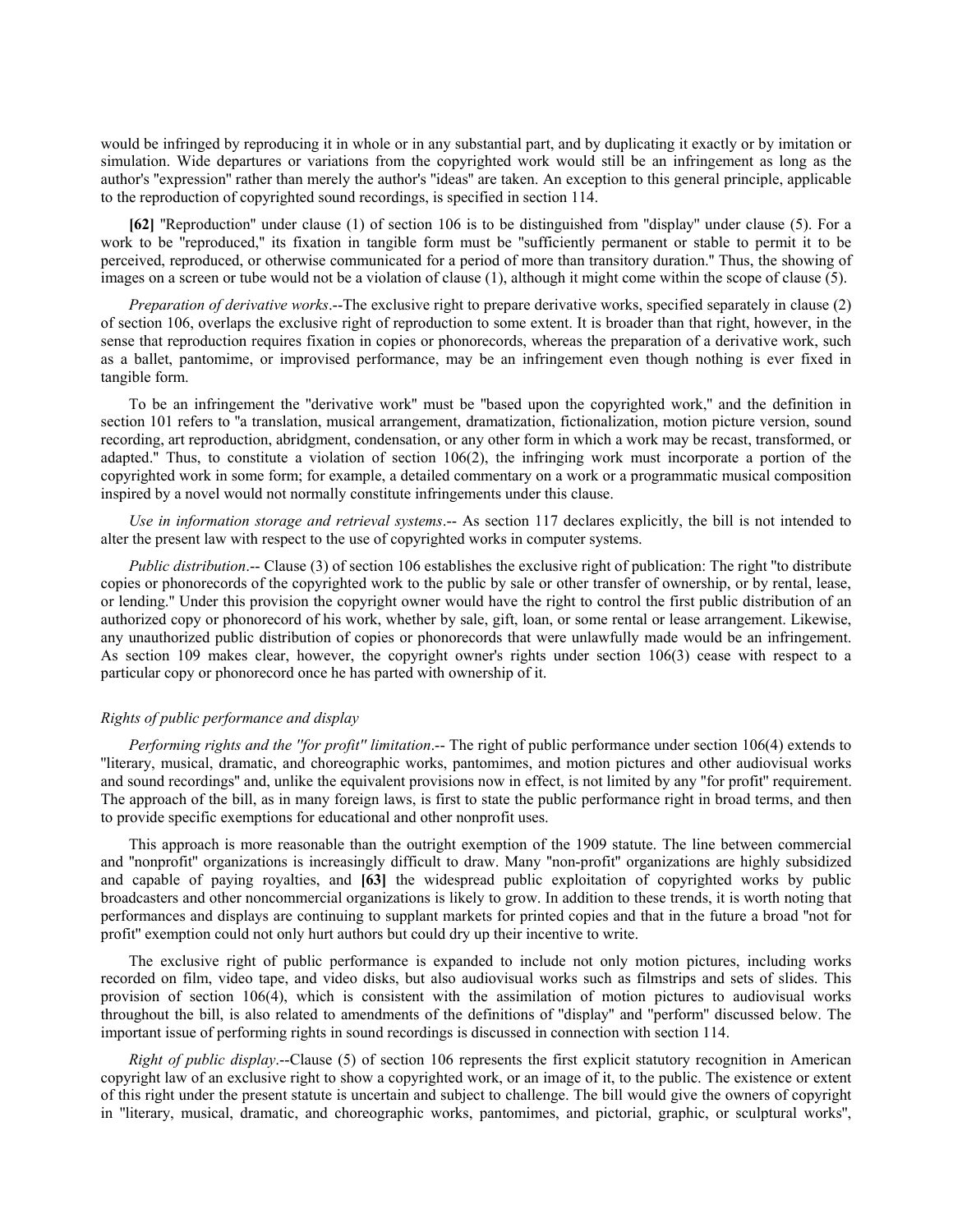including the individual images of a motion picture or other audiovisual work, the exclusive right ''to display the copyrighted work publicly.''

# *Definitions*

Under the definitions of "perform," "display," "publicly," and "transmit" in section 101, the concepts of public performance and public display cover not only the initial rendition or showing, but also any further act by which that rendition or showing is transmitted or communicated to the public. Thus, for example: a singer is performing when he or she sings a song; a broadcasting network is performing when it transmits his or her performance (whether simultaneously or from records); a local broadcaster is performing when it transmits the network broadcast; a cable television system is performing when it retransmits the broadcast to its subscribers; and any individual is performing whenever he or she plays a phonorecord embodying the performance or communicates the performance by turning on a receiving set. Although any act by which the initial performance or display is transmitted, repeated, or made to recur would itself be a ''performance'' or ''display'' under the bill, it would not be actionable as an infringement unless it were done ''publicly,'' as defined in section 101. Certain other performances and displays, in addition to those that are ''private,'' are exempted or given qualified copyright control under sections 107 through 118.

To "perform' " a work, under the definition in section 101, includes reading a literary work aloud, singing or playing music, dancing a ballet or other choreographic work, and acting out a dramatic work or pantomime. A performance may be accomplished ''either directly or by means of any device or process,'' including all kinds of equipment for reproducing or amplifying sounds or visual images, any sort of transmitting apparatus, any type of electronic retrieval system, and any other techniques and systems not yet in use or even invented.

The definition of "perform" in relation to "a motion picture or other audio visual work" is "to show its images in any sequence or to make **[64]** the sounds accompanying it audible.'' The showing of portions of a motion picture, filmstrip, or slide set must therefore be sequential to constitute a ''performance'' rather than a ''display'', but no particular order need be maintained. The purely aural performance of a motion picture sound track, or of the sound portions of an audiovisual work, would constitute a performance of the ''motion picture or other audiovisual work''; but, where some of the sounds have been reproduced separately on phonorecords, a performance from the phonorecord would not constitute performance of the motion picture or audiovisual work.

The corresponding definition of ''display'' covers any showing of a ''copy'' of the work, ''either directly or by means of a film, slide, television image, or any other device or process.'' Since ''copies'' are defined as including the material object ''in which the work is first fixed,'' the right of public display applies to original works of art as well as to reproductions of them. With respect to motion pictures and other audiovisual works, it is a ''display'' (rather than a ''performance'') to show their ''individual images nonsequentially.'' In addition to the direct showings of a copy of a work, "display" would include the projection of an image on a screen or other surface by any method, the transmission of an image by electronic or other means, and the showing of an image on a cathode ray tube, or similar viewing apparatus connected with any sort of information storage and retrieval system.

Under clause (1) of the definition of ''publicly'' in section 101, a performance or display is ''public'' if it takes place ''at a place open to the public or at any place where a substantial number of persons outside of a normal circle of a family and its social acquaintances is gathered." One of the principal purposes of the definition was to make clear that, contrary to the decision in *Metro-Goldwyn-Mayer Distributing Corp. v. Wyatt* , 21 C.O. Bull. 203 (D. Md. 1932), performances in ''semipublic'' places such as clubs, lodges, factories, summer camps, and schools are ''public performances" subject to copyright control. The term "a family" in this context would include an individual living alone, so that a gathering confined to the individual's social acquaintances would normally be regarded as private. Routine meetings of businesses and governmental personnel would be excluded because they do not represent the gathering of a ''substantial number of persons.''

Clause (2) of the definition of ''publicly'' in section 101 makes clear that the concepts of public performance and public display include not only performances and displays that occur initially in a public place, but also acts that transmit or otherwise communicate a performance or display of the work to the public by means of any device or process. The definition of ''transmit''--to communicate a performance or display ''by any device or process whereby images or sound are received beyond the place from which they are sent''--is broad enough to include all conceivable forms and combinations of wired or wireless communications media, including but by no means limited to radio and television broadcasting as we know them. Each and every method by which the images or sounds comprising a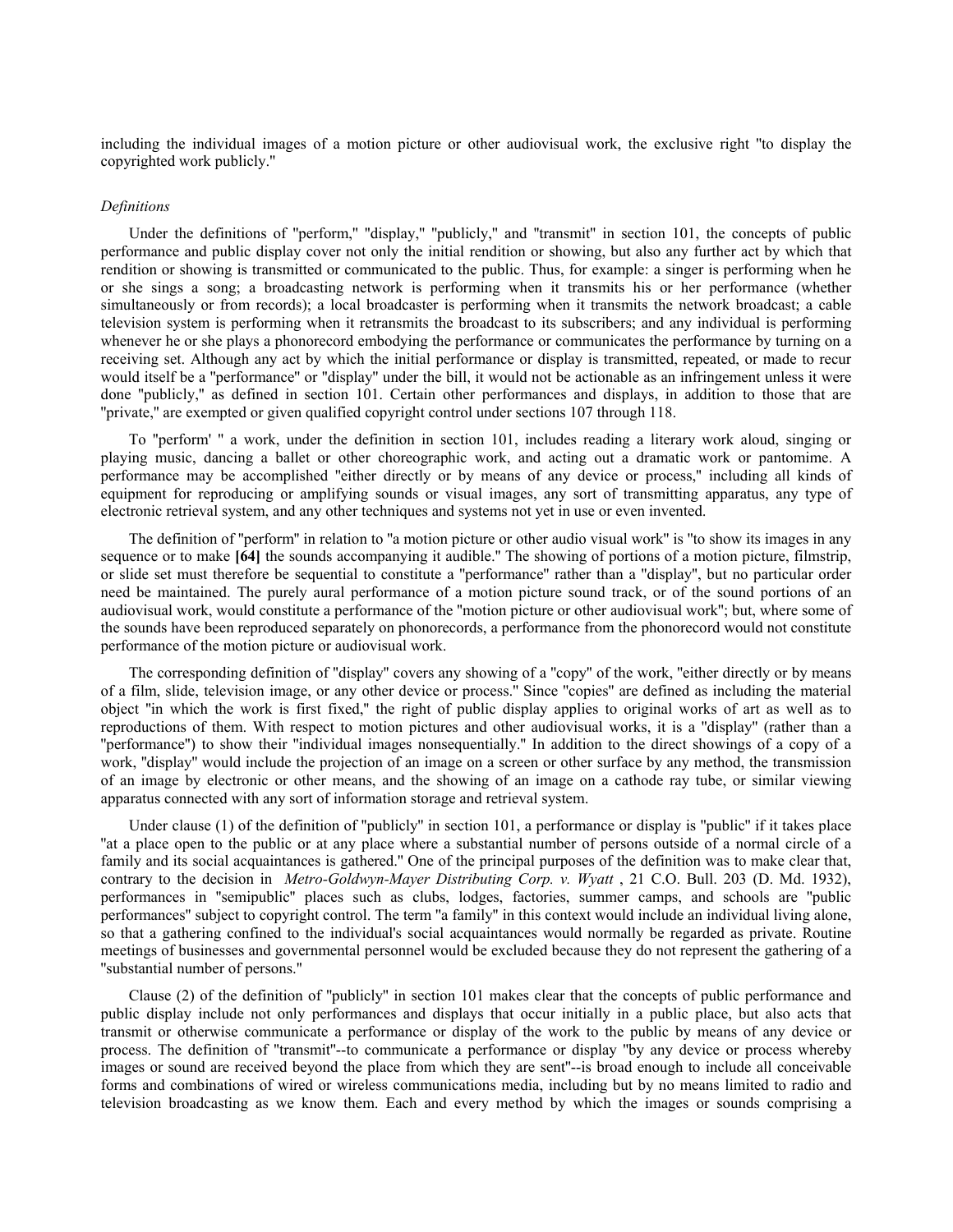performance or display are picked up and conveyed is a ''transmission,'' and if the transmission reaches the public in my [sic] form, the case comes within the scope of clauses  $(4)$  or  $(5)$  of section 106.

Under the bill, as under the present law, a performance made available by transmission to the public at large is ''public'' even though the **[65]** recipients are not gathered in a single place, and even if there is no proof that any of the potential recipients was operating his receiving apparatus at the time of the transmission. The same principles apply whenever the potential recipients of the transmission represent a limited segment of the public, such as the occupants of hotel rooms or the subscribers of a cable television service. Clause (2) of the definition of ''publicly'' is applicable ''whether the members of the public capable of receiving the performance or display receive it in the same place or in separate places and at the same time or at different times.''

# SECTION 107. FAIR USE

## *General background of the problem*

The judicial doctrine of fair use, one of the most important and well-established limitations on the exclusive right of copyright owners, would be given express statutory recognition for the first time in section 107. The claim that a defendant's acts constituted a fair use rather than an infringement has been raised as a defense in innumerable copyright actions over the years, and there is ample case law recognizing the existence of the doctrine and applying it. The examples enumerated at page 24 of the Register's 1961 Report, while by no means exhaustive, give some idea of the sort of activities the courts might regard as fair use under the circumstances: ''quotation of excerpts in a review or criticism for purposes of illustration or comment; quotation of short passages in a scholarly or technical work, for illustration or clarification of the author's observations; use in a parody of some of the content of the work parodied; summary of an address or article, with brief quotations, in a news report; reproduction by a library of a portion of a work to replace part of a damaged copy; reproduction by a teacher or student of a small part of a work to illustrate a lesson; reproduction of a work in legislative or judicial proceedings or reports; incidental and fortuitous reproduction, in a newsreel or broadcast, of a work located in the scene of an event being reported.''

Although the courts have considered and ruled upon the fair use doctrine over and over again, no real definition of the concept has ever emerged. Indeed, since the doctrine is an equitable rule of reason, no generally applicable definition is possible, and each case raising the question must be decided on its own facts. On the other hand, the courts have evolved a set of criteria which, though in no case definitive or determinative, provide some gauge for balancing the equities. These criteria have been stated in various ways, but essentially they can all be reduced to the four standards which have been adopted in section  $107$ : " $(1)$  the purpose and character of the use, including whether such use is of a commercial nature or is for non-profit educational purposes; (2) the nature of the copyrighted work; (3) the amount and substantiality of the portion used in relation to the copyrighted work as a whole; and (4) the effect of the use upon the potential market for or value of the copyrighted work.''

These criteria are relevant in determining whether the basic doctrine of fair use, as stated in the first sentence of section 107, applies in a particular case: ''Notwithstanding the provisions of section 106, the fair use of a copyrighted work, including such use by reproduction in copies or phonorecords or by any other means specified by that section, **[66]** for purposes such as criticism, comment, news reporting, teaching (including multiple copies for classroom use), scholarship, or research, is not an infringement of copyright.''

The specific wording of section 107 as it now stands is the result of a process of accretion, resulting from the long controversy over the related problems of fair use and the reproduction (mostly by photocopying) of copyrighted material for educational and scholarly purposes. For example, the reference to fair use ''by reproduction in copies or phonorecords or by any other means'' is mainly intended to make clear that the doctrine has as much application to photocopying and taping as to older forms of use; it is not intended to give these kinds of reproduction any special status under the fair use provision or to sanction any reproduction beyond the normal and reasonable limits of fair use. Similarly, the newly-added reference to ''multiple copies for classroom use'' is a recognition that, under the proper circumstances of fairness, the doctrine can be applied to reproductions of multiple copies for the members of a class.

The Committee has amended the first of the criteria to be considered--''the purpose and character of the use''--to state explicitly that this factor includes a consideration of ''whether such use is of a commercial nature or is for nonprofit educational purposes.'' This amendment is not intended to be interpreted as any sort of not-for-profit limitation on educational uses of copyrighted works. It is an express recognition that, as under the present law, the commercial or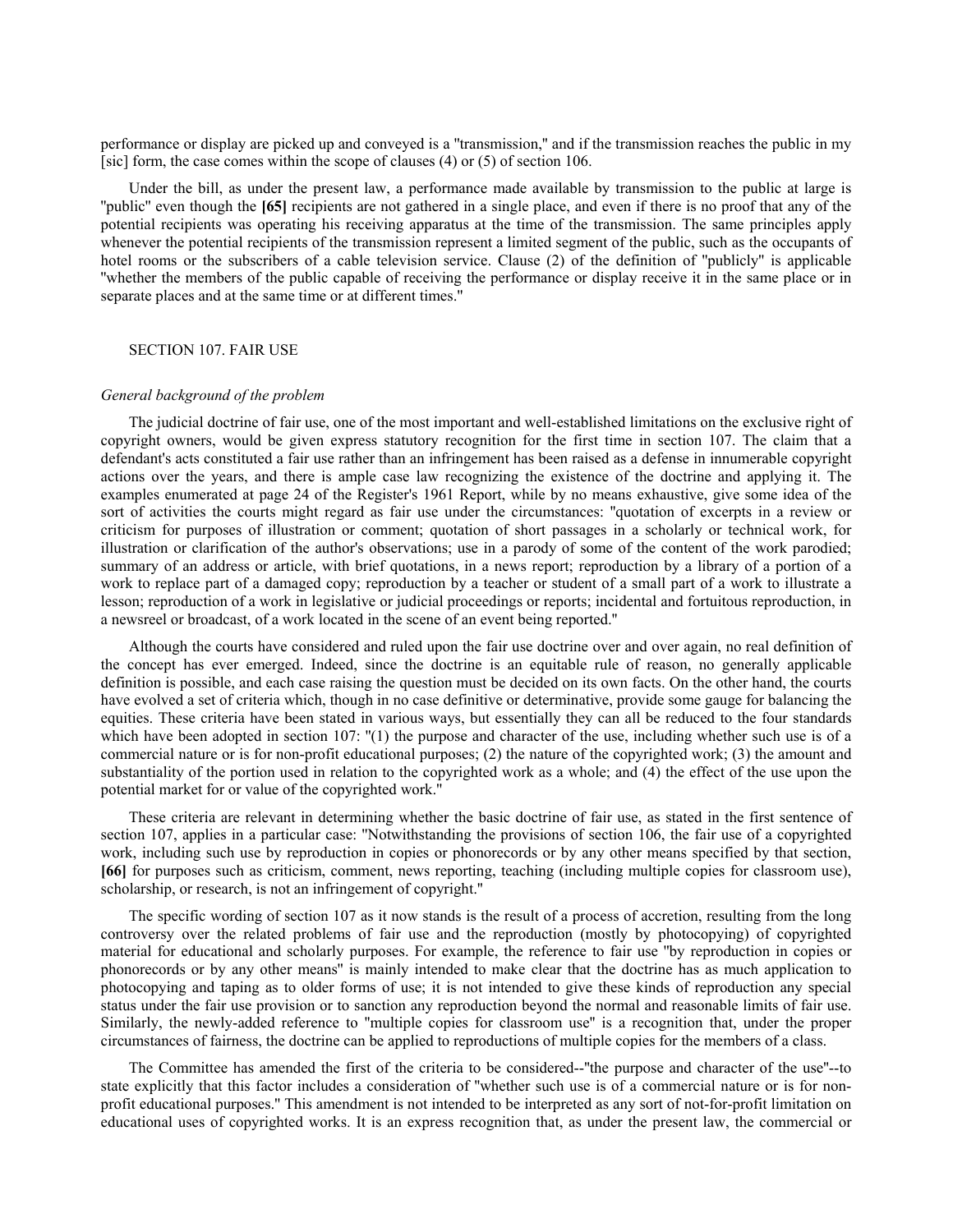non-profit character of an activity, while not conclusive with respect to fair use, can and should be weighed along with other factors in fair use decisions.

## *General intention behind the provision*

The statement of the fair use doctrine in section 107 offers some guidance to users in determining when the principles of the doctrine apply. However, the endless variety of situations and combinations of circumstances that can rise in particular cases precludes the formulation of exact rules in the statute. The bill endorses the purpose and general scope of the judicial doctrine of fair use, but there is no disposition to freeze the doctrine in the statute, especially during a period of rapid technological change. Beyond a very broad statutory explanation of what fair use is and some of the criteria applicable to it, the courts must be free to adapt the doctrine to particular situations on a case-by-case basis. Section 107 is intended to restate the present judicial doctrine of fair use, not to change, narrow, or enlarge it in any way.

#### *Intention as to classroom reproduction*

Although the works and uses to which the doctrine of fair use is applicable are as broad as the copyright law itself, most of the discussion of section 107 has centered around questions of classroom reproduction, particularly photocopying. The arguments on the question are summarized at pp. 30-31 of this Committee's 1967 report (H.R. Rep. No. 83, 90th Cong., 1st Sess.), and have not changed materially in the intervening years.

The Committee also adheres to its earlier conclusion, that "a specific exemption freeing certain reproductions of copyrighted works for **[67]** educational and scholarly purposes from copyright control is not justified.'' At the same time the Committee recognizes, as it did in 1967, that there is a ''need for greater certainty and protection for teachers.'' In an effort to meet this need the Committee has not only adopted further amendments to section 107, but has also amended section 504(c) to provide innocent teachers and other non-profit users of copyrighted material with broad insulation against unwarranted liability for infringement. The latter amendments are discussed below in connection with Chapter 5 of the bill.

In 1967 the Committee also sought to approach this problem by including, in its report, a very thorough discussion of ''the considerations lying behind the four criteria listed in the amended section 107, in the context of typical classroom situations arising today.'' This discussion appeared on pp. 32-35 of the 1967 report, and with some changes has been retained in the Senate report on S. 22 (S. Rep. No. 94-473, pp. 63-65). The Committee has reviewed this discussion, and considers that it still has value as an analysis of various aspects of the problem.

At the Judiciary Subcommittee hearings in June 1975, Chairman Kastenmeier and other members urged the parties to meet together independently in an effort to achieve a meeting of the minds as to permissible educational uses of copyrighted material. The response to these suggestions was positive, and a number of meetings of three groups, dealing respectively with classroom reproduction of printed material, music, and audio-visual material, were held beginning in September 1975.

In a joint letter to Chairman Kastenmeier, dated March 19, 1976, the representatives of the Ad Hoc Committee of Educational Institutions and Organizations on Copyright Law Revision, and of the Authors League of America, Inc., and the Association of American Publishers, Inc., stated:

You may remember that in our letter of March 8, 1976 we told you that the negotiating teams representing authors and publishers and the Ad Hoc Group had reached tentative agreement on guidelines to insert in the Committee Report covering educational copying from books and periodicals under Section 107 of H.R. 2223 and S. 22, and that as part of that tentative agreement each side would accept the amendments to Sections 107 and 504 which were adopted by your Subcommittee on March 3, 1976.

We are now happy to tell you that the agreement has been approved by the principals and we enclose a copy herewith. We had originally intended to translate the agreement into language suitable for inclusion in the legislative report dealing with Section 107, but we have since been advised by committee staff that this will not be necessary.

As stated above, the agreement refers only to copying from books and periodicals, and it is not intended to apply to musical or audiovisual works.

The full text of the agreement is as follows: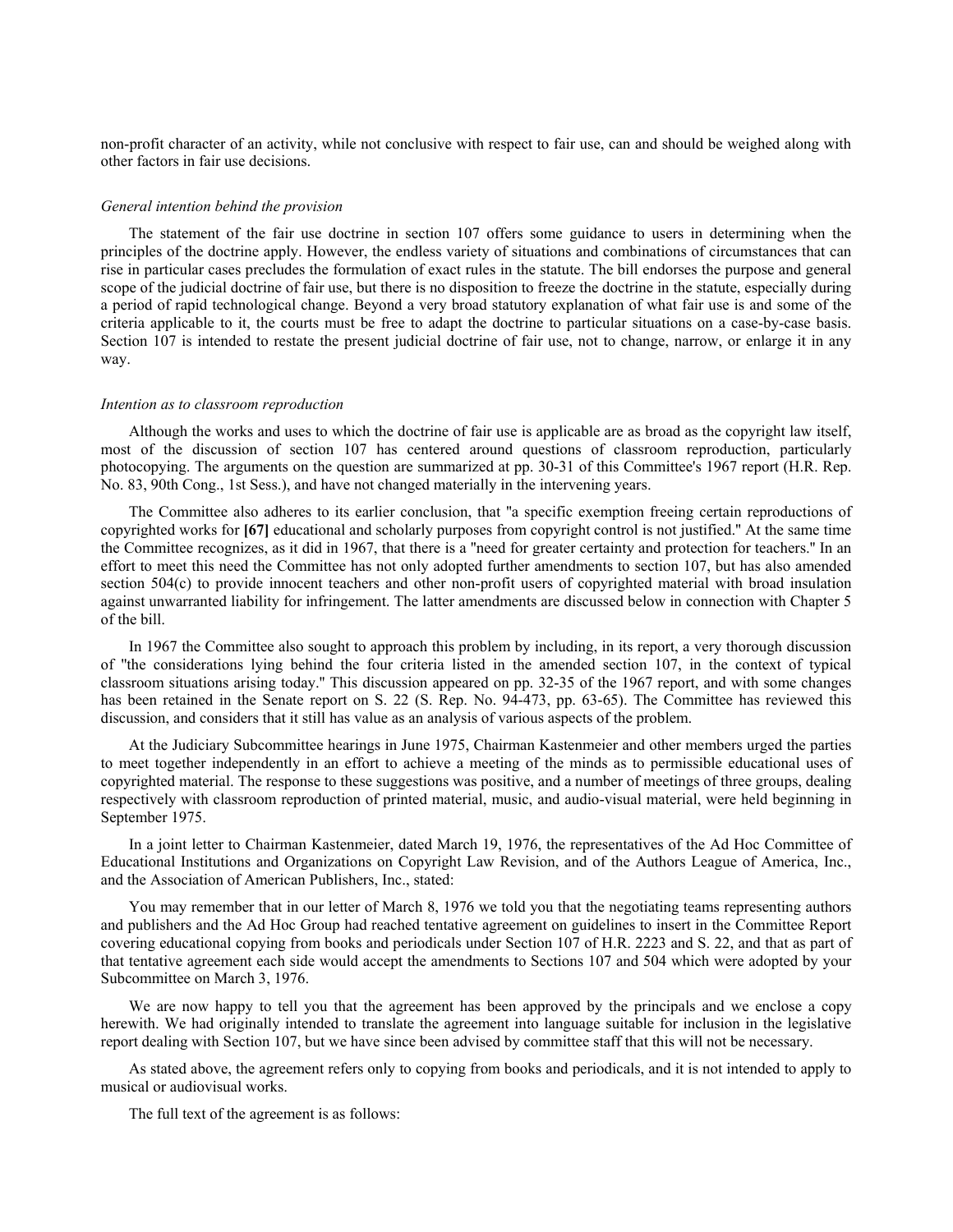## **[68]** AGREEMENT ON GUIDELINES FOR CLASSROOM COPYING IN NOT-FOR-PROFIT EDUCATIONAL INSTITUTIONS

## WITH RESPECT TO BOOKS AND PERIODICALS

The purpose of the following guidelines is to state the minimum and not the maximum standards of educational fair use under Section 107 of H.R. 2223. The parties agree that the conditions determining the extent of permissible copying for educational purposes may change in the future; that certain types of copying permitted under these guidelines may not be permissible in the future; and conversely that in the future other types of copying not permitted under these guidelines may be permissible under revised guidelines.

Moreover, the following statement of guidelines is not intended to limit the types of copying permitted under the standards of fair use under judicial decision and which are stated in Section 107 of the Copyright Revision Bill. There may be instances in which copying which does not fall within the guidelines stated below may nonetheless be permitted under the criteria of fair use.

# **GUIDELINES**

## I. *Single Copying for Teachers*

A single copy may be made of any of the following by or for a teacher at his or her individual request for his or her scholarly research or use in teaching or preparation to teach a class:

## A. A chapter from a book;

B. An article from a periodical or newspaper;

C. A short story, short essay or short poem, whether or not from a collective work;

D. A chart, graph, diagram, drawing, cartoon or picture from a book, periodical, or newspaper;

#### II. *Multiple Copies for Classroom Use*

Multiple copies (not to exceed in any event more than one copy per pupil in a course) may be made by or for the teacher giving the course for classroom use or discussion; *provided that:*

A. The copying meets the tests of brevity and spontaneity as defined below; *and*,

B. Meets the cumulative effect test as defined below; *and*,

C. Each copy includes a notice of copyright

#### *Definitions*

### *Brevity*

(*i*) Poetry: (a) A complete poem if less than 250 words and if printed on not more than two pages or, (b) from a longer poem, an excerpt of not more than 250 words.

(*ii*) Prose: (a) Either a complete article, story or essay of less than 2,500 words, or (b) an excerpt from any prose work of not more than 1,000 words or 10% of the work, whichever is less, but in any event a minimum of 500 words.

**[69]** [Each of the numerical limits stated in ''i'' and ''ii'' above may be expanded to permit the completion of an unfinished line of a poem or of an unfinished prose paragraph.]

(*iii*) Illustration: One chart, graph, diagram, drawing, cartoon or picture per book or per periodical issue.

(*iv*) ''Special'' works: Certain works in poetry, prose or in ''poetic prose'' which often combine language with illustrations and which are intended sometimes for children and at other times for a more general audience fall short of 2,500 words in their entirety. Paragraph ''ii'' above notwithstanding such ''special works'' may not be reproduced in their entirety; however, an excerpt comprising not more than two of the published pages of such special work and containing not more than 10% of the words found in the text thereof, may be reproduced.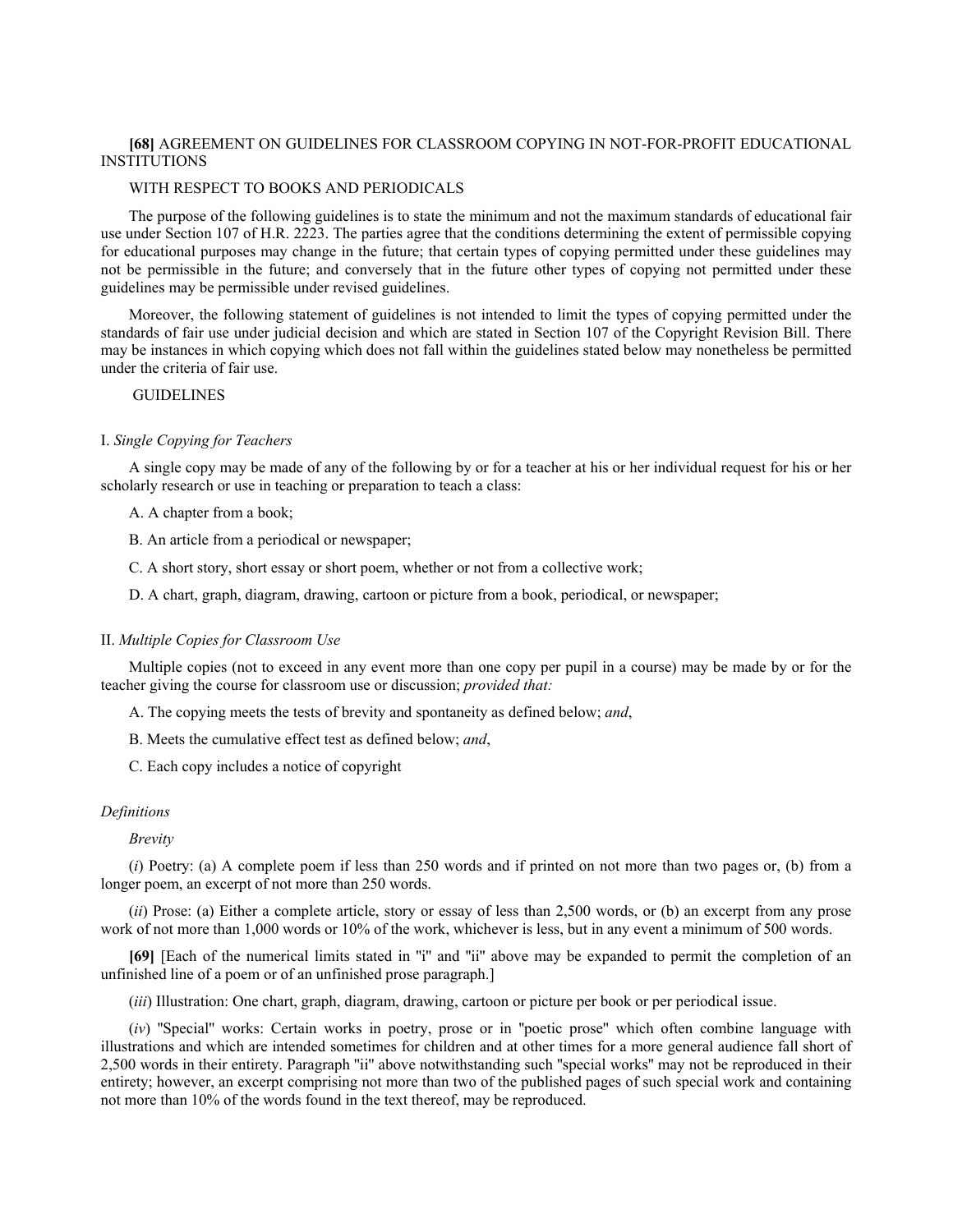## *Spontaneity*

(*i*) The copying is at the instance and inspiration of the individual teacher, and

(*ii*) The inspiration and decision to use the work and the moment of its use for maximum teaching effectiveness are so close in time that it would be unreasonable to expect a timely reply to a request for permission.

#### *Cumulative Effect*

(*i*) The copying of the material is for only one course in the school in which the copies are made.

(*ii*) Not more than one short poem, article, story, essay or two excerpts may be copied from the same author, nor more than three from the same collective work or periodical volume during one class term.

(*iii*) There shall not be more than nine instances of such multiple copying for one course during one class term.

[The limitations stated in ''ii'' and ''iii'' above shall not apply to current news periodicals and newspapers and current news sections of other periodicals.]

## III. *Prohibitions as to I and II Above*

Notwithstanding any of the above, the following shall be prohibited:

(A) Copying shall not be used to create or to replace or substitute for anthologies, compilations or collective works. Such replacement or substitution may occur whether copies of various works or excerpts therefrom are accumulated or reproduced and used separately.

(B) There shall be no copying of or from works intended to be ''consumable'' in the course of study or of teaching. These include workbooks, exercises, standardized tests and test booklets and answer sheets and like consumable material.

(C) Copying shall not:

(a) substitute for the purchase of books, publishers' reprints or periodicals;

(b) be directed by higher authority;

(c) be repeated with respect to the same item by the same teacher from term to term.

**[70]** (D) No charge shall be made to the student beyond the actual cost of the photocopying.

Agreed MARCH 19, 1976.

Ad Hoc Committee on Copyright Law Revision:

By SHELDON ELLIOT STEINBACH. Author-Publisher Group: Authors League of America:

By IRWIN KARP, *Counsel*. Association of American Publishers, Inc.:

By ALEXANDER C. HOFFMAN, *Chairman, Copyright Committee.*

In a joint letter dated April 30, 1976, representatives of the Music Publishers' Association of the United States, Inc., the National Music Publishers' Association, Inc., the Music Teachers National Association, the Music Educators National Conference, the National Association of Schools of Music, and the Ad Hoc Committee on Copyright Law Revision, wrote to Chairman Kastenmeier as follows:

During the hearings on H.R. 2223 in June 1975, you and several of your subcommittee members suggested that concerned groups should work together in developing guidelines which would be helpful to clarify Section 107 of the bill.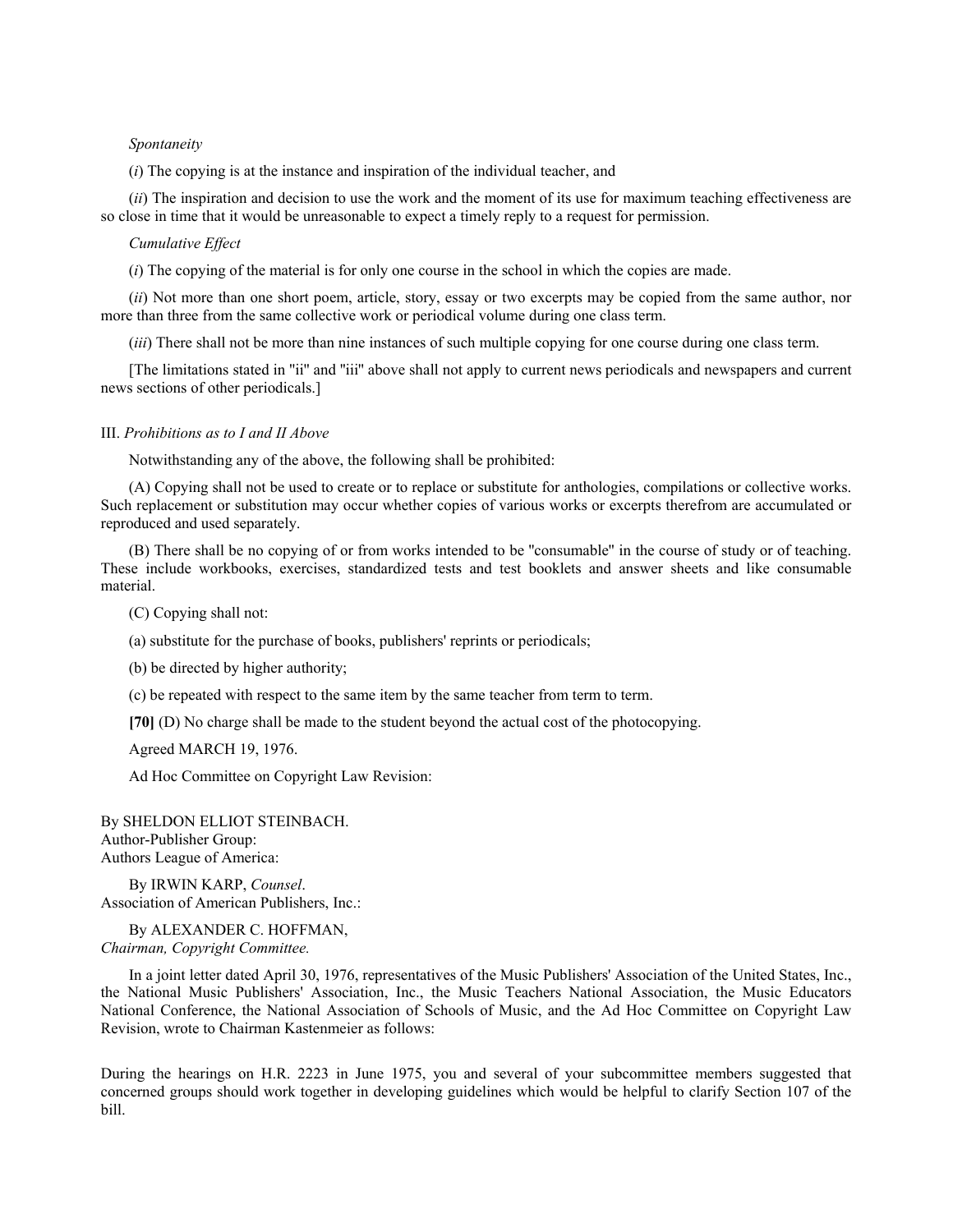Representatives of music educators and music publishers delayed their meetings until guidelines had been developed relative to books and periodicals. Shortly after that work was completed and those guidelines were forwarded to your subcommittee, representatives of the undersigned music organizations met together with representatives of the Ad Hoc Committee on Copyright Law Revision to draft guidelines relative to music.

We are very pleased to inform you that the discussions thus have been fruitful on the guidelines which have been developed. Since private music teachers are an important factor in music education, due consideration has been given to the concerns of that group.

We trust that this will be helpful in the report on the bill to clarify Fair Use as it applies to music.

The text of the guidelines accompanying this letter is as follows:

## GUIDELINES FOR EDUCATIONAL USES OF MUSIC

The purpose of the following guidelines is to state the minimum and not the maximum standards of educational fair use under Section 107 of HR 2223. The parties agree that the conditions determining the extent of permissible copying for educational purposes may change in the future; that certain types of copying permitted under these guidelines may not be permissible in the future, and conversely that in the future other types of copying not permitted under these guidelines may be permissible under revised guidelines.

Moreover, the following statement of guidelines is not intended to limit the types of copying permitted under the standards of fair use under judicial decision and which are stated in Section 107 of the Copyright Revision Bill. There **[71]** may be instances in which copying which does not fall within the guidelines stated below may nonetheless be permitted under the criteria of fair use.

#### *A. Permissible Uses*

1. Emergency copying to replace purchased copies which for any reason are not available for an imminent performance provided purchased replacement copies shall be substituted in due course.

2.n\* (a) For academic purposes other than performance, single or multiple copies of excerpts of works may be made, provided that the excerpts do not compromise a part of the whole which would constitute a performance unit such as a selection, movement or aria, but in no case more than 10% of the whole work. The number of copies shall not exceed one copy per pupil.

(b) For academic purposes other than performance, a single copy of an entire performable unit (section, movement, aria, etc.) that is, (1) confirmed by the copyright proprietor to be out of print or (2) unavailable except in a larger work, may be made by or for a teacher solely for the purpose of his or her scholarly research or in preparation to teach a class.

3. Printed copies which have been purchased may be edited or simplified provided that the fundamental character of the work is not distorted or the lyrics, if any, altered or lyrics added if none exist.

4. A single copy of recordings of performances by students may be made for evaluation or rehearsal purposes and may be retained by the educational institution or individual teacher.

5. A single copy of a sound recording (such as a tape, disc or cassette) or copyrighted music may be made from sound recordings owned by an educational institution or an individual teacher for the purpose of constructing aural exercises or examinations and may be retained by the educational institution or individual teacher. (This pertains only to the copyright of the music itself and not to any copyright which may exist in the sound recording.)

## *B. Prohibitions*

1. Copying to create or replace or substitute for anthologies, compilations or collective works.

2. Copying of or from works intended to be ''consumable'' in the course of study or of teaching such as workbooks, exercises, standardized tests and answer sheets and like material.

3. Copying for the purpose of performance, except as in A(1) above.

4. Copying for the purpose of substituting for the purchase of music, except as in A(1) and A(2) above.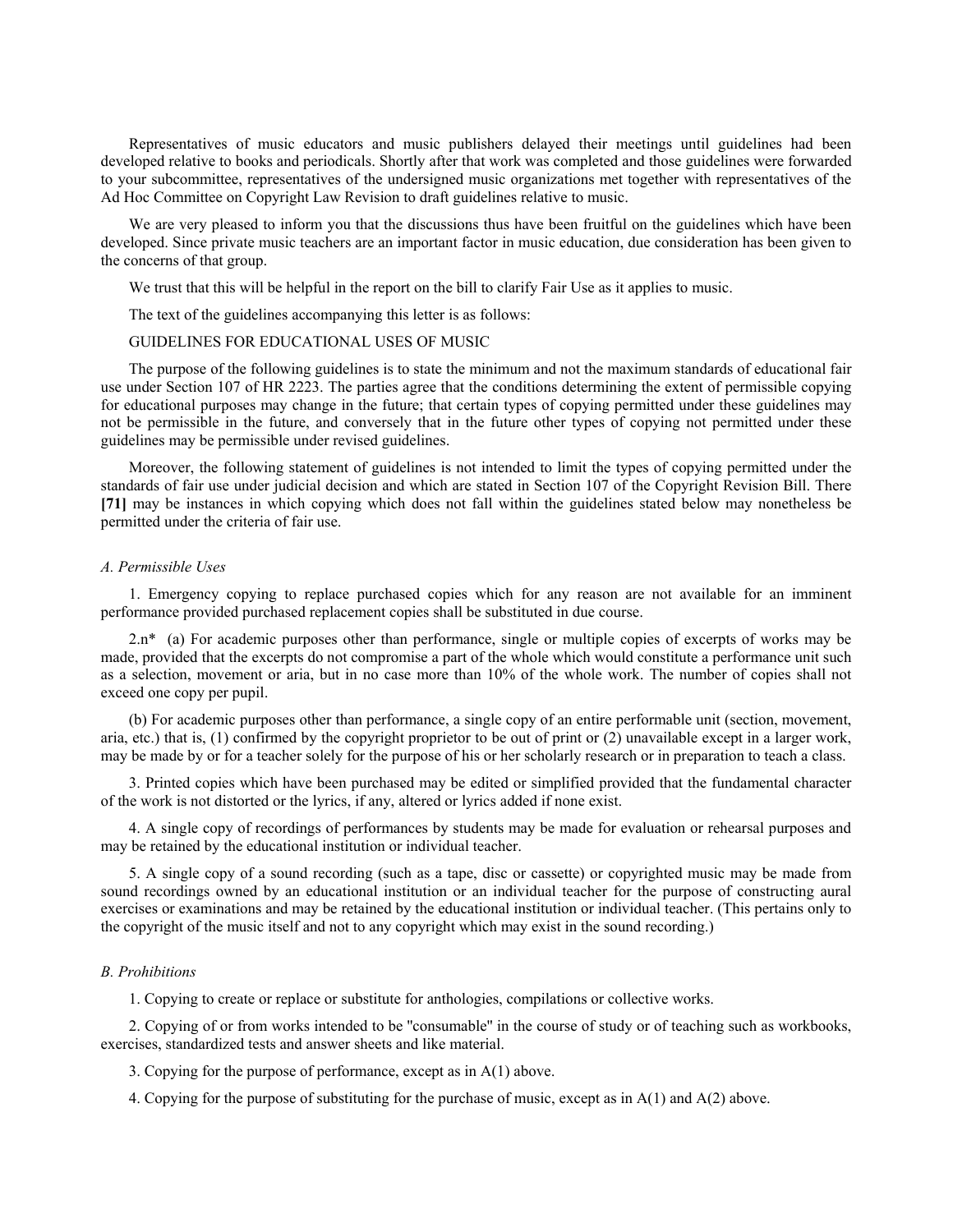5. Copying without inclusion of the copyright notice which appears on the printed copy.

The problem of off-the-air taping for nonprofit classroom use of copyrighted audiovisual works incorporated in radio and television broadcasts has proved to be difficult to resolve. The Committee believes that the fair use doctrine has some limited application in this area, **[72]** but it appears that the development of detailed guidelines will require a more thorough exploration than has so far been possible of the needs and problems of a number of different interests affected, and of the various legal problems presented. Nothing in section 107 or elsewhere in the bill is intended to change or prejudge the law on the point. On the other hand, the Committee is sensitive to the importance of the problem, and urges the representatives of the various interests, if possible under the leadership of the Register of Copyrights, to continue their discussions actively and in a constructive spirit. If it would be helpful to a solution, the Committee is receptive to undertaking further consideration of the problem in a future Congress.

The Committee appreciates and commends the efforts and the cooperative and reasonable spirit of the parties who achieved the agreed guidelines on books and periodicals and on music. Representatives of the American Association of University Professors and of the Association of American Law Schools have written to the Committee strongly criticizing the guidelines, particularly with respect to multiple copying, as being too restrictive with respect to classroom situations at the university and graduate level. However, the Committee notes that the Ad Hoc group did include representatives of higher education, that the stated ''purpose of the ... guidelines is to state the minimum and not the maximum standards of educational fair use'' and that the agreement acknowledges ''there may be instances in which copying which does not fall within the guidelines ... may nonetheless be permitted under the criteria of fair use.''

The Committee believes the guidelines are a reasonable interpretation of the minimum standards of fair use. Teachers will know that copying within the guidelines is fair use. Thus, the guidelines serve the purpose of fulfilling the need for greater certainty and protection for teachers. The Committee expresses the hope that if there are areas where standards other than these guidelines may be appropriate, the parties will continue their efforts to provide addtional [sic] specific guidelines in the same spirit of god [sic] will and give and take that has marked the discussion of this subject in recent months.

#### *Reproduction and uses for other purposes*

The concentrated attention given the fair use provision in the context of classroom teaching activities should not obscure its application in other areas. It must be emphasized again that the same general standards of fair use are applicable to all kinds of uses of copyrighted material, although the relative weight to be given them will differ from case to case.

The fair use doctrine would be relevant to the use of excerpts from copyrighted works in educational broadcasting activities not exempted under section  $110(2)$  or  $112$ , and not covered by the licensing provisions of section 118. In these cases the factors to be weighed in applying the criteria of this section would include whether the performers, producers, directors, and others responsible for the broadcast were paid, the size and nature of the audience, the size and number of excerpts taken and, in the case of recordings made for broadcast, the number of copies reproduced and the extent of their reuse or exchange. The availability of the fair use doctrine to educational broadcasters would be narrowly circumscribed in the case of motion pictures and other audiovisual works, but under appropriate circum**[73]**stances it could apply to the nonsequential showing of an individual still or slide, or to the performance of a short excerpt from a motion picture for criticism or comment.

Another special instance illustrating the application of the fair use doctrine pertains to the making of copies or phonorecords of works in the special forms needed for the use of blind persons. These special forms, such as copies in Braille and phonorecords of oral reading (talking books), are not usually made by the publishers for commercial distribution. For the most part, such copies and phonorecords are made by the Library of Congress' Division for the Blind and Physically Handicapped with permission obtained from the copyright owners, and are circulated to blind persons through regional libraries covering the nation. In addition, such copies and phonorecords are made locally by individual volunteers for the use of blind persons in their communities, and the Library of Congress conducts a program for training such volunteers. While the making of multiple copies or phonorecords of a work for general circulation requires the permission of the copyright owner, a problem addressed in section 710 of the bill, the making of a single copy or phonorecord by an individual as a free service for a blind persons [sic] would properly be considered a fair use under section 107.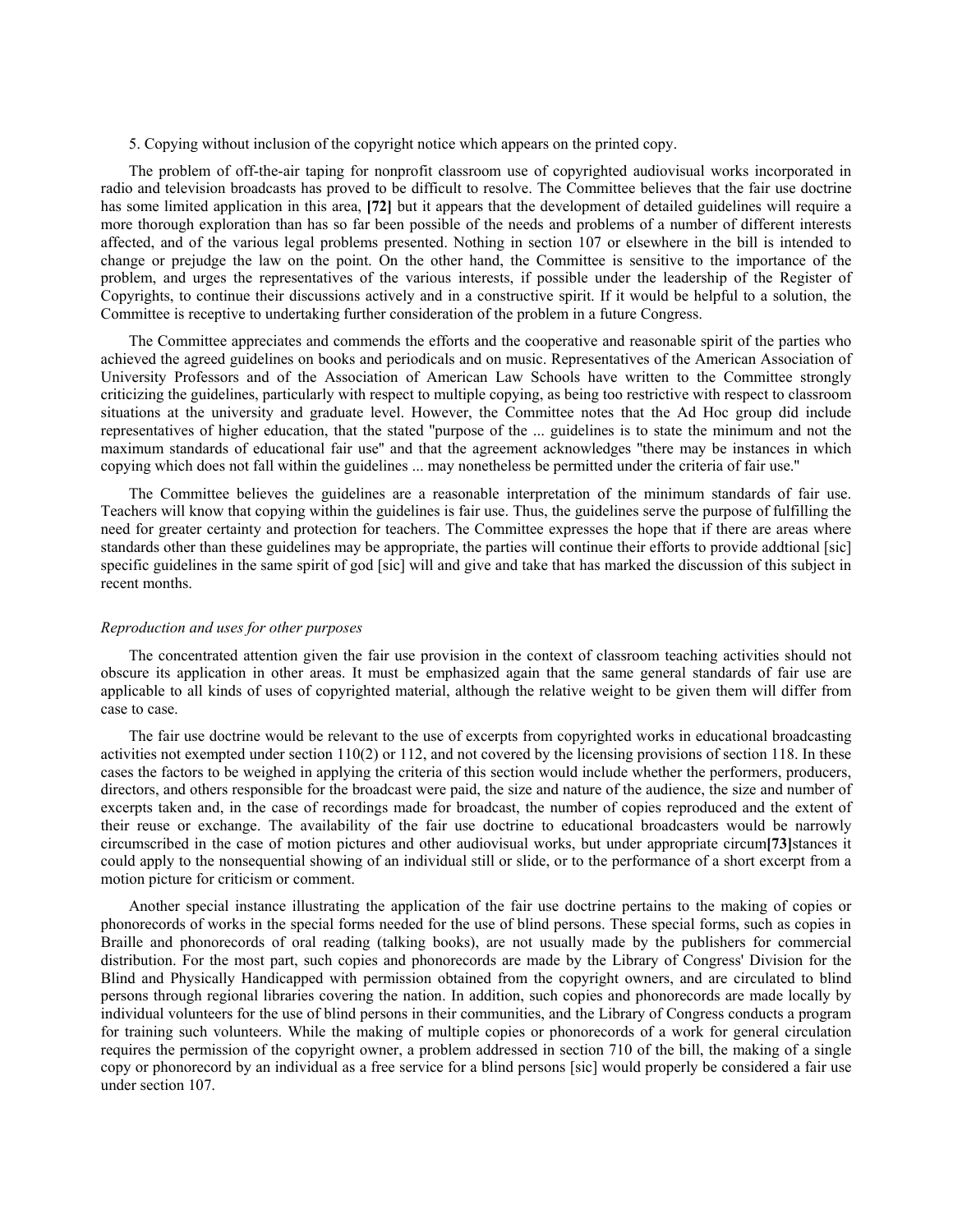A problem of particular urgency is that of preserving for posterity prints of motion pictures made before 1942. Aside from the deplorable fact that in a great many cases the only existing copy of a film has been deliberately destroyed, those that remain are in immediate danger of disintegration; they were printed on film stock with a nitrate base that will inevitably decompose in time. The efforts of the Library of Congress, the American Film Institute, and other organizations to rescue and preserve this irreplaceable contribution to our cultural life are to be applauded, and the making of duplicate copies for purposes of archival preservation certainly falls within the scope of ''fair use.''

When a copyrighted work contains unfair, inaccurate, or derogatory information concerning an individual or institution, the individual or institution may copy and reproduce such parts of the work as are necessary to permit understandable comment on the statements made in the work.

The Committee has considered the question of publication, in Congressional hearings and documents, of copyrighted material. Where the length of the work or excerpt published and the number of copies authorized are reasonable under the circumstances, and the work itself is directly relevant to a matter of legitimate legislative concern, the Committee believes that the publication would constitute fair use.

During the consideration of the revision bill in the 94th Congress it was proposed that independent newsletters, as distinguished from house organs and publicity or advertising publications, be given separate treatment. It is argued that newsletters are particularly vulnerable to mass photocopying, and that most newsletters have fairly modest circulations. Whether the copying of portions of a newsletter is an act of infringement or a fair use will necessarily turn on the facts of the individual case. However, as a general principle, it seems clear that the scope of the fair use doctrine should be considerably narrower in the case of newsletters than in that of either mass-circulation periodicals or scientific journals. The com-**[74]**mercial nature of the user is a significant factor in such cases: Copying by a profit-making user of even a small portion of a newsletter may have a significant impact on the commercial market for the work.

The Committee has examined the use of excerpts from copyrighted works in the art work of calligraphers. The committee believes that a single copy reproduction of an excerpt from a copyrighted work by a calligrapher for a single client does not represent an infringement of copyright. Likewise, a single reproduction of excerpts from a copyrighted work by a student calligrapher or teacher in a learning situation would be a fair use of the copyrighted work.

The Register of Copyrights has recommended that the committee report describe the relationship between this section and the provisions of section 108 relating to reproduction by libraries and archives. The doctrine of fair use applies to library photocopying, and nothing contained in section 108 ''in any way affects the right of fair use.'' No provision of section 108 is intended to take away any rights existing under the fair use doctrine. To the contrary, section 108 authorizes certain photocopying practices which may not qualify as a fair use.

The criteria of fair use are necessarily set forth in general terms. In the application of the criteria of fair use to specific photocopying practices of libraries, it is the intent of this legislation to provide an appropriate balancing of the rights of creators, and the needs of users.

# SECTION 108. REPRODUCTION BY LIBRARIES AND ARCHIVES

Notwithstanding the exclusive rights of the owners of copyright, section 108 provides that under certain conditions it is not an infringement of copyright for a library or archives, or any of its employees acting within the scope of their employment, to reproduce or distribute not more than one copy or phonorecord of a work, provided (1) the reproduction or distribution is made without any purpose of direct or indirect commercial advantage and (2) the collections of the library or archives are open to the public or available not only to researchers affiliated with the library or archives, but also to other persons doing research in a specialized field, and (3) the reproduction or distribution of the work includes a notice of copyright.

Under this provision, a purely commercial enterprise could not establish a collection of copyrighted works, call itself a library or archive, and engage in for-profit reproduction and distribution of photocopies. Similarly, it would not be possible for a non-profit institution, by means of contractual arrangements with a commercial copying enterprise, to authorize the enterprise to carry out copying and distribution functions that would be exempt if conducted by the nonprofit institution itself.

The reference to ''indirect commercial advantage'' has raised questions as to the status of photocopying done by or for libraries or archival collections within industrial, profitmaking, or proprietary institutions (such as the research and development departments of chemical, pharmaceutical, automobile, and oil corporations, the library of a proprietary hospital, the collections owned by a law or medical partnership, etc.).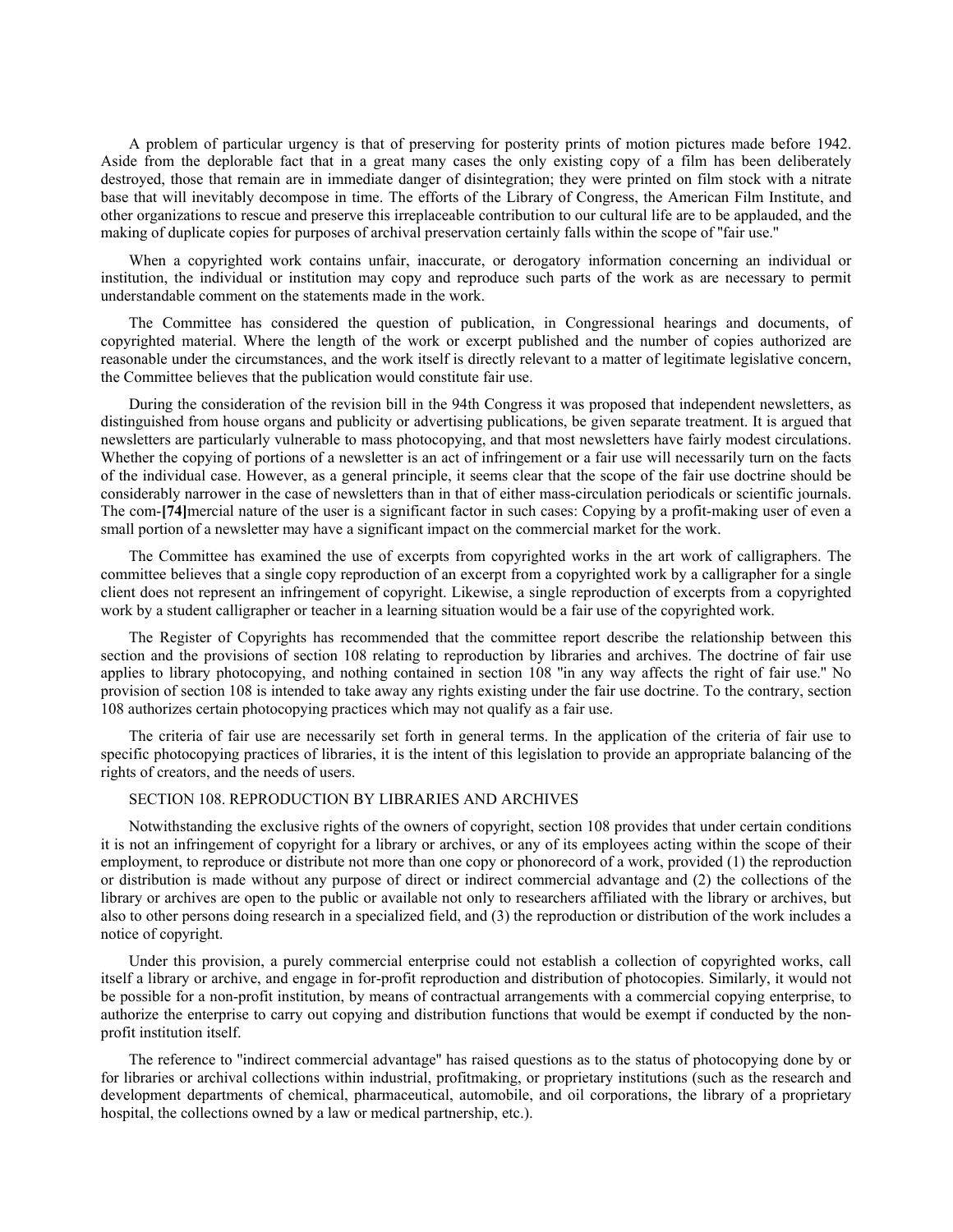There is a direct interrelationship between this problem and the prohibitions against ''multiple'' and ''systematic'' photocopying in section 108(g) (1) and (2). Under section 108, a library in a profit-making organization would not be authorized to:

**[75]** (a) use a single subscription or copy to supply its employees with multiple copies of material relevant to their work; or

(b) use a single subscription or copy to supply its employees, on request, with single copies of material relevant to their work, where the arrangement is ''systematic'' in the sense of deliberately substituting photocopying for subscription or purchase; or

(c) use ''interlibrary loan'' arrangements for obtaining photocopies in such aggregate quantities as to substitute for subscriptions or purchase of material needed by employees in their work.

Moreover, a library in a profit-making organization could not evade these obligations by installing reproducing equipment on its premises for unsupervised use by the organization's staff.

Isolated, spontaneous making of single photocopies by a library in a for-profit organization, without any systematic effort to substitute photocopying for subscriptions or purchases, would be covered by section 108, even though the copies are furnished to the employees of the organization for use in their work. Similarly, for-profit libraries could participate in interlibrary arrangements for exchange of photocopies, as long as the reproduction or distribution was not ''systematic.'' These activities, by themselves, would ordinarily not be considered ''for direct or indirect commercial advantage,'' since the ''advantage'' referred to in this clause must attach to the immediate commercial motivation behind the reproduction or distribution itself, rather than to the ultimate profit-making motivation behind the enterprise in which the library is located. On the other hand, section 108 would not excuse reproduction or distribution if there were a commercial motive behind the actual making or distributing of the copies, if multiple copies were made or distributed, or if the photocopying activities were ''systematic'' in the sense that their aim was to substitute for subscriptions or purchases.

The rights of reproduction and distribution under section 108 apply in the following circumstances:

### *Archival reproduction*

Subsection (b) authorizes the reproduction and distribution of a copy or phonorecord of an unpublished work duplicated in facsimile form solely for purposes of preservation and security, or for deposit for research use in another library or archives, if the copy or phonorecord reproduced is currently in the collections of the first library or archives. Only unpublished works could be reproduced under this exemption, but the right would extend to any type of work, including photographs, motion pictures and sound recordings. Under this exemption, for example, a repository could make photocopies of manuscripts by microfilm or electrostatic process, but could not reproduce the work in ''machinereadable'' language for storage in an information system.

## *Replacement of damaged copy*

Subsection (c) authorizes the reproduction of a published work duplicated in facsimile form solely for the purpose of replacement of a copy or phonorecord that is damaged, deteriorating, lost or stolen, if the library or archives has, after a reasonable effort, determined that an unused replacement cannot be obtained at a fair price. The scope and nature of a reasonable investigation to determine that an unused replacement cannot be obtained will vary according to the circum[76]stances of a particular situation. It will always require recourse to commonly-known trade sources in the United States, and in the normal situation also to the publisher or other copyright owner (if such owner can be located at the address listed in the copyright registration), or an authorized reproducing service.

## *Articles and small excerpts*

Subsection (d) authorizes the reproduction and distribution of a copy of not more than one article or other contribution to a copyrighted collection or periodical issue, or of a copy or phonorecord of a small part of any other copyrighted work. The copy or phonorecord may be made by the library where the user makes his request or by another library pursuant to an interlibrary loan. It is further required that the copy become the property of the user, that the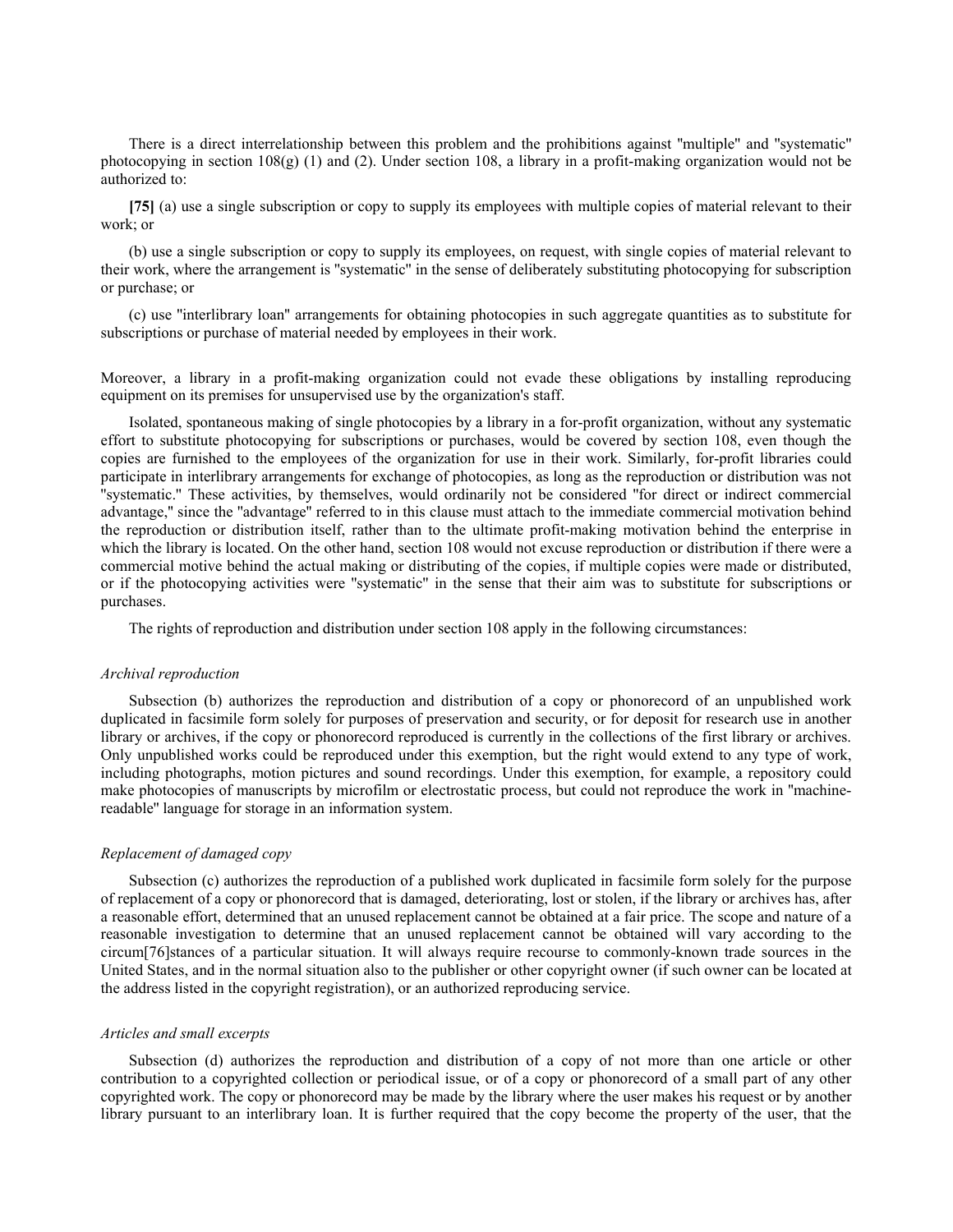library or archives have no notice that the copy would be used for any purposes other than private study, scholarship or research, and that the library or archives display prominently at the place where reproduction requests are accepted, and includes in its order form, a warning of copyright in accordance with requirements that the Register of Copyrights shall prescribe by regulation.

### *Out-of-print works*

Subsection (e) authorizes the reproduction and distribution of a copy or phonorecord of an entire work under certain circumstances, if it has been established that a copy cannot be obtained at a fair price. The copy may be made by the library where the user makes his request or by another library pursuant to an interlibrary loan. The scope and nature of a reasonable investigation to determine that an unused copy cannot be obtained will vary according to the circumstances of a particular situation. It will always require recourse to commonly-known trade sources in the United States, and in the normal situation also to the publisher or other copyright owner (if the owner can be located at the address listed in the copyright registration), or an authorized reproducing service. It is further required that the copy become the property of the user, that the library or archives have no notice that the copy would be used for any purpose other than private study, scholarship, or research, and that the library or archives display prominently at the place where reproduction requests are accepted, and include on its order form, a warning of copyright in accordance with requirements that the Register of Copyrights shall prescribe by regulation.

### *General exemptions*

Clause (1) of subsection (f) specifically exempts a library or archives or its employees from liability for the unsupervised use of reproducing equipment located on its premises, provided that the reproducing equipment displays a notice that the making of a copy may be subject to the copyright law. Clause (2) of subsection (f) makes clear that this exemption of the library or archives does not extend to the person using such equipment or requesting such copy if the use exceeds fair use. Insofar as such person is concerned the copy or phonorecord made is not considered ''lawfully'' made for purposes of sections 109, 110 or other provisions of the title.

Clause (3) provides that nothing in section 108 is intended to limit the reproduction and distribution by lending of a limited num-**[77]**ber of copies and excerpts of an audiovisual news program. This exemption is intended to apply to the daily newscasts of the national television networks, which report the major events of the day. It does not apply to documentary (except documentary programs involving news reporting as that term is used in section 107), magazineformat or other public affairs broadcasts dealing with subjects of general interest to the viewing public.

The clause was first added to the revision bill in 1974 by the adoption of an amendment proposed by Senator Baker. It is intended to permit libraries and archives, subject to the general conditions of this section, to make off-the-air videotape recordings of daily network newscasts for limited distribution to scholars and researchers for use in research purposes. As such, it is an adjunct to the American Television and Radio Archive established in Section 113 of the Act which will be the principal repository for television broadcast material, including news broadcasts. The inclusion of language indicating that such material may only be distributed by lending by the library or archive is intended to preclude performance, copying, or sale, whether or not for profit, by the recipient of a copy of a television broadcast taped off-the-air pursuant to this clause.

Clause (4), in addition to asserting that nothing contained in section 108 ''affects the right of fair use as provided by section 107," also provides that the right of reproduction granted by this section does not override any contractual arrangements assumed by a library or archives when it obtained a work for its collections. For example, if there is an express contractual prohibition against reproduction for any purpose, this legislation shall not be construed as justifying a violation of the contract. This clause is intended to encompass the situation where an individual makes papers, manuscripts or other works available to a library with the understanding that they will not be reproduced.

It is the intent of this legislation that a subsequent unlawful use by a user of a copy or phonorecord of a work lawfully made by a library, shall not make the library liable for such improper use.

## *Multiple copies and systematic reproduction*

Subsection (g) provides that the rights granted by this section extend only to the ''isolated and unrelated reproduction of a single copy or phonorecord of the same material on separate occasions.'' However, this section does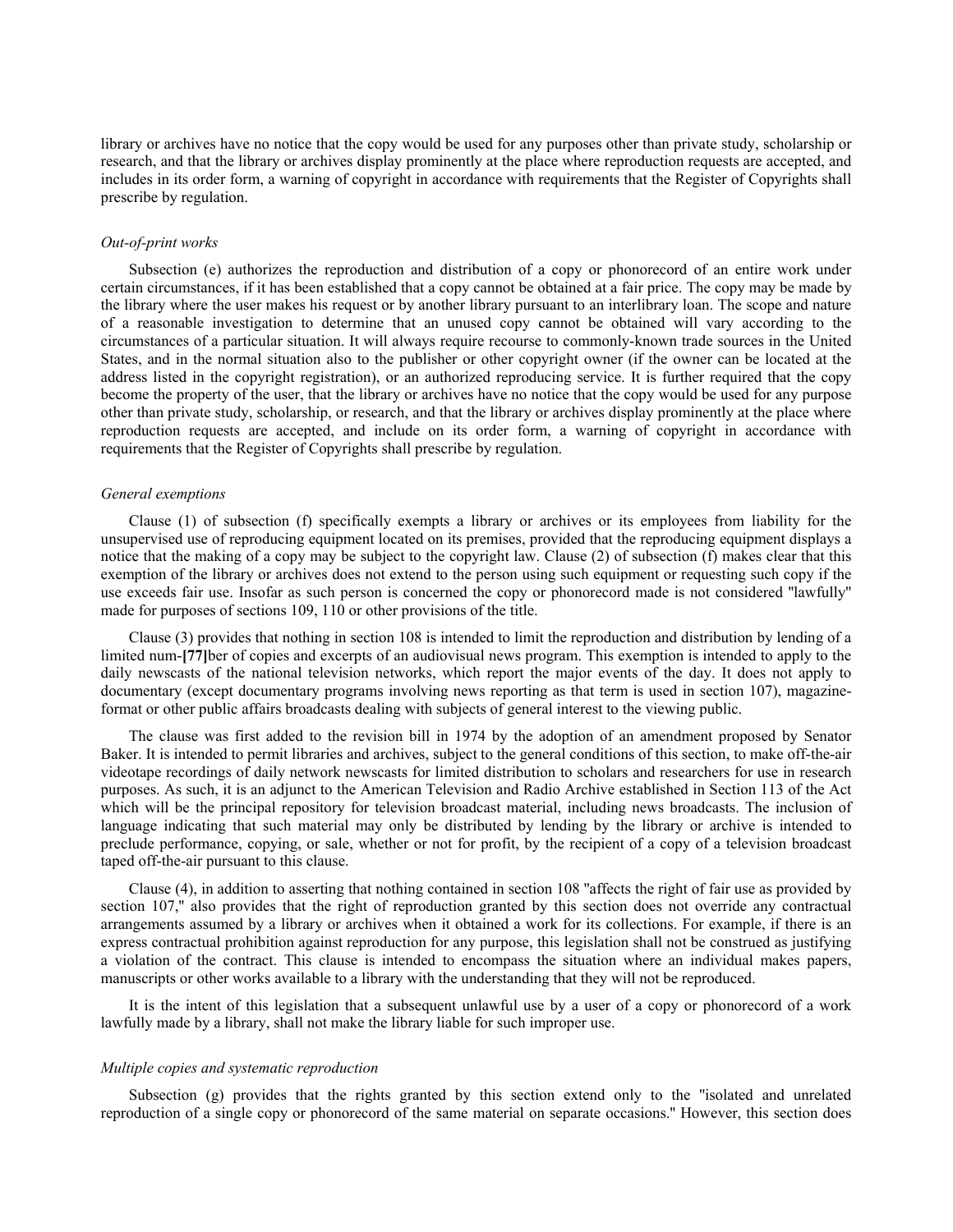not authorize the related or concerted reproduction of multiple copies or phonorecords of the same material, whether made on one occasion or over a period of time, and whether intended for aggregate use by one individual or for separate use by the individual members of a group.

With respect to material described in subsection (d)--articles or other contributions to periodicals or collections, and small parts of other copyrighted works--subsection  $(g)(2)$  provides that the exemptions of section 108 do not apply if the library or archive engages in ''systematic reproduction or distribution of single or multiple copies or phonorecords.'' This provision in S. 22 provoked a storm of controversy, centering around the extent to which the restrictions on ''systematic'' activities would prevent the continuation and development of interlibrary networks and other arrangements involving the exchange **[78]** of photocopies. After thorough consideration, the Committee amended section  $108(g)(2)$  to add the following proviso:

*Provided*, that nothing in this clause prevents a library or archives from participating in interlibrary arrangements that do not have, as their purpose or effect, that the library or archives receiving such copies or phonorecords for distribution does so in such aggregate quantities as to substitute for a subscription to or purchase of such work.

In addition, the Committee added a new subsection (i) to section 108, requiring the Register of Copyrights, five years from the effective date of the new Act and at five-year intervals thereafter, to report to Congress upon ''the extent to which this section has achieved the intended statutory balancing of the rights of creators, and the needs of users,'' and to make appropriate legislative or other recommendations. As noted in connection with section 107, the Committee also amended section 504(c) in a way that would insulate librarians from unwarranted liability for copyright infringement; this amendment is discussed below.

The key phrases in the Committee's amendment of section  $108(g)(2)$  are "aggregate quantities" and "substitute for a subscription to or purchase of'' a work. To be implemented effectively in practice, these provisions will require the development and implementation of more-or-less specific guidelines establishing criteria to govern various situations.

The National Commission on New Technological Uses of Copyrighted Works (CONTU) offered to provide good offices in helping to develop these guidelines. This offer was accepted and, although the final text of guidelines has not yet been achieved, the Committee has reason to hope that, within the next month, some agreement can be reached on an initial set of guidelines covering practices under section  $108(g)(2)$ .

#### *Works excluded*

Subsection (h) provides that the rights of reproduction and distribution under this section do not apply to a musical work, a pictorial, graphic or sculptural work, or a motion picture or other audiovisual work other than ''an audiovisual work dealing with news.'' The latter term is intended as the equivalent in meaning of the phrase ''audiovisual news program" in section  $108(f)(3)$ . The exclusions under subsection (h) do not apply to archival reproduction under subsection (b), to replacement of damaged or lost copies or phonorecords under subsection (c), or to "pictorial or graphic works published as illustrations, diagrams, or similar adjuncts to works of which copies are reproduced or distributed in accordance with subsections (d) and (e).''

Although subsection (h) generally removes musical, graphic, and audiovisual works from the specific exemptions of section 108, it is important to recognize that the doctrine of fair use under section 107 remains fully applicable to the photocopying or other reproduction of such works. In the case of music, for example, it would be fair use for a scholar doing musicological research to have a library supply a copy of a portion of a score or to reproduce portions of a phonorecord of a work. Nothing in section 108 impairs the applicability of the fair use doctrine to a wide variety of situations involving photocopying or **[79]** other reproduction by a library of copyrighted material in its collections, where the user requests the reproduction for legitimate scholarly or research purposes.

## SECTION 109. EFFECT OF TRANSFER OF PARTICULAR COPY OR PHONORECORD

#### *Effect on further disposition of copy or phonorecord*

Section 109(a) restates and confirms the principle that, where the copyright owner has transferred ownership of a particular copy or phonorecord of a work, the person to whom the copy or phonorecord is transferred is entitled to dispose of it by sale, rental, or any other means. Under this principle, which has been established by the court decisions and section 27 of the present law, the copyright owner's exclusive right of public distribution would have no effect upon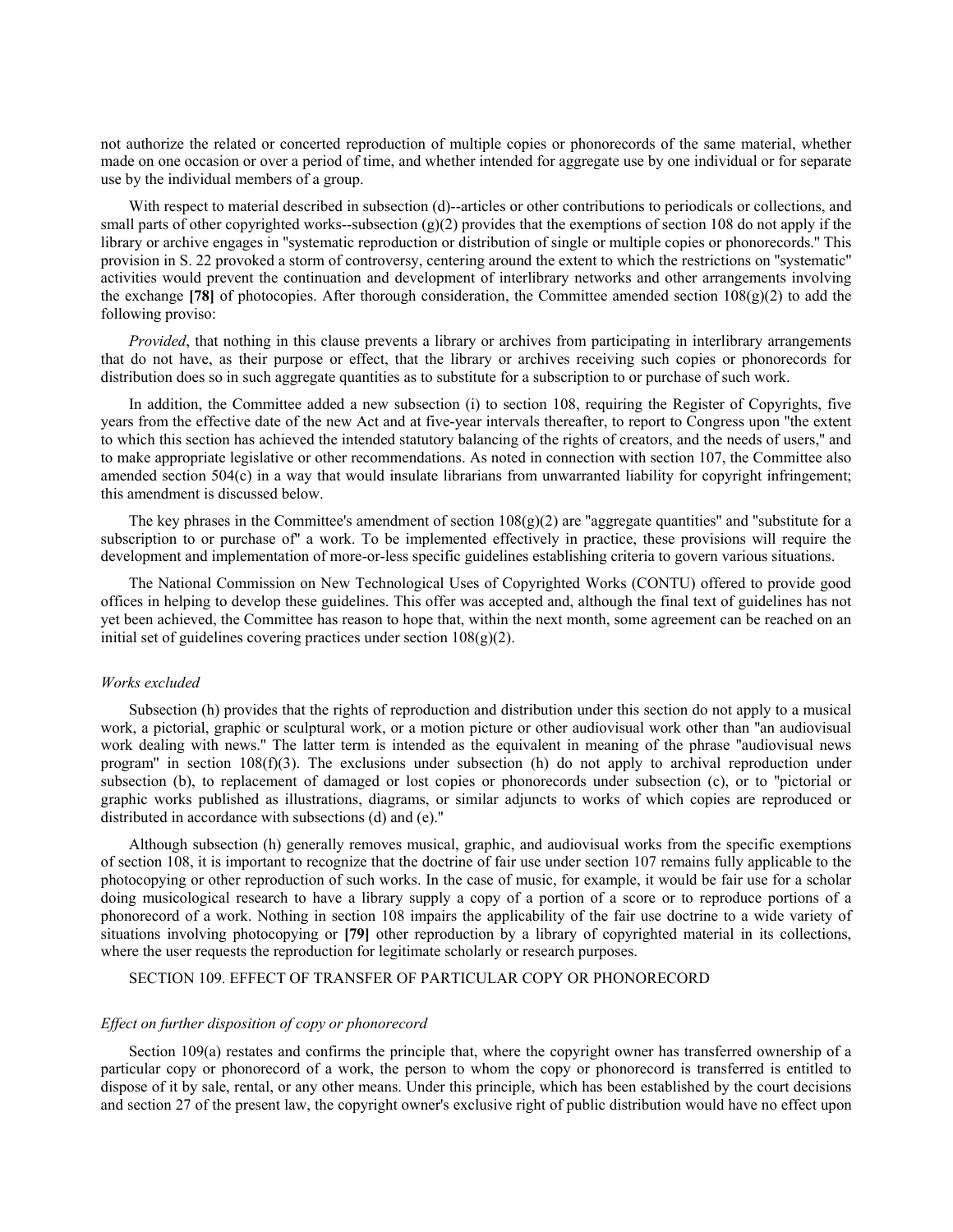anyone who owns ''a particular copy or phonorecord lawfully made under this title'' and who wishes to transfer it to someone else or to destroy it.

Thus, for example, the outright sale of an authorized copy of a book frees it from any copyright control over its resale price or other conditions of its future disposition. A library that has acquired ownership of a copy is entitled to lend it under any conditions it chooses to impose. This does not mean that conditions on future disposition of copies or phonorecords, imposed by a contract between their buyer and seller, would be unenforceable between the parties as a breach of contract, but it does mean that they could not be enforced by an action for infringement of copyright. Under section 202 however, the owner of the physical copy or phonorecord cannot reproduce or perform the copyrighted work publicly without the copyright owner's consent.

To come within the scope of section 109(a), a copy or phonorecord must have been ''lawfully made under this title,'' though not necessarily with the copyright owner's authorization. For example, any resale of an illegally ''pirated'' phonorecord would be an infringement, but the disposition of a phonorecord legally made under the compulsory licensing provisions of section 115 would not.

### *Effect on display of copy*

Subsection (b) of section 109 deals with the scope of the copyright owner's exclusive right to control the public display of a particular ''copy'' of a work (including the original or prototype copy in which the work was first fixed). Assuming, for example, that a painter has sold the only copy of an original work of art without restrictions, would it be possible for him to restrain the new owner from displaying it publicly in galleries, shop windows, on a projector, or on television?

Section 109(b) adopts the general principle that the lawful owner of a copy of a work should be able to put his copy on public display without the consent of the copyright owner. As in cases arising under section 109(a), this does not mean that contractual restrictions on display between a buyer and seller would be unenforceable as a matter of contract law.

The exclusive right of public display granted by section 106(5) would not apply where the owner of a copy wishes to show it directly to the public, as in a gallery or display case, or indirectly, as through an opaque projector. Where the copy itself is intended for projection, as in the case of a photographic slide, negative, or transparency, the public projection of a single image would be permitted as long as the viewers are ''present at the place where the copy is located.''

**[80]** On the other hand, section 109(b) takes account of the potentialities of the new communications media, notably television, cable and optical transmission devices, and information storage and retrieval devices, for replacing printed copies with visual images. First of all, the public display of an image of a copyrighted work would not be exempted from copyright control if the copy from which the image was derived were outside the presence of the viewers. In other words, the display of a visual image of a copyrighted work would be an infringement if the image were transmitted by any method (by closed or open circuit television, for example, or by a computer system) from one place to members of the public located elsewhere.

Moreover, the exemption would extend only to public displays that are made ''either directly or by the projection of no more than one image at a time.'' Thus, even where the copy and the viewers are located at the same place, the simultaneous projection of multiple images of the work would not be exempted. For example, where each person in a lecture hall is supplied with a separate viewing apparatus, the copyright owner's permission would generally be required in order to project an image of a work on each individual screen at the same time.

The committee's intention is to preserve the traditional privilege of the owner of a copy to display it directly, but to place reasonable restrictions on the ability to display it indirectly in such a way that the copyright owner's market for reproduction and distribution of copies would be affected. Unless it constitutes a fair use under section 107, or unless one of the special provisions of section 110 or 111 is applicable, projection of more than one image at a time, or transmission of an image to the public over television or other communication channels, would be an infringement for the same reasons that reproduction in copies would be. The concept of ''the place where the copy is located'' is generally intended to refer to a situation in which the viewers are present in the same physical surroundings as the copy, even though they cannot see the copy directly.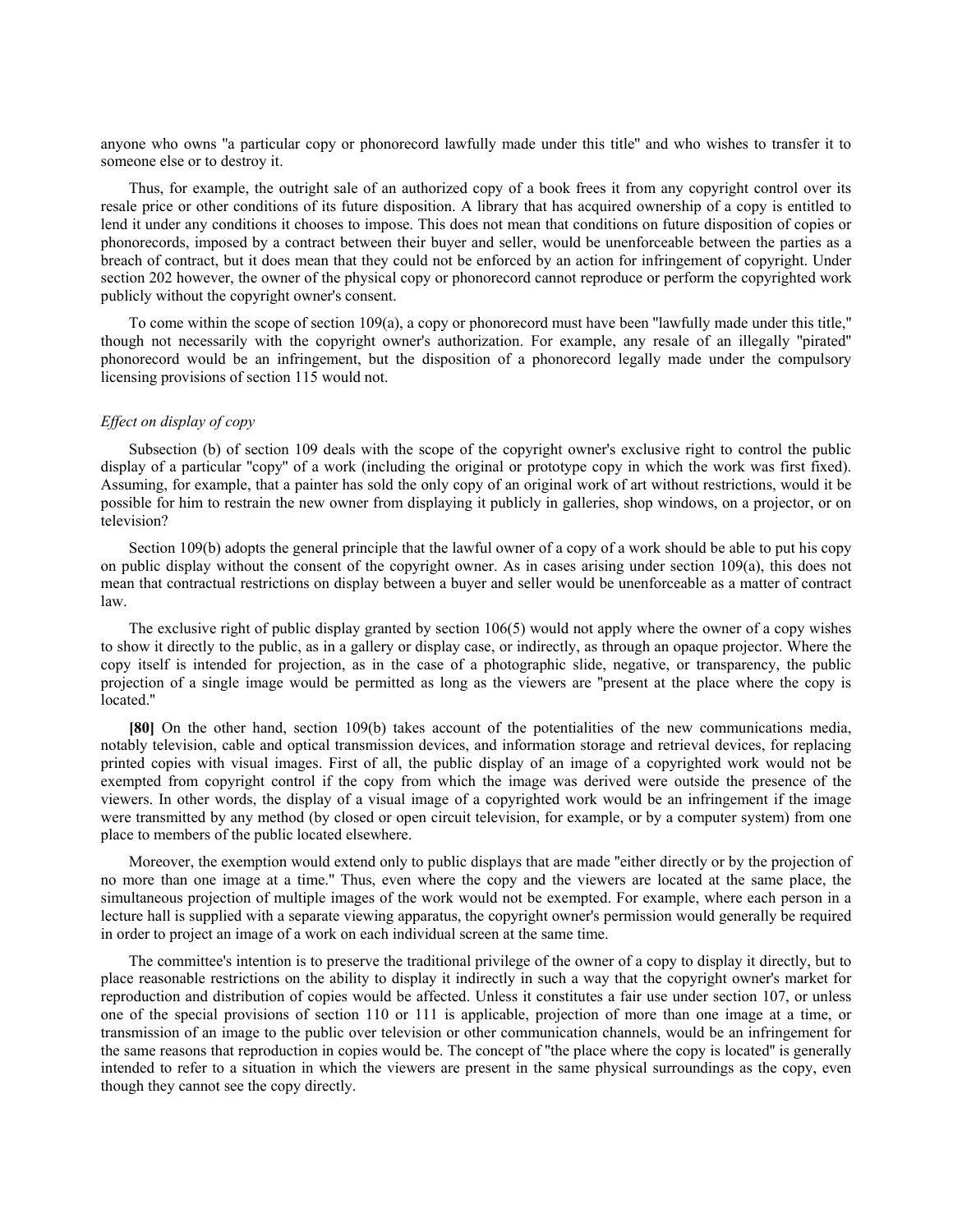## *Effect of mere possession of copy or phonorecord*

Subsection (c) of section 109 qualifies the privileges specified in subsections (a) and (b) by making clear that they do not apply to someone who merely possesses a copy or phonorecord without having acquired ownership of it. Acquisition of an object embodying a copyrighted work by rental, lease, loan, or bailment carries with it no privilege to dispose of the copy under section 109(a) or to display it publicly under section 109(b). To cite a familiar example, a person who has rented a print of a motion picture from the copyright owner would have no right to rent it to someone else without the owner's permission.

#### *Burden of proof in infringement actions*

During the course of its deliberations on this section, the Committee's attention was directed to a recent court decision holding that the plaintiff in an infringement action had the burden of establishing that the allegedly infringing copies in the defendant's possession were not lawfully made or acquired under section 27 of the present law. *American International Pictures, Inc. v. Foreman , 400 F. Supp. 928 (S.D. Alabama 1975).* The Committee believes that the court's decision, if followed, would place a virtually impossible burden on copyright owners. The decision is also inconsistent burden on copyright owners. The decision is also inconsistent with the established legal principle that the burden of proof should not be placed upon a litigant to establish facts particularly within the knowledge of his adversary. The defendant in such actions clearly has the particular knowledge of how possession of the particular copy was acquired, and should have the burden of providing this evidence to the court. It is the intent of the Committee, therefore, that in an action [to] determine whether a defendant is entitled to the privilege established by section 109(a) and (b), the burden of proving whether a particular copy was lawfully made or acquired should rest on the defendant.

# [81] SECTION 110. EXEMPTIONS OF CERTAIN PERFORMANCES AND DISPLAYS

Clauses (1) through (4) of section 110 deal with performances and exhibitions that are now generally exempt under the ''for profit'' limitation or other provisions of the copyright law, and that are specifically exempted from copyright liability under this legislation. Clauses (1) and (2) between them are intended to cover all of the various methods by which performances or displays in the course of systematic instruction take place.

### *Face-to-face teaching activities*

Clause (1) of section 110 is generally intended to set out the conditions under which performances or displays, in the course of instructional activities other than educational broadcasting, are to be exempted from copyright control. The clause covers all types of copyrighted works, and exempts their performance or display ''by instructors or pupils in the course of face-to-face teaching activities of a nonprofit educational institution,'' where the activities take place ''in a classroom or similar place devoted to instruction.''

There appears to be no need for a statutory definition of ''face-to-face'' teaching activities to clarify the scope of the provision. ''Face-to-face teaching activities'' under clause (1) embrace instructional performances and displays that are not ''transmitted.'' The concept does not require that the teacher and students be able to see each other, although it does require their simultaneous presence in the same general place. Use of the phrase ''in the course of face-to-face teaching activities'' is intended to exclude broadcasting or other transmissions from an outside location into classrooms, whether radio or television and whether open or closed circuit. However, as long as the instructor and pupils are in the same building or general area, the exemption would extend to the use of devices for amplifying or reproducing sound and for projecting visual images. The ''teaching activities'' exempted by the clause encompass systematic instruction of a very wide variety of subjects, but they do not include performances or displays, whatever their cultural value or intellectual appeal, that are given for the recreation or entertainment of any part of their audience.

*Works affected*.--Since there is no limitation on the types of works covered by the exemption, teachers or students would be free to perform or display anything in class as long as the other conditions of **[82]** the clause are met. They could read aloud from copyrighted text material, act out a drama, play or sing a musical work, perform a motion picture or filmstrip, or display text or pictorial material to the class by means of a projector. However, nothing in this provision is intended to sanction the unauthorized reproduction of copies or phonorecords for the purpose of classroom performance or display, and the clause contains a special exception dealing with performances from unlawfully made copies of motion pictures and other audiovisual works, to be discussed below.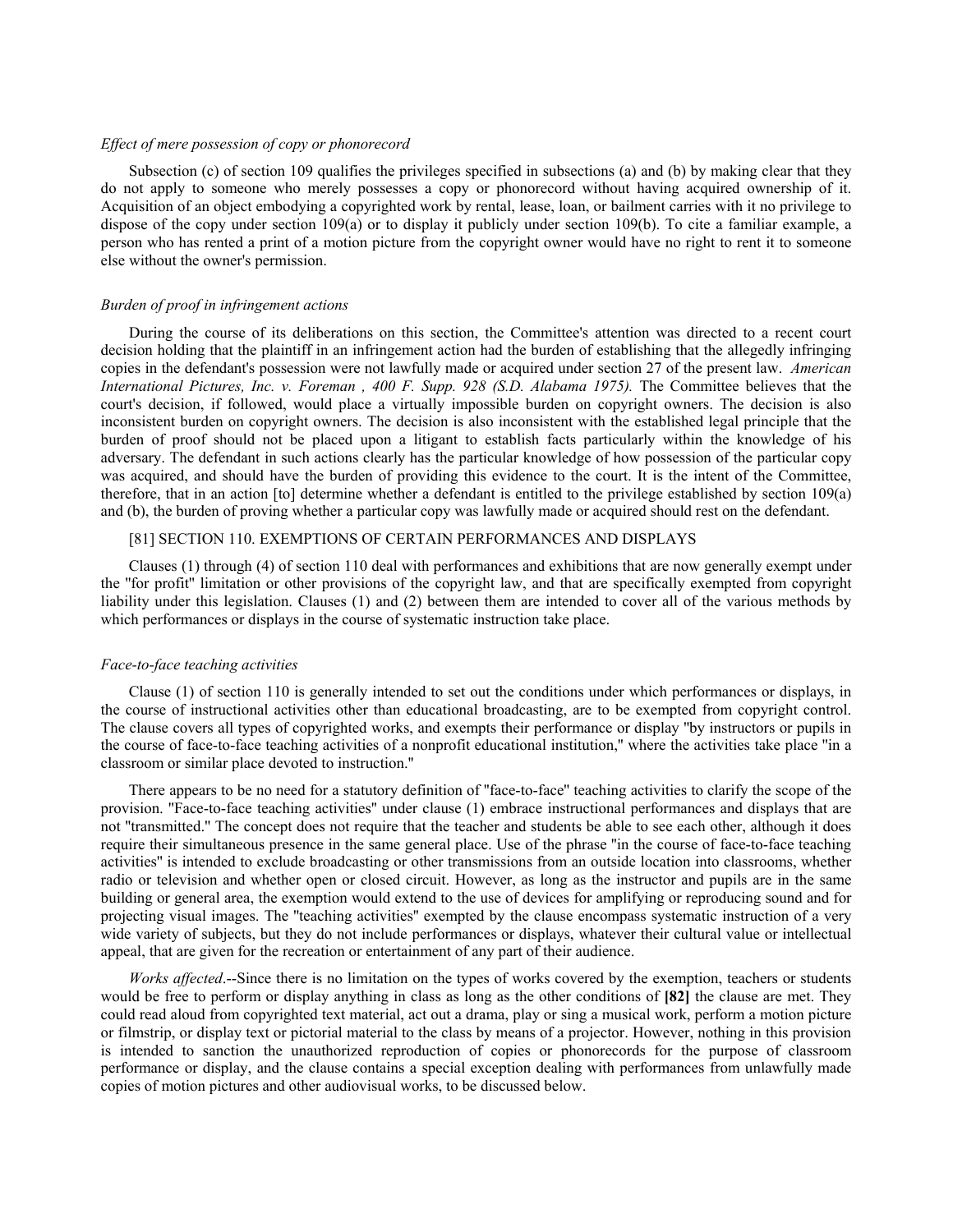*Instructors or pupils*.--To come within clause (1), the performance or display must be ''by instructors or pupils,'' thus ruling out performances by actors, singers, or instrumentalists brought in from outside the school to put on a program. However, the term ''instructors'' would be broad enough to include guest lecturers if their instructional activities remain confined to classroom situations. In general, the term ''pupils'' refers to the enrolled members of a class.

*Nonprofit educational institution*.--Clause (1) makes clear that it applies only to the teaching activities ''of a nonprofit educational institution,'' thus excluding from the exemption performances or displays in profit-making institutions such as dance studios and language schools.

*Classroom or similar place*.--The teaching activities exempted by the clause must take place ''in a classroom or similar place devoted to instruction." For example, performances in an auditorium or stadium during a school assembly, graduation ceremony, class play, or sporting event, where the audience is not confined to the members of a particular class, would fall outside the scope of clause (1), although in some cases they might be exempted by clause (4) of section 110. The ''similar place'' referred to in clause (1) is a place which is ''devoted to instruction'' referred to in clause (1) is a place which is ''devoted to instruction'' in the same way a classroom is; common examples would include a studio, a workshop, a gymnasium, a training field, a library, the stage of an auditorium, or the auditorium itself, if it is actually used as a classroom for systematic instructional activities.

*Motion pictures and other audiovisual works*.--The final provision of clause (1) deals with the special problem of performances from unlawfully-made copies of motion pictures and other audiovisual works. The exemption is lost where the copy being used for a classroom performance was ''not lawfully made under this title'' and the person responsible for the performance knew or had reason to suspect as much. This special exception to the exemption would not apply to performances from lawfully-made copies, even if the copies were acquired from someone who had stolen or converted them, or if the performances were in violation of an agreement. However, though the performance would be exempt under section 110(1) in such cases, the copyright owner might have a cause of action against the unauthorized distributor under section 106(3), or against the person responsible for the performance, for breach of contract.

*Projection devices*.-- As long as there is no transmission beyond the place where the copy is located, both section 109(b) and section 110(1) would permit the classroom display of a work by means of any sort of projection device or process.

## *Instructional broadcasting*

*Works affected*.--The exemption for instructional broadcasting provided by section 110(2) would apply only to ''performance of a non-**[83]**dramatic literary or musical work or display of a work.'' Thus, the copyright owner's permission would be required for the performance on educational television or radio of a dramatic work, of a dramaticomusical work such as an opera or musical comedy, or of a motion picture. Since, as already explained, audiovisual works such as filmstrips are equated with motion pictures, their sequential showing would be regarded as a performance rather than a display and would not be exempt under section 110(2). The clause is not intended to limit in any way the copyright owner's exclusive right to make dramatizations, adaptations, or other derivative works under section 106(2). Thus, for example, a performer could read a nondramatic literary work aloud under section 110(2), but the copyright owner's permission would be required for him to act it out in dramatic form.

*Systematic instructional activities*.--Under section 110(2) a transmission must meet three specified conditions in order to be exempted from copyright liability. The first of these, as provided by subclause (A), is that the performance or display must be ''a regular part of the systematic instructional activities of a governmental body or a nonprofit educational institution.'' The concept of ''systematic instructional activities'' is intended as the general equivalent of ''curriculums,'' but it could be broader in a case such as that of an institution using systematic teaching methods not related to specific course work. A transmission would be a regular part of these activities if it is in accordance with the pattern of teaching established by the governmental body or institution. The use of commercial facilities, such as those of a cable service, to transmit the performance or display, would not affect the exemption as long as the actual performance or display was for nonprofit purposes.

*Content of transmission*.--Subclause (B) requires that the performance or display be directly related and of material assistance to the teaching content of the transmission.

*Intended recipients*.--Subclause (C) requires that the transmission is made primarily for: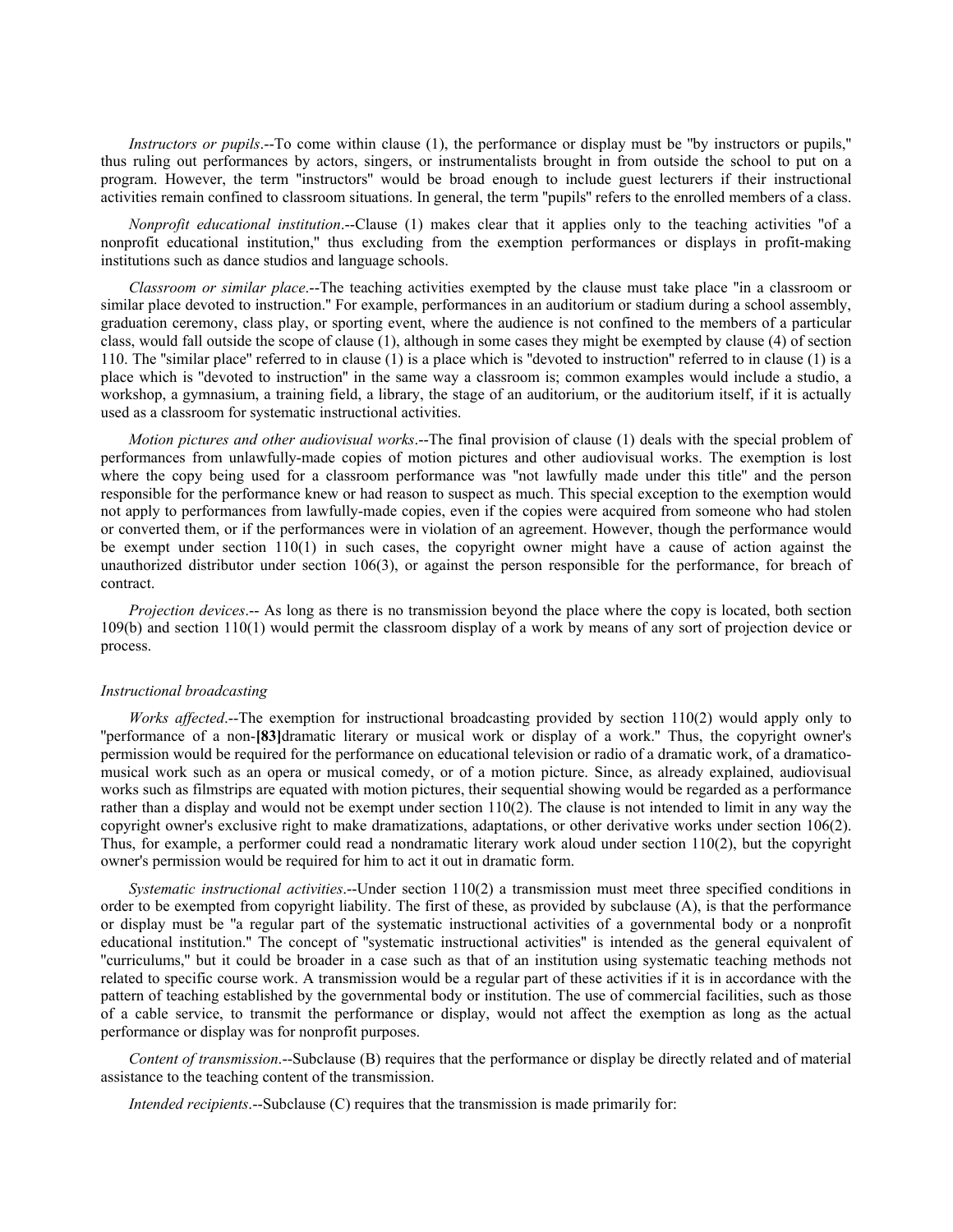(*i*) Reception in classrooms or similar places normally devoted to instruction, or

(*ii*) Reception by persons to whom the transmission is directed because their disabilities or other special circumstances prevent their attendance in classrooms or similar places normally devoted to instruction, or

(*iii*) Reception by officers or employees of governmental bodies as a part of their official duties or employment.

In all three cases, the instructional transmission need only be made ''primarily'' rather than ''solely'' to the specified recipients to be exempt. Thus, the transmission could still be exempt even though it is capable of reception by the public at large. Conversely, it would not be regarded as made ''primarily'' for one of the required groups of recipients if the principal purpose behind the transmission is reception by the public at large, even if it is cast in the form of instruction and is also received in classrooms. Factors to consider in determining the ''primary'' purpose of a program would include its subject matter, content, and the time of its transmission.

Paragraph (i) of subclause (C) generally covers what are known as "in-school" broadcasts, whether open- or closedcircuit. The reference to ''classrooms or similar places'' here is intended to have the same meaning as that of the phrase as used in section 110(1). The **[84]** exemption in paragraph (ii) is intended to exempt transmissions providing systematic instuction [sic] to individuals who cannot be reached in classrooms because of ''their disabilities or other special circumstances.'' Accordingly, the exemption is confined to instructional broadcasting that is an adjunct to the actual classwork of nonprofit schools or is primarily for people who cannot be brought together in classrooms such as preschool children, displaced workers, illiterates, and shut-ins.

There has been some question as to whether or not the language in this section of the bill is intended to include instructional television college credit courses. These telecourses are aimed at undergraduate and graduate students in earnest pursuit of higher educational degrees who are unable to attend daytime classes because of daytime employment, distance from campus, or some other intervening reason. So long as these broadcasts are aimed at regularly enrolled students and conducted by recognized higher educational institutions, the committee believes that they are clearly within the language of section  $110(2)(C)(ii)$ . Like night school and correspondence courses before them, these telecourses are fast becoming a valuable adjunct of the normal college curriculum.

The third exemption in subclause (C) is intended to permit the use of copyrighted material, in accordance with the other conditions of section 110(2), in the course of instructional transmissions for Government personnel who are receiving training ''as a part of their official duties or employment.''

## *Religious services*

The exemption in clause (3) of section 110 covers performances of a nondramatic literary or musical work, and also performances ''of dramatico-musical works of a religious nature''; in addition, it extends to displays of works of all kinds. The exemption applies where the performance or display is ''in the course of services at a place of worship or other religious assembly.'' The scope of the clause does not cover the sequential showing of motion pictures and other audiovisual works.

The exemption, which to some extent has its counterpart in sections 1 and 104 of the present law, applies to dramatico-musical works ''of a religious nature.'' The purpose here is to exempt certain performances of sacred music that might be regarded as ''dramatic'' in nature, such as oratorios, cantatas, musical settings of the mass, choral services, and the like. The exemption is not intended to cover performances of secular operas, musical plays, motion pictures, and the like, even if they have an underlying religious or philosophical theme and take place ''in the course of [religious] services.''

To be exempted under section 110(3) a performance or display must be ''in the course of services,'' thus excluding activities at a place of worship that are for social, educational, fund raising, or entertainment purposes. Some performances of these kinds could be covered by the exemption in section 110(4), discussed next. Since the performance or display must also occur ''at a place of worship or other religious assembly,'' the exemption would not extend to religious broadcasts or other transmissions to the public at large, even where the transmissions were sent from the place of worship. On the other hand, as long as services are being conducted before a religious gathering, the exemption would apply if they were conducted in places such as auditoriums, outdoor theaters, and the like.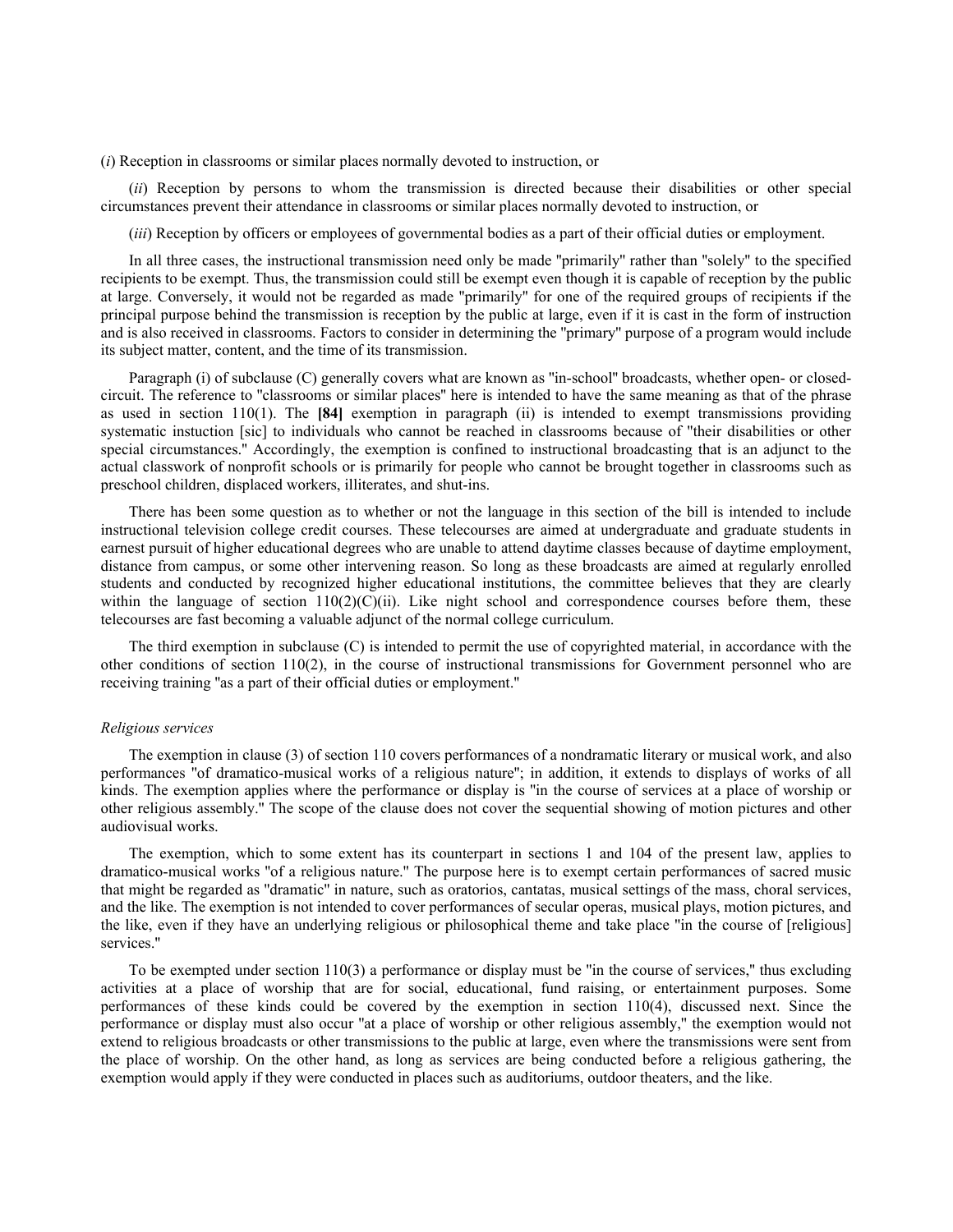## **[85]** *Certain other nonprofit performances*

In addition to the educational and religious exemptions provided by clauses (1) through (3) of section 110, clause (4) contains a general exception to the exclusive right of public performance that would cover some, though not all, of the same ground as the present ''for profit'' limitation.

*Scope of exemption*.--The exemption in clause (4) applies to the same general activities and subject matter as those covered by the ''for profit'' limitation today: public performances of nondramatic literary and musical works. However, the exemption would be limited to public performances given directly in the presence of an audience whether by means of living performers, the playing of phonorecords, or the operation of a receiving apparatus, and would not include a ''transmission to the public.'' Unlike the clauses (1) through (3) and (5) of section 110, but like clauses (6) through (8), clause (4) applies only to performing rights in certain works, and does not affect the exclusive right to display a work in public.

*No profit motive*.--In addition to the other conditions specified by the clause, the performance must be ''without any purpose of direct or indirect commercial advantage.'' This provision expressly adopts the principle established by the court decisions construing the ''for profit'' limitation: that public performances given or sponsored in connection with any commercial or profit-making enterprises are subject to the exclusive rights of the copyright owner even though the public is not charged for seeing or hearing the performance.

*No payment for performance*.--An important condition for this exemption is that the performance be given ''without payment of any fee or other compensation for the performance to any of its performers, promoters, or organizers.'' The basic purpose of this requirement is to prevent the free use of copyrighted material under the guise of charity where fees or percentages are paid to performers, promoters, producers, and the like. However, the exemption would not be lost if the performers, directors, or producers of the performance, instead of being paid directly ''for the performance,'' are paid a salary for duties encompassing the performance. Examples are performances by a school orchestra conducted by a music teacher who receives an annual salary, or by a service band whose members and conductors perform as part of their assigned duties and who receive military pay. The committee believes that performances of this type should be exempt, assuming the other conditions in clause (4) are met, and has not adopted the suggestion that the word ''salary'' be added to the phrase referring to the ''payment of any fee or other compensation.''

*Admission charge*.--Assuming that the performance involves no profit motive and no one responsible for it gets paid a fee, it must still meet one of two alternative conditions to be exempt. As specified in subclauses (A) and (B) of section 110(4), these conditions are: (1) that no direct or indirect admission charge is made, or (2) that the net proceeds are ''used exclusively for educational, religious, or charitable purposes and not for private financial gain.''

**[86]** Under the second of these conditions, a performance meeting the other conditions of clause (4) would be exempt even if an admission fee is charged, provided any amounts left ''after deducting the reasonable costs of producing the performance'' are used solely for bona fide educational, religious, or charitable purposes. In cases arising under this second condition and as provided in subclause (B), where there is an admission charge, the copyright owner is given an opportunity to decide whether and under what conditions the copyrighted work should be performed; otherwise, owners could be compelled to make involuntary donations to the fund-raising activities of causes to which they are opposed. The subclause would thus permit copyright owners to prevent public performances of their works under section 110(4)(B) by serving notice of objection, with the reasons therefor, at least seven days in advance.

#### *Mere reception in public*

Unlike the first four clauses of section 110, clause (5) is not to any extent a counterpart of the ''for profit'' limitation of the present statute. It applies to performances and displays of all types of works, and its purpose is to exempt from copyright liability anyone who merely turns on, in a public place, an ordinary radio or television receiving apparatus of a kind commonly sold to members of the public for private use.

The basic rationale of this clause is that the secondary use of the transmission by turning on an ordinary receiver in public is so remote and minimal that no further liability should be imposed. In the vast majority of these cases no royalties are collected today, and the exemption should be made explicit in the statute. This clause has nothing to do with cable television systems and the exemptions would be denied in any case where the audience is charged directly to see or hear the transmission.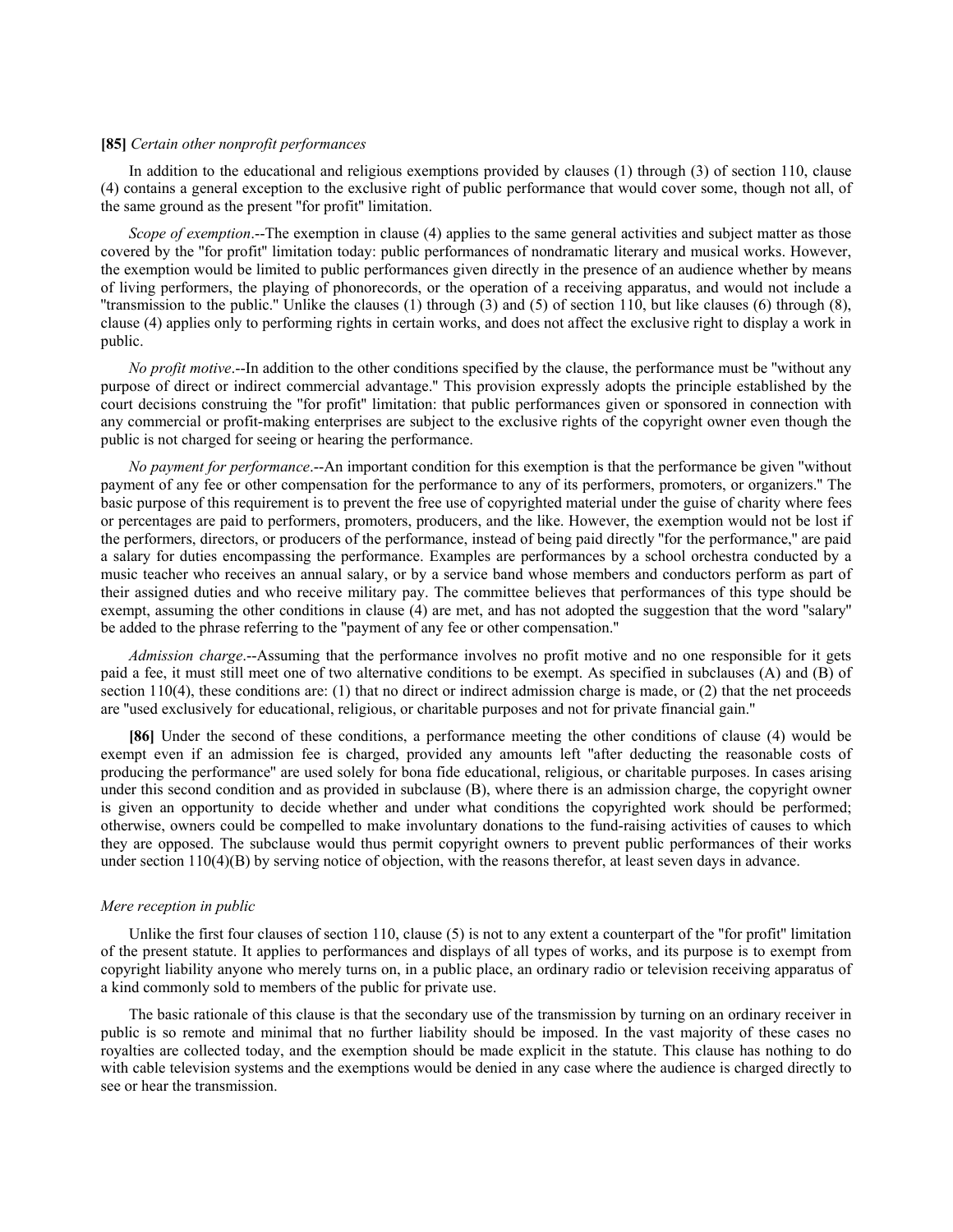On June 17, 1975, the Supreme Court handed down a decision in *Twentieth Century Music Corp. v. Aiken , 95 S.Ct. 2040,* that raised fundamental questions about the proper interpretation of section 110(5). The defendant, owner and operator of a fast-service food shop in downtown Pittsburgh, had ''a radio with outlets to four speakers in the ceiling,'' which he apparently turned on and left on throughout the business day. Lacking any performing license, he was sued for copyright infringement by two ASCAP members. He lost in the District Court, won a reversal in the Third Circuit Court of Appeals, and finally prevailed, by a margin of 7-2, in the Supreme Court.

The *Aiken* decision is based squarely on the two Supreme Court decisions dealing with cable television. In *Fortnightly Corp. v. United Artists , 392 U.S. 390,* and again in *Teleprompter Corp. v. CBS , 415 U.S. 394,* the Supreme Court has held that a CATV operator was not ''performing'' within the meaning of the 1909 statute, when it picked up broadcast signals off the air and retransmitted them to subscribers by cable. The *Aiken* decision extends this interpretation of the scope of the 1909 statute's right of ''public performance for profit'' to a situation outside the CATV context and, without expressly overruling the decision in *Buck v. Jewell-LaSalle Realty Co. , 283 U.S. 191 (1931),* effectively deprives it of much meaning under the present law. For more than forty years the *Jewell-LaSalle* rule was thought to require a business establishment to obtain copyright licenses before it could legally pick up any broadcasts off the air and retransmit them to its **[87]** guests and patrons. AS reinterpreted by the *Aiken* decision, the rule of *Jewell-LaSalle* applies only if the broadcast being retransmitted was itself unlicensed.

The majority of the Supreme Court in the *Aiken* case based its decision on a narrow construction of the word ''perform'' in the 1909 statute. This basis for the decision is completely overturned by the present bill and its broad definition of ''perform'' in section 101. The Committee has adopted the language of section 110(5), with an amendment expressly denying the exemption in situations where ''the performance or display is further transmitted beyond the place where the receiving apparatus is located''; in doing so, it accepts the traditional, pre-*Aiken*, interpretation of the *Jewell-LaSalle* decision, under which public communication by means other than a home receiving set or further transmission of a broadcast to the public, is considered an infringing act.

Under the particular fact situation in the *Aiken* case, assuming a small commercial establishment and the use of a home receiver with four ordinary loudspeakers grouped within a relatively narrow circumference from the set, it is intended that the performances would be exempt under clause (5). However, the Committee considers this fact situation to represent the outer limit of the exemption, and believes that the line should be drawn at that point. Thus, the clause would exempt small commercial establishments whose proprietors merely bring onto their premises standard radio or television equipment and turn it on for their customers' enjoyment, but it would impose liability where the proprietor has a commercial ''sound system'' installed or converts a standard home receiving apparatus (by augmenting it with sophisticated or extensive amplification equipment) into the equivalent of a commercial sound system. Factors to consider in particular cases would include the size, physical arrangement, and noise level of the areas within the establishment where the transmissions are made audible or visible, and the extent to which the receiving apparatus is altered or augmented for the purpose of improving the aural or visual quality of the performance for individual members of the public using those areas.

### *Agricultural fairs*

The Committee also amended clause (6) of section 110 of S. 22 as adopted by the Senate. As amended, the provision would exempt ''performance of a nondramatic musical work by a governmental body or a nonprofit agricultural or horticultural organization, in the course of an annual agricultural or horticultural fair or exhibition conducted by such body or organization.'' The exemption extends only to the governmental body or nonprofit organization sponsoring the fair; the amendment makes clear that, while such a body or organization cannot itself be held vicariously liable for infringements by concessionaires at the fair, the concessionaires themselves enjoy no exemption under the clause.

### *Retail sale of phonorecords*

Clause (7) provides that the performance of a nondramatic musical work or of a sound recording by a vending establishment open to the public at large without any direct or indirect admission charge, where the sole purpose of the performance is to promote the retail sale of copies or phonorecords of the work, is not an infringement of copy**[88]**right. This exemption applies only if the performance is not transmitted beyond the place where the establishment is located and is within the immediate area where the sale is occurring.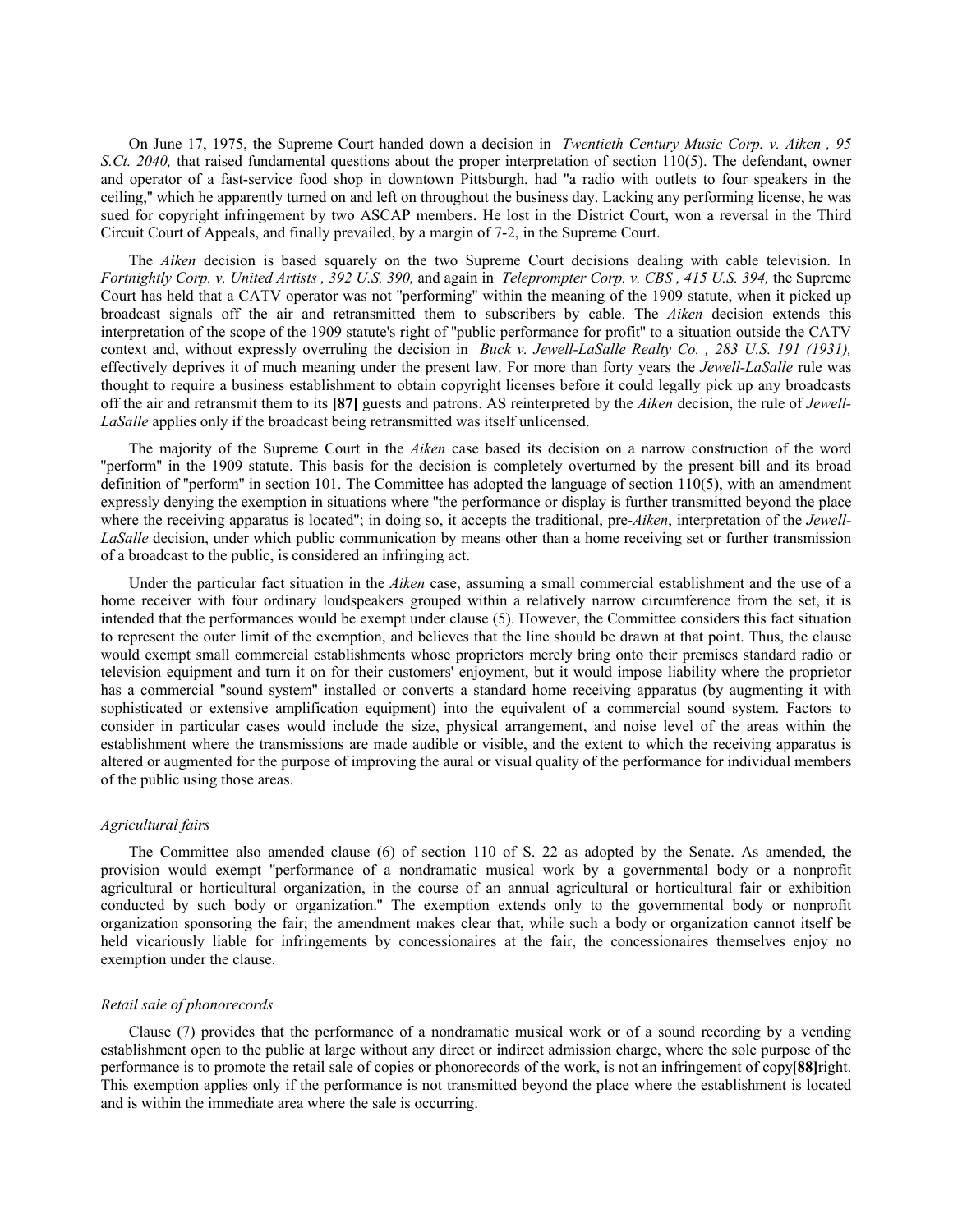### *Transmission to handicapped audiences*

The new clause (8) of subsection 110, which had been added to S. 22 by the Senate Judiciary Committee when it reported the bill on November 20, 1975, and had been adopted by the Senate on February 19, 1976, was substantially amended by the Committee. Under the amendment, the exemption would apply only to performances of ''non-dramatic literary works'' by means of ''a transmission specifically designed for and primarily directed to'' one or the other of two defined classes of handicapped persons: (1) ''blind or other handicapped persons who are unable to read normal printed material as a result of their handicap'' or (2) ''deaf or other handicapped persons who are unable to hear the aural signals accompanying a transmission.'' Moreover, the exemption would be applicable only if the performance is ''without any purpose of direct or indirect commercial advantage,'' and if the transmission takes place through government facilities or through the facilities of a noncommercial educational broadcast station a radio subcarrier authorization (SCA), or a cable system.

### SECTION 111. SECONDARY TRANSMISSIONS

#### *Introduction and general summary*

The complex and economically important problem of ''secondary transmissions'' is considered in section 111. For the most part, the section is directed at the operation of cable television systems and the terms and conditions of their liability for the retransmission of copyrighted works. However, other forms of secondary transmissions are also considered, including apartment house and hotel systems, wired instructional systems, common carriers, nonprofit ''boosters'' and translators, and secondary transmissions of primary transmissions to controlled groups.

Cable television systems are commercial subscription services that pick up broadcasts of programs originated by others and retransmit them to paying subscribers. A typical system consists of a central antenna which receives and amplifies television signals and a network of cables through which the signals are transmitted to the receiving sets of individual subscribers. In addition to an installation charge, the subscribers pay a monthly charge for the basic service averaging about six dollars. A large number of these systems provide automated programming. A growing number of CATV systems also originate programs, such as movies and sports, and charge additional fees for this service (paycable).

The number of cable systems has grown very rapidly since their introduction in 1950, and now total about 3,450 operating systems, servicing 7,700 communities. Systems currently in operation reach about 10.8 million homes. It is reported that the 1975 total subscriber revenues of the cable industry were approximately \$ 770 million.

Pursuant to two decisions of the Supreme Court ( *Fortnightly Corp. v. United Artists Television, Inc. , 382 U.S. 390 (1968),* and *Teleprompter Corp. v. CBS, Inc. , 415 U.S. 394 (1974),* under the 1909 **[89]** copyright law, the cable television industry has not been paying copyright royalties for its retransmission of over-the-air broadcast signals. Both decisions urged the Congress, however, to consider and determine the scope and extent of such liability in the pending revision bill.

The difficult problem of determining the copyright liability of cable television systems has been before the Congress since 1965. In 1967, this Committee sought to address and resolve the issues in H.R. 2512, an early version of the general revision bill (see H.R. Rep. No. 83, 90th Cong., 1st Sess.). However, largely because of the cable-copyright impasse, the bill died in the Senate.

The history of the attempts to find a solution to the problem since 1967 has been explored thoroughly in the voluminous hearings and testimony on the general revision bill, and has also been succinctly summarized by the Register of Copyrights in her Second Supplementary Report, Chapter V.

The Committee now has before it the Senate bill which contains a series of detailed and complex provisions which attempt to resolve the question of the copyright liability of cable television systems. After extensive consideration of the Senate bill, the arguments made during and after the hearings, and of the issues involved, this Committee has also concluded that there is no simple answer to the cable-copyright controversy. In particular, any statutory scheme that imposes copyright liability on cable television systems must take account of the intricate and complicated rules and regulations adopted by the Federal Communications Commission to govern the cable television industry. While the Committee has carefully avoided including in the bill any provisions which would interfere with the FCC's rules or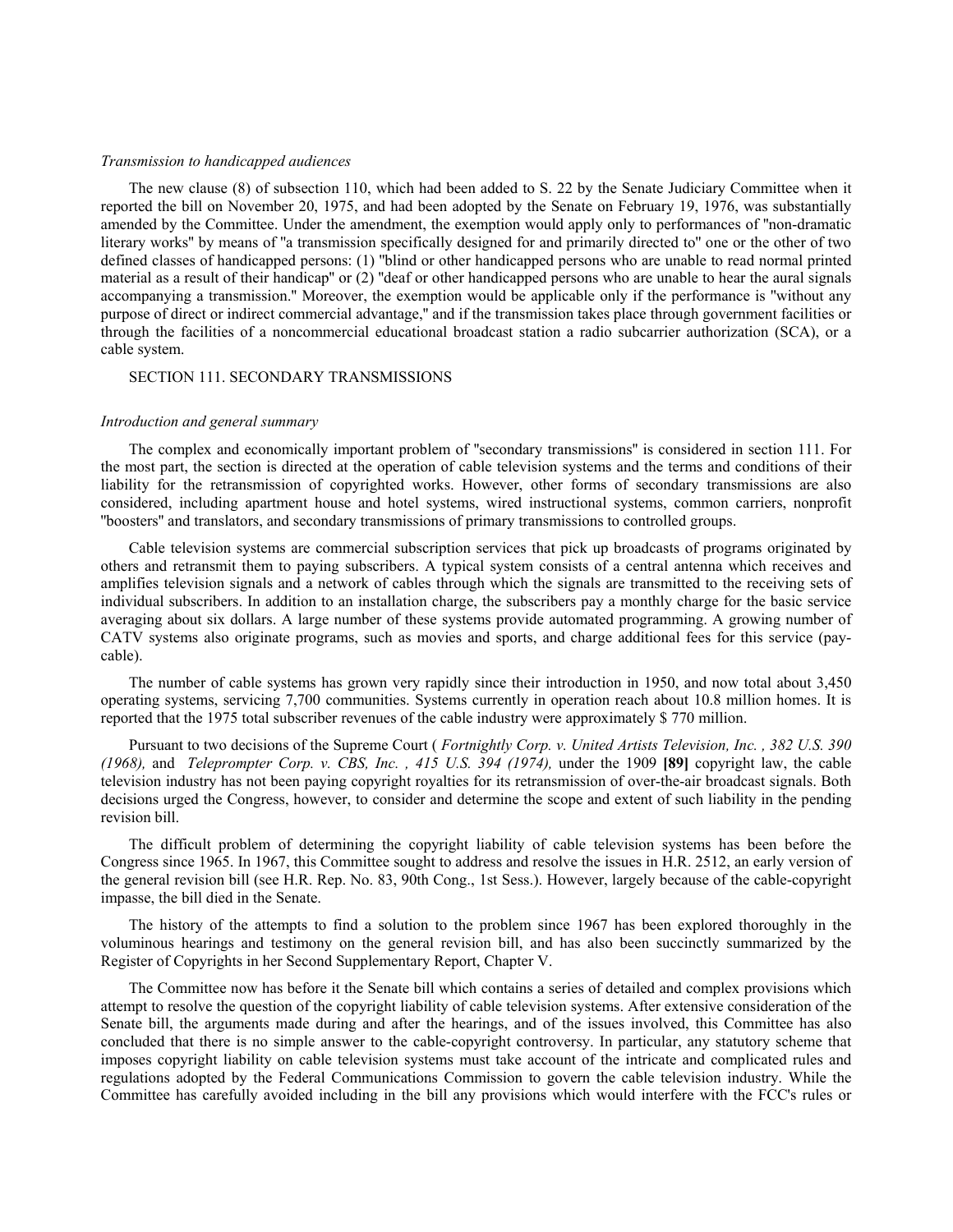which might be characterized as affecting ''communications policy'', the Committee has been cognizant of the interplay between the copyright and the communications elements of the legislation.

We would, therefore, caution the Federal Communications Commission, and others who make determinations concerning communications policy, not to rely upon any action of this Committee as a basis for any significant changes in the delicate balance of regulation in areas where the Congress has not resolved the issue. Specifically, we would urge the Federal Communications Commission to understand that it was not the intent of this bill to touch on issues such as pay cable regulation or increased use of imported distant signals. These matters are ones of communications policy and should be left to the appropriate committees in the Congress for resolution.

In general, the Committee believes that cable systems are commercial enterprises whose basic retransmission operations are based on the carriage of copyrighted program material and that copyright royalties should be paid by cable operators to the creators of such programs. The Committee recognizes, however, that it would be impractical and unduly burdensome to require every cable system to negotiate with every copyright owner whose work was retransmitted by a cable system. Accordingly, the Committee has determined to maintain the basic principle of the Senate bill to establish a compulsory license for the retransmission of those over-the-air broadcast signals that a cable system is authorized to carry pursuant to the rules and regulations of the FCC.

The compulsory license is conditioned, however, on certain requirements and limitations. These include compliance with reporting re-**[90]**quirements, payments of the royalty fees established in the bill, a ban on the substitution or deletion of commercial advertising, and geographic limits on the compulsory license for copyrighted programs broadcast by Canadian or Mexican stations. Failure to comply with these requirements and limitations subjects a cable system to a suit for copyright infringement and the remedies provided under the bill for such actions.

In setting a royalty fee schedule for the compulsory license, the Committee determined that the initial schedule should be established in the bill. It recognized, however, that adjustments to the schedule would be required from time to time. Accordingly, the Copyright Royalty Commission, established in chapter 8, is empowered to make the adjustments in the initial rates, at specified times, based on standards and conditions set forth in the bill.

In setting an initial fee schedule, the Senate bill based the royalty fee on a sliding scale related to the gross receipts of a cable system for providing the basic retransmission service, and rejected a statutory scheme that would distinguish between ''local'' and ''distant'' signals. The Committee determined, however, that there was no evidence that the retransmission of ''local'' broadcast signals by a cable operator threatens the existing market for copyright program owners. Similarly, the retransmission of network programming, including network programming which is broadcast in ''distant'' markets, does not injure the copyright owner. The copyright owner contracts with the network on the basis of his programming reaching all markets served by the network and is compensated accordingly.

By contrast, the retransmission of distant non-network programming by cable systems causes damage to the copyright owner by distributing the program in an area beyond which it has been licensed. Such retransmission adversely affects the ability of the copyright owner to exploit the work in the distant market. It is also of direct benefit to the cable system by enhancing its ability to attract subscribers and increase revenues. For these reasons, the Committee has concluded that the copyright liability of cable television systems under the compulsory license should be limited to the retransmission of distant non-network programming.

In implementing this conclusion, the Committee generally followed a proposal submitted by the cable and motion picture industries, the two industries most directly affected by the establishment of copyright royalties for cable television systems. Under the proposal, the royalty fee is determined by a two step computation. First, a value called a ''distant signal equivalent'' is assigned to all ''distant'' signals. Distant signals are defined as signals retransmitted by a cable system, in whole or in part, outside the local service area of the primary transmitter. Different values are assigned to independent, network, and educational stations because of the different amounts of viewing of non-network programming carried by such stations. For example, the viewing of non-network programs on network stations is considered to approximate 25 percent. These values are then combined and a scale of percentages is applied to the cumulative total.

The Committee also considered various proposals to exempt certain categories of cable systems from royalty payments altogether. The Committee determined that the approach of the Senate bill to require some payment by every cable system is sound, but established separate fee **[91]** schedules for cable systems whose gross receipts for the basic retransmission service do not exceed either \$ 80,000 or \$ 160,000 semi-annually. It is the Committee's view that the fee schedules adopted for these systems are now appropriate, based on their relative size and the services performed.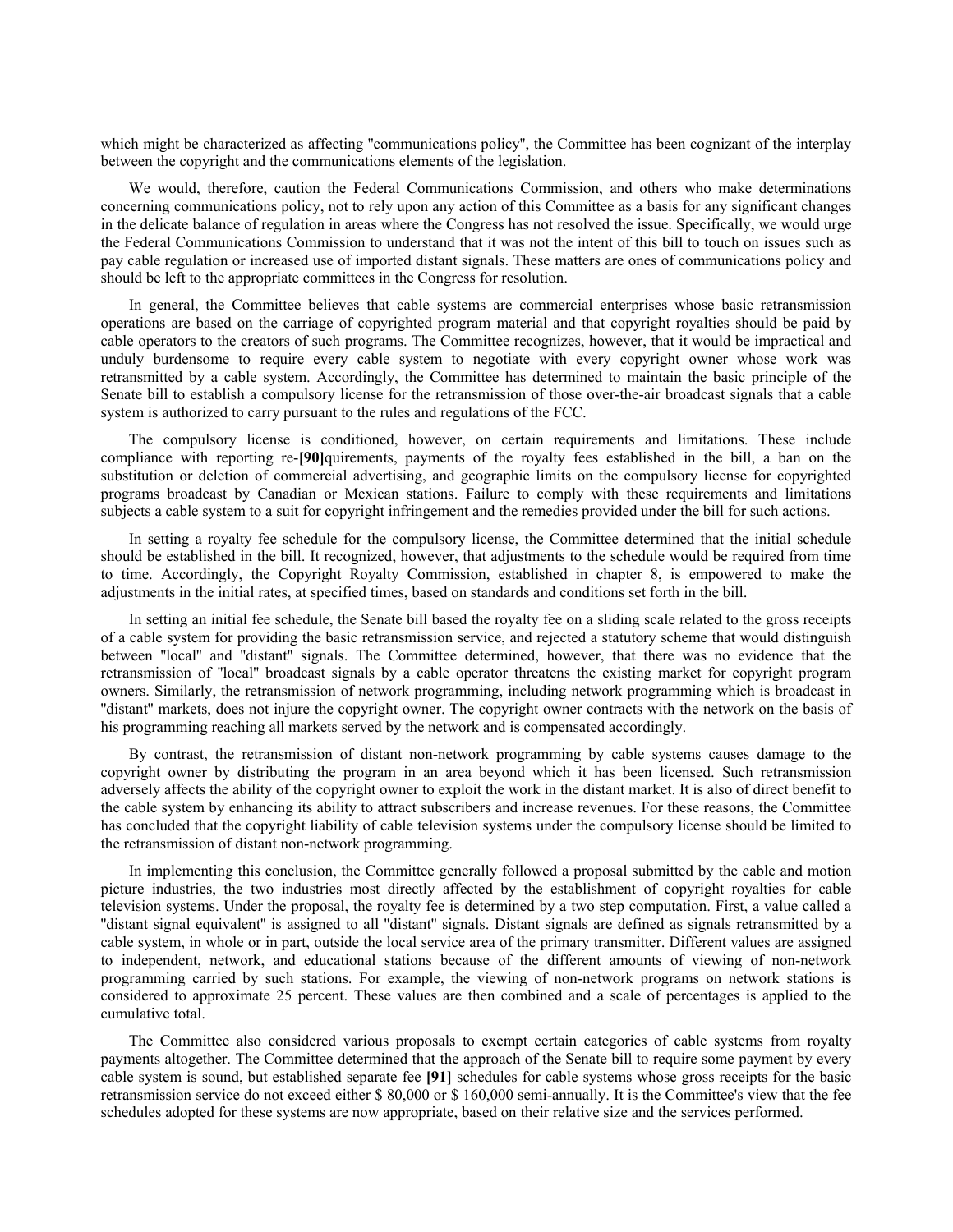All the royalty payments required under the bill are paid on a semi-annual basis to the Register of Copyrights. Each year they are distributed by the Copyright Royalty Commission to those copyright owners who may validly claim that their works were the subject of distant non-network retransmissions by cable systems.

Based on current estimates supplied to the Committee, the total royalty fees paid under the initial schedule established in the bill should approximate \$ 8.7 million. Compared with the present number of cable television subscribers, calculated at 10.8 million, copyright payments under the bill would therefore approximate 81 cents per subscriber per year. The Committee believes that such payments are modest and will not retard the orderly development of the cable television industry or the service it provides to its subscribers.

### *Analysis of provisions*

Throughout section 111, the operative terms are ''primary transmission'' and ''secondary transmission.'' These terms are defined in subsection (f) entirely in relation to each other. In any particular case, the ''primary'' transmitter is the one whose signals are being picked up and further transmitted by a "secondary" transmitter which, in turn, is someone engaged in ''the further transmitting of a primary transmission simultaneously with the primary transmission.'' With one exception provided in subsection (f) and limited by subsection (e), the section does not cover or permit a cable system, or indeed any person, to tape or otherwise record a program off-the-air and later to transmit the program from the tape or record to the public. The one exception involves cable systems located outside the continental United States, but not including cable systems in Puerto Rico, or, with limited exceptions, Hawaii. These systems are permitted to record and retransmit programs under the compulsory license, subject to the restrictive conditions of subsection (e), because offthe-air signals are generally not available in the offshore areas.

### *General exemptions*

Certain secondary transmissions are given a general exemption under clause (1) of section 111(a). The first of these applies to secondary transmissions consisting ''entirely of the relaying, by the management of a hotel, apartment house, or similar establishment'' of a transmission to the private lodgings of guests or residents and provided ''no direct charge is made to see or hear the secondary transmission.''

The exemption would not apply if the secondary transmission consists of anything other than the mere relay of ordinary broadcasts. The cutting out of advertising, the running in of new commercials, or any other change in the signal relayed would subject the secondary transmitter to full liability. Moreover, the term ''private lodgings'' is limited to rooms used as living quarters or for private parties and does not include dining rooms, meeting halls, theatres, ballrooms, or similar places that are outside of a normal circle of a family and its social acquaintances. No special exception is needed to make clear that **[92]** the mere placing of an ordinary radio or television set in a private hotel room does not constitute an infringement.

#### *Secondary transmissions of instructional broadcasts*

Clause  $(2)$  of section 111 $(a)$  is intended to make clear that an instructional transmission within the scope of section 110(2) is exempt whether it is a ''primary transmission'' or a ''secondary transmission.''

### *Carriers*

The general exemption under section 111 extends to secondary transmitters that act solely as passive carriers. Under clause (3), a carrier is exempt if it ''has no direct or indirect control over the content or selection of the primary transmission or over the particular recipients of the secondary transmission.'' For this purpose its activities must ''consist solely of providing wires, cables, or other communications channels for the use of others.''

Clause (4) would exempt the activities of secondary transmitters that operate on a completely nonprofit basis. The operations of nonprofit ''translators'' or ''boosters,'' which do nothing more than amplify broadcast signals and retransmit them to everyone in an area for free reception, would be exempt if there is no ''purpose of direct or indirect commercial advantage,'' and if there is no charge to the recipients ''other than assessments necessary to defray the actual and reasonable costs of maintaining and operating the secondary transmission service.'' This exemption does not apply to a cable television system.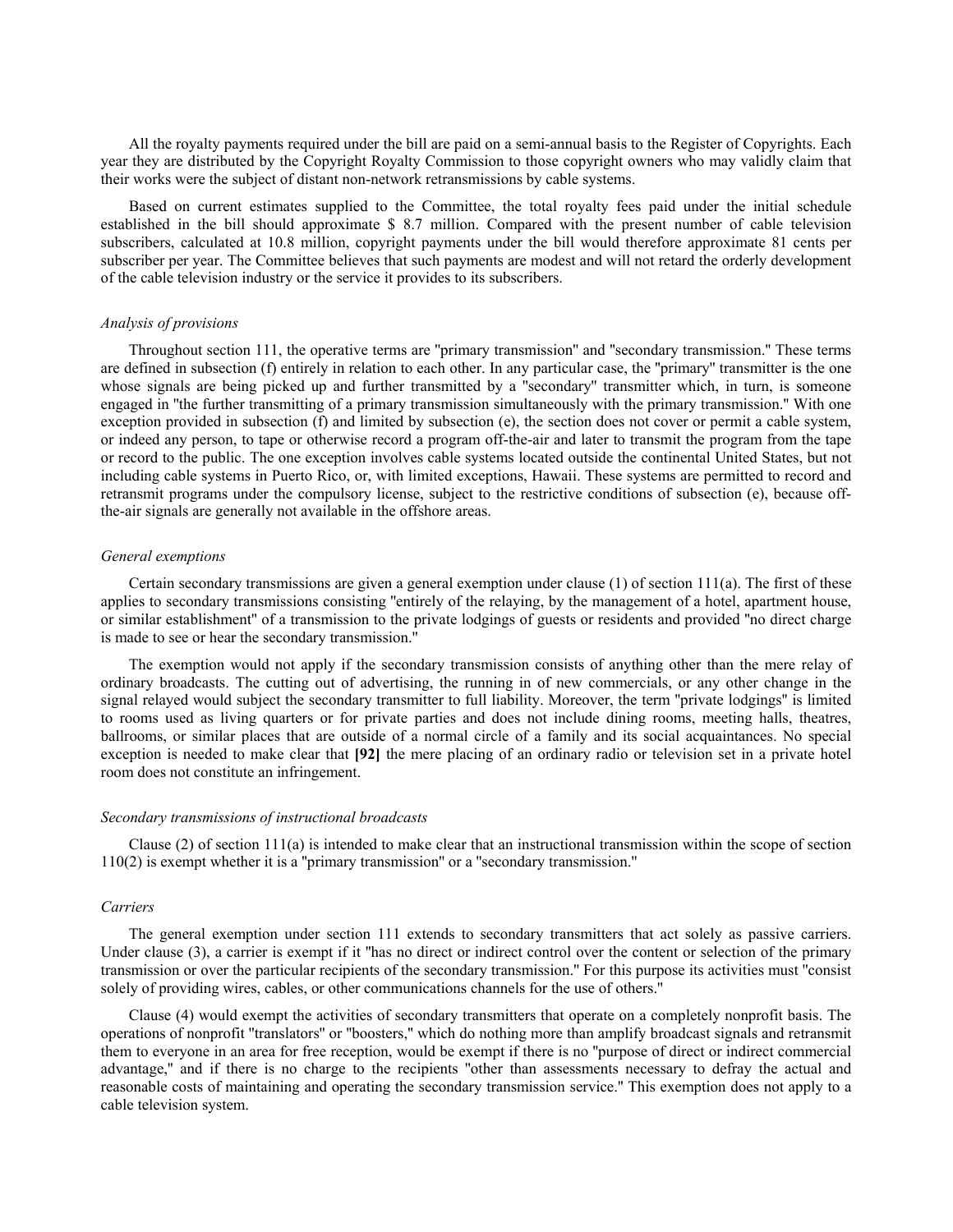### *Secondary transmissions of primary transmissions to controlled group*

Notwithstanding the provisions of subsections (a) and (c), the secondary transmission to the public of a primary transmission embodying a performance or display is actionable as an act of infringement if the primary transmission is not made for reception by the public at large but is controlled and limited to reception by particular members of the public. Examples of transmissions not intended for the general public are background music services such as MUZAK, closed circuit broadcasts to theatres, pay television (STV) or pay-cable.

The Senate bill contains a provision, however, stating that the secondary transmission does not constitute an act of infringement if the carriage of the signals comprising the secondary transmission is required under the rules and regulations of the FCC. The exclusive purpose of this provision is to exempt a cable system from copyright liability if the FCC should require cable systems to carry to their subscribers a ''scrambled'' pay signal of a subscription television station.

The Committee is concerned, however, that the Senate bill is not clearly limited to the situation where a cable system is required by the FCC to carry a "scrambled" pay television signal. The Committee believes that the provision should not include any authority or permission to ''unscramble'' the signal. Further, the Senate bill does not make clear that the exception would not apply if the primary transmission is made by a cable system or cable system network transmitting its own originated program, *e.g.*, pay-cable. For these reasons, the subsection was amended to provide that the exception would only apply if (1) the primary transmission to a controlled group is made by a broadcast station licensed by the FCC; (2) the carriage of the **[93]** signal is required by FCC rules and regulations; and (3) the signal of the primary transmitter is not altered or changed in any way by the secondary transmitter.

### *Compulsory license*

Section 111(c) establishes the compulsory license for cable systems generally. It provides that, subject to the provisions of clauses (2), (3) and (4), the secondary transmission to the public by a cable system of a primary transmission made by a broadcast station licensed by the FCC or by an appropriate governmental authority of Canada or Mexico is subject to compulsory licensing upon compliance with the provisions of subsection (d) where the carriage of the signals comprising the secondary transmission is permissible under the rules and regulations of the FCC. The compulsory license applies, therfore, [sic] to the carriage of over-the-air broadcast signals and is inapplicable to the secondary transmission of any nonbroadcast primary transmission such as a program originated by a cable system or a cable network. The latter would be subject to full copyright liability under other sections of the legislation.

### *Limitations on the compulsory license*

Sections  $111(c)(2)$ , (3) and (4) establish limitations on the scope of the compulsory license, and provide that failure to comply with these limitations subjects a cable system to a suit for infringement and all the remedies provided in the legislation for such actions.

Section 111(c)(2) provides that the "willful or repeated" carriage of signals not permissible under the rules and regulations of the FCC subjects a cable system to full copyright liability. The words ''willful or repeated'' are used to prevent a cable system from being subjected to severe penalties for innocent or casual acts (''Repeated'' does not mean merely "more than once," of course; rather, it denotes a degree of aggravated negligence which borders on willfulness. Such a condition would not exist in the case of an innocent mistake as to what signals or programs may properly be carried under the FCC's complicated rules). Section  $111(c)(2)$  also provides that a cable system is subject to full copyright liability where the cable system has not recorded the notice, deposited the statement of account, or paid the royalty fee required by subsection (d). The Committee does not intend, however, that a good faith error by the cable system in computing the amount due would subject it to full liability as an infringer. The Committee expects that in most instances of this type the parties would be able to work out the problem without resort to the courts.

### *Commercial substitution*

Section  $111(c)(3)$  provides that a cable system is fully subject to the remedies provided in this legislation for copyright infringement if the cable system willfully alters, through changes, deletions, or additions, the content of a particular program or any commercial advertising or station announcements transmitted by the primary transmitter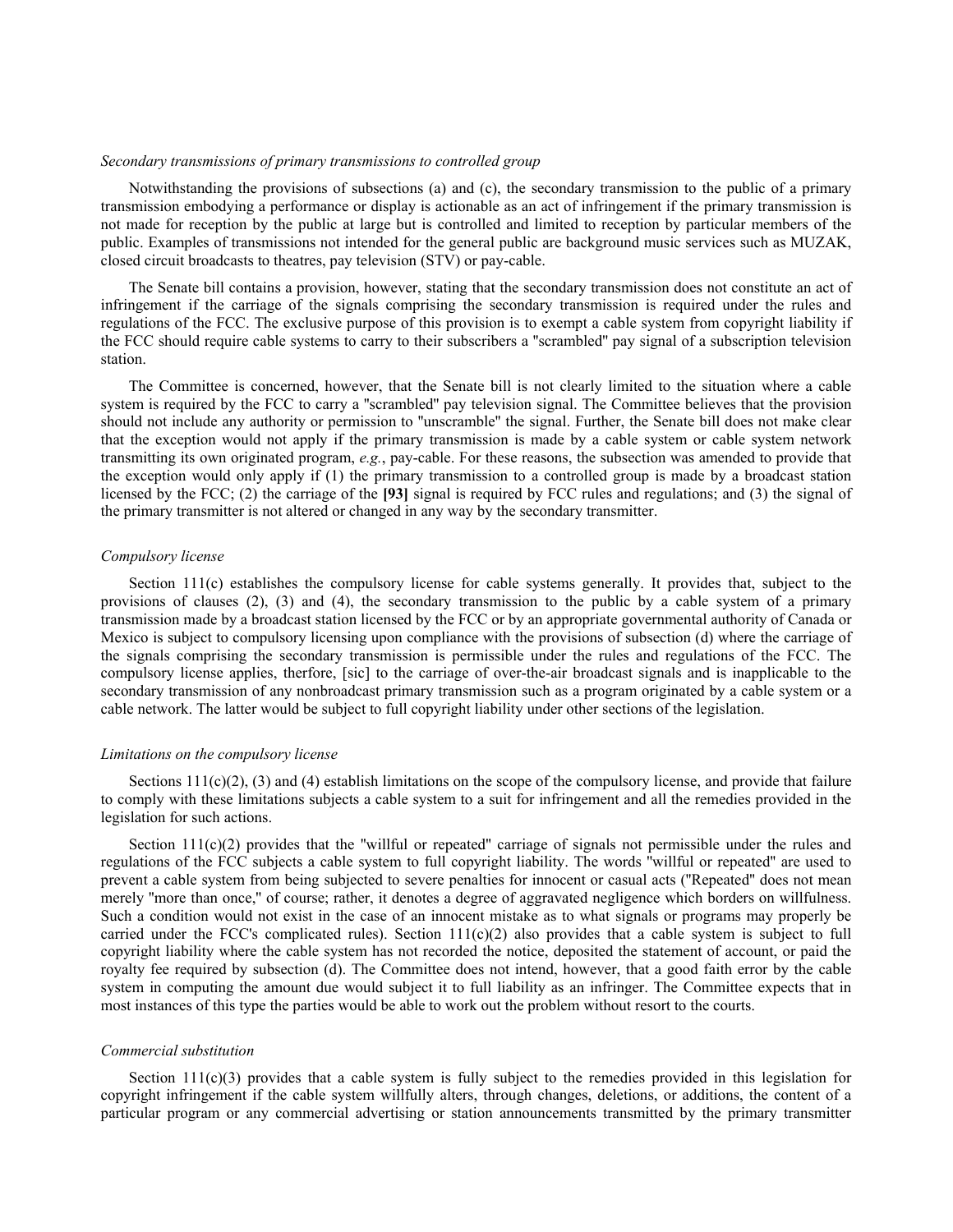during, or immediately before or after, the transmission of the program. In the Committee's view, any willful deletion, substitution, or insertion of commercial advertisements of any nature by a cable system, or changes in the program content of the primary transmission, significantly alters the basic nature of the cable retransmission, service and makes its function similar to that of a broadcaster. Further, the placement of substitute advertising in a program by a cable system on a ''local'' signal harms the advertiser and, in turn, the copyright owner, whose compensation for the work is directly related to the size of the audience that the advertiser's message is calculated to reach. On a ''distant'' signal, the placement of substitute advertising harms the local broadcaster in the distant market because the cable system is then competing for local advertising dollars without having comparable program costs. The Committee has therefore attempted broadly to proscribe the availability of the compulsory license if a cable system substitutes commercial messages. Included in the prohibition are commercial messages and station announcements not only during, but also immediately before or after the program, so as to insure a continuous ban on commercial substitution from one program to another. In one situation, however, the Committee has permitted such substitution when the commercials are inserted by those engaged in television commercial advertising market research. This exception is limited to those situations where the research company has obtained the consent of the advertiser who purchased the original commercial advertisement, the television station whose signal is retransmitted, and the cable system, and provided further that no income is derived from the sale of such commercial time.

## **[94]** *Canadian and Mexican signals*

Section 111(c)(4) provides limitations on the compulsory license with respect to foreign signals carried by cable systems from Canada or Mexico. Under the Senate bill, the carriage of any foreign signals by a cable system would have been subject to full copyright liability, because the compulsory license was limited to the retransmission of broadcast stations licensed by the FCC. The Committee recognized, however, that cable systems primarily along the northern and southern border have received authorization from the FCC to carry broadcast signals of certain Canadian and Mexican stations.

In the Committee's view, the authorization by the FCC to a cable system to carry a foreign signal does not resolve the copyright question of the royalty payment that should be made for copyrighted programs originating in the foreign country. The latter raises important international questions of the protection to be accorded foreign copyrighted works in the United States. While the Committee has established a general compulsory licensing scheme for the retransmission of copyrighted works of U.S. nationals, a broad compulsory license scheme for all foreign works does not appear warranted or justified. Thus, for example, if in the future the signal of a British, French, or Japanese station were retransmitted in the United States by a cable system, full copyright liability would apply.

With respect to Canadian and Mexican signals, the Committee found that a special situation exists regarding the carriage of these signals by U.S. cable systems on the northern and southern borders, respectively. The Committee determined, therefore, that with respect to Canadian signals the compulsory license would apply in an area located 150 miles from the U.S. Canadian border, or south from the border to the 42nd parallel of latitude, whichever distance is greater. Thus the cities of Detroit, Pittsburgh, Cleveland, Green Bay and Seattle would be included within the compulsory license area, while cities such as New York, Philadelphia, Chicago, and San Francisco would be located outside the area.

**[95]** With respect to Mexican signals, the Commission determined that the compulsory license would apply only in the area in which such signals may be received by a U.S. cable system by means of direct interception of a free space radio wave. Thus, full copyright liability would apply if a cable system were required to use any equipment or device other than a receiving antenna to bring the signal to the community of the cable system.

Further, to take account of those cable systems that are presently carrying or are specifically authorized to carry Canadian or Mexican signals, pursuant to FCC rules and regulations, and whether or not within the zones established, the Committee determined to grant a compulsory license for the carriage of those specific signals on those cable systems as in effect on April 15, 1976.

The Committee wishes to stress that cable systems operating within these zones are fully subject to the payment of royalty fees under the compulsory license for those foreign signals retransmitted. The copyright owners of the works transmitted may appear before the Copyright Royalty Commission and, pursuant to the provisions of this legislation, file claims to their fair share of the royalties collected. Outside the zones, however, full copyright liability would apply as would all the remedies of the legislation for any act of infringement.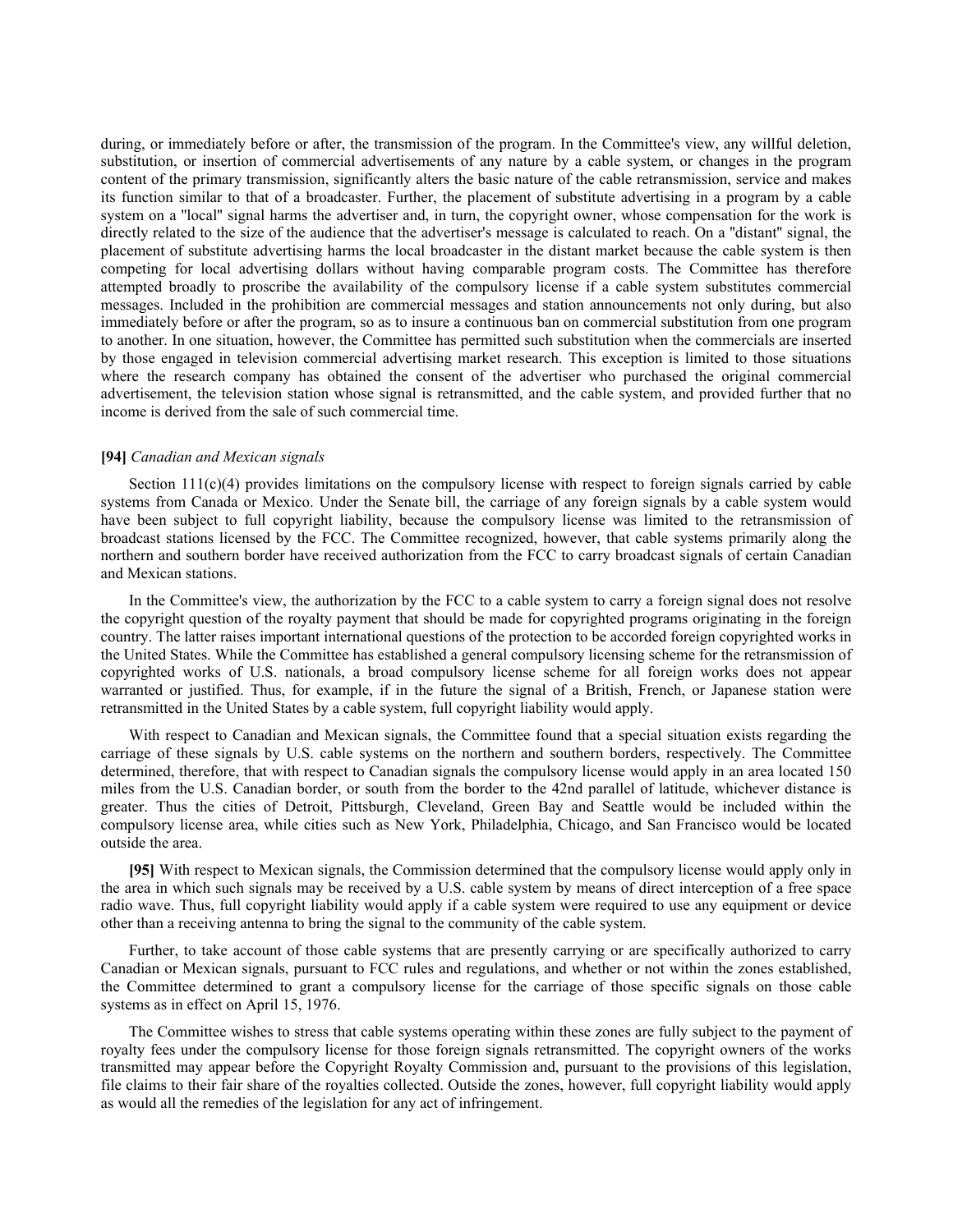## *Requirements for a compulsory license*

The compulsory license provided for in section  $111(c)$  is contingent upon fulfillment of the requirements set forth in section 111(d). Subsection (d)(1) directs that at least one month before the commencement of operations, or within 180 days after the enactment of this act, whichever is later, a cable system must record in the Copyright Office a notice, including a statement giving the identity and address of the person who owns or operates the secondary transmission service or who has power to exercise primary control over it, together with the name and location of the primary transmitter whose signals are regularly carried by the cable system. Signals ''regularly carried'' by the system mean those signals which the Federal Communications Commission has specifically authorized the cable system to carry, and which are actually carried by the system on a regular basis. It is also required that whenever the ownership or control or regular signal carriage complement of the system changes, the cable system must within 30 days record any such changes int he [sic] Copyright Office. Cable systems must also record such further information as the Register of Copyrights shall prescribe by regulation.

Subsection (d)(2) directs cable systems whose secondary transmissions have been subject to compulsory licensing under subsection (c) to deposit with the Register of Copyrights a semi-annual statement of account. The dates for filing such statements of account and the six-month period which they are to cover are to be determined by the Register of Copyrights after consultation with the Copyright Royalty Commission. In addition to other such information that the Register may prescribe by regulation, the statements of account are to specify the number of channels on which the cable system made secondary transmissions to its subscribers, the names and locations of all primary transmitters whose transmissions were carried by the system, the total number of subscribers to the system, and the gross amounts paid to the system for the basic service of providing secondary **[96]** transmissions. If any non-network television programming was retransmitted by the cable system beyond the local service area of the primary transmitter, pursuant to the rules of the Federal Communications Commission, which under certain circumstances permit the substitution or addition of television signals not regularly carried, the cable system must deposit a special statement of account listing the times, dates, stations and programs involved in such substituted or added carriage.

## *Copyright royalty payments*

Subsection  $(d)(2)(B)$ ,  $(C)$  and  $(D)$  require cable systems to deposit royalty fee payments for the period covered by the statements of account. These payments are to be computed on the basis of specified percentages of the gross receipts from cable subscribers during the period covered by the statement. For purposes of computing royalty payments, only receipts for the basic service of providing secondary transmissions of primary broadcast transmitters are to be considered. Other receipts from subscribers, such as those for pay-cable services or installation charges, are not included in gross receipts.

Subsection  $(d)(2)(B)$  provides that, except in the case of a cable system that comes within the gross receipts limitations of subclauses (C) and (D), the royalty fee is computed in the following manner:

Every cable system pays.675 of 1 percent of its gross receipts for the privilege of retransmitting distant nonnetwork programming, such amount to be applied against the fee, if any, payable under the computation for ''distant signal equivalents.'' The latter are determined by adding together the values assigned to the actual number of distant television stations carried by a cable system. The purpose of this initial rate, applicable to all cable systems in this class, is to establish a basic payment, whether or not a particular cable system elects to transmit distant non-network programming. It is not a payment for the retransmission of purely ''local'' signals, as is evident from the provision that it applies to and is deductible from the fee payable for any ''distant signal equivalents.''

The remaining provisions of subclause (B) establish the following rates for ''distant signal equivalents:''

The rate from zero to one distant signal equivalent is.675 of 1 percent of gross subscriber revenues. An additional.425 of 1 percent of gross subscriber revenues is to be paid for each of the second, third and fourth distant signal equivalents that are carried. A further payment of.2 of 1 percent of gross subscriber revenues is to be made for each distant signal equivalent after the fourth. Any fraction of a distant signal equivalent is to be computed at its fractional value and where a cable system is located partly within and partly without the local service area of a primary transmitter, the gross receipts subject to the percentage payment are limited to those gross receipts derived from subscribers located without the local service area of such primary transmitter.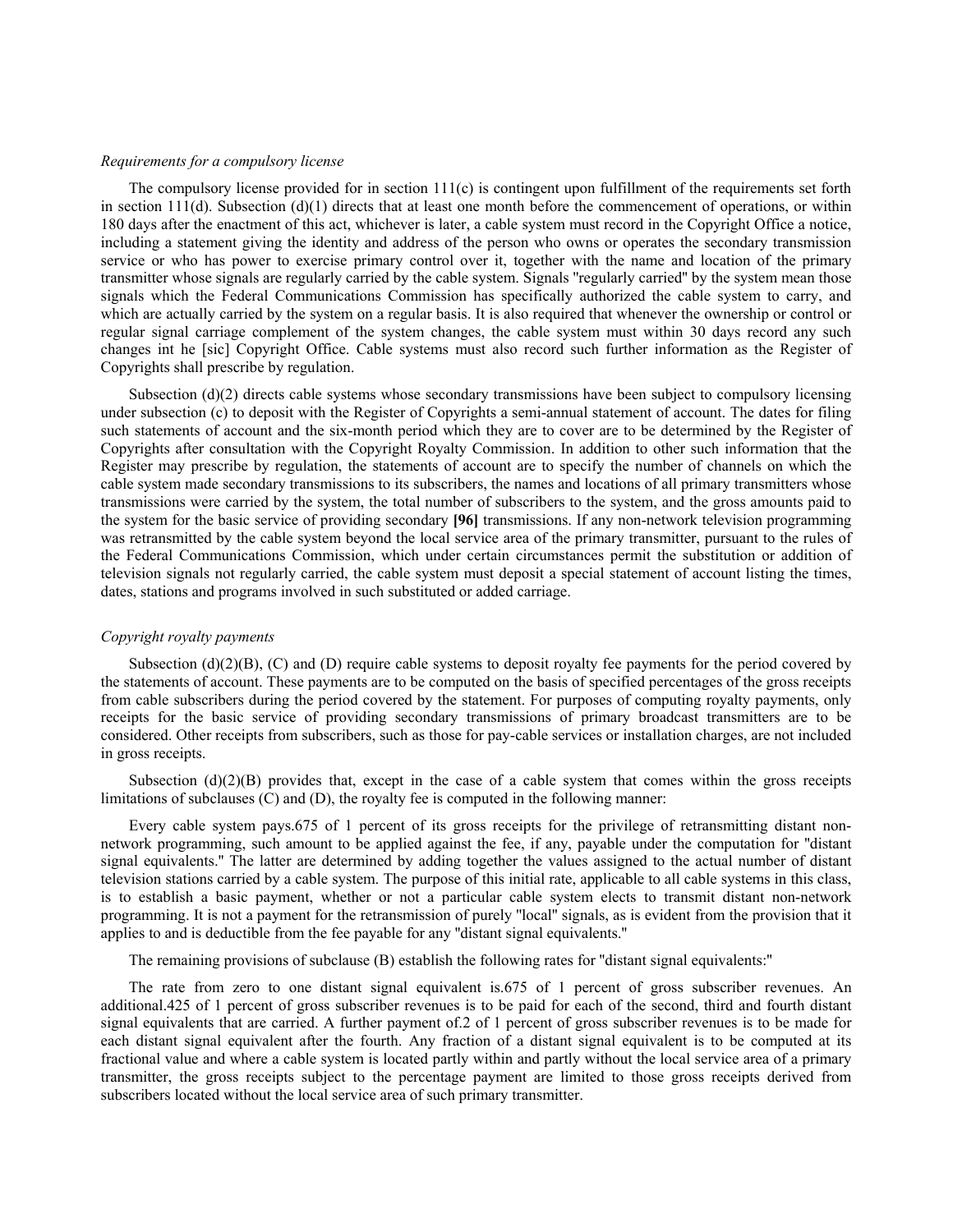Pursuant to the foregoing formula, copyright payments as a percentage of gross receipts increase as the number of distant television signals carried by a cable system increases. Because many smaller cable systems carry a large number of distant signals, especially those located in areas where over-the-air television service is sparse, and because smaller cable systems may be less able to shoulder the burden of copyright payments than larger systems, the Committee decided **[97]** to give special consideration to cable systems with semi-annual gross subscriber receipts of less than \$ 160,000 (\$ 320,000 annually). The royalty fee schedules for cable systems in this category are specified in subclauses (C) and (D).

In lieu of the payments required in subclause (B), systems earning less than \$ 80,000, semi-annually, are to pay a royalty fee of.5 of 1 percent of gross receipts. Gross receipts under this provision are computed, however, by subtracting from actual gross receipts collected during the payment period the amount by which \$ 80,000 exceeds such actual gross receipts. Thus, if the actual gross receipts of the cable system for the period covered are \$ 60,000, the fee is determined by subtracting \$ 20,000 (the amount by which \$ 80,000 exceeds actual gross receipts) from \$ 60,000 and applying.5 of 1 percent to the \$ 40,000 result. However, gross receipts in no case are to be reduced to less than \$ 3,000.

Under subclause (D), cable systems with semi-annual gross subscriber receipts of between \$ 80,000 and \$ 160,000 are to pay royalty fees of.5 of 1 percent of such actual gross receipts up to \$ 80,000, and 1 percent of any actual gross receipts in excess of \$ 80,000. The royalty fee payments under both subclauses (C) and (D) are to be determined without regard to the number of distant signal equivalents, if any, carried by the subject cable systems.

### *Copyright royalty distribution*

Section 111(d)(3) provides that the royalty fees paid by cable systems under the compulsory license shall be received by the Register of Copyrights and, after deducting the reasonable costs incurred by the Copyright Office, deposited in the Treasury of the United States. The fees are distributed subsequently, pursuant to the determination of the Copyright Royalty Commission under chapter 8.

The copyright owners entitled to participate in the distribution of the royalty fees paid by cable systems under the compulsory license are specified in section  $11(1)(4)$ . Consistent with the Committee's view that copyright royalty fees should be made only for the retransmission of distant non-network programming, the claimant[s] are limited to (1) copyright owners whose works were included in a secondary transmission made by a cable system of a distant nonnetwork television program; (2) any copyright owner whose work is included in a secondary transmission identified in a special statement of account deposited under section  $111(d)(2)(A)$ ; and (3) any copyright owner whose work was included in distant non-network programming consisting exclusively of aural signals. Thus, no royalty fees may be claimed or distributed to copyright owners for the retransmission of either ''local'' or ''network'' programs.

The Committee recognizes that the bill does not include specific provisions to guide the Copyright Royalty Commission in determining the appropriate division among competing copyright owners of the royalty fees collected from cable systems under Section 111. The Committee concluded that it would not be appropriate to specify particular, limiting standards for distribution. Rather, the Committee believes that the Copyright Royalty Commission should consider all pertinent data and considerations presented by the claimants.

Should disputes arise, however, between the different classes of copyright claimants, the Committee believes that the Copyright Royalty Commission should consider that with respect to the copyright owners **[98]** of ''live'' programs identified by the special statement of account deposited under Section  $111(d)(2)(A)$ , a special payment is provided in Section 111(f).

Section 111(d)(5) sets forth the procedure for the distribution of the royalty fees paid by cable systems. During the month of July of each year, every person claiming to be entitled to compulsory license fees must file a claim with the Copyright Royalty Commission, in accordance with such provisions as the Commission shall establish. In particular, the Commission may establish the relevant period covered by such claims after giving adequate time for copyright owners to review and consider the statements of account filed by cable systems. Notwithstanding any provisions of the antitrust laws, the claimants may agree among themselves as to the division and distribution of such fees. After the first day of August of each year, the Copyright Royalty Commission shall determine whether a controversy exists concerning the distribution of royalty fees. If no controversy exists, the Commission, after deducting its reasonable administrative costs, shall distribute the fees to the copyright owners entitled or their agents. If the Commission finds the existence of a controversy, it shall, pursuant to the provisions of *chapter 8*, conduct a proceeding to determine the distribution of royalty fees.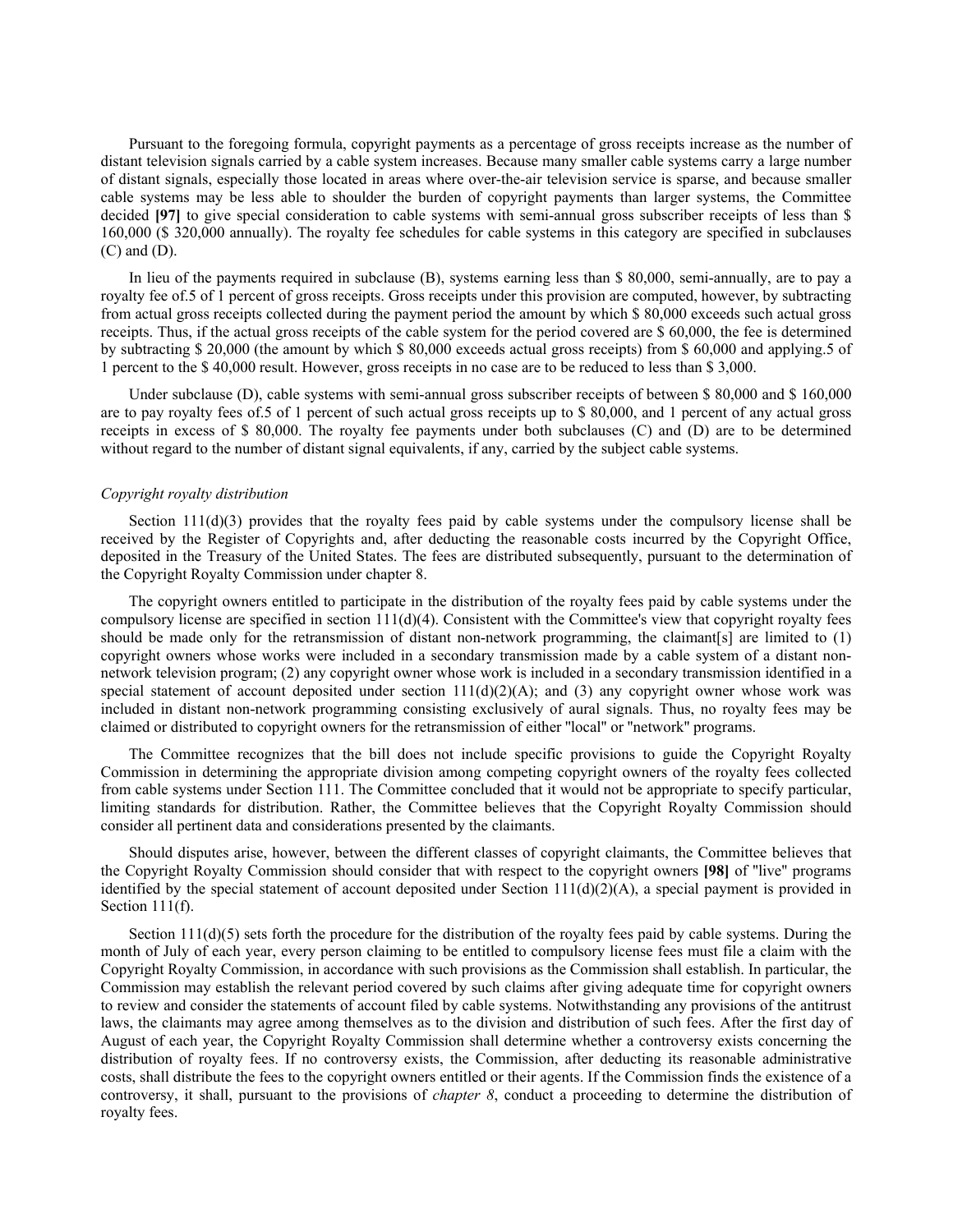### *Off-shore taping by cable systems*

Section 111(e) establishes the conditions and limitation[s] upon which certain cable systems located outside the continental United States, and specified in subsection (f), may make tapes of copyrighted programs and retransmit the taped programs to their subscribers upon payment of the compulsory license fee. These conditions and limitations include compliance with detailed transmission, record keeping, and other requirements. Their purpose is to control carefully the use of any tapes made pursuant to the limited recording and retransmission authority established in subsection (f), and to insure that the limited objective of assimilating offshore cable systems to systems within the United States for purposes of the compulsory license is not exceeded. Any secondary transmission by a cable system entitled to the benefits of the taping authorization that does not comply with the requirements of section  $111(e)$  is an act of infringement and is fully subject to all the remedies provided in the legislation for such actions.

### *Definitions*

Section 111(f) contains a series of definitions. These definitions are found in subsection (f) rather than in section 101 because of their particular application to secondary transmissions by cable systems.

#### *Primary and secondary transmissions*

The definitions of ''primary transmission'' and ''secondary transmission'' have been discussed above. The definition of ''secondary transmission'' also contains a provision permitting the nonsimultaneous retransmission of a primary transmission if by a cable system ''not located in whole or in part within the boundary of the forty-eight contiguous states, Hawaii or Puerto Rico.'' Under a proviso, however, a cable system in Hawaii may make a nonsimultaneous retransmission of a primary transmission if the carriage of the television broadcast signal comprising such further transmission is permissible under the rules, regulations or authorizations of the FCC.

**[99]** The effect of this definition is to permit certain cable systems in offshore areas, but not including cable systems in the offshore area of Puerto Rico and to a limited extent only in Hawaii, to tape programs and retransmit them to subscribers under the compulsory license. Puerto Rico was excluded based upon a communication the Committee received from the Governor of Puerto Rico stating that the particular television broadcasting problems which the definition seeks to solve for cable systems in other non-contiguous areas do not exist in Puerto Rico. He therefore requested that Puerto Rico be excluded from the scope of the definition. All cable systems covered by the definition are subject to the conditions and limitations for nonsimultaneous transmissions established in section 111(e).

## *Cable system*

The definition of a ''cable system'' establishes that it is a facility that in whole or in part receives signals of one or more television broadcast stations licensed by the FCC and makes secondary transmissions of such signals to subscribing members of the public who pay for such service. A closed circuit wire system that only originates programs and does not carry television broadcast signals would not come within the definition. Further, the definition provides that, in determining the applicable royalty fee and system classification under subsection  $(d)(2)(B)$ ,  $(C)$ , or  $(D)$  cable systems in contiguous communities under common ownership or control or operating from one headend are considered as one system.

### *Local service area of a primary transmitter*

The definition of ''local service area of a primary transmitter'' establishes the difference between ''local'' and ''distant'' signals and therefore the line between signals which are subject to payment under the compulsory license and those that are not. It provides that the local service area of a television broadcast station is the area in which the station is entitled to insist upon its signal being retransmitted by a cable system pursuant to FCC rules and regulations. Under FCC rules and regulations this so-called ''must carry'' area is defined based on the market size and position of cable systems in *47 C.F.R. § § 76.57*, 76.59, 76.61 and 76.63. The definition is limited, however, to the FCC rules in effect on April 15, 1976. The purpose of this limitation is to insure that any subsequent rule amendments by the FCC that either increase or decrease the size of the local service area for its purposes do not change the definition for copyright purposes. The Committee believes that any such change for copyright purposes, which would materially affect the royalty fee payments provided in the legislation, should only be made by an amendment to the statute.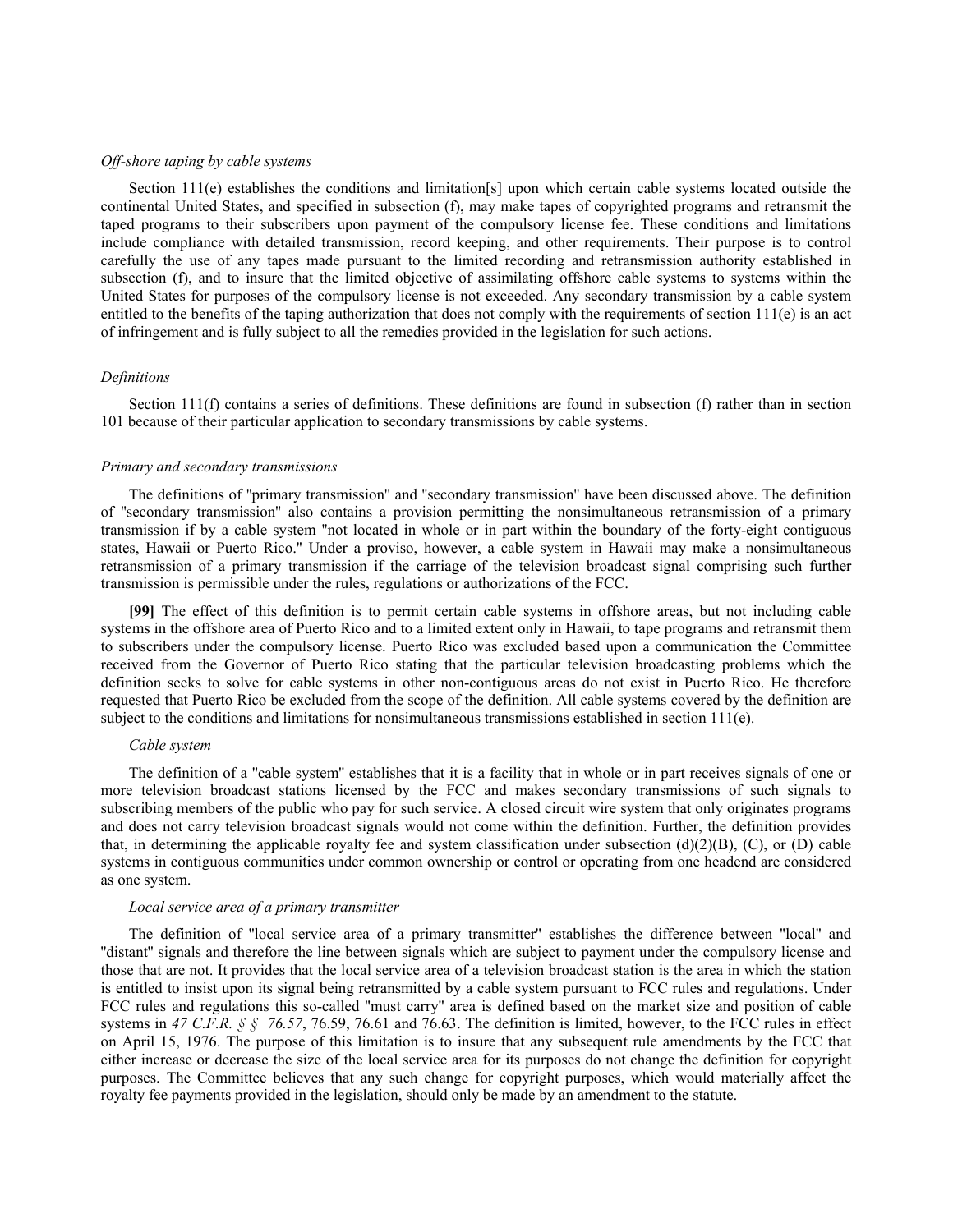The ''local service area of a primary transmitter'' of a Canadian or Mexican television station is defined as the area in which such station would be entitled to insist upon its signals being retransmitted if it were a television broadcast station subject to FCC rules and regulations. Since the FCC does not permit a television station licensed in a foreign country to assert a claim to carriage by a U.S. cable system, the local service area of such foreign station is considered to be the same area as if it were a U.S. station.

The local service area for a radio broadcast station is defined to mean ''the primary service area of such station pursuant to the rules **[100]** and regulations of the Federal Communications Commission.'' The term ''primary service area'' is defined precisely by the FCC with regard to AM stations in Section 73.11(a) of the FCC's rules. In the case of FM stations, "primary service area" is regarded by the FCC as the area included within the field strength contours specified in Section 73.311 of its rules.

# *Distant signal equivalent*

The definition of a ''distant signal equivalent'' is central to the computation of the royalty fees payable under the compulsory license. It is the value assigned to the secondary transmission of any non-network television programming carried by a cable system, in whole or in part, beyond the local service area of the primary transmitter of such programming. It is computed by assigning a value of one (1) to each distant independent station and a value of onequarter (1/4) to each distant network station and distant noncommercial educational station carried by a cable system, pursuant to the rules and regulations of the FCC. Thus, a cable system carrying two distant independent stations, two distant network stations and one distant noncommercial educational station would have a total of 2.75 distant signal equivalents.

The values assigned to independent, network and noncommercial educational stations are subject, however, to certain exceptions and limitations. Two of these relate to the mandatory and discretionary program deletion and substitution rules of the FCC. Where the FCC rules require a cable system to omit certain programs (e.g., the syndicated program exclusivity rules) and also permit the substitution of another program in place of the omitted program, no additional value is assigned for the substituted or additional program. Further, where the FCC rules on the date of enactment of this legislation permit a cable system, at its discretion, to make such deletions or substitutions or to carry additional programs not transmitted by primary transmitters within whose local service area the cable system is located, no additional value is assigned for the substituted or additional programs. However, the latter discretionary exception is subject to a condition that if the substituted or additional program is a "live" program (e.g., a sports event), then an additional value is assigned to the carriage of the distant signal computed as a fraction of one distant signal equivalent. The fraction is determined by assigning to the numerator the number of days in the year on which the ''live'' substitution occurs, and by assigning to the denominator the number of days in the year. Further, the discretionary exception is limited to those FCC rules in effect on the date of enactment of this legislation. If subsequent FCC rule amendments or individual authorizations enlarge the discretionary ability of cable systems to delete and substitute programs, such deletions and substitutions would be counted at the full value assigned the particular type of station provided above.

Two further exceptions pertain to the late-night or specialty programming rules of the FCC or to a station carried on a part-time basis where full-time carriage is not possible because the cable system lacks the activated channel capacity to retransmit on a full-time basis all signals which it is authorized to carry. In this event, the values for independent, network and noncommercial, educational stations set forth above, as the case may be, are determined by multiplying each by a fraction which is equal to the ratio of the broadcast **[101]** hours of such station carried by the cable system to the total broadcast hours of the station.

#### *Network station*

A ''network station'' is defined as a television broadcast station that is owned or operated by, or affiliated with, one or more of the U.S. television networks providing nationwide transmissions and that transmits a substantial part of the programming supplied by such networks for a substantial part of that station's typical broadcast day. To qualify as a network station, all the conditions of the definition must be met. Thus, the retransmission of a Canadian station affiliated with a Canadian network would not qualify under the definition. Further, a station affiliated with a regional network would not qualify, since a regional network would not provide nationwide transmissions. However, a station affiliated with a network providing nationwide transmissions that also occasionally carries regional programs would qualify as a ''network station,'' if the station transmits a substantial part of the programming supplied by the network for a substantial part of the station's typical broadcast day.

## *Independent station*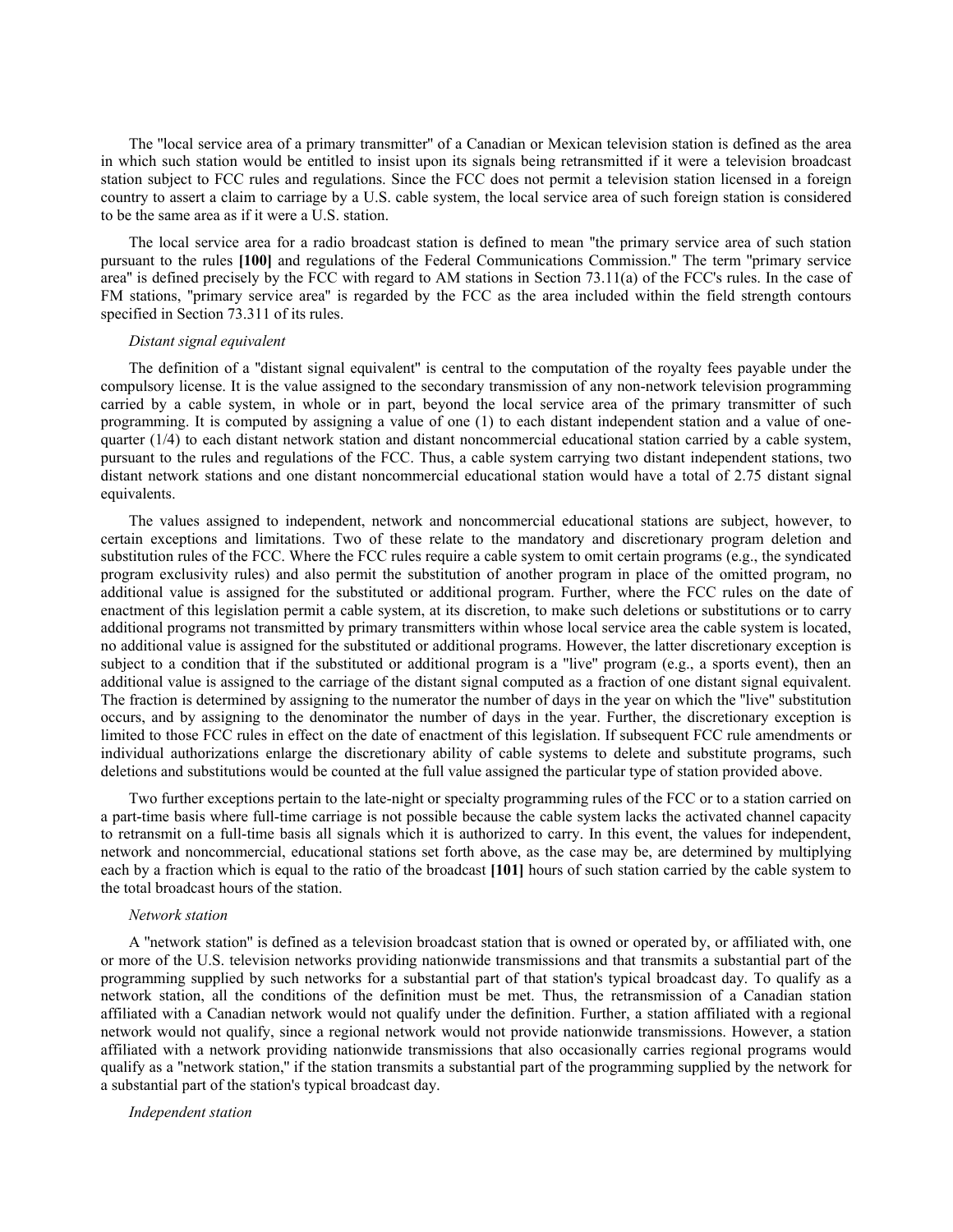An ''independent station'' is defined as a commercial television broadcast station other than a network station. Any commercial station that does not fall within the definition of ''network station'' is classified as an ''independent station.''

# *Noncommercial educational station*

A ''noncommercial educational station'' is defined as a television station that is a noncommercial educational broadcast station within the meaning of section 397 of title 47.

# SECTION 112. EPHEMERAL RECORDINGS

Section 112 of the bill concerns itself with a special problem that is not dealt with in the present statutes but is the subject of provisions in a number of foreign statutes and in the revisions of the Berne Convention since 1948. This is the problem of what are commonly called ''ephemeral recordings'': copies or phonorecords of a work made for purposes of later transmission by a broadcasting organization legally entitled to transmit the work. In other words, where a broadcaster has the privilege of performing or displaying a work either because he is licensed or because the performance or display is exempted under the statute, the question is whether he should be given the additional privilege of recording the performance or display to facilitate its transmission. The need for a limited exemption in these cases because of the practical exigencies of broadcasting has been generally recognized, but the scope of the exemption has been a controversial issue.

### *Recordings for licensed transmissions*

Under subsection (a) of section 112, an organization that has acquired the right to transmit any work (other than a motion picture or other audiovisual work), or that is free to transmit a sound recording under section 114, may make a single copy or phonorecord of a particular program embodying the work, if the copy or phonorecord is used solely for the organization's own transmissions within its own **[102]** area, after 6 months it must be destroyed or preserved solely for archival purposes.

*Organizations covered*.--The ephemeral recording privilege is given by subsection (a) to ''a transmitting organization entitled to transmit to the public a performance or display of a work.'' Assuming that the transmission meets the other conditions of the provision, it makes no difference what type of public transmission the organization is making: commercial radio and television broadcasts, public radio and television broadcasts not exempted by section 110(2), pay-TV, closed circuit, background music, and so forth. However, to come within the scope of subsection (a), the organization must have the right to make the transmission ''under a license or transfer of the copyright or under the limitations on exclusive rights in sound recordings specified by section 114(a).'' Thus, except in the case of copyrighted sound recordings (which have no exclusive performing rights under the bill), the organization must be a transferee or licensee (including compulsory licensee) of performing rights in the work in order to make an ephemeral recording of it.

Some concern has been expressed by authors and publishers lest the term ''organization'' be construed to include a number of affiliated broadcasters who could exchange the recording without restrictions. The term is intended to cover a broadcasting network, or a local broadcaster or individual transmitter; but, under clauses (1) and (2) of the subsection, the ephemeral recording must be ''retained and used solely by the transmitting organization that made it,'' and must be used solely for that organization's own transmissions within its own area. Thus, an ephemeral recording made by one transmitter, whether it be a network or local broadcaster, could not be made available for use by another transmitter. Likewise, this subsection does not apply to those nonsimultaneous transmissions by cable systems not located within the boundary of the forty-eight contiguous States that are granted a compulsory license under section 111.

*Scope of the privilege*.--Subsection (a) permits the transmitting organization to make ''no more than one copy or phonorecord of a particular transmission program embodying the performance or display.'' A ''transmission program'' is defined in section 101 as a body of material produced for the sole purpose of transmission as a unit. Thus, under section 112(a), a transmitter could make only one copy or phonorecord of a particular ''transmission program'' containing a copyrighted work, but would not be limited as to the number of times the work itself could be duplicated as part of other ''transmission programs.''

Three specific limitations on the scope of the ephemeral recording privilege are set out in subsection (a), and unless all are met the making of an ''ephemeral recording'' becomes fully actionable as an infringement. The first requires that the copy or phonorecord be ''retained and used solely by the transmitting organization that made it,'' and that ''no further copies or phonorecords are reproduced from it.'' This means that a transmitting organization would have no privilege of exchanging ephemeral recordings with other transmitters or of allowing them to duplicate their own ephemeral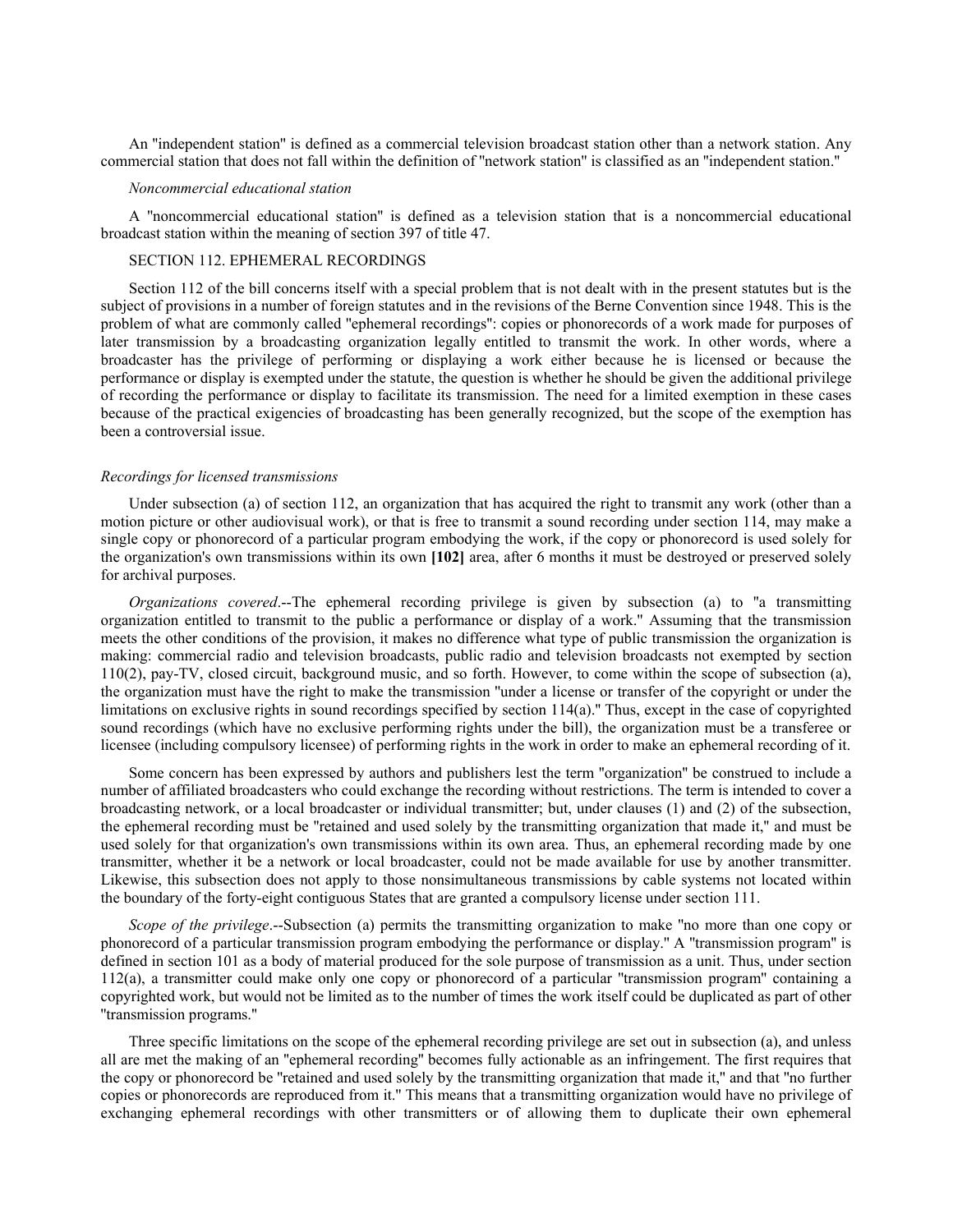recordings from the copy or phonorecord it has made. There is nothing in the provision to prevent a transmitting organization from having an ephemeral record-**[103]**ing made by means of facilities other than its own, although it would not be permissible for a person or organization other than a transmitting organization to make a recording on its own initiative for possible sale or lease to a broadcaster. The ephemeral recording privilege would extend to copies or phonorecords made in advance for later broadcast, as well as recordings of a program that are made while it is being transmitted and are intended for deferred transmission or preservation.

Clause (2) of section 112(a) provides that, to be exempt from copyright, the copy or phonorecord must be ''used solely for the transmitting organization's own transmissions within its local service area, or for purposes of archival preservation or security''. The term ''local service area'' is defined in section 111(f).

Clause (3) of section 112(a) provides that, unless preserved exclusively for archival purposes, the copy or phonorecord of a transmission program must be destroyed within six months from the date the transmission program was first transmitted to the public.

#### *Recordings for instructional transmissions*

Section 112(b) represents a response to the arguments of instructional broadcasters and other educational groups for special recording privileges, although it does not go as far as these groups requested. In general, it permits a nonprofit organization that is free to transmit a performance or display of a work, under section  $110(2)$  or under the limitations on exclusive rights in sound recordings specified by section 114(a), to make not more than thirty copies or phonorecords and to use the ephemeral recordings for transmitting purposes for not more than seven years after the initial transmission.

*Organizations covered*.--The privilege of making ephemeral recordings under section 112(b) extends to a ''governmental body or other nonprofit organization entitled to transmit a performance or display of a work under section 110(2) or under the limitations on exclusive rights in sound recordings specified by section 114(a)." Aside from phonorecords of copyrighted sound recordings, the ephemeral recordings made by an instructional broadcaster under subsection (b) must embody a performance or display that meets all of the qualifications for exemption under section 110(2). Copies or phonorecords made for educational broadcasts of a general cultural nature, or for transmission as part of an information storage and retrieval system, would not be exempted from copyright protection under section 112(b).

*Motion pictures and other audiovisual works*.--Since the performance exemption provided by section 110(2) applies only to non-dramatic literary and musical works, there was no need to exclude motion pictures and other audiovisual works explicitly from the scope of section 112(b). Another point stressed by the producers of educational films in this connection, however, was that ephemeral recordings made by instructional broadcasters are in fact audiovisual works that often compete for exactly the same market. They argued that it is unfair to allow instructional broadcasters to reproduce multiple copies of films and tapes, and to exchange them with other broadcasters, without paying any copyright royalties, thereby directly injuring the market of producers of audiovisual works who now pay substantial fees to authors for the same uses. These arguments are persuasive and justify, the placing of reasonable limits on the recording privilege.

**[104]** *Scope of the privilege*.--Under subsection (b) an instructional broadcaster may make ''no more than thirty copies or phonorecords of a particular transmission program embodying the performance or display.'' No further copies or phonorecords can be reproduced from those made under section 112(b), either by the nonprofit organization that made them or by anyone else.

On the other hand, if the nonprofit organization does nothing directly or indirectly to authorize, induce, or encourage others to duplicate additional copies or phonorecords of an ephemeral recording in excess of the limit of thirty, it would not be held responsible as participating in the infringement in such a case, and the unauthorized copies would not be counted against the organization's total of thirty.

Unlike ephemeral recordings made under subsection (a), exchanges or recordings among instructional broadcasters are permitted. An organization that has made copies or phonorecords under subsection (b) may use one of them for purposes of its own transmissions that are exempted by section  $110(2)$ , and it may also transfer the other 29 copies to other instructional broadcasters for use in the same way.

As in the case of ephemeral recordings made under section  $112(a)$ , a copy or phonorecord made for instructional broadcasting could be reused in any number of transmissions within the time limits specified in the provision. Because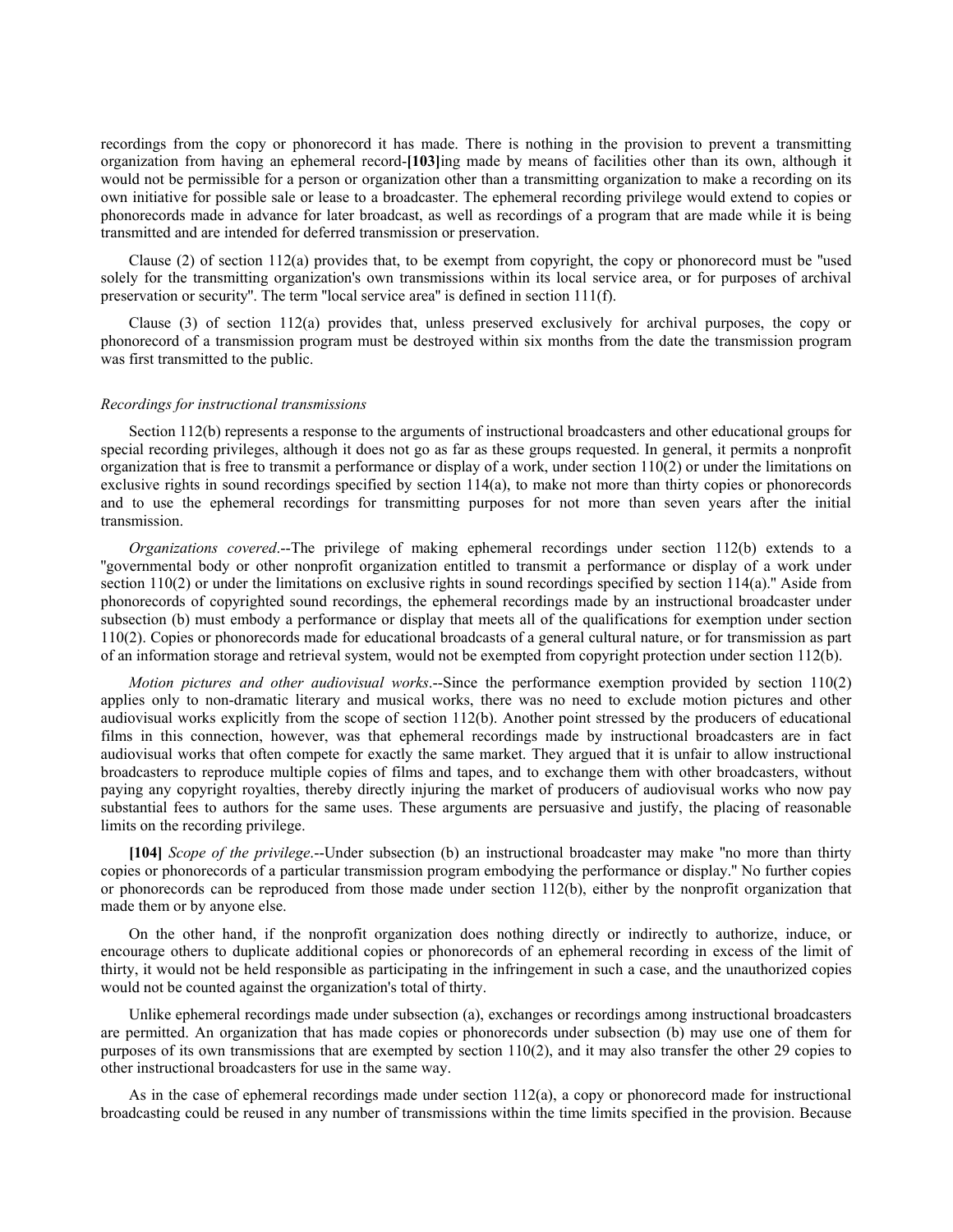of the special problems of instructional broadcasters resulting from the scheduling of courses and the need to prerecord well in advance of transmission, the period of use has been extended to seven years from the date the transmission program was first transmitted to the public.

*Religious broadcasts*.--Section 112(c) provides that it is not an infringement of copyright for certain nonprofit organizations to make no more than one copy for each transmitting organization of a broadcast program embodying a performance of a nondramatic musical work of a religious nature or of a sound recording of such a musical work. In order for this exception to be applicable there must be no charge for the distribution of the copies, none of the copies may be used for any performance other than a single transmission by an organization possessing a license to transmit a copyrighted work, and, other than for one copy that may be preserved for archival purposes, the remaining copies must be destroyed within one year from the date the program was first transmitted to the public.

Despite objections by music copyright owners, the Committee found this exemption to be justified by the special circumstances under which many religious programs are broadcast. These programs are produced on tape or disk for distribution by mail of one copy only to each broadcast station carrying the program. None of the programs are prepared for profit, and the program producer either pays the station to carry the program or furnishes it free of charge. The stations have performing licenses, so the copyright owners receive compensation. Following the performance, the tape is returned or the disk destroyed. It seems likely that, as has been alleged, to require a second payment for the mechanical reproduction under these circumstances would simply have the effect of driving some of the copyrighted music off the air.

## *Ephemeral recordings for transmissions to handicapped audiences*

As a counterpart to its amendment of section 110(8), the Committee adopted a new provision, subsection (d) of section 112, to provide an **[105]** ephemeral recording exemption in the case of transmissions to the blind and deaf. The new subsection would permit the making of one recording of a performance exempted under section 110(8), and its retention for an unlimited period. It would not permit the making of further reproductions or their exchange with other organizations.

#### *Copyright status of ephemeral recordings*

A program reproduced in an ephemeral recording made under section 112 in many cases will constitute a motion picture, a sound recording, or some other kind of derivative work, and will thus be potentially copyrightable under section 103. In section 112(e) it is provided that ephemeral recordings are not to be copyrightable as derivative works except with the consent of the owners of the copyrighted material employed in them.

# SECTION 113. REPRODUCTION OF PICTORIAL, GRAPHIC, AND SCULPTURAL WORKS IN USEFUL ARTICLES

Section 113 deals with the extent of copyright protection in ''works of applied art.'' The section takes as its starting point the Supreme Court's decision in *Mazer v. Stein , 347 U.S. 201 (1954)*, and the first sentence of subsection (a) restates the basic principle established by that decision. The rule of *Mazer*, as affirmed by the bill, is that copyright in a pictorial, graphic, or sculptural work will not be affected if the work is employed as the design of a useful article, and will afford protection to the copyright owner against the unauthorized reproduction of his work in useful as well as nonuseful articles. The terms ''pictorial, graphic, and sculptural works'' and ''useful article'' are defined in section 101, and these definitions are discussed above in connection with section 102.

The broad language of section 106(1) and of subsection (a) of section 113 raises questions as to the extent of copyright protection for a pictorial, graphic, or sculptural work that portrays, depicts, or represents an image of a useful article in such a way that the utilitarian nature of the article can be seen. To take the example usually cited, would copyright in a drawing or model of an automobile give the artist the exclusive right to make automobiles of the same design?

The 1961 Report of the Register of Copyrights stated, on the basis of judicial precedent, that ''copyright in a pictorial, graphic, or sculptural work, portraying a useful article as such, does not extend to the manufacture of the useful article itself,'' and recommended specifically that ''the distinctions drawn in this area by existing court decisions'' not be altered by the statute. The Register's Supplementary Report, at page 48, cited a number of these decisions, and explained the insuperable difficulty of finding ''any statutory formulation that would express the distinction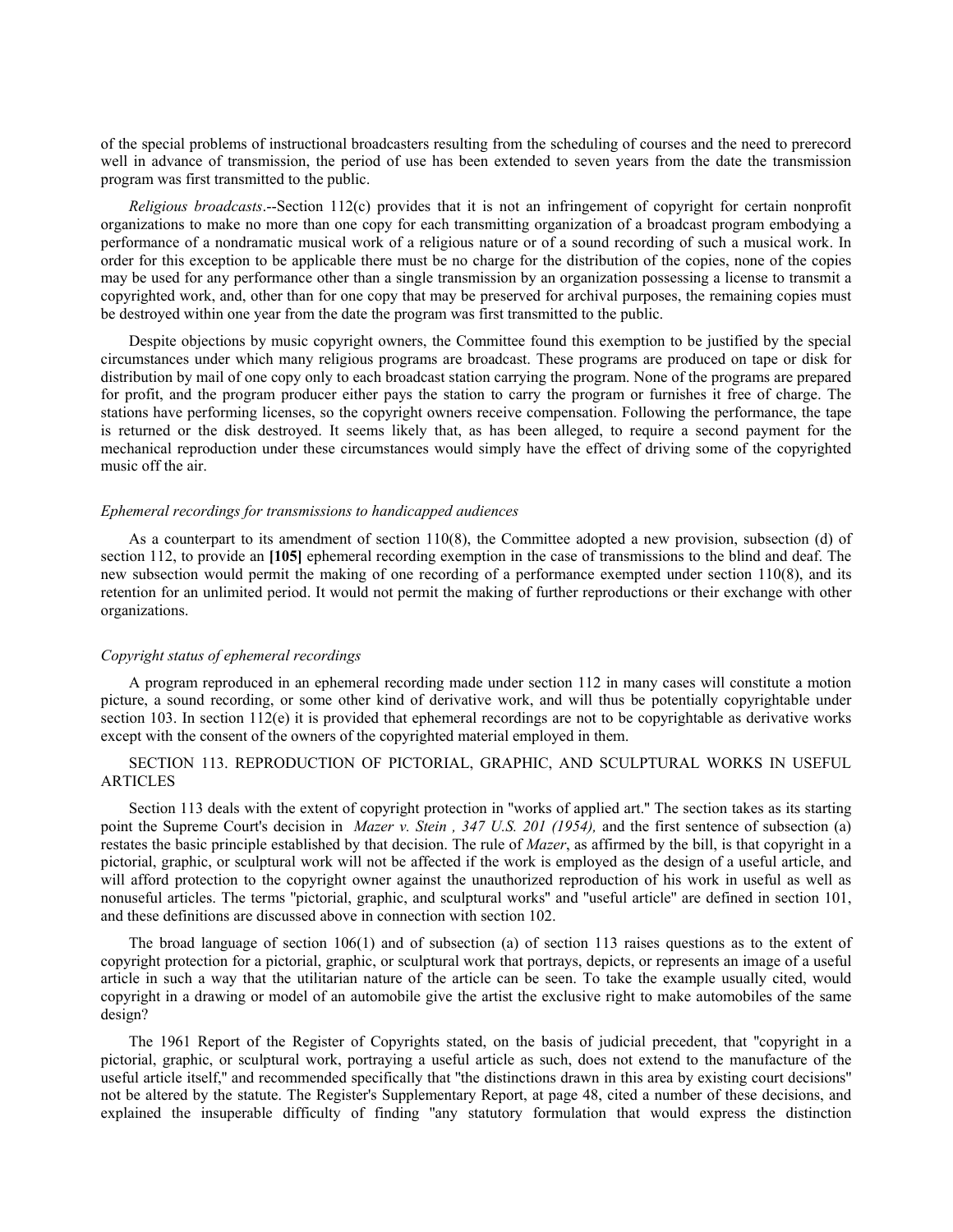satisfactorily.'' Section 113(b) reflects the Register's conclusion that ''the real need is to make clear that there is no intention to change the present law with respect to the scope of protection in a work portraying a useful article as such.''

Section 113(c) provides that it would not be an infringement of copyright, where a copyright work has been lawfully published as the design of useful articles, to make, distribute or display pictures of the articles in advertising, in feature stories about the articles, or in news reports.

**[106]** In conformity with its deletion from the bill of Title II, relating to the protection of ornamental designs of useful articles, the Committee has deleted subsections (b), (c), and (d) of section 113 of S. 22 as adopted by the Senate, since they are no longer relevant.

# SECTION 114. SCOPE OF EXCLUSIVE RIGHTS IN SOUND RECORDINGS

Subsection (a) of Section 114 specifies that the exclusive rights of the owner of copyright in a sound recording are limited to the rights to reproduce the sound recording in copies or phonorecords, to prepare derivative works based on the copyrighted sound recording, and to distribute copies or phonorecords of the sound recording to the public. Subsection (a) states explicitly that the owner's rights ''do not include any right of performance under section 106(4).'' The Committee considered at length the arguments in favor of estabilshing [sic] a limited performance right, in the form of a compulsory license, for copyrighted sound recordings, but concluded that the problem requires further study. It therefore added a new subsection (d) to the bill requiring the Register of Copyrights to submit to Congress, on January 3, 1978, ''a report setting forth recommendations as to whether this section should be amended to provide for performers and copyright owners ... any performance rights'' in copyrighted sound recordings. Under the new subsection, the report ''should describe the status of such rights in foreign countries, the views of major interested parties, and specific legislative or other recommendations, if any.''

Subsection (b) of section 114 makes clear that statutory protection for sound recordings extends only to the particular sounds of which the recording consists, and would not prevent a separate recording of another performance in which those sounds are imitated. Thus, infringement takes place whenever all or any substantial portion of the actual sounds that go to make up a copyrighted sound recording are reproduced in phonorecords by repressing, transcribing, recapturing off the air, or any other method, or by reproducing them in the soundtrack or audio portion of a motion picture or other audiovisual work. Mere imitation of a recorded performance would not constitute a copyright infringement even where one performer deliberately sets out to simulate another's performance as exactly as possible.

Under section 114, the exclusive right of owner of copyright in a sound recording to prepare derivative works based on the copyrighted sound recording is recognized. However, in view of the expressed intention not to give exclusive rights against imitative or simulated performances and recordings, the Committee adopted an amendment to make clear the scope of rights under section 106(2) in this context. Section 114(b) provides that the ''exclusive right of the owner of copyright in a sound recording under clause (2) of section 106 is limited to the right to prepare a derivative work in which the actual sounds fixed in the sound recording are rearranged, remixed, or otherwise altered in sequence or quality.''

Another amendment deals with the use of copyrighted sound recordings ''included in educational television and radio programs \* \* \* distributed or transmitted by or through public broadcasting entities." This use of recordings is permissible without authorization from the owner of copyright in the sound recording, as long as ''copies or phonorecords of said programs are not commercially distributed by or through public broadcasting entities to the general public.''

**[107]** During the 1975 hearings, the Register of Copyrights expressed some concern that an invaluable segment of this country's musical heritage--in the form of sound recordings--had become inaccessible to musicologists and to others for scholarly purposes. Several of the major recording companies have responded to the Register's concern by granting blanket licenses to the Library of Congress to permit it to make single copy duplications of sound recordings maintained in the Library's archives for research purposes. Moreover, steps are being taken to determine the feasibility of additional licensing arrangements as a means of satisfying the needs of key regional music libraries across the country. The Register has agreed to report to Congress if further legislative consideration should be undertaken.

Section 114(c) states explicitly that nothing in the provisions of section 114 should be construed to ''limit or impair the exclusive right to perform publicly, by means of a phonorecord, any of the works specified by section 106(4).'' This principle is already implicit in the bill, but it is restated to avoid the danger of confusion between rights in a sound recording and rights in the musical composition or other work embodied in the recording.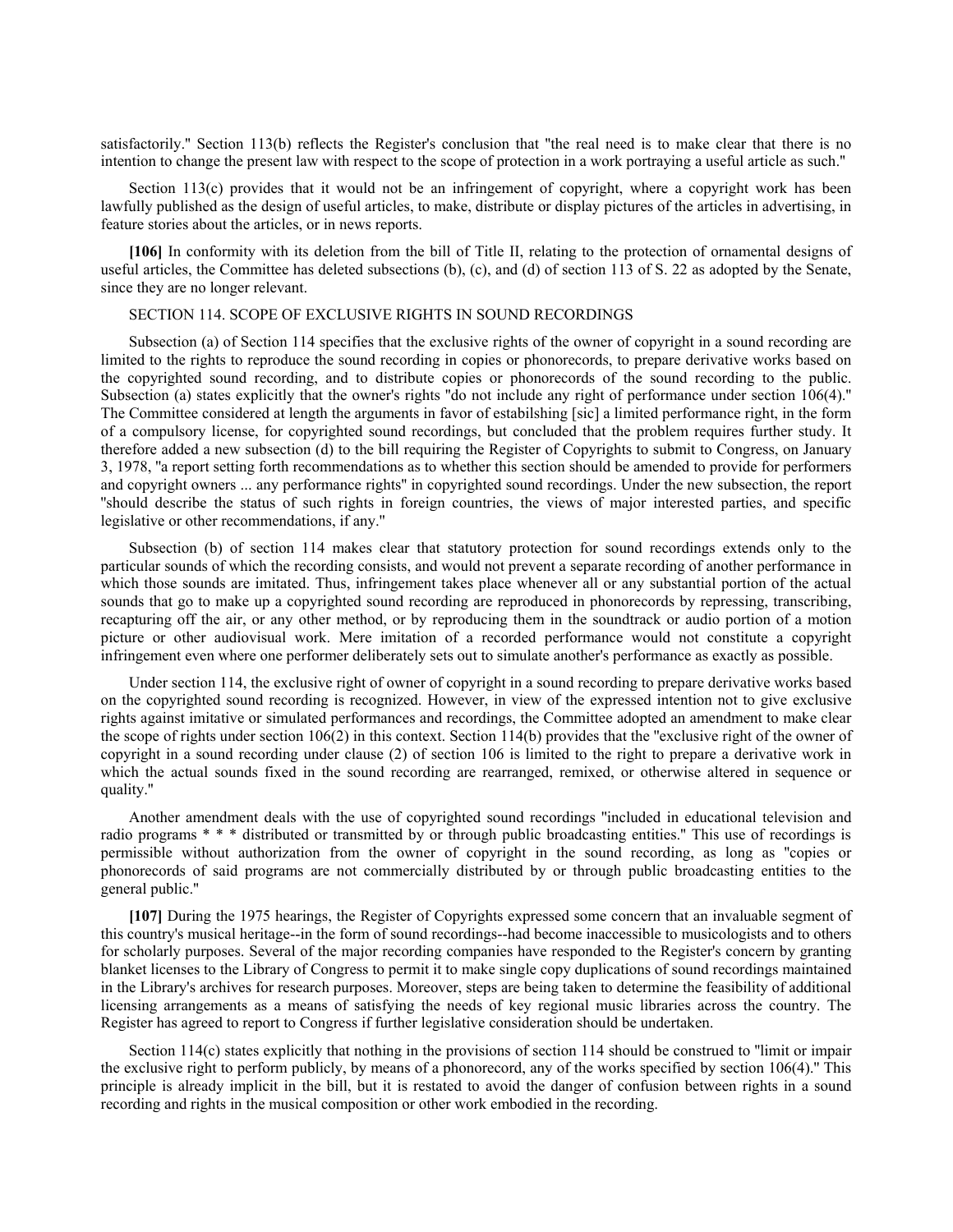## SECTION 115. COMPULSORY LICENSE FOR PHONORECORDS

The provisions of section[s] 1(e) and 101(e) of the present law, establishing a system of compulsory licensing for the making and distribution of phonorecords of copyrighted music, are retained with a number of modifications and clarifications in section 115 of the bill. Under these provisions, which represented a compromise of the most controversial issue of the 1909 act, a musical composition that has been reproduced in phonorecords with the permission of the copyright owner may generally be reproduced in phonorecords by another person, if that person notifies the copyright owner and pays a specified royalty.

The provisions of section[s]  $1(e)$  and  $101(e)$  of the present law, establishing a system of compulsory licensing for the making and distribution of phonorecords of copyrighted music, are retained with a number of modifications in section 115 of the bill. Under these provisions, which represented a compromise of the most controversial issue of the 1909 act, a musical composition that has been reproduced in phonorecords with the permission of the copyright owner may generally be reproduced in phonorecords by another person, if that person notifies the copyright owner and pays a specified royalty.

The fundamental question of whether to retain the compulsory license or to do away with it altogether was a major issue during earlier stages of the program for general revision of the copyright law. At the hearings it was apparent that the argument on this point had shifted, and the real issue was not whether to retain the compulsory license but how much the royalty rate under it should be. The arguments for and against retention of the compulsory license are outlined at pages 66-67 of this Committee's 1967 report (H. Rept. No. 83, 90th Cong., 1st Sess.). The Committee's conclusion on this point remains the same as in 1967: ''that a compulsory licensing system is still warranted as a condition for the rights of reproducing and distributing phonorecords of copyrighted music,'' but ''that the present system is unfair and unnecessarily burdensome on copyright owners, and that the present statutory rate is too low.''

## *Availability and scope of compulsory license*

Subsection (a) of section 115 deals with three doubtful questions under the present law: (1) the nature of the original recording that will make the work available to others for recording under a compulsory license; (2) the nature of the sound recording that can be made under a compulsory license; and (3) the extent to which someone acting under a compulsory license can depart from the work as written or recorded without violating the copyright owner's right to make an ''arrangement'' or other derivative work. The first two of these ques**[108]**tions are answered in clause (1) of section 115(a), and the third is the subject of clause (2).

The present law, though not altogether clear, apparently bases compulsory licensing on the making or licensing of the first recording, even if no authorized records are distributed to the public. The first sentence of section  $115(a)(1)$ would change the basis for compulsory licensing to authorized public distribution of phonorecords (including disks and audio tapes but not the sound tracks or other sound records accompanying a motion picture or other audiovisual work). Under the clause, a compulsory license would be available to anyone as soon as ''phonorecords of a nondramatic musical work have been distributed to the public in the United States under the authority of the copyright owner.''

The second sentence of clause (1), which has been the subject of some debate, provides that ''a person may obtain a compulsory license only if his or her primary purpose in making phonorecords is to distribute them to the public for private use.'' This provision was criticized as being discriminatory against background music systems, since it would prevent a background music producer from making recordings without the express consent of the copyright owner; it was argued that this could put the producer at a great competitive disadvantage with performing rights societies, allow discrimination, and destroy or prevent entry of businesses. The committee concluded, however, that the purpose of the compulsory license does not extend to manufacturers of phonorecords that are intended primarily for commercial use, including not only broadcasters and jukebox operators but also background music services.

The final sentence of clause (1) provides that a person may not obtain a compulsory license for use of the work in the duplication of a sound recording made by another, unless the sound recording being duplicated was itself fixed lawfully and the making of phonorecords duplicated from it was authorized by the owner of copyright in the sound recording (or, if the recording was fixed before February 15, 1972, by the voluntary or compulsory licensee of the music used in the recording). The basic intent of this sentence is to make clear that a person is not entitled to a compulsory license of copyrighted musical works for the purpose of making an unauthorized duplication of a musical sound recording originally developed and produced by another. It is the view of the Committee that such was the original intent of the Congress in enacting the 1909 Copyright Act, and it has been so construed by the 3d, 5th, 9th and 10th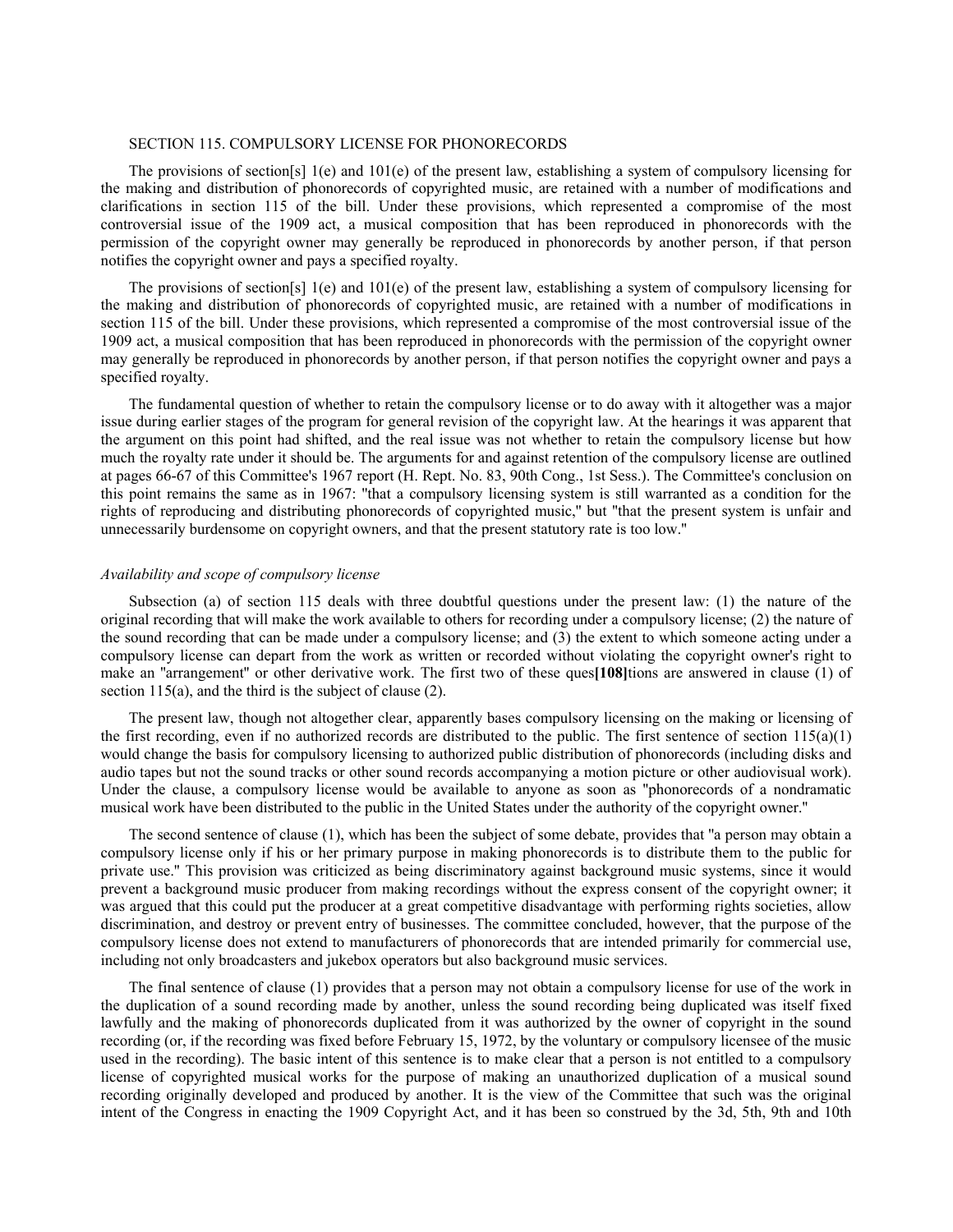Circuits in the following cases: *Duchess Music Corp. v. Stern , 458 F.2d 1305* (9th Cir.), *cert. denied, 409 U.S. 847 (1972); Edward B. Marks Music Corp. v. Colorado Magnetics, Inc. , 497 F.2d 285, aff'd on rehearing en banc*, *497 F.2d 292 (10th Cir. 1974), cert. denied, 419 U.S. 1120 (1975); Jondora Music Publishing Co. v. Melody Recordings, Inc. , 506 F.2d 392* (3d Cir. 1974, as amended 1975), *cert. denied,* 421, U.S. 1012 (1975); and *Fame Publishing Co. v. Alabama Custom Tape, Inc. , 507 F.2d 667* (5th Cir.), *cert. denied, 423 U.S. 841 (1975).*

Under this provision, it would be possible to obtain a compulsory license for the use of copyrighted music under section 115 if the owner of the sound recording being duplicated authorizes its duplication. This does not, however, in any way require the owner of the original sound recording to grant a license to duplicate the original **[109]** sound recording. It is not intended that copyright protection for sound recordings be circumscribed by requiring the owners of sound recordings to grant a compulsory license to unauthorized duplicators or others.

The second clause of subsection (a) is intended to recognize the practical need for a limited privilege to make arrangements of music being used under a compulsory license, but without allowing the music to be perverted, distorted, or travestied. Clause (2) permits arrangements of a work ''to the extent necessary to conform it to the style or manner of interpretation of the performance involved,'' so long as it does not ''change the basic melody or fundamental character of the work.'' The provision also prohibits the compulsory licensee from claiming an independent copyright in his arrangement as a ''derivative work'' without the express consent of the copyright owner.

## *Procedure for obtaining compulsory license*

Section 115(b)(1) requires anyone who wishes to take advantage of the compulsory licensing provisions to serve a ''notice of intention to obtain a compulsory license,'' which is much like the ''notice of intention to use'' required by the present law. Under section 115, the notice must be served before any phonorecords are distributed, but service can take place ''before or within 30 days after making'' any phonorecords. The notice is to be served on the copyright owner, but if the owner is not identified in the Copyright Office records, ''it shall be sufficient to file the notice of intention in the Copyright Office.''

The Committee deleted clause (2) of section 115(b) of S. 22 as adopted by the Senate. The provision was a vestige of jukebox provisions in earlier bills, and its requirements no longer served any useful purpose.

Clause (2) [formerly clause (3)] of section 115(b) provides that ''failure to serve or file the notice required by clause  $(1)$  \* \* \* forecloses the possibility of a compulsory license and, in the absence of a negotiated license, renders the making and distribution of phonorecords actionable as acts of infringement under section 501 and fully subject to the remedies provided by sections 502 through 506.'' The remedies provided in section 501 are those applicable to infringements generally.

### *Royalty payable under compulsory license*

*Identification of copyright owner*.--Under the present law a copyright owner is obliged to file a ''notice of use'' in the Copyright Office, stating that the initial recording of the copyrighted work has been made or licensed, in order to recover against an unauthorized record manufacturer. This requirement has resulted in a technical loss of rights in some cases, and serves little or no purpose where the registration and assignment records of the Copyright Office already show the facts of ownership. Section  $115(c)(1)$  therefore drops any formal "notice of use" requirements and merely provides that, ''to be entitled to receive royalties under a compulsory license, the copyright owner must be identified in the registration or other public records of the Copyright Office.'' On the other hand, since proper identification is an important precondition of recovery, the bill further provides that ''the owner is entitled to royalties for phonorecords manufactured and **[110]** distributed after being so identified, but is not entitled to recover for any phonorecords previously made and distributed.''

*Basis of royalty*.--Under the present statute the specified royalty is payable ''on each such part manufactured,'' regardless of how many ''parts'' (i.e., records) are sold. This basis for calculating the royalty has been revised in section 115(c)(2) to provide that ''the royalty under a compulsory license shall be payable for every phonorecord made and distributed in accordance with the license.'' This basis is more compatible with the general practice in negotiated licenses today. It is unjustified to require a compulsory licensee to pay license fees on records which merely go into inventory, which may later be destroyed, and from which the record producer gains no economic benefit.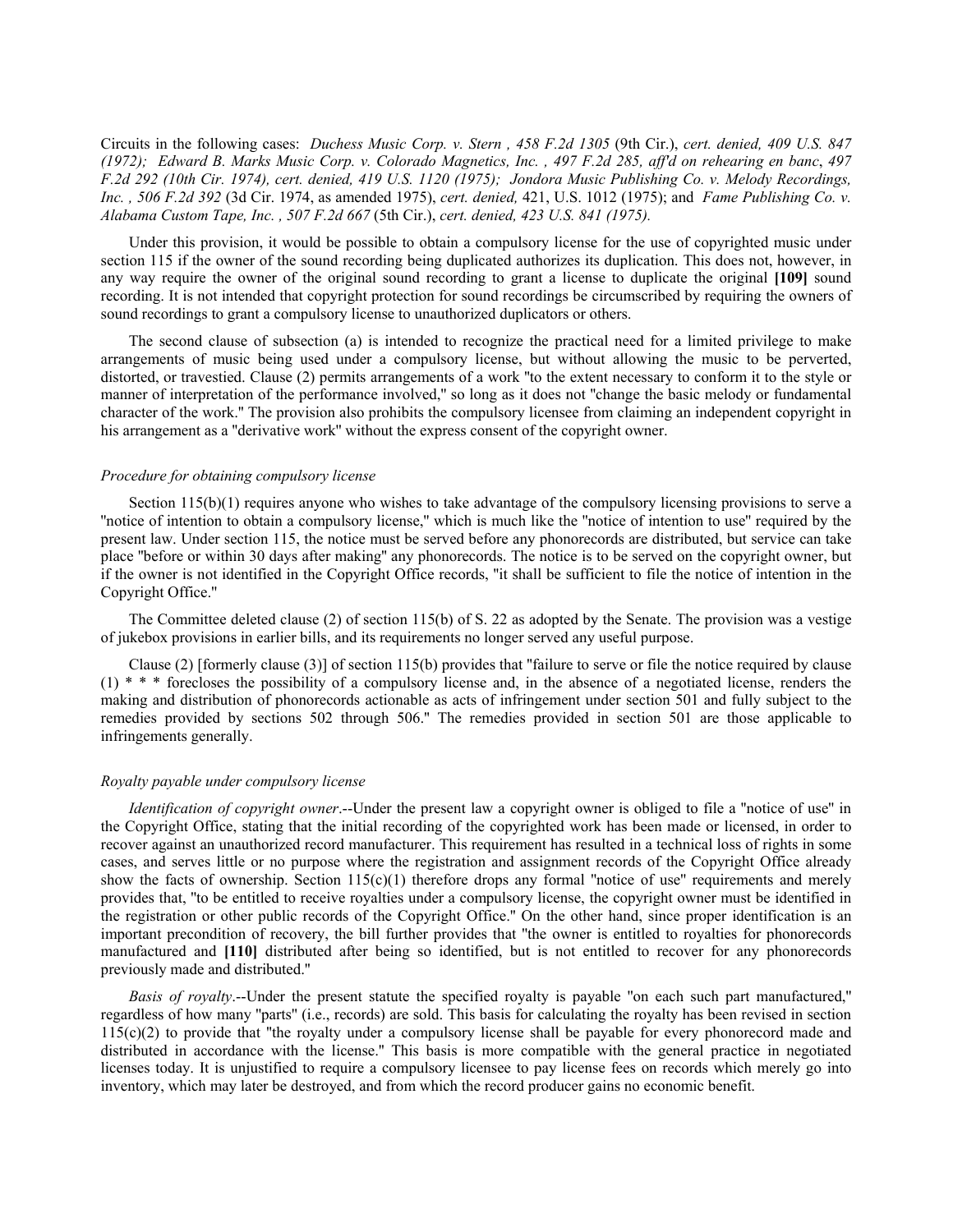It is intended that the Register of Copyrights will prescribe regulations insuring that copyright owners will receive full and prompt payment for all phonorecords made and distributed. Section  $115(c)(2)$  states that "a phonorecord is considered 'distributed' if the person exercising the compulsory license has voluntarily and permanently parted with its possession.'' For this purpose, the concept of ''distribution'' comprises any act by which the person exercising the compulsory license voluntarily relinquishes possession of a phonorecord (considered as a fungible unit), regardless of whether the distribution is to the public, passes title, constitutes a gift, or is sold, rented, leased, or loaned, unless it is actually returned and the transaction cancelled. Neither involuntary relinquishment, as through theft or fire, nor the destruction of unwanted records, would constitute ''distribution.''

The term ''made'' is intended to be broader than ''manufactured,'' and to include within its scope every possible manufacturing or other process capable of reproducing a sound recording in phonorecords. The use of the phrase ''made and distributed'' establishes the basis upon which the royalty rate for compulsory licensing under section 115 is to be calculated, but it is in no way intended to weaken the liability of record pressers and other manufacturers and makers of phonorecords for copyright infringement where the compulsory licensing requirements have not been met. As under the present law, even if a presser, manufacturer, or other maker had no role in the distribution process, that person would be regarded as jointly and severally liable in a case where the court finds that infringement has taken place because of failure to comply with the provisions of section 115.

Under existing practices in the record industry, phonorecords are distributed to wholesalers and retailers with the privilege of returning unsold copies for credit or exchange. As a result, the number of recordings that have been ''permanently'' distributed will not usually be known until some time--six or seven months on the average--after the initial distribution. In recognition of this problem, it has become a well-established industry practice, under negotiated licenses, for record companies to maintain reasonable reserves of the mechanical royalties due the copyright owners, against which royalties on the returns can be offset. The Committee recognizes that this practice may be consistent with the statutory requirements for monthly compulsory license accounting reports, but recognizes the possibility that, without proper safeguards, the maintenance of such reserves could be manipulated to avoid making payments of the full amounts owing to copyright owners. Under these circumstances, the regulations prescribed **[111]** by the Register of Copyrights should contain detailed provisions ensuring that the ultimate disposition of every phonorecord made under a compulsory license is accounted for, and that payment is made for every phonorecord ''voluntarily and permanently'' distributed. In particular, the Register should prescribe a point in time when, for accounting purposes under section 115, a phonorecord will be considered ''permanently distributed,'' and should prescribe the situations in which a compulsory licensee is barred from maintaining reserves (e.g., situations in which the compulsory licensee has frequently failed to make payments in the past).

*Rate of royalty*.--A large preponderance of the extensive testimony presented to the Committee on section 115 was devoted to the question of the amount of the statutory royalty rate. An extensive review and analysis of the testimony and arguments received on this question appear in the 1974 Senate report (S. Rep. No. 94-473) at page 91-94.

While upon initial review it might be assumed that the rate established in 1909 would not be reasonable at the present time, the committee believes that an increase in the mechanical royalty rate must be justified on the basis of existing economic conditions and not on the mere passage of 67 years. Following a thorough analysis of the problem, the Committee considers that an increase of the present two-cent royalty to a rate of 2-3/4 cents (or.6 of one cent per minute or fraction of playing time) is justified. This rate will be subject to review by the Copyright Royalty Commission, as provided by section 801, in 1980 and at 10-year intervals thereafter.

# *Accounting and payment of royalties; effect of default*

Clause (3) of Section 115(c) provides that royalty payments are to be made on a monthly basis, in accordance with requirements that the Register of Copyrights shall prescribe by regulation. In order to increase the protection of copyright proprietors against economic harm from companies which might refuse or fail to pay their just obligations, compulsory licensees will also be required to make a detailed cumulative annual statement of account, certified by a Certified Public Accountant.

A source of criticism with respect to the compulsory licensing provisions of the present statute has been the rather ineffective sanctions against default by compulsory licensees. Clause (4) of section 115(c) corrects this defect by permitting the copyright owner to serve written notice on a defaulting licensee, and by providing for termination of the compulsory license if the default is not remedied within 30 days after notice is given. Termination under this clause ''renders either the making or the distribution, or both, of all phonorecords for which the royalty had not been paid,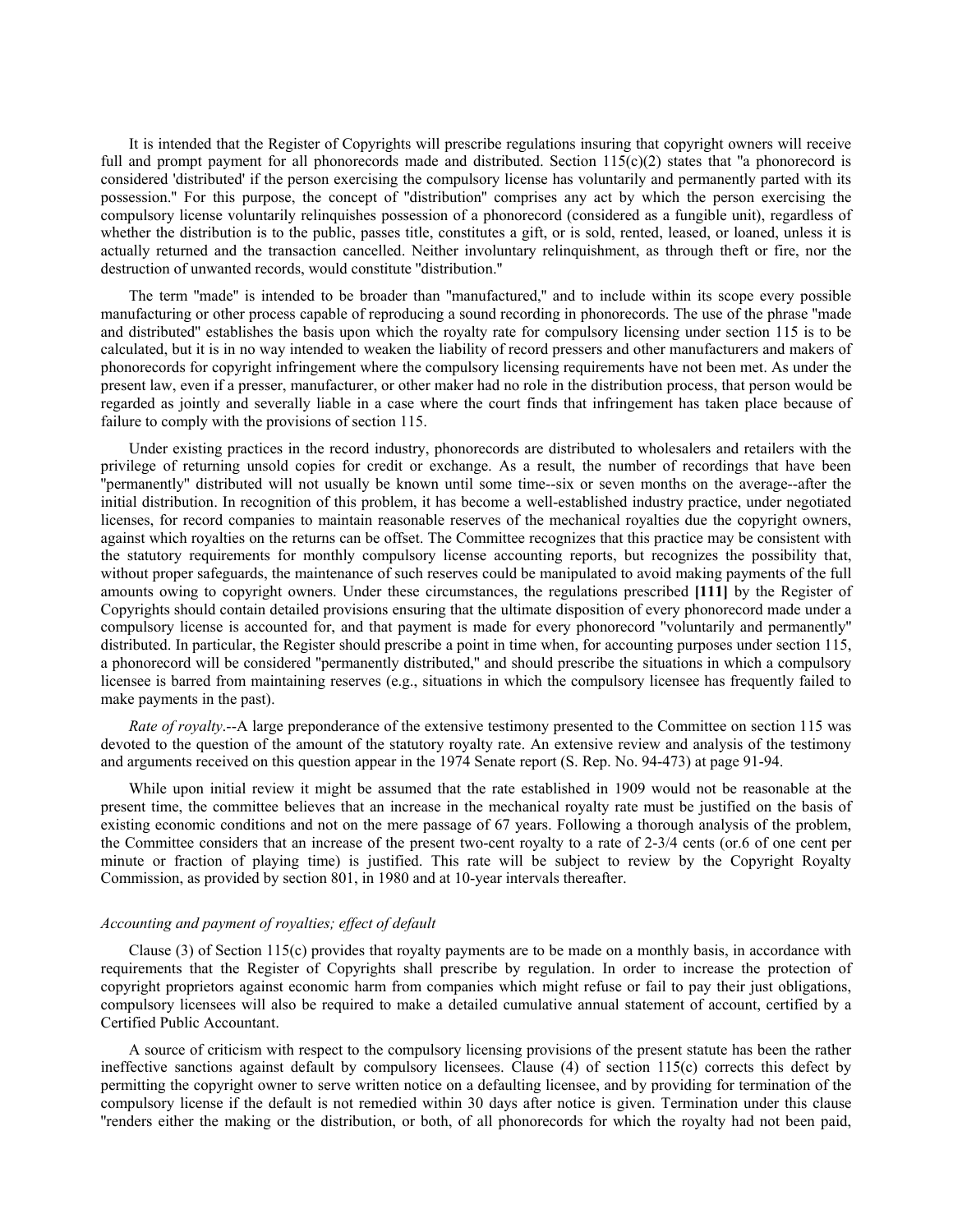actionable as acts of infringement under section 501 and fully subject to the remedies provided by sections 502 through 506.''

## SECTION 116. PERFORMANCE ON COIN-OPERATED PHONORECORD PLAYERS

#### *General background of the problem*

No provision of the present law has attracted more heated denunciations and controversy than the so-called jukebox exemption of section 1(e). This paragraph, which has remained unchanged since its enactment in 1909, provides that--

**[112]** The reproduction or rendition of a musical composition by or upon coin-operated machines shall not be deemed a public performance for profit unless a fee is charged for admission to the place where such reproduction or rendition occurs.

This blanket exemption has been widely and vigorously condemned as an anachronistic ''historical accident'' and in terms such as ''unconscionable,'', ''indefensible,'' ''totally unjustified,'' and ''grossly discriminatory.''

Efforts to repeal the clause have been going on for more than 50 years, and between 1947 and 1965 there had been some 25 days of congressional hearings devoted to the subject. The following summarizes the arguments against retaining the exemption:

1. The exemption for coin-operated machines was added to the 1909 act at the last moment, and its consequences were completely unforeseen. The coin-operated music player of today is not comparable to the player pianos and ''penny parlor'' mechanisms in use in 1909, and the unanticipated effect of the provision, creating a blanket exemption for a large industry that is based on use of copyrighted material, represents the ''core defect'' in the present law.

2. The exemption not only deprives copyright owners of revenue to which they are fairly entitled, but it also discriminates against all other commercial users who must pay in order to perform copyrighted music. Over the years the jukebox industry has become strong and prosperous by taking a free ride on the hits created and developed by authors and publishers. Jukebox operators, alone in the entertainment field, continue to use others' property for profits without payment.

3. The exemption also creates serious international problems. It is obviously unfair for U.S. composers to be paid when their songs are used in jukeboxes abroad, but also for foreign composers to be deprived of revenue from jukebox uses of their compositions in this country. The problem is particularly acute with respect to Canada. Jukebox royalties in foreign countries at the time of the hearings in the early 1960's averaged between \$ 40 and \$ 50 per machine annually, and are now higher.

4. It is difficult to find support for the argument that jukebox operators cannot afford to pay for use of the very property they must have in order to exist: copyrighted music. Revenues from jukebox performances may gross as much as \$ 500 million annually of which the copyright owners receive nothing.

The following summarizes the principal arguments made by jukebox operators and manufacturers for retaining the present exemption:

1. The exemption in section 1(e) was not an accident or anomaly, but a carefully conceived compromise. Congress in 1909 realized that the new royalties coming to copyright owners from mechanical sound reproductions of their works would be so substantial that in some cases fees for performances resulting from the use of mechanical reproductions would not be justified. Automatic phonographs were widely known and used in 1909.

2. The present law does not discriminate in favor of jukebox operators, but removal of the exemption would discriminate against them; jukebox performances are really forms of incidental entertainment like relays to hotel rooms or turning on a radio **[113]** in a barber shop, and should be completely exempted like them. The industry buys some 50 million records per year which, under the present mechanical royalty of 2 cents per composition or 4 cents per record, means that jukebox operators are indirectly paying copyright owners over \$ 2 million a year now and would be paying them more under any increased mechanical royalty in the bill. No one has shown why this is not ample. Moreover, jukeboxes use hit records rather than hit compositions, and the composition is usually not the most important factor in the success of a record; jukeboxes represent an effective plugging medium that promotes record sales and hence mechanical royalties.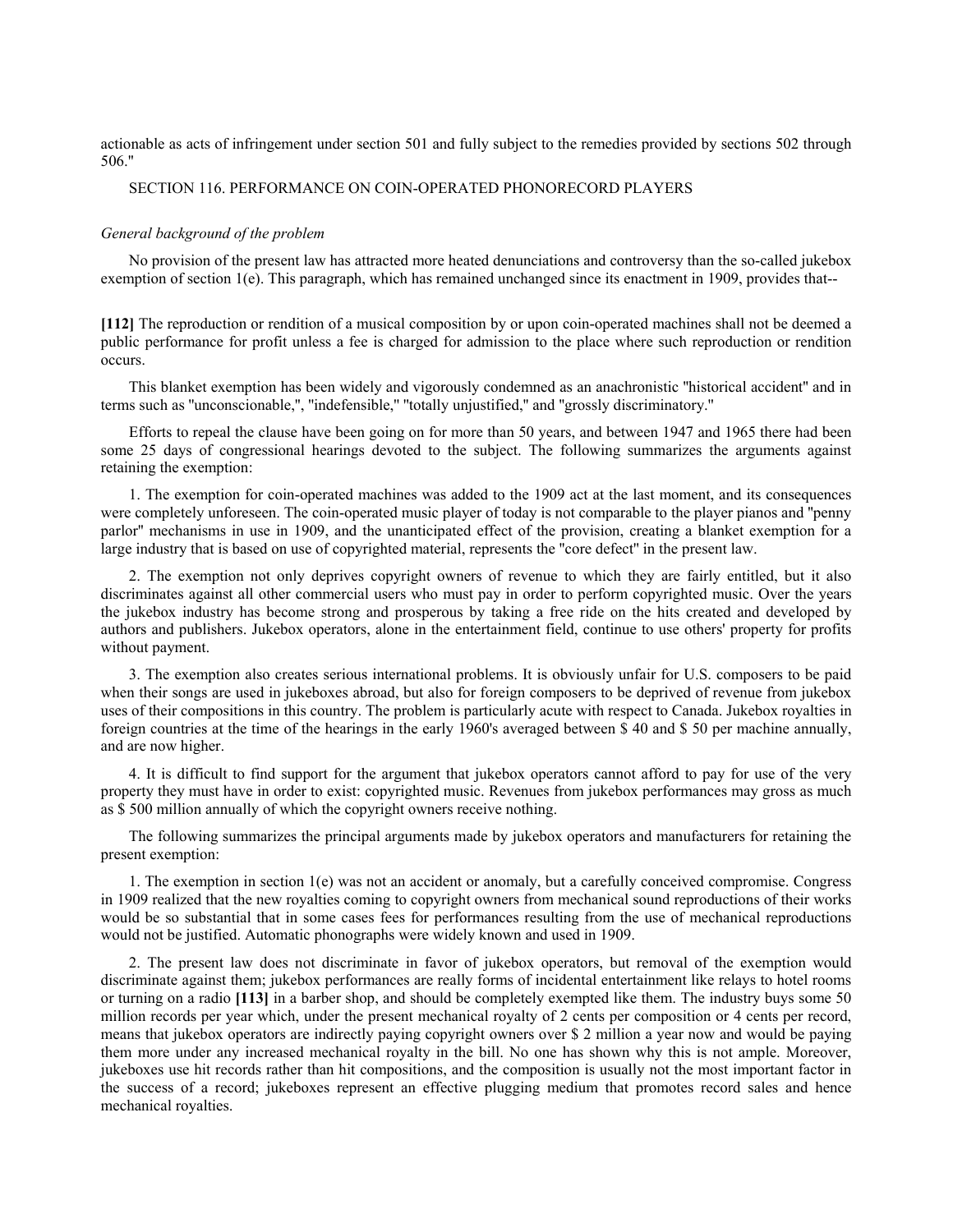3. The operation of coin-operated phonographs has been, for some time, a declining business, and a great many locations are now operating at a loss and are kept going only through profits from other coin-operated vending machines. Jukebox operators could not sustain licensing fees comparable to those paid in other countries.

#### *Conclusions reached by the committee*

The committee's basic conclusions can be summarized as follows:

1. The present blanket jukebox exemption should not be continued. Whatever justification existed for it in 1909 exists no longer, and one class of commercial users of music should not be completely absolved from liability when none of the others enjoys any exemption.

2. Performances on coin-operated phonorecord players should be subject to a compulsory license (that is, automatic clearance) with statutory fees. Unlike other commercial music users, who have been subject to full copyright liability from the beginning and have made the necessary economic and business adjustments over a period of time, the whole structure of the jukebox industry has been based on the existence of the copyright exemption.

3. The most appropriate basis for the compulsory license is a statutory per box fee, with a mechanism for periodic review and adjustment of the per box fee. Such a mechanism is afforded by the Copyright Royalty Commission.

4. The \$ 8 per box annual compulsory license fee represents a compromise figure adopted in 1967 and, as a compromise, it is acceptable as the rate to be specified in section 116. The Committee was impressed by the testimony offered to show that shifting patterns in social activity and public taste, combined with increased manufacturing and servicing costs, have made many jukebox operations unprofitable.

## *Limitations on exclusive right*

The compulsory licensing provisions in section 116 have been patterned after those in section 115, although there are differences. One difference occurs in the first subsection: section 116(a) not only provides ''the operator of the coinoperated phonorecord player'' with the opportunity of obtaining ''a compulsory license to perform the work publicly on that phonorecord player,'' but also exempts entirely under certain conditions, ''the proprietor of the establishment in which the public performance takes place." As provided by clause (1), the proprietor is not liable for infringement unless he is also ''the operator **[114]** of the phonorecord player'' or unless he refuses or fails to disclose the operator's identity upon request.

As defined in section  $116(e)(2)$ , an "operator" is anyone who, alone or jointly: (1) owns a coin-operated phonorecord player; (2) ''has the power to make the \*\*\* player available for placement in an establishment for purposes of public performance'', and (3) ''has the power to exercise primary control over the selection of the musical works made available for public performance'' in the machine. Several different persons may be ''operators'' of the same coinoperated phonorecord player under this definition, but they would not include the ''location owner'' in the ordinary case where that person merely provides a place for the machine to be used.

In contrast to the present statute, which merely refers to a "coin-operated machine," section  $116(e)(1)$  of the bill contains a detailed definition of ''coin-operated phonorecord player.'' Under the definition a machine or device would be considered a ''coin-operated phonorecord player'' only if it meets all four specified conditions.

1. It must be used for no purpose other than the ''performance of nondramatic musical works by means of phonorecords'' and, in order to perform that function, it must be ''activated by the insertion of coins, currency, tokens, or other monetary units or their equivalent.'' The definition would thus exclude coin-operated radio and television sets, as well as devices similar to jukeboxes that perform musical motion pictures.

2. The establishment where the machine is located must make ''no direct or indirect charge for admission.'' This requirement, which has its counterpart in section 1(e) of the present law, would exclude establishments making cover or minimum charges, and those ''clubs'' open to the public but requiring ''membership fees'' for admission.

3. The phonorecord player must be ''accompanied by a list of the titles of all musical works available for performance on it,'' and the list must either be affixed to the machine itself or ''posted in the establishment in a prominent position where it can be readily examined by the public.'' This condition would not be satisfied if the list is available only on request.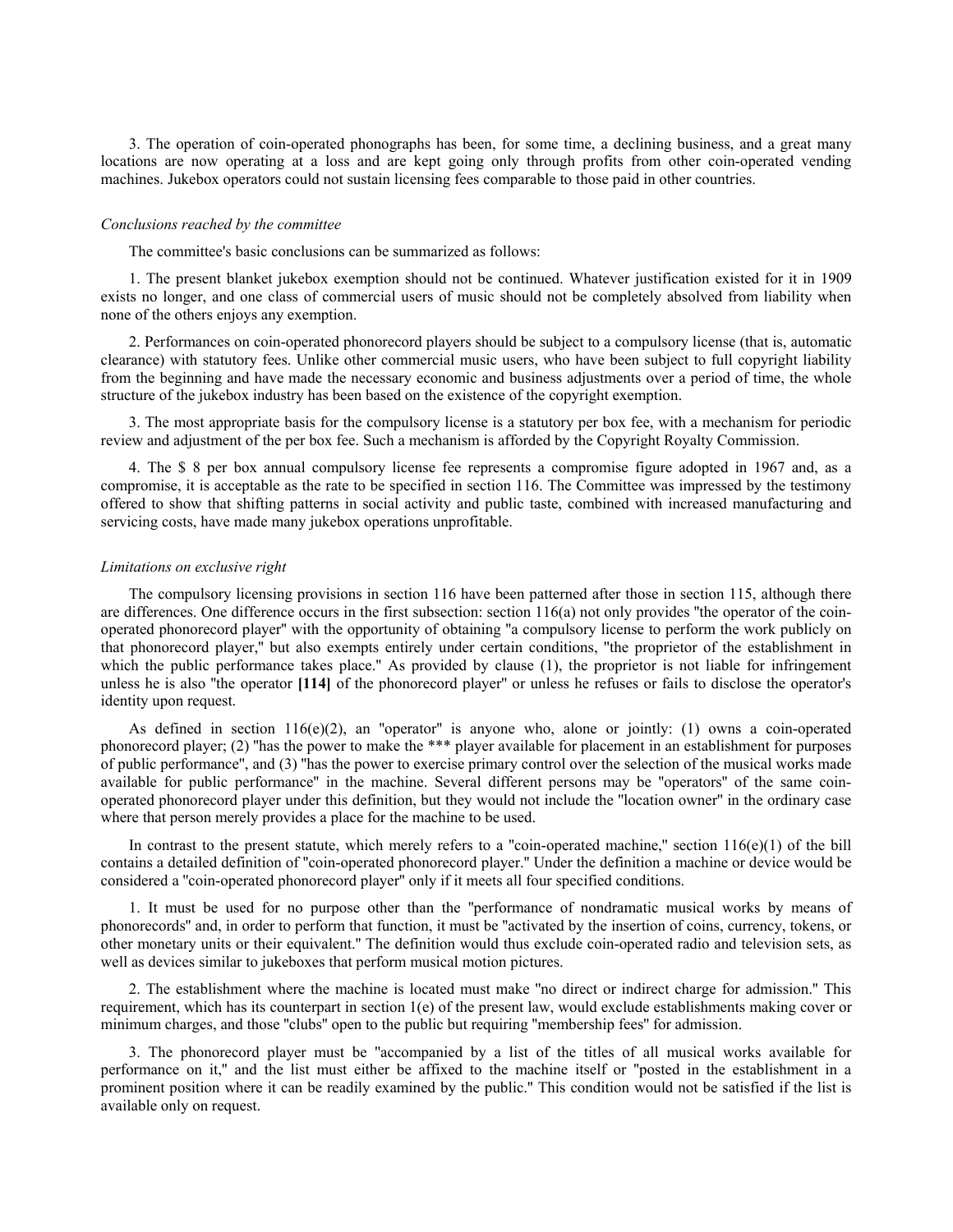4. Finally, the machine must provide ''a choice of works available for performance,'' and must allow ''the choice to be made by the patrons of the establishment in which it is located.'' Thus, a machine that merely provides continuous music without affording any choice as to the specific composition to be played at a particular time, or a case where selections are made by someone other than patrons of the establishment, would be outside the scope of the definition.

Clause (2) of section 116(a) provides that a jukebox operator may obtain a compulsory license to perform copyrighted works by complying with the requirements of this section.

#### *Procedures*

Section 116(b)(1) sets forth the requirements that an operator must observe in order to obtain a compulsory license. The operator is required to file in the Copyright Office an application containing certain information and deposit with the Register of Copyrights an \$ 8 royalty fee for each box. If performances on a particular box **[115]** are made for the first time after July 1, the royalty fee for the remainder of the year shall be \$ 4.00.

The Register of Copyrights is required to issue to the applicant a certificate for each machine and the operator is required to affix the certificate to the particular box. Failure to observe these requirements renders the public performance an act of infringement and fully liable for the statutory remedies.

#### *Distribution of royalties*

Section 116(c) establishes the procedures for the distribution of the royalties paid by jukebox operators. During the month of January persons who believe they are entitled to share in the royalties shall file a claim with the Copyright Royalty Commission. After the first of October the Commission shall determine whether there exists a controversy concerning the distribution of the royalty fees. If it determines that there is no controversy, it shall, after deducting its reasonable administrative costs, distribute the fees to the respective claimants. If it determines that there is a controversy concerning the distribution of royalty fees, it shall conduct a hearing to determine the distribution of royalty fees, as provided in *Chapter 8*.

Section  $116(c)(3)$  enumerates the formula for the distribution of royalty fees. With respect to the fees allocated to owners of copyright in nondramatic musical works, every copyright owner not affiliated with a performing rights society shall receive a pro rata share and the balance shall be allocated to be distributed in pro rata shares. The Commission is authorized to withhold an amount sufficient to satisfy all claims with respect to which a controversy exists, but shall have discretion to proceed to distribute any amounts that are not in controversy.

Section 116(c)(4) directs the Copyright Royalty Commission to promulgate regulations whereby those persons who can reasonably be expected to have claims may, without expense or harassment of jukebox operators or the proprietors of establishments in which jukeboxes are located, have access to such establishments and to the boxes, to obtain information that may be reasonably necessary to determine the proportion of the contribution of the musical works of each person to the earnings of the particular jukebox. A person who is denied access to the establishment and the jukeboxes may bring an action in the United States District Court for the District of Columbia for the cancellation of the compulsory license of the jukebox to which access has been denied, and the court may declare the compulsory license invalid. This clause is not intended to authorize the Commission to impose any record-keeping requirements upon jukebox operators, or to require the installation in jukeboxes of any metering devices for counting the play of particular recordings.

#### *Review of royalty rate*

The provisions of *Chapter 8* of this legislation provide for the periodic review and adjustment of the statutory royalty rates, including those provided in section 116. Jukebox operators have sought to have the jukebox royalty rate excluded from the review procedures of Chapter 8. This committee has accepted the \$ 8 jukebox royalty in the expectation that it would be subject to periodic review.

# [116] SECTION 117. COMPUTER USES

As the program for general revision of the copyright law has evolved, it has become increasingly apparent that in one major area the problems are not sufficiently developed for a definitive legislative solution. This is the area of computer uses of copyrighted works: the use of a work ''in conjunction with automatic systems capable of storing,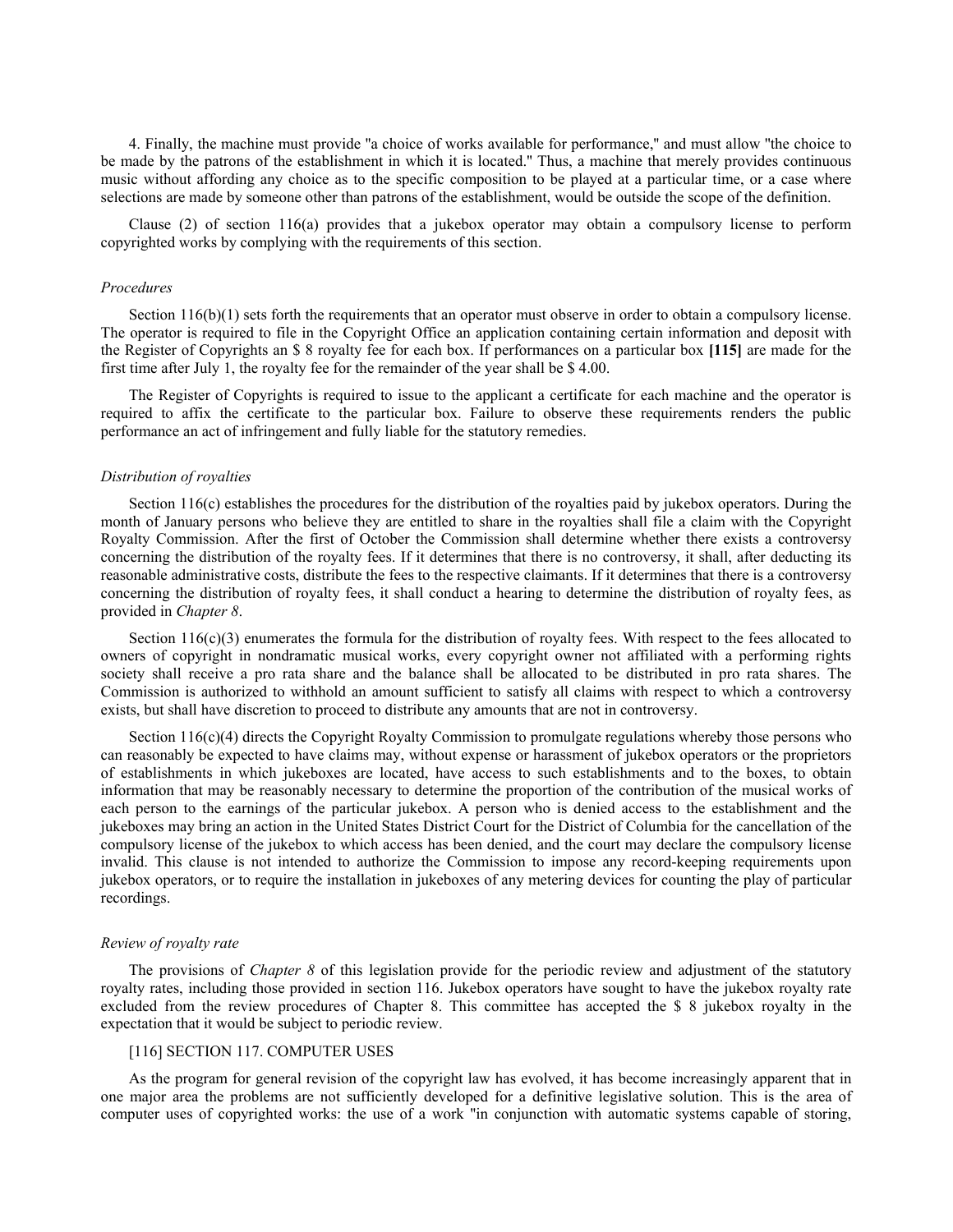processing, retrieving, or transferring information.'' The Commission on New Technological Uses is, among other things, now engaged in making a thorough study of the emerging patterns in this field and it will, on the basis of its findings, recommend definitive copyright provisions to deal with the situation.

Since it would be premature to change existing law on computer uses at present, the purpose of section 117 is to preserve the status quo. It is intended neither to cut off any rights that may now exist nor to create new rights that might be denied under the Act of 1909 or under common law principles currently applicable.

The provision deals only with the exclusive rights of a copyright owner with respect to computer uses, that is, the bundle of rights specified for other types of uses in section 106 and qualified in sections 107 through 116 and 118. With respect to the copyright-ability of computer programs, the ownership of copyrights in them, the term of protection, and the formal requirements of the remainder of the bill, the new statute would apply.

Under section 117, an action for infringement of a copyrighted work by means of a computer would necessarily be a federal action brought under the new title 17. The court, in deciding the scope of exclusive rights in the computer area, would first need to determine the applicable law, whether State statutory or common law or the Act of 1909. Having determined what law was applicable, its decision would depend upon its interpretation of what that law was on the point on the day before the effective date of the new statute.

# SECTION 118. NONCOMMERCIAL BROADCASTING

### *General background*

During its consideration of revision legislation in 1975, the Senate Judiciary Committee adopted an amendment offered by Senator Charles McC. Mathias. The amendment, now section 118 of the Senate bill, grants to public broadcasting a compulsory license for use of non-dramatic literary and musical works, as well as pictorial, graphic, and sculptural works, subject to payment of reasonable royalty fees to be set by the Copyright Royalty Tribunal established by that bill. The Mathias amendment requires that public broadcasters, at periodic intervals, file a notice with the Copyright Office containing information required by the Register of Copyrights and deposit a statement of account and the total royalty fees for the period covered by the statement. In July of each year all persons having a claim to such fees are to file their claims with the Register of Copyrights. If no controversy exists, the Register would distribute the royalties to the various copyright owners and their agents after deducting reasonable administrative costs; controversies are to be settled by the Tribunal.

On July 10, 1975, the House Subcommittee heard testimony on the Mathias amendment from representatives of public broadcasters, authors, publishers, and music performing rights societies. The public **[117]** broadcasters pointed to Congressional concern for the development of their activities as evidenced by the Public Broadcasting Act. They urged that a compulsory license was essential to assure public broadcasting broad access to copyrighted materials at reasonable royalties and without administratively cumbersome and costly ''clearance'' problems that would impair the vitality of their operations. The opponents of the amendment argued that the nature of public broadcasting has changed significantly in the past decade, to the extent that it now competes with commercial broadcasting as a national entertainment and cultural medium. They asserted that the performing rights society arrangements under which copyrighted music is licensed for performance removed any problem in clearing music for broadcasting, and that voluntary agreements could adequately resolve the copyright problems feared by public broadcasters, at less expense and burden than the compulsory license, for synchronization and literary rights. The authors of literary works stressed that a compulsory licensing system would deny them the fundamental right to control the use of their works and protect their reputation in a major communications medium.

### *General policy considerations*

The Committee is cognizant of the intent of Congress, in enacting the Public Broadcasting Act on November 7, 1967, that encouragement and support of noncommercial broadcasting is in the public interest. It is also aware that public broadcasting may encounter problems not confronted by commercial broadcasting enterprises, due to such factors as the special nature of programming, repeated use of programs, and, of course, limited financial resources. Thus, the Committee determined that the nature of public broadcasting does warrant special treatment in certain areas. However, the Committee did not feel that the broad compulsory license provided in the Senate bill is necessary to the continued successful operation of public broadcasting. In addition, the Committee believes that the system provided in the Senate bill for the deposit of royalty fees with the Copyright Office for distribution to claimants and the resolution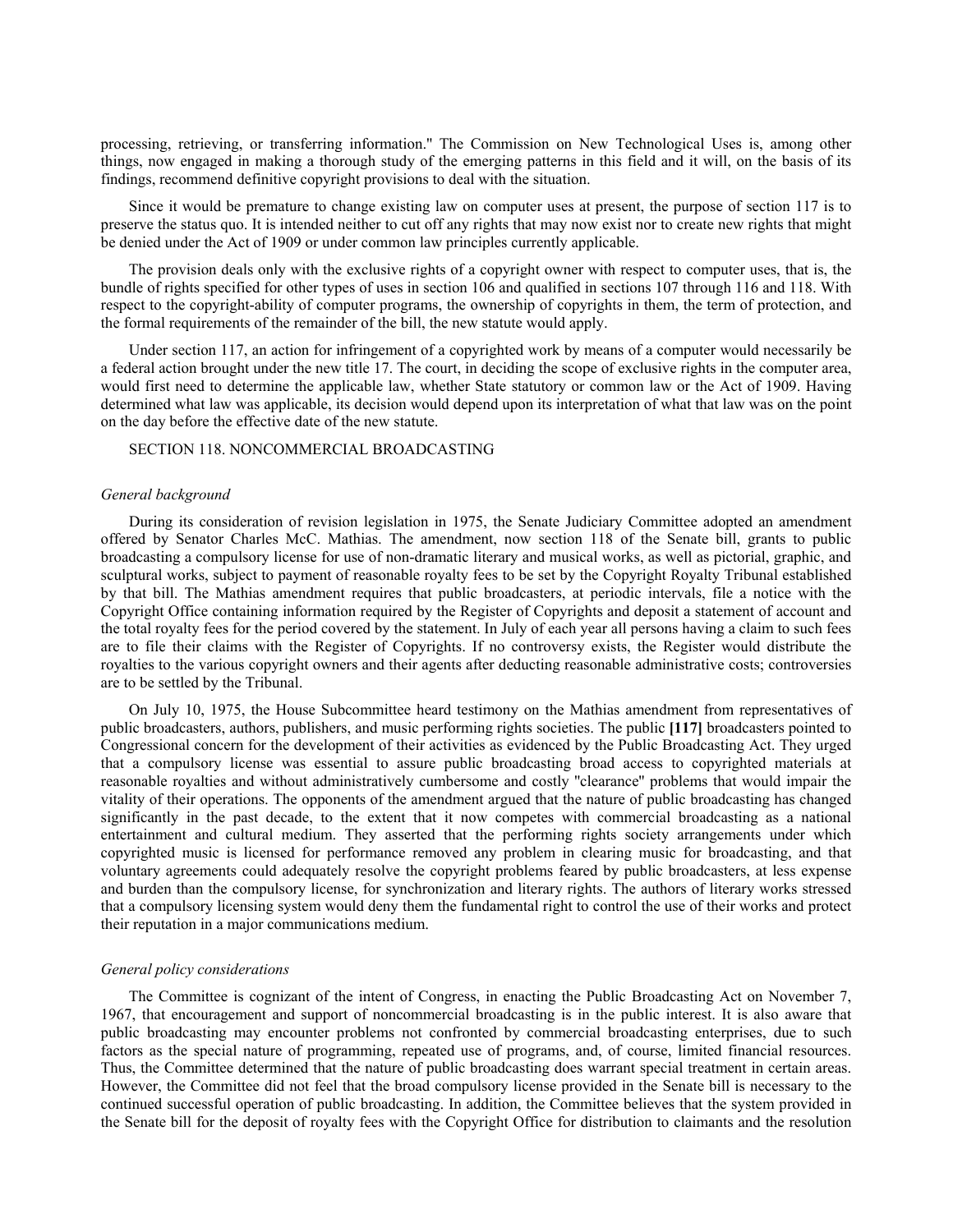of disputes over such distribution by a statutory tribunal, can be replaced by payments directly between the parties, without the intervention of government machinery and its attendant administrative costs.

In general, the Committee amended the public broadcasting provisions of the Senate bill toward attainment of the objective clearly stated in the Report of the Senate Judiciary Committee, namely, that copyright owners and public broadcasters be encouraged to reach voluntary private agreements.

#### *Procedures*

Not later than thirty days following the publication by the President of the notice announcing the initial appointments to the Copyright Royalty Commission (specified in Chapter 8), the Chairman of the Commission is to publish notice in the Federal Register of the initiation of proceedings to determine ''reasonable terms and rates'' for certain uses of published nondramatic musical works and published pictorial, graphic and sculptural works, during a period ending on December 31, 1982.

Copyright owners and public broadcasting entities that do not reach voluntary agreement are bound by the terms and rates estab**[118]**lished by the Commission, which are to be published in the Federal Register within six months of the notice of initiation of proceedings. During the period between the effective date of the Act and the publication of the rates and terms, the Committee has preserved the status quo by providing, in section 118(b)(4), that the Act does not afford to copyright owners or public broadcasting entities any greater or lesser rights with respect to the relevant uses of nondramatic musical works and pictorial, graphic, and sculptural works than those afforded under the law in effect on December 31, 1977.

License agreements that have been voluntarily negotiated supersede, as between the parties to the agreement, the terms and rates established by the Commission, provided that copies of the agreements are properly filed with the Copyrigt [sic] Office within 30 days of execution. Under clause (2) of section 118(b), the agreements may be negotiated "at any time"--whether before, during, or after determinations by the Commission.

Under section 118(c), the procedures for the Commission's establishing such rates and terms are to be repeated in the last half of 1982 and every five years thereafter.

#### *Establishment of reasonable terms and rates*

In establishing reasonable terms and rates for public broadcasting use of the specified works, the Commission, under clause  $(b)(1)$  of section 118, is to consider proposals timely submitted to it, as well as "any other relevant" information'', including that put forward for its consideration ''by any interested party.''

The Committee does not intend that owners of copyrighted material be required to subsidize public broadcasting. It is intended that the Commission assure a fair return to copyright owners without unfairly burdening public broadcasters. Section 118(b)(3) provides that "the Commission may consider the rates for comparable circumstances under voluntary license agreements.'' The Commission is also expected to consider both the general public interest in encouraging the growth and development of public broadcasting, and the ''promotion of science and the useful arts'' through the encouragement of musical and artistic creation.

The Committee anticipates that the ''terms'' established by the Commission shall include provisions as to acceptable methods of payment of royalties by public broadcasting entities to copyright owners. For example, where the whereabouts of the copyright owner may not be readily known, the terms should specify the nature of the obligation of the public broadcasting entity to locate the owner, or to set aside or otherwise assure payment of appropriate royalties, should he or she appear and make a claim. Section 118(b)(3) requires the Commission ''to establish requirements by which copyright owners may receive reasonable notice of the use of their works." The Committee intends that these requirements shall not impose undue hardships on public broadcasting entities and, in the above illustration, shall provide for the specific termination of any period during which the public broadcasting entity is required to set aside payments. It is expected that, in some cases, especially in the area of pictorial, graphic, and sculptural works, the whereabouts of the owners of copyright may not be known and they may never appear to claim payment of royalties.

**[119]** The Commission is also to establish record keeping requirements for public broadcasting entities in order to facilitate the identification, calculation, allocation and payment of claims and royalties.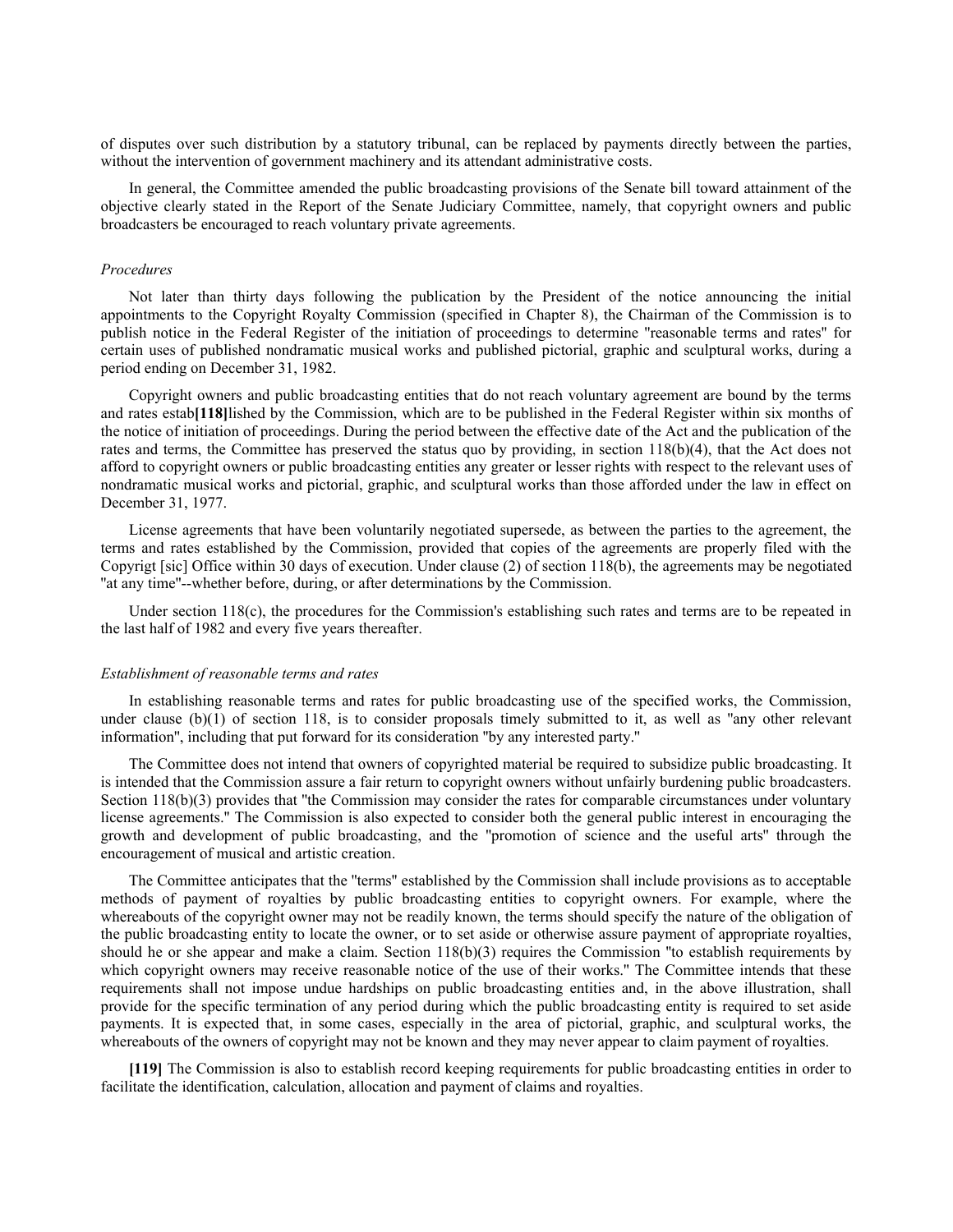## *Works affected*

Under sections 118(b) and (e) of the Committee's amendment, the establishment of rates and terms by the Copyright Royalty Commission pertains only to the use of published nondramatic musical works, and published pictorial, graphic, and sculptural works. As under the Senate bill, rights in plays, operas, ballet and other stage presentations, motion pictures and other audiovisual works are not affected.

Section 118(f) is intended to make clear that this section does not permit unauthorized use, beyond the limits of section 107, of individual frames from a filmstrip or any other portion of any audiovisual work. Additionally, the application of this section to pictorial, graphic, and sculptural works does not extend to the production of transmission programs drawn to any substantial extent from a compilation of such works.

The Committee also concluded that the performance of nondramatic literary works should not be subject to Commission determination. It was particularly concerned that a compulsory license for literary works would result in loss of control by authors over the use of their work in violation of basic principles of artistic and creative freedom. It is recognized that copyright not only provides compensation to authors, but also protection as to how and where their works are used. The Committee was assured by representatives of authors and publishers that licensing arrangements for readings from their books, poems, and other works on public broadcasting programs for reasonable compensation and under reasonable safeguards for authors' rights could be worked out in private negotiation. The Committee strongly urges the parties to work toward mutually acceptable licenses; to facilitate their negotiations and aid in the possible establishment of clearance mechanisms and rates, the Committee's amendment provides the parties, in section 118(e)(1), with an appropriately limited exemption from the anti-trust laws.

The Committee has also provided, in paragraph (2) of clause (e), that on January 3, 1980, the Register of Copyrights, after consultation with the interested parties, shall submit a report to Congress on the extent to which voluntary licensing arrangements have been reached with respect to public broadcast use of nondramatic literary works, and present legislative or other recommendations, if warranted.

The use of copyrighted sound recordings in educational television and radio programs distributed by or through public broadcasting entities is governed by section 114 and is discussed in connection with that section.

### *Activities affected*

Section 118(d) specifies the activities which may be engaged in by public broadcasting entities under terms and rates established by the Commission. These include the performance or display of published nondramatic musical works, and of published pictorial graphic, and sculptural works, in the course of transmissions by noncommercial educational broadcast stations; and the production, reproduction, and distribution of transmission programs including such works by nonprofit organizations for the purpose of such transmissions. It is the intent of the Committee that ''interconnection'' activities serving as a technical adjunct to such transmissions, such as the use of satellites or microwave equipment, be included within the specified activities.

Paragraph (3) of clause (d) also includes the reproduction, simultaneously with transmission, of public broadcasting programs by governmental bodies or nonprofit institutions, and the performance or display of the contents of the reproduction under the conditions of section 110(1). However, the reproduction so made must be destroyed at the end of seven days from the transmission.

This limited provision for unauthorized simultaneous or off-the-air reproduction is limited to nondramatic musical works and pictorial graphic and sculptural works included in public broadcasting transmissions. It does not extend to other works included in the transmissions, or to the entire transmission program.

**[120]** It is the intent of the Committee that schools be permitted to engage in off-the-air reproduction to the extent and under the conditions provided in  $118(d)(3)$ ; however, in the event a public broadcasting station or producer makes the reproduction and distributes a copy to the school, the station or producer will not be held liable for the school's failure to destroy the reproduction, provided it has given notice of the requirement of destruction. In such a case the school itself, although it did not engage in the act of reproduction, is deemed an infringer fully subject to the remedies provided in Chapter 5 of the Act. The establishment of standards for adequate notice under this provision should be considered by the Commission.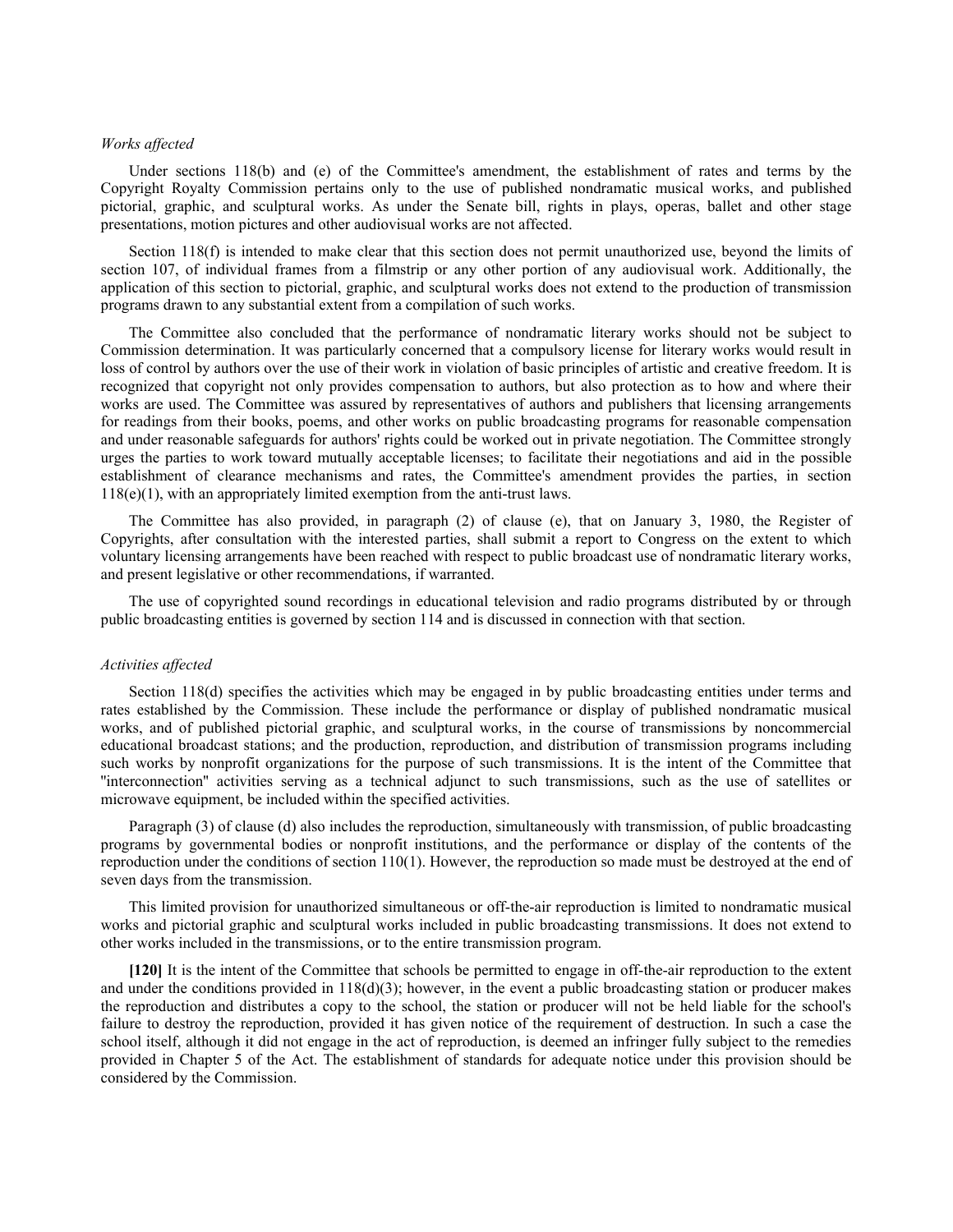Section 118(f) makes it clear that the rights of performance and other activities specified in subsection (d) do not extend to the unauthorized dramatization of a nondramatic musical work.

# SECTION 201. OWNERSHIP OF COPYRIGHT

### *Initial ownership*

Two basic and well-established principles of copyright law are restated in section 201(a): that the source of copyright ownership is the author of the work, and that, in the case of a ''joint work,'' the coauthors of the work are likewise coowners of the copyright. Under the definition of section 101, a work is ''joint'' if the authors collaborated with each other, or if each of the authors prepared his or her contribution with the knowledge and intention that it would be merged with the contributions of other authors as ''inseparable or interdependent parts of a unitary whole.'' The touchstone here is the intention, at the time the writing is done, that the parts be absorbed or combined into an integrated unit, although the parts themselves may be either ''inseparable'' (as the case of a novel or painting) or ''interdependent'' (as in the case of a motion picture, opera, or the words and music of a song). The definition of ''joint work'' is to be contrasted with the definition of ''collective work,'' also in section 101, in which the elements of merger and unity are lacking; there the key elements are assemblage or gathering of "separate and independent works \* \* \* into a collective whole.''

The definition of ''joint works'' has prompted some concern lest it be construed as converting the authors of previously written works, such as plays, novels, and music, into coauthors of a motion picture in which their work is incorporated. It is true that a motion picture would normally be a joint rather than a collective work with respect to those authors who actually work on the film, although their usual status as employees for hire would keep the question of coownership from coming up. On the other hand, although a novelist, playwright, or songwriter may write a work with the hope or expectation that it will be used in a motion picture, this is clearly a case of separate or independent authorship rather than one where the basic intention behind the writing of the work was for motion picture use. In this case, the motion picture is a derivative work within the definition of that term, and section 103 makes plain that copyright in a derivative work is independent of, and does not enlarge the scope of rights in, any pre-existing material incorporated in it. There is thus no need to spell this conclusion out in the definition of ''joint work.''

**[121]** There is also no need for a specific statutory provision concerning the right and duties of the coowners of a work; court-made law on this point is left undisturbed. Under the bill, as under the present law, coowners of a copyright would be treated generally as tenants in common, with each coowner having an independent right to use or license the use of a work, subject to a duty of accounting to the other coowners for any profits.

## *Works made for hire*

Section 201(b) of the bill adopts one of the basic principles of the present law: that in the case of works made for hire the employer is considered the author of the work, and is regarded as the initial owner of copyright unless there has been an agreement otherwise. The subsection also requires that any agreement under which the employee is to own rights be in writing and signed by the parties.

The work-made-for-hire provisions of this bill represent a carefully balanced compromise, and as such they do not incorporate the amendments proposed by screenwriters and composers for motion pictures. Their proposal was for the recognition of something similar to the ''shop right'' doctrine of patent law: with some exceptions, the employer would acquire the right to use the employee's work to the extent needed for purposes of his regular business, but the employee would retain all other rights as long as he or she refrained from the authorizing of competing uses. However, while this change might theoretically improve the bargaining position of screenwriters and others as a group, the practical benefits that individual authors would receive are highly conjectural. The pesumption [sic] that initial ownership rights vest in the employer for hire is well established in American copyright law, and to exchange that for the uncertainties of the shop right doctrine would not only be of dubious value to employers and employees alike, but might also reopen a number of other issues.

The status of works prepared on special order or commission was a major issue in the development of the definition of ''works made for hire'' in section 101, which has undergone extensive revision during the legislative process. The basic problem is how to draw a statutory line between those works written on special order or commission that should be considered as ''works made for hire,'' and those that should not. The definition now provided by the bill represents a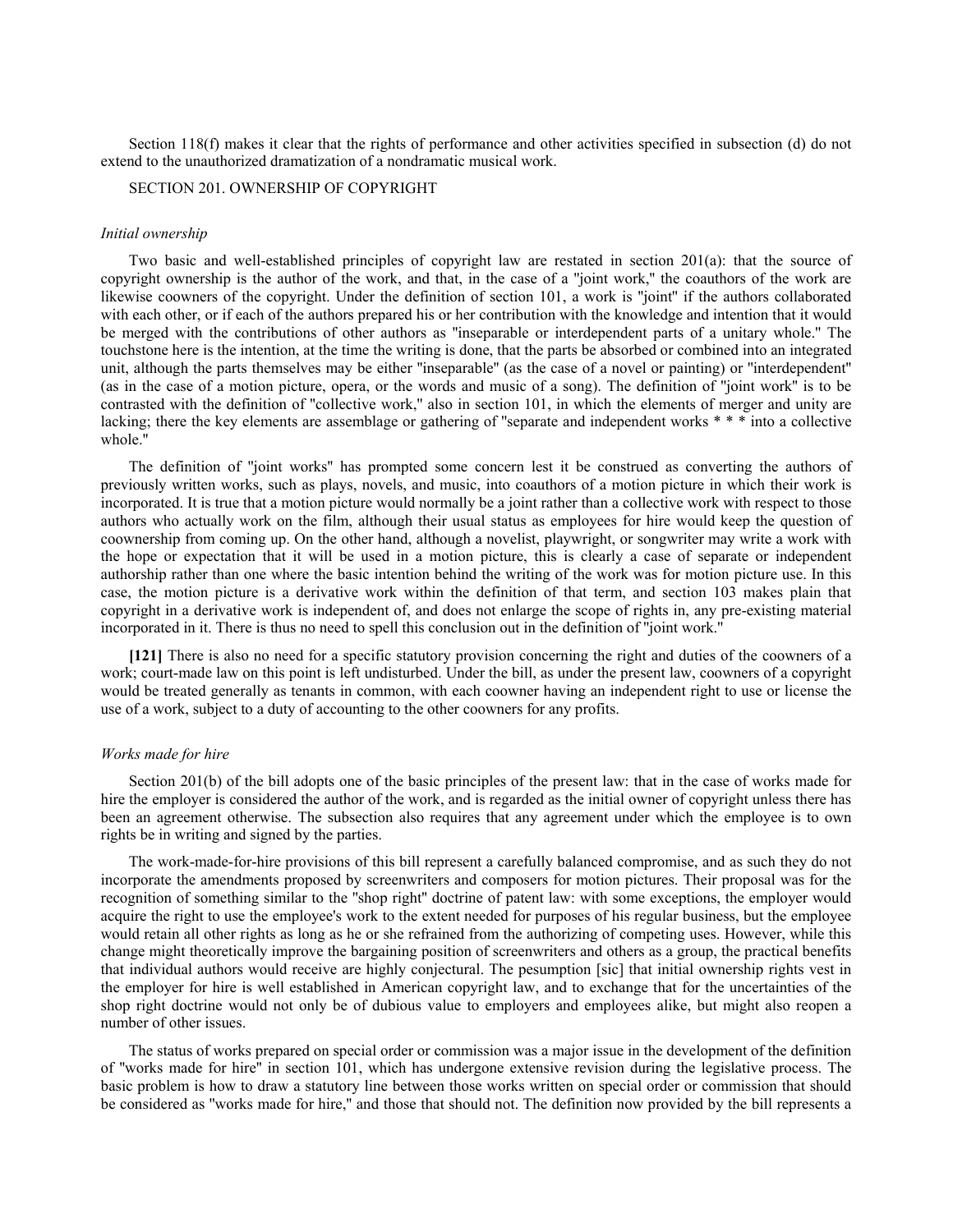compromise which, in effect, spells out those specific categories of commissioned works that can be considered ''works made for hire'' under certain circumstances.

Of these, one of the most important categories is that of ''instructional texts.'' This term is given its own definition in the bill: ''a literary, pictorial, or graphic work prepared for publication with the purpose of use in systematic instructional activities.'' The concept is intended to include what might be loosely called ''textbook material,'' whether or not in book form or prepared in the form of text matter. The basic characteristic of ''instructional texts'' is the purpose of their preparation for ''use in systematic instructional activities,'' and they are to be distinguished from works prepared for use by a general readership.

#### **[122]** *Contributions to collective works*

Subsection (c) of section 201 deals with the troublesome problem of ownership of copyright in contributions to collective works, and the relationship between copyright ownership in a contribution and in the collective work in which it appears. The first sentence establishes the basic principle that copyright in the individual contribution and copyright in the collective work as a whole are separate and distinct, and that the author of the contribution is, as in every other case, the first owner of copyright in it. Under the definitions in section 101, a ''collective work'' is a species of ''compilation'' and, by its nature, must involve the selection, assembly, and arrangement of ''a number of contributions.'' Examples of ''collective works'' would ordinarily include periodical issues, anthologies, symposia, and collections of the discrete writings of the same authors, but not cases, such as a composition consisting of words and music, a work published with illustrations or front matter, or three one-act plays, where relatively few separate elements have been brought together. Unlike the contents of other types of ''compilations,'' each of the contributions incorporated in a ''collective work'' must itself constitute a ''separate and independent'' work, therefore ruling out compilations of information or other uncopyrightable material and works published with editorial revisions or annotations. Moreover, as noted above, there is a basic distinction between a ''joint work,'' where the separate elements merge into a unified whole, and a ''collective work,'' where they remain unintegrated and disparate.

The bill does nothing to change the rights of the owner of copyright in a collective work under the present law. These exclusive rights extend to the elements of compilation and editing that went into the collective work as a whole, as well as the contributions that were written for hire by employees of the owner of the collective work, and those copyrighted contributions that have been transferred in writing to the owner by their authors. However, one of the most significant aims of the bill is to clarify and improve the present confused and frequently unfair legal situation with respect to rights in contributions.

The second sentence of section 201(c), in conjunction with the provisions of section 404 dealing with copyright notice, will preserve the author's copyright in a contribution even if the contribution does not bear a separate notice in the author's name, and without requiring any unqualified transfer of rights to the owner of the collective work. This is coupled with a presumption that, unless there has been an express transfer of more, the owner of the collective work acquires ''only the privilege of reproducing and distributing the contribution as part of that particular collective work, any revision of that collective work, and any later collective work in the same series.''

The basic presumption of section  $201(c)$  is fully consistent with present law and practice, and represents a fair balancing of equities. At the same time, the last clause of the subsection, under which the privilege or republishing the contribution under certain limited circumstances would be presumed, is an essential counterpart of the basic presumption. Under the language of this clause a publishing company could reprint a contribution from one issue in a later issue of its magazine, and could reprint an article from a 1980 edition of an encyclopedia in a 1990 revision of it; the publisher could not revise the contri-**[123]**bution itself or include it in a new anthology or an entirely different magazine or other collective work.

# *Transfer of ownership*

The principle of unlimited alienability of copyright is stated in clause (1) of section 201(d). Under that provision the ownership of a copyright, or of any part of it, may be transferred by any means of conveyance or by operation of law, and is to be treated as personal property upon the death of the owner. The term ''transfer of copyright ownership'' is defined in section 101 to cover any "conveyance, alienation, or hypothecation," including assignments, mortgages, and exclusive licenses, but not including nonexclusive licenses. Representatives of motion picture producers have argued that foreclosures of copyright mortgages should not be left to varying State laws, and that the statute should establish a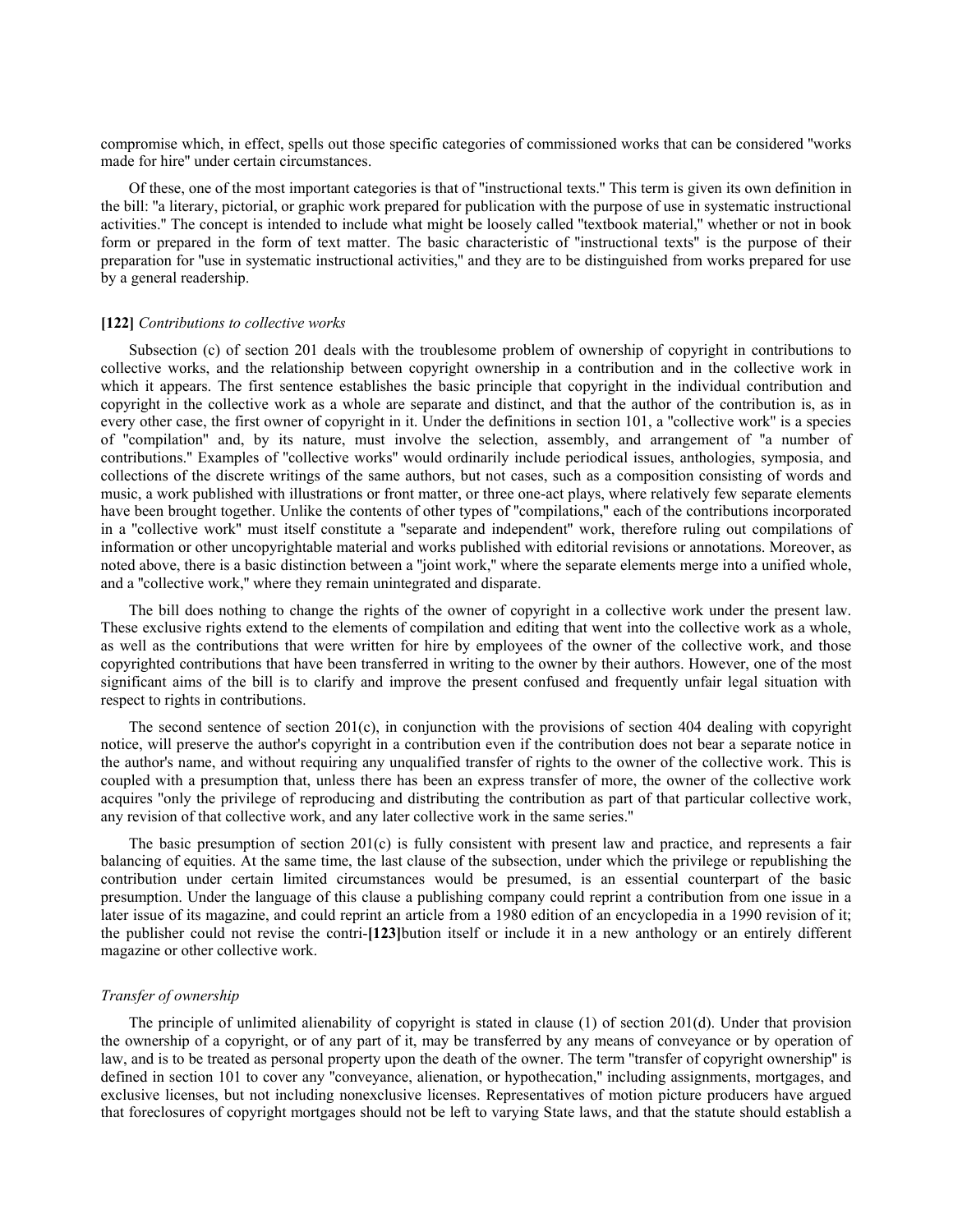Federal foreclosure system. However, the benefits of such a system would be of very limited application, and would not justify the complicated statutory and procedural requirements that would have to be established.

Clause (2) of subsection (d) contains the first explicit statutory recognition of the principle of divisibility of copyright in our law. This provision, which has long been sought by authors and their representatives, and which has attracted wide support from other groups, means that any of the exclusive rights that go to make up a copyright, including those enumerated in section 106 and any subdivision of them, can be transferred and owned separately. The definition of ''transfer of copyright ownership'' in section 101 makes clear that the principle of divisibility applies whether or not the transfer is "limited in time or place of effect," and another definition in the same section provides that the term ''copyright owner,'' with respect to any one exclusive right, refers to the owner of that particular right. The last sentence of section  $201(d)(2)$  adds that the owner, with respect to the particular exclusive right he or she owns, is entitled ''to all of the protection and remedies accorded to the copyright owner by this title.'' It is thus clear, for example, that a local broadcasting station holding an exclusive license to transmit a particular work within a particular geographic area and for a particular period of time, could sue, in its own name as copyright owner, someone who infringed that particular exclusive right.

Subsection (e) provides that when an individual author's ownership of a copyright, or of any of the exclusive rights under a copyright, have not previously been voluntarily transferred, no action by any governmental body or other official or organization purporting to seize, expropriate, transfer, or exercise rights of ownership with respect to the copyright, or any of the exclusive rights under a copyright, shall be given effect under this title.

The purpose of this subsection is to reaffirm the basic principle that the United States copyright of an individual author shall be secured to that author, and cannot be taken away by any involuntary transfer. It is the intent of the subsection that the author be entitled, despite any purported expropriation or involuntary transfer, to continue exercising all rights under the United States statute, and that the governmental body or organization may not enforce or exercise any rights under this title in that situation.

**[124]** It may sometimes be difficult to ascertain whether a transfer of copyright is voluntary or is coerced by covert pressure. But subsection (e) would protect foreign authors against laws and decrees purporting to divest them of their rights under the United States copyright statute, and would protect authors within the foreign country who choose to resist such covert pressures.

Traditional legal actions that may involve transfer of ownership, such as bankruptcy proceedings and mortgage foreclosures, are not within the scope of this subsection; the authors in such cases have voluntarily consented to these legal processes by their overt actions--for example, by filing in bankruptcy or by hypothecating a copyright.

# SECTION 202. DISTINCTION BETWEEN OWNERSHIP OF COPYRIGHT AND MATERIAL OBJECT

The principle restated in section 202 is a fundamental and important one: that copyright ownership and ownership of a material object in which the copyrighted work is embodied are entirely separate things. Thus, transfer of a material object does not of itself carry any rights under the copyright, and this includes transfer of the copy or phonorecord--the original manuscript, the photographic negative, the unique painting or statue, the master tape recording, etc.--in which the work was first fixed. Conversely, transfer of a copyright does not necessarily require the conveyance of any material object.

As a result of the interaction of this section and the provisions of section 204(a) and 301, the bill would change a common law doctrine exemplified by the decision in *Pushman v. New York Graphic Society, Inc. , 287 N.Y. 302, 39 N.E.2d 249 (1942).* Under that doctrine, authors or artists are generally presumed to transfer common law literary property rights when they sell their manuscript or work of art, unless those rights are specifically reserved. This presumption would be reversed under the bill, since a specific written conveyance of rights would be required in order for a sale of any material object to carry with it a transfer of copyright.

## SECTION 203. TERMINATION OF TRANSFERS AND LICENSES

### *The problem in general*

The provisions of section 203 are based on the premise that the reversionary provisions of the present section on copyright renewal *(17 U.S.C. sec. 24)* should be eliminated, and that the proposed law should substitute for them a provision safeguarding authors against unremunerative transfers. A provision of this sort is needed because of the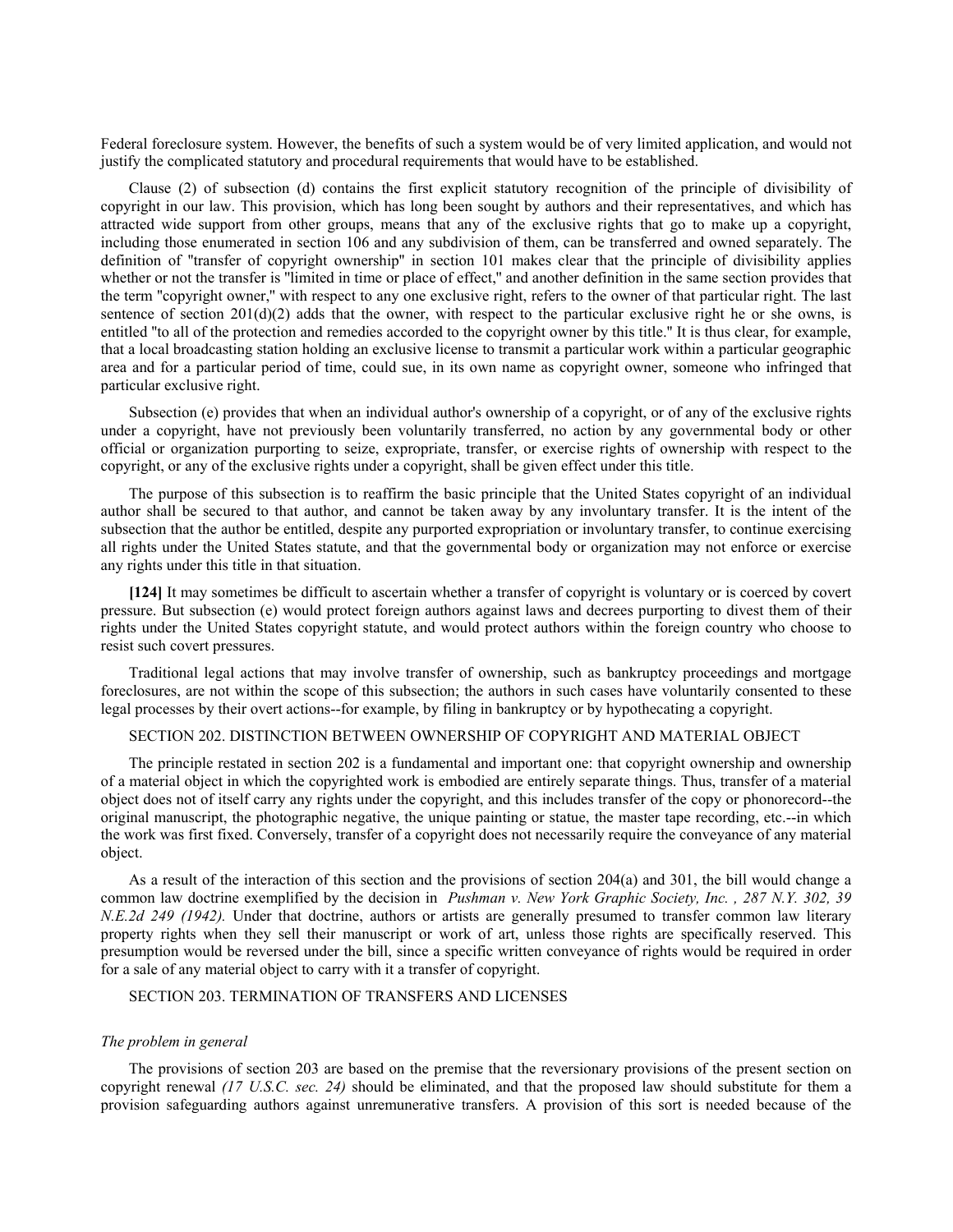unequal bargaining position of authors, resulting in part from the impossibility of determining a work's value until it has been exploited. Section 203 reflects a practical compromise that will further the objectives of the copyright law while recognizing the problems and legitimate needs of all interests involved.

## *Scope of the provision*

Instead of being automatic, as is theoretically the case under the present renewal provision, the termination of a transfer or license under section 203 would require the serving of an advance notice within specified time limits and under specified conditions. How-**[125]**ever, although affirmative action is needed to effect a termination, the right to take this action cannot be waived in advance or contracted away. Under section 203(a) the right of termination would apply only to transfers and licenses executed after the effective date of the new statute, and would have no retroactive effect.

The right of termination would be confined to inter vivos transfers or licenses executed by the author, and would not apply to transfers by the author's successors in interest or to the author's own bequests. The scope of the right would extend not only to any "transfer of copyright ownership," as defined in section 101, but also to non-exclusive licenses. The right of termination would not apply to ''works made for hire,'' which is one of the principal reasons the definition of that term assumed importance in the development of the bill.

# *Who can terminate a grant*

Two issues emerged from the disputes over section 203 as to the persons empowered to terminate a grant: (1) the specific classes of beneficiaries in the case of joint works; and (2) whether anything less than unanimous consent of all those entitled to terminate should be required to make a termination effective. The bill to some extent reflects a compromise on these points, including a recognition of the dangers of one or more beneficiaries being induced to ''hold out'' and of unknown children or grandchildren being discovered later. The provision can be summarized as follows:

1. In the case of a work of joint authorship, where the grant was signed by two or more of the authors, majority action by those who signed the grant, or by their interests, would be required to terminate it.

2. There are three different situations in which the shares of joint authors, or of a dead author's widow or widower, children, and grandchildren, must be divided under the statute: (1) The right to effect a termination; (2) the ownership of the terminated rights; and (3) the right to make further grants of reverted rights. The respective shares of the authors, and of a dead author's widow or widower, children, and grandchildren, would be divided in exactly the same way in each of these situations. The terms "widow," "widower," and "children" are defined in section 101 in an effort to avoid problems and uncertainties that have arisen under the present renewal section.

3. The principle of per stirpes representation would also be applied in exactly the same way in all three situations. Take for example, a case where a dead author left a widow, two living children, and three grandchildren by a third child who is dead. The widow will own half of the reverted interests, the two children will each own 16-2/3 percent, and the three grandchildren will each own a share of roughly 5-1/2 percent. But who can exercise the right of termination? Obviously, since she owns 50 percent, the widow is an essential party, but suppose neither of the two surviving children is willing to join her in the termination; is it enough that she gets one of the children of the dead child to join, or can the dead child's interest be exercised only by the action of a majority of his children? Consistent with the per stirpes principle, the interest of a dead child can be exercised only as a unit by majority action of his surviving children. Thus, **[126]** even though the widow and one grandchild would own 55-1/2 percent of the reverted copyright, they would have to be joined by another child or grandchild in order to effect a termination or a further transfer of reverted rights. This principle also applies where, for example, two joint authors executed a grant and one of them is dead; in order to effect a termination, the living author must be joined by a per stirpes majority of the dead author's beneficiaries. The notice of termination may be signed by the specified owners of termination interests or by ''their duly authorized agents,'' which would include the legally appointed guardians or committees of persons incompetent to sign because of age or mental disability.

### *When a grant can be terminated*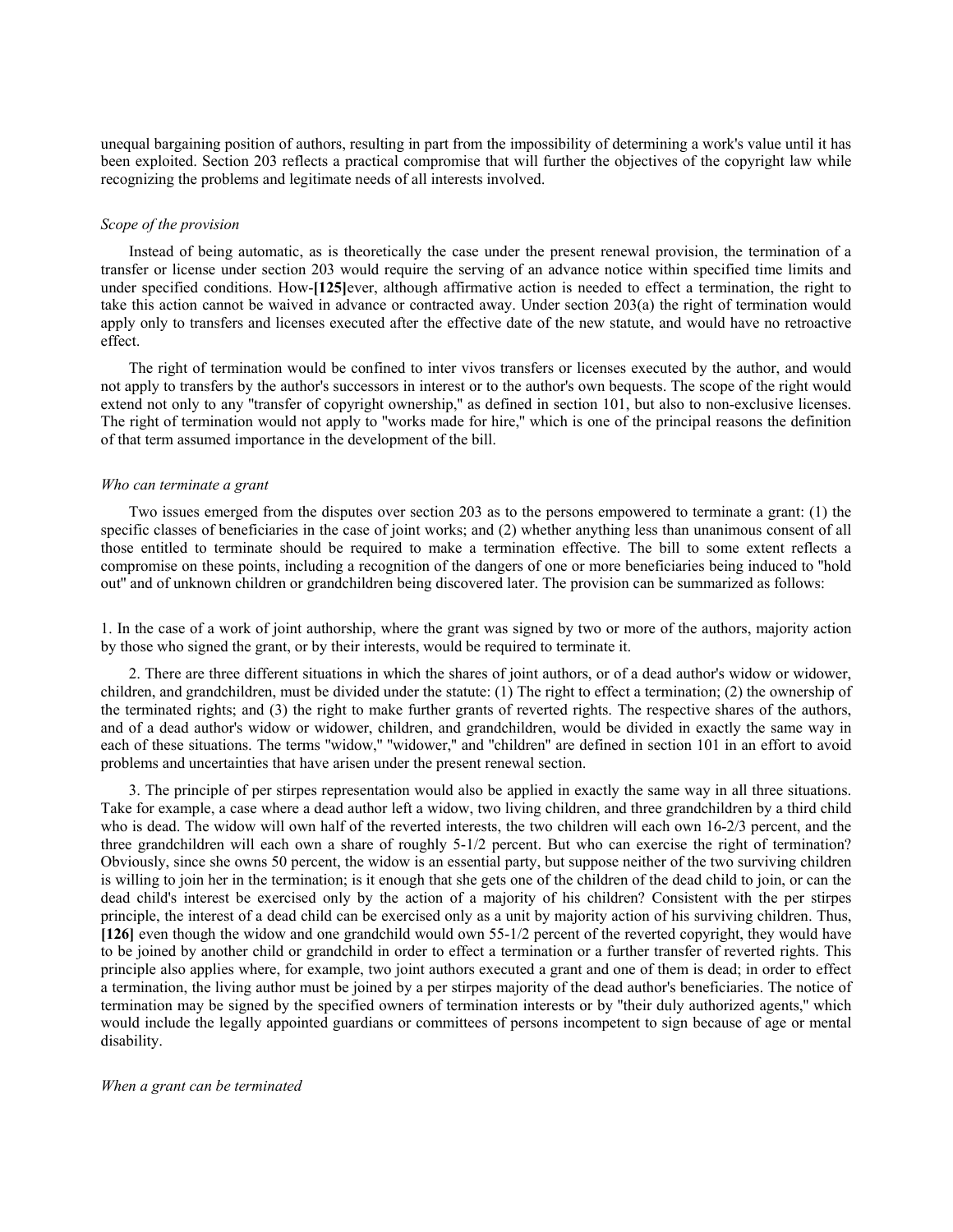Section 203 draws a distinction between the date when a termination becomes effective and the earlier date when the advance notice of termination is served. With respect to the ultimate effective date, section  $203(a)(3)$  provides, as a general rule, that a grant may be terminated during the 5 years following the expiration of a period of 35 years from the execution of the grant. As an exception to this basic 35-year rule, the bill also provides that ''if the grant covers the right of publication of the work, the period begins at the end of 35 years from the date of publication of the work under the grant or at the end of 40 years from the date of execution of the grant, whichever term ends earlier.'' This alternative method of computation is intended to cover cases where years elapse between the signing of a publication contract and the eventual publication of the work.

The effective date of termination, which must be stated in the advance notice, is required to fall within the 5 years following the end of the applicable 35- or 40-year period, but the advance notice itself must be served earlier. Under section  $203(a)(4)(A)$ , the notice must be served "not less than two or more than ten years" before the effective date stated in it.

As an example of how these time-limit requirements would operate in practice, we suggest two typical contract situations:

Case 1: Contract for theatrical production signed on September 2, 1987. Termination of grant can be made to take effect between September 2, 2022 (35 years from execution) and September 1, 2027 (end of 5 year termination period). Assuming that the author decides to terminate on September 1, 2022 (the earliest possible date) the advance notice must be filed between September 1, 2012 and September 1, 2020.

Case 2: Contract for book publication executed on April 10, 1980; book finally published on August 23, 1987. Since contract covers the right of publication, the 5-year termination period would begin on April 10, 2020 (40 years from execution) rather than April 10, 2015 (35 years from execution) or August 23, 2022 (35 years from publication). Assuming that the author decides to make the termination effective on January 1, 2024, the advance notice would have to be served between January 1, 2014, and January 1, 2022.

### *Effect of termination*

Section 203(b) makes clear that, unless effectively terminated within the applicable 5-year period, all rights covered by an existing grant will continue unchanged, and that rights under other Federal, State, or foreign laws are unaffected. However, assuming that a copyright **[127]** transfer or license is terminated under section 203, who are bound by the termination and how are they affected?

Under the bill, termination means that ownership of the rights covered by the terminated grant reverts to everyone who owns termination interests on the date the notice of termination was served, whether they joined in signing the notice or not. In other words, if a person could have signed the notice, that person is bound by the action of the majority who did; the termination of the grant will be effective as to that person, and a proportionate share of the reverted rights automatically vests in that person. Ownership is divided proportionately on the same per stirpes basis as that provided for the right to effect termination under section 203(a) and, since the reverted rights vest on the date notice is served, the heirs of a dead beneficiary would inherit his or her share.

Under clause (3) of subsection (b), majority action is required to make a further grant of reverted rights. A problem here, of course, is that years may have passed between the time the reverted rights vested and the time the new owners want to make a further transfer; people may have died and children may have been born in the interim. To deal with this problem, the bill looks back to the date of vesting; out of the group in whom rights vested on that date, it requires the further transfer or license to be signed by ''the same number and proportion of the owners'' (though not necessarily the same individuals) as were then required to terminate the grant under subsection (a). If some of those in whom the rights originally vested have died, their ''legal representatives, legatees, or heirs at law'' may represent them for this purpose and, as in the case of the termination itself, any one of the minority who does not join in the further grant is nevertheless bound by it.

An important limitation on the rights of a copyright owner under a terminated grant is specified in section 203(b)(1). This clause provides that, notwithstanding a termination, a derivative work prepared earlier may ''continue to be utilized'' under the conditions of the terminated grant; the clause adds, however, that this privilege is not broad enough to permit the preparation of other derivative works. In other words, a film made from a play could continue to be licensed for performance after the motion picture contract had been terminated but any remake rights covered by the contract would be cut off. For this purpose, a motion picture would be considered as a ''derivative work'' with respect to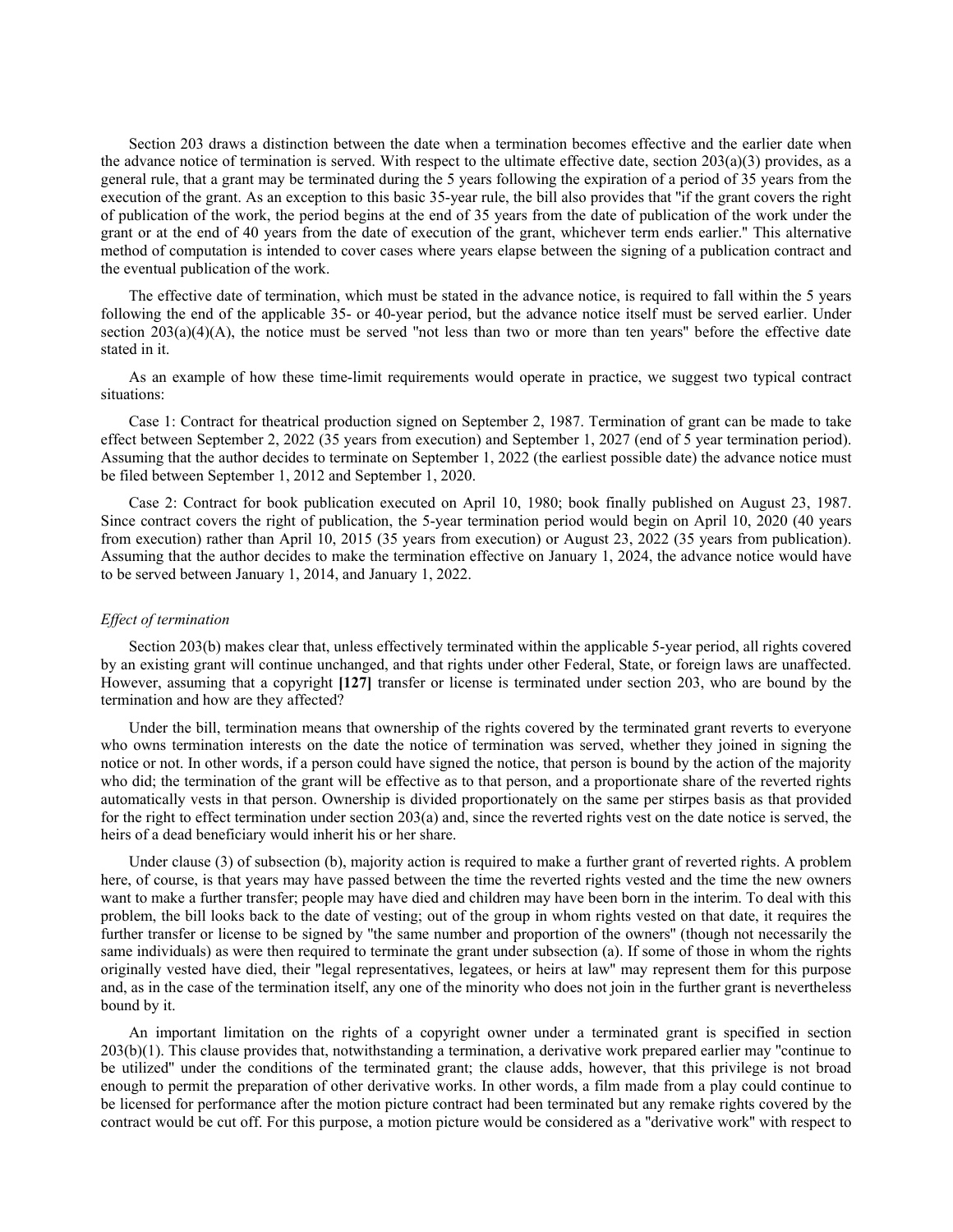every ''preexisting work'' incorporated in it, whether the preexisting work was created independently or was prepared expressly for the motion picture.

Section 203 would not prevent the parties to a transfer or license from voluntarily agreeing at any time to terminate an existing grant and negotiating a new one, thereby causing another 35-year period to start running. However, the bill seeks to avoid the situation that has arisen under the present renewal provision, in which third parties have bought up contingent future interests as a form of speculation. Section 203(b)(4) would make a further grant of rights that revert under a terminated grant valid ''only if it is made after the effective date of the termination.'' An exception, in the nature of a right of ''first refusal,'' would permit the original grantee or a successor of such grantee to negotiate a new agreement with the persons effecting the termination at any time after the notice of termination has been served.

**[128]** Nothing contained in this section or elsewhere in this legislation is intended to extend the duration of any license, transfer or assignment made for a period of less than thirty-five years. If, for example, an agreement provides an earlier termination date or lesser duration, or if it allows the author the right of canceling or terminating the agreement under certain circumstances, the duration is governed by the agreement. Likewise, nothing in this section or legislation is intended to change the existing state of the law of contracts concerning the circumstances in which an author may cancel or terminate a license, transfer, or assignment.

Section 203(b)(6) provides that, unless and until termination is effected under this section, the grant, "if it does not provide otherwise,'' continues for the term of copyright. This section means that, if the agreement does not contain provisions specifying its term or duration, and the author has not terminated the agreement under this section, the agreement continues for the term of the copyright, subject to any right of termination under circumstances which may be specified therein. If, however, an agreement does contain provisions governing its duration--for example, a term of fifty years--and the author has not exercised his or her right of termination under the statute, the agreement will continue according to its terms--in this example, for only fifty years. The quoted language is not to be construed as requiring agreements to reserve the right of termination.

# SECTIONS 204, 205. EXECUTION AND RECORDATION OF TRANSFERS

Section 204 is a somewhat broadened and liberalized counterpart of sections 28 and 29 of the present statute. Under subsection (a), a transfer of copyright ownership (other than one brought about by operation of law) is valid only if there exists an instrument of conveyance, or alternatively a ''note or memorandum of the transfer,'' which is in writing and signed by the copyright owner "or such owner's duly authorized agent." Subsection (b) makes clear that a notarial or consular acknowledgement is not essential to the validity of any transfer, whether executed in the United States or abroad. However, the subsection would liberalize the conditions under which certificates of acknowledgment of documents executed abroad are to be accorded prima facie weight, and would give the same weight to domestic acknowledgments under appropriate circumstances.

The recording and priority provisions of section 205 are intended to clear up a number of uncertainties arising from sections 30 and 31 of the present law and to make them more effective and practical in operation. Any "document pertaining to a copyright'' may be recorded under subsection (a) if it ''bears that actual signature of the person who executed it,'' or if it is appropriately certified as a true copy. However, subsection (c) makes clear that the recorded document will give constructive notice of its contents only if two conditions are met: (1) the document or attached material specifically identifies the work to which it pertains so that a reasonable search under the title or registration number would reveal it, and (2) registration has been made for the work. Moreover, even though the Register of Copyrights may be compelled to accept for recordation documents that on their face appear self-serving or colorable, the Register should take care that their nature is not concealed from the public in the Copyright Office's indexing and search reports.

**[129]** The provisions of subsection (d), requiring recordation of transfers as a prerequisite to the institution of an infringement suit, represent a desirable change in the law. The one- and three-month grace periods provided in subsection (e) are a reasonable compromise between those who want a longer hiatus and those who argue that any grace period makes it impossible for a bona fide transferee to rely on the record at any particular time.

Under subsection (f) of section 205, a nonexclusive license in writing and signed, whether recorded or not, would be valid against a later transfer, and would also prevail as against a prior unrecorded transfer if taken in good faith and without notice. Objections were raised by motion picture producers, particularly to the provision allowing unrecorded nonexclusive licenses to prevail over subsequent transfers, on the ground that a nonexclusive license can have drastic effects on the value of a copyright. On the other hand, the impracticalities and burdens that would accompany any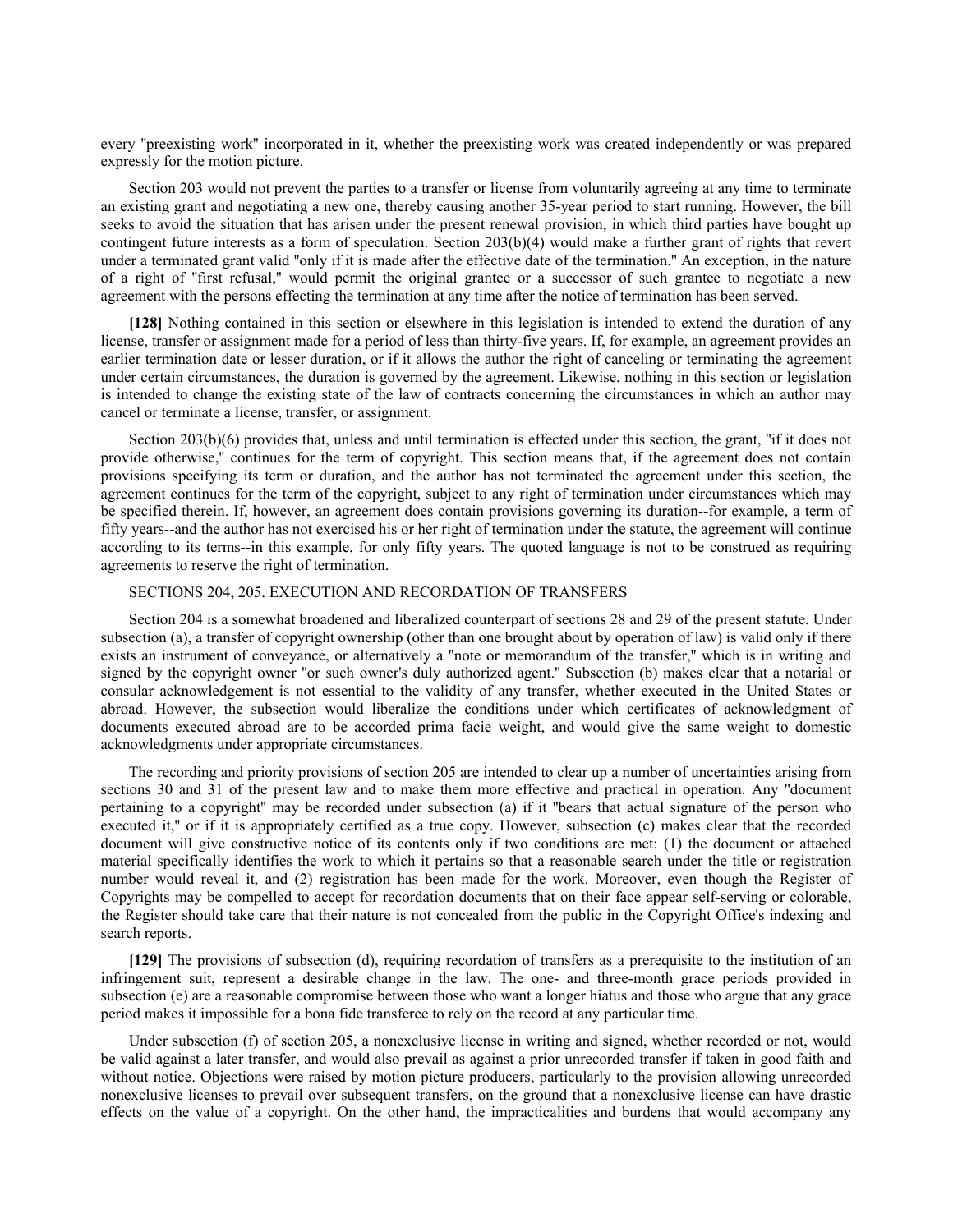requirement of recordation of nonexclusive licenses outweigh the limited advantages of a statutory recordation system for them.

# SECTION 301. FEDERAL PREEMPTION OF RIGHTS EQUIVALENT TO COPYRIGHT

### *Single Federal system*

Section 301, one of the bedrock provisions of the bill, would accomplish a fundamental and significant change in the present law. Instead of a dual system of ''common law copyright'' for unpublished works and statutory copyright for published works, which has been the system in effect in the United States since the first copyright statute in 1790, the bill adopts a single system of Federal statutory copyright from creation. Under section 301 a work would obtain statutory protection as soon as it is ''created'' or, as that term is defined in section 101, when it is ''fixed in a copy or phonorecord for the first time.'' Common law copyright protection for works coming within the scope of the statute would be abrogated, and the concept of publication would lose its all-embracing importance as a dividing line between common law and statutory protection and between both of these forms of legal protection and the public domain.

By substituting a single Federal system for the present anachronistic, uncertain, impractical, and highly complicated dual system, the bill would greatly improve the operation of the copyright law and would be much more effective in carrying out the basic constitutional aims of uniformity and the promotion of writing and scholarship. The main arguments in favor of a single Federal system can be summarized as follows:

1. One of the fundamental purposes behind the copyright clause of the Constitution, as shown in Madison's comments in The Federalist, was to promote national uniformity and to avoid the practical difficulties of determining and enforcing an author's rights under the differing laws and in the separate courts of the various States. Today, when the methods for dissemination of an author's work are incomparably broader and faster than they were in 1789, national uniformity in copyright protection is even more essential than it was then to carry out the constitutional intent.

2. ''Publication,'' perhaps the most important single concept under the present law, also represents its most serious defect. **[130]** Although at one time, when works were disseminated almost exclusively through printed copies, ''publication'' could serve as a practical dividing line between common law and statutory protection, this is no longer true. With the development of the 20th-century communications revolution, the concept of publication has become increasingly artificial and obscure. To cope with the legal consequences of an established concept that has lost much of its meaning and justification, the courts have given ''publication'' a number of diverse interpretations, some of them radically different. Not unexpectedly, the results in individual cases have become unpredictable and often unfair. A single Federal system would help to clear up this chaotic situation.

3. Enactment of section 301 would also implement the ''limited times'' provision of the Constitution, which has become distorted under the traditional concept of ''publication.'' Common law protection in ''unpublished'' works is now perpetual, no matter how widely they may be disseminated by means other than ''publication''; the bill would place a time limit on the duration of exclusive rights in them. The provision would also aid scholarship and the dissemination of historical materials by making unpublished, undisseminated manuscripts available for publication after a reasonable period.

4. Adoption of a uniform national copyright system would greatly improve international dealings in copyrighted material. No other country has anything like our present dual system. In an era when copyrighted works can be disseminated instantaneously to every country on the globe, the need for effective international copyright relations, and the concomitant need for national uniformity, assume ever greater importance.

Under section 301, the statute would apply to all works created after its effective date, whether or not they are ever published or disseminated. With respect to works created before the effective date of the statute and still under common law protection, section 303 of the statute would provide protection from that date on, and would guarantee a minimum period of statutory copyright.

### *Preemption of State law*

The intention of section 301 is to preempt and abolish any rights under the common law or statutes of a State that are equivalent to copyright and that extend to works coming within the scope of the Federal copyright law. The declaration of this principle in section 301 is intended to be stated in the clearest and most unequivocal language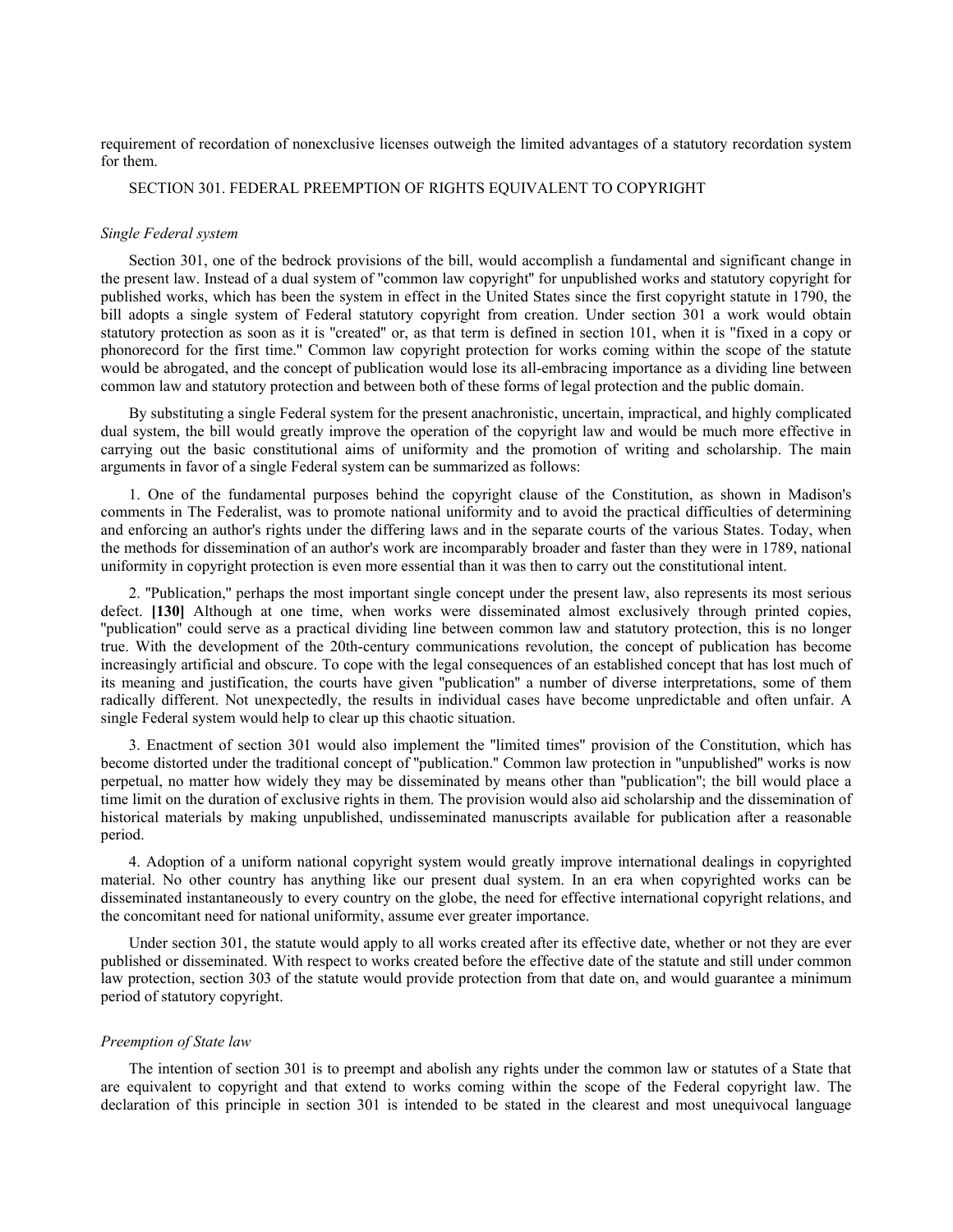possible, so as to foreclose any conceivable misinterpretation of its unqualified intention that Congress shall act preemptively, and to avoid the development of any vague borderline areas between State and Federal protection.

Under section 301(a) all "legal or equitable rights that are equivalent to any of the exclusive rights within the general scope of copyright as specified by section 106 are governed exclusively by the Federal copyright statute if the works involved are ''works of authorship that are fixed in a tangible medium of expression and come within the subject matter of copyright as specified by sections 102 and 103.'' All corresponding State laws, whether common law or statutory, are preempted and abrogated. Regardless of when the work was cre**[131]**ated and whether it is published or unpublished, disseminated or undisseminated, in the public domain or copyrighted under the Federal statute, the States cannot offer it protection equivalent to copyright. Section 1338 of title 28, United States Code, also makes clear that any action involving rights under the Federal copyright law would come within the exclusive jurisdiction of the Federal courts. The preemptive effect of section 301 is limited to State laws; as stated expressly in subsection (d) of section 301, there is no intention to deal with the question of whether Congress can or should offer the equivalent of copyright protection under some constitutional provision other than the patent-copyright clause of article 1, section 8.

As long as a work fits within one of the general subject matter categories of sections 102 and 103, the bill prevents the State from protecting it even if it fails to achieve Federal statutory copyright because it is too minimal or lacking in originality to qualify, or because it has fallen into the public domain. On the other hand, section 301(b) explicitly preserves common law copyright protection for one important class of works: works that have not been ''fixed in any tangible medium of expression.'' Examples would include choreography that has never been filmed or notated, an extemporaneous speech, ''original works of authorship'' communicated solely through conversations or live broadcasts, and a dramatic sketch or musical composition improvised or developed from memory and without being recorded or written down. As mentioned above in connection with section 102, unfixed works are not included in the specified ''subject matter of copyright.'' They are therefore not affected by the preemption of section 301, and would continue to be subject to protection under State statute or common law until fixed in tangible form.

The preemption of rights under State law is complete with respect to any work coming within the scope of the bill, even though the scope of exclusive rights given the work under the bill is narrower than the scope of common law rights in the work might have been.

Representatives of printers, while not opposed to the principle of section 301, expressed concern about its potential impact on protection of preliminary advertising copy and layouts prepared by printers. They argued that this material is frequently ''pirated'' by competitors, and that it would be a substantial burden if, in order to obtain full protection, the printer would have to make registrations and bear the expense and bother of suing in Federal rather than State courts. On the other hand, these practical problems are essentially procedural rather than substantive, and the proposal for a special exemption to preserve common law rights equivalent to copyright in unpublished advertising material cannot be justified. Moreover, subsection (b), discussed below, will preserve other legal grounds on which the printers can protect themselves against ''pirates'' under State laws.

In a general way subsection (b) of section 301 represents the obverse of subsection (a). It sets out, in broad terms and without necessarily being exhaustive, some of the principal areas of protection that preemption would not prevent the States from protecting. Its purpose is to make clear, consistent with the 1964 Supreme Court decisions in *Sears, Roebuck & Co. v. Stiffel Co. , 376 U.S. 225,* and *Compco Corp. v. Day-Brite Lighting, Inc. , 376 U.S. 234,* that preemption does not extend to causes of action, or subject matter outside the scope of the revised Federal copyright statute.

**[132]** The numbered clauses of subsection (b) list three general areas left unaffected by the preemption: (1) subject matter that does not come within the subject matter of copyright; (2) causes of action arising under State law before the effective date of the statute; and (3) violations of rights that are not equivalent to any of the exclusive rights under copyright.

The examples in clause (3), while not exhaustive, are intended to illustrate rights and remedies that are different in nature from the rights comprised in a copyright and that may continue to be protected under State common law or statute. The evolving common law rights of ''privacy,'' ''publicity,'' and trade secrets, and the general laws of defamation and fraud, would remain unaffected as long as the causes of action contain elements, such as an invasion of personal rights or a breach of trust or confidentiality, that are different in kind from copyright infringement. Nothing in the bill derogates from the rights of parties to contract with each other and to sue for breaches of contract; however, to the extent that the unfair competition concept known as ''interference with contract relations'' is merely the equivalent of copyright protection, it would be preempted.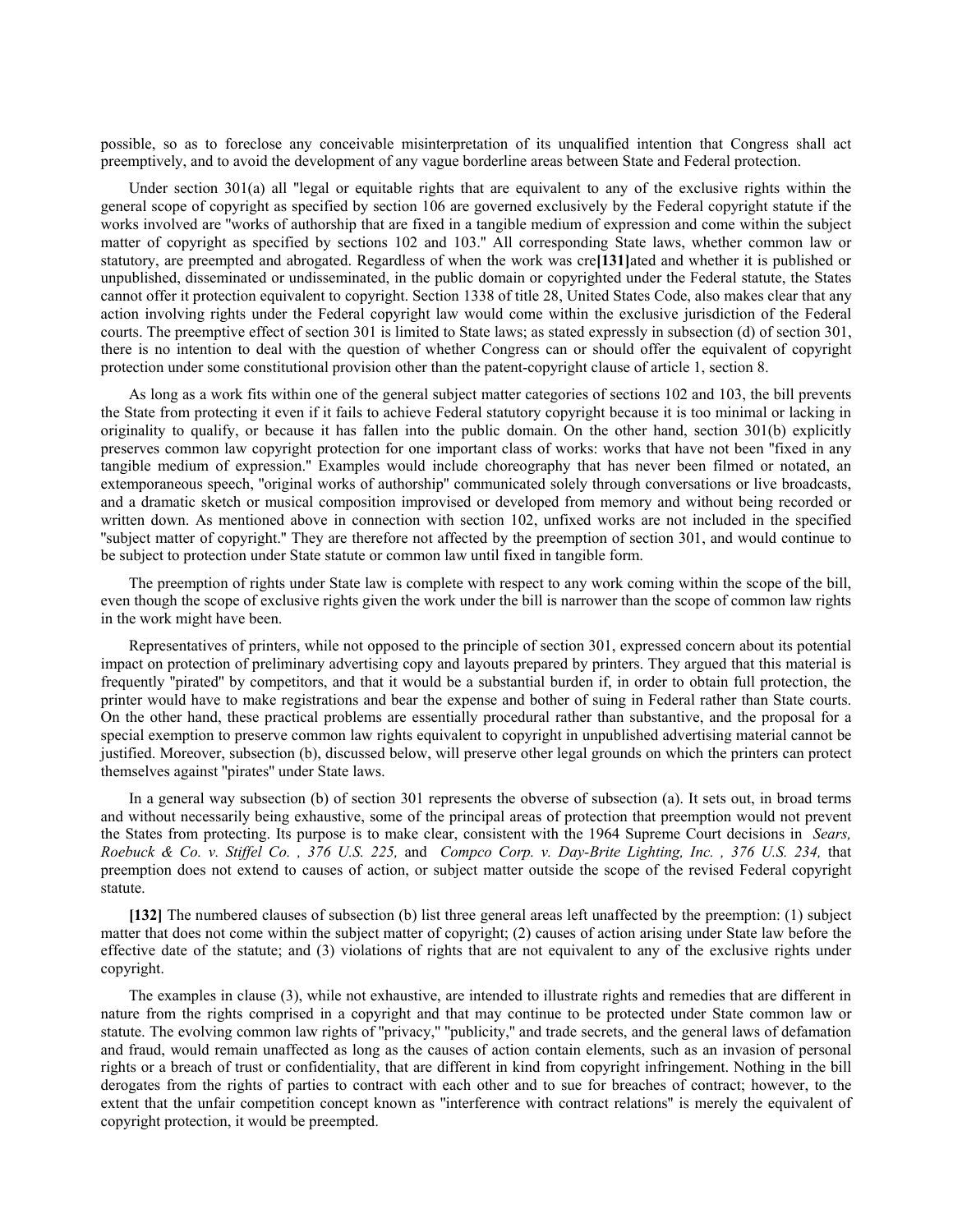The last example listed in clause (3)--''deceptive trade practices such as passing off and false representation''- represents an effort to distinguish between those causes of action known as ''unfair competition'' that the copyright statute is not intended to preempt and those that it is. Section 301 is not intended to preempt common law protection in cases involving activities such as false labeling, fraudulent representation, and passing off even where the subject matter involved comes within the scope of the copyright statute.

''Misappropriation'' is not necessarily synonymous with copyright infringement, and thus a cause of action labeled as ''misappropriation'' is not preempted if it is in fact based neither on a right within the general scope of copyright as specified by section 106 nor on a right equivalent thereto. For example, state law should have the flexibility to afford a remedy (under traditional principles of equity) against a consistent pattern of unauthorized appropriation by a competitor of the facts (i.e., not the literary expression) constituting ''hot'' news, whether in the traditional mold of *International News Service v. Associated Press , 248 U.S. 215 (1918),* or in the newer form of data updates from scientific, business, or financial data bases. Likewise, a person having no trust or other relationship with the proprietor of a computerized data base should not be immunized from sanctions against electronically or cryptographically breaching the proprietor's security arrangements and accessing the proprietor's data. The unauthorized data access which should be remediable might also be achieved by the intentional interception of data transmissions by wire, microwave or laser transmissions, or by the common unintentional means of ''crossed'' telephone lines occasioned by errors in switching.

The proprietor of data displayed on the cathode ray tube of a computer terminal should be afforded protection against unauthorized printouts by third parties (with or without improper access), even if the data are not copyrightable. For example, the data may not be copyrighted because they are not fixed in a tangible medium of expression (i.e., the data are not displayed for a period or [sic] not more than transitory duration).

**[133]** Nothing contained in section 301 precludes the owner of a material embodiment of a copy or a phonorecord from enforcing a claim of conversion against one who takes possession of the copy or phonorecord without consent.

A unique and difficult problem is presented with respect to the status of sound recordings fixed before February 12, 1972, the effective date of the amendment bringing recordings fixed after that date under Federal copyright protection. In its testimony during the 1975 hearings, the Department of Justice pointed out that, under section 301 as then written:

This language could be read as abrogating the anti-piracy laws now existing in 29 states relating to pre-February 15, 1972, sound recordings on the grounds that these statutes proscribe activities violating rights equivalent to \* \* \* the exclusive rights within the general scope of copyright. \* \* \*'' Certainly such a result cannot have been intended for it would likely effect the immediate resurgence of piracy of pre-February 15, 1972, sound recordings.

The Department recommended that section 301(b) be amended to exclude sound recordings fixed prior to February 15, 1972 from the effect of the preemption.

The Senate adopted this suggestion when it passed S. 22. The result of the Senate amendment would be to leave pre-1972 sound recordings as entitled to perpetual protection under State law, while post-1972 recordings would eventually fall into the public domain as provided in the bill.

The Committee recognizes that, under recent court decisions, pre-1972 recordings are protected by State statute or common law, and that [they] should not all be thrown into the public domain instantly upon the coming into effect of the new law. However, it cannot agree that they should in effect be accorded perpetual protection, as under the Senate amendment, and it has therefore revised clause (4) to establish a future date for the pre-emption to take effect. The date chosen is February 15, 2047, which is 75 years from the effective date of the statute extending Federal protection to recordings.

Subsection (c) makes clear that nothing contained in Title 17 annuls or limits any rights or remedies under any other Federal statute.

SECTION 302. DURATION OF COPYRIGHT IN WORKS CREATED AFTER EFFECTIVE DATE

### *In general*

The debate over how long a copyright should last is as old as the oldest copyright statute and will doubtless continue as long as there is a copyright law. With certain exceptions, there appears to be strong support for the principle,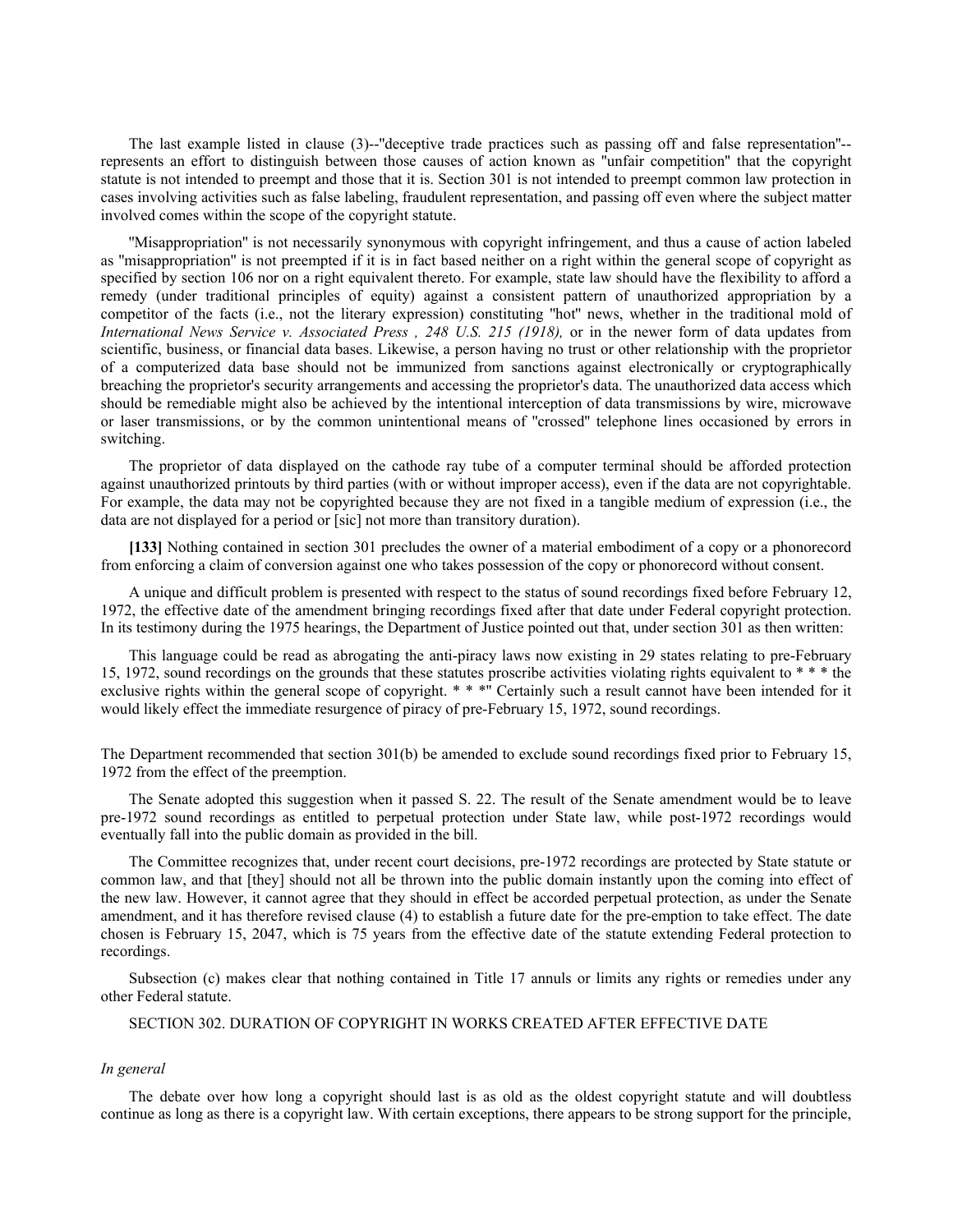as embodied in the bill, of a copyright term consisting of the life of the author and 50 years after his death. In particular, the authors and their representatives stressed that the adoption of a life-plus-50 term was by far their most important legislative goal in copyright law revision. The Register of Copyrights now regards a life-plus-50 term as the foundation of the entire bill.

Under the present law statutory copyright protection begins on the date of publication (or on the date of registration in unpublished **[134]** form) and continues for 28 years from that date; it may be renewed for a second 28 years, making a total potential term of 56 years in all cases.n1 The principal elements of this system--a definite number of years, computed from either publication or registration, with a renewal feature--have been a part of the U.S. copyright law since the first statute in 1790. The arguments for changing this system to one based on the life of the author can be summarized as follows:

1. The present 56-year term is not long enough to insure an author and his dependents the fair economic benefits from his works. Life expectancy has increased substantially, and more and more authors are seeing their works fall into the public domain during their lifetimes, forcing later works to compete with their own early works in which copyright has expired.

2. The tremendous growth in communications media has substantially lengthened the commercial life of a great many works. A short term is particularly discriminatory against serious works of music, literature, and art, whose value may not be recognized until after many years.

3. Although limitations on the term of copyright are obviously necessary, too short a term harms the author without giving any substantial benefit to the public. The public frequently pays the same for works in the public domain as it does for copyrighted works, and the only result is a commercial windfall to certain users at the author's expense. In some cases the lack of copyright protection actually restrains dissemination of the work, since publishers and other users cannot risk investing in the work unless assured of exclusive rights.

4. A system based on the life of the author would go a long way toward clearing up the confusion and uncertainty involved in the vague concept of ''publication,'' and would provide a much simpler, clearer method for computing the term. The death of the author is a definite, determinable event, and it would be the only date that a potential user would have to worry about. All of a particular author's works, including successive revisions of them, would fall into the public domain at the same time, thus avoiding the present problems of determining a multitude of publication dates and of distinguishing ''old'' and ''new'' matter in later editions. The bill answers the problems of determining when relatively obscure authors died, by establishing a registry of death dates and a system of presumptions.

5. One of the worst features of the present copyright law is the provision for renewal of copyright. A substantial burden and expense, this unclear and highly technical requirement results in incalculable amounts of unproductive work. In a number of cases it is the cause of inadvertent and unjust loss of copyright. Under a life-plus-50 system the renewal device would be inappropriate and unnecessary.

6. Under the preemption provisions of section 301 and the single Federal system they would establish, authors will be giv-**[135]**ing up perpetual, unlimited exclusive common law rights in their unpublished works, including works that have been widely disseminated by means other than publication. A statutory term of life-plus-50 years is no more than a fair recompense for the loss of these perpetual rights.

7. A very large majority of the world's countries have adopted a copyright term of the life of the author and 50 years after the author's death. Since American authors are frequently protected longer in foreign countries than in the United States, the disparity in the duration of copyright has provoked consider able [sic] resentment and some proposals for retaliatory legislation. Copyrighted works move across national borders faster and more easily than virtually any other economic commodity, and with the techniques now in common use this movement has in many cases become instantaneous and effortless. The need the conform the duration of U.S. copyright to that prevalent throughout the rest of the world is increasingly pressing in order to provide certainty and simplicity in international business dealings. Even more important, a change in the basis of our copyright term would place the United States in the forefront of the international copyright community. Without this change, the possibility of future United States adherence to the Berne Copyright Union would evaporate, but with it would come a great and immediate improvement in our copyright relations. All of these benefits would accrue directly to American and foreign authors alike.

The need for a longer total term of copyright has been conclusively demonstrated. It is true that a major reason for the striking statistical increase in life expectancy since 1909 is the reduction in infant mortality, but this does not mean that the increase can be discounted. Although not nearly as great as the total increase in life expectancy, there has been a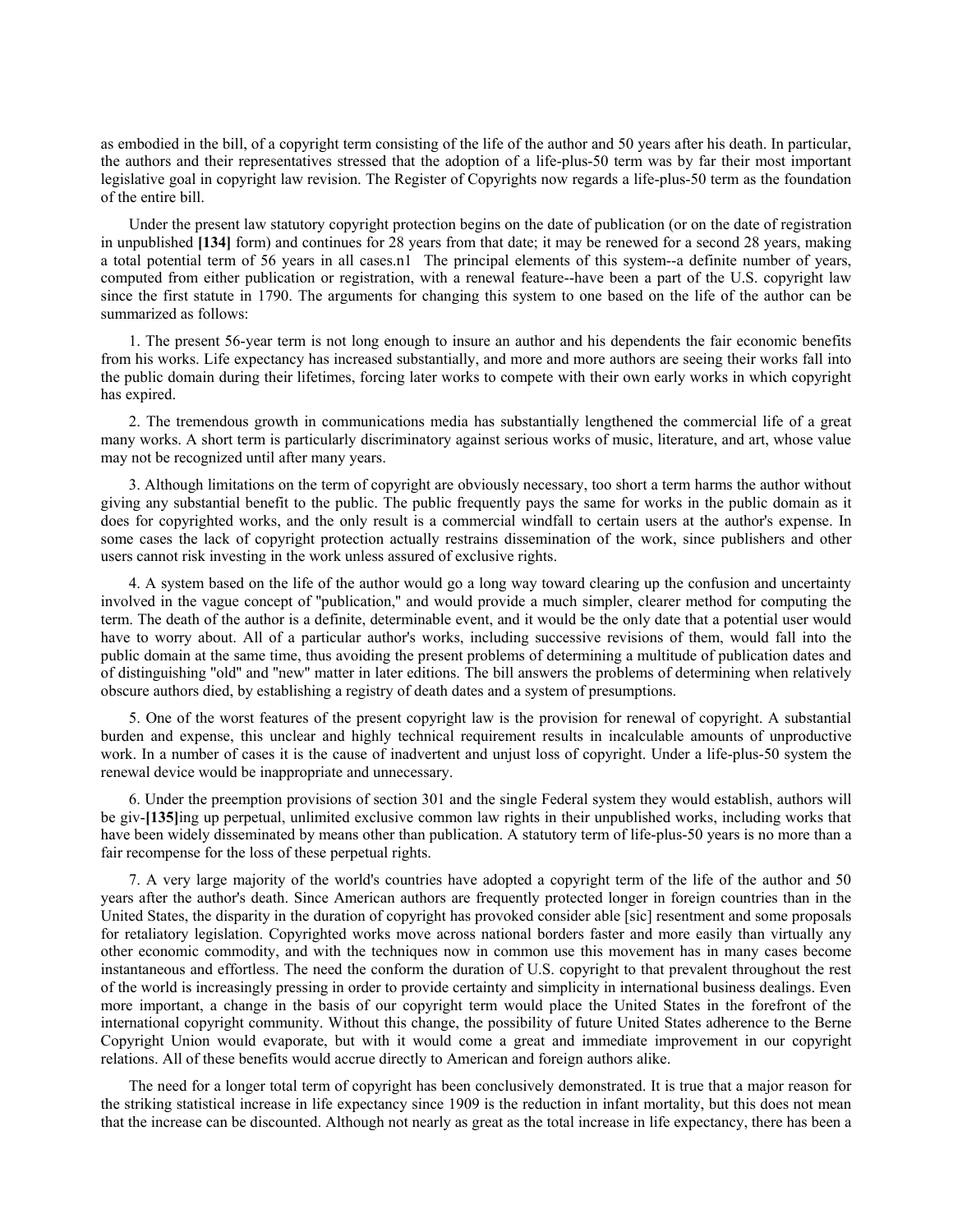marked increase in longevity, and with medical discoveries and health programs for the elderly this trend shows every indication of continuing. If life expectancy in 1909, which was in the neighborhood of 56 years, offered a rough guide to the length of copyright protection, then life expectancy in the 1970's which is well over 70 years, should offer a similar guide; the Register's 1961 Report included statistics indicating that something between 70 and 76 years was then the average equivalent of life-plus-50 years. A copyright should extend beyond the author's lifetime, and judged by this standard the present term of 56 years is too short.

The arguments as to the benefits of uniformity with foreign laws, and the advantages of international comity that would result from adoption of a life-plus-50 term, are also highly significant. The system has worked well in other countries, and on the whole it would appear to make computation of terms considerably simpler and easier. The registry of death dates and the system of presumptions established in section 302 would solve most of the problems in determining when an individual author died.

No country in the world has provisions on the duration of copyright like ours. Virtually every other copyright law in the world bases the term of protection for works by natural persons on the life of the author, and a substantial majority of these accord protection for 50 years after the author's death. This term is required for adherence to **[136]** the Berne Convention. It is worth noting that the 1965 revision of the copyright law of the Federal Republic of Germany adopted a term of life plus 70 years.

A point that has concerned some educational groups arose from the possibility that, since a large majority (now about 85 percent) of all copyrighted works are not renewed, a life-plus-50 year term would tie up a substantial body of material that is probably of no commercial interest but that would be more readily available for scholarly use if free of copyright restrictions. A statistical study of renewal registrations made by the Copyright Office in 1966 supports the generalization that most material which is considered to be of continuing or potential commercial value is renewed. Of the remainder, a certain proportion is of practically no value to anyone, but there are a large number of unrenewed works that have scholarly value to historians, archivists, and specialists in a variety of fields. This consideration lay behind the proposals for retaining the renewal device or for limiting the term for unpublished or unregistered works.

It is true that today's ephemera represent tomorrow's social history, and that works of scholarly value, which are now falling into the public domain after 28 years, would be protected much longer under the bill. Balanced against this are the burdens and expenses of renewals, the near impossibility of distinguishing between types of works in fixing a statutory term, and the extremely strong case in favor of a life-plus-50 system. Moreover, it is important to realize that the bill would not restrain scholars from using any work as source material or from making ''fair use'' of it; the restrictions would extend only to the unauthorized reproduction or distribution of copies of the work, its public performance, or some other use that would actually infringe the copyright owner's exclusive rights. The advantage of a basic term of copyright enduring for the life of the author and for 50 years after the author's death outweigh any possible disadvantages.

# *Basic copyright term*

Under subsection (a) of section 302, a work ''created'' on or after the effective date of the revised statute would be protected by statutory copyright ''from its creation'' and, with exceptions to be noted below, ''endures for a term consisting of the life of the author and 50 years after the author's death.''

Under this provision, as a general rule, the life-plus-50 term would apply equally to unpublished works, to works published during the author's lifetime, and to works published posthumously.

The definition of "created" in section 101, which will be discussed in more detail in connection with section 302(c) below, makes clear that ''creation'' for this purpose means the first time the work is fixed in a copy or phonorecord; up to that point the work is not ''created,'' and is subject to common law protection, even though it may exist in someone's mind and may have been communicated to others in unfixed form.

# *Joint works*

Since by definition a ''joint work'' has two or more authors, a statute basing the term of copyright on the life of the author must provide a special method of computing the term of ''joint works.'' Under the system in effect in many foreign countries, the term of copyright is measured from the death of the last survivor of a group of joint **[137]** authors,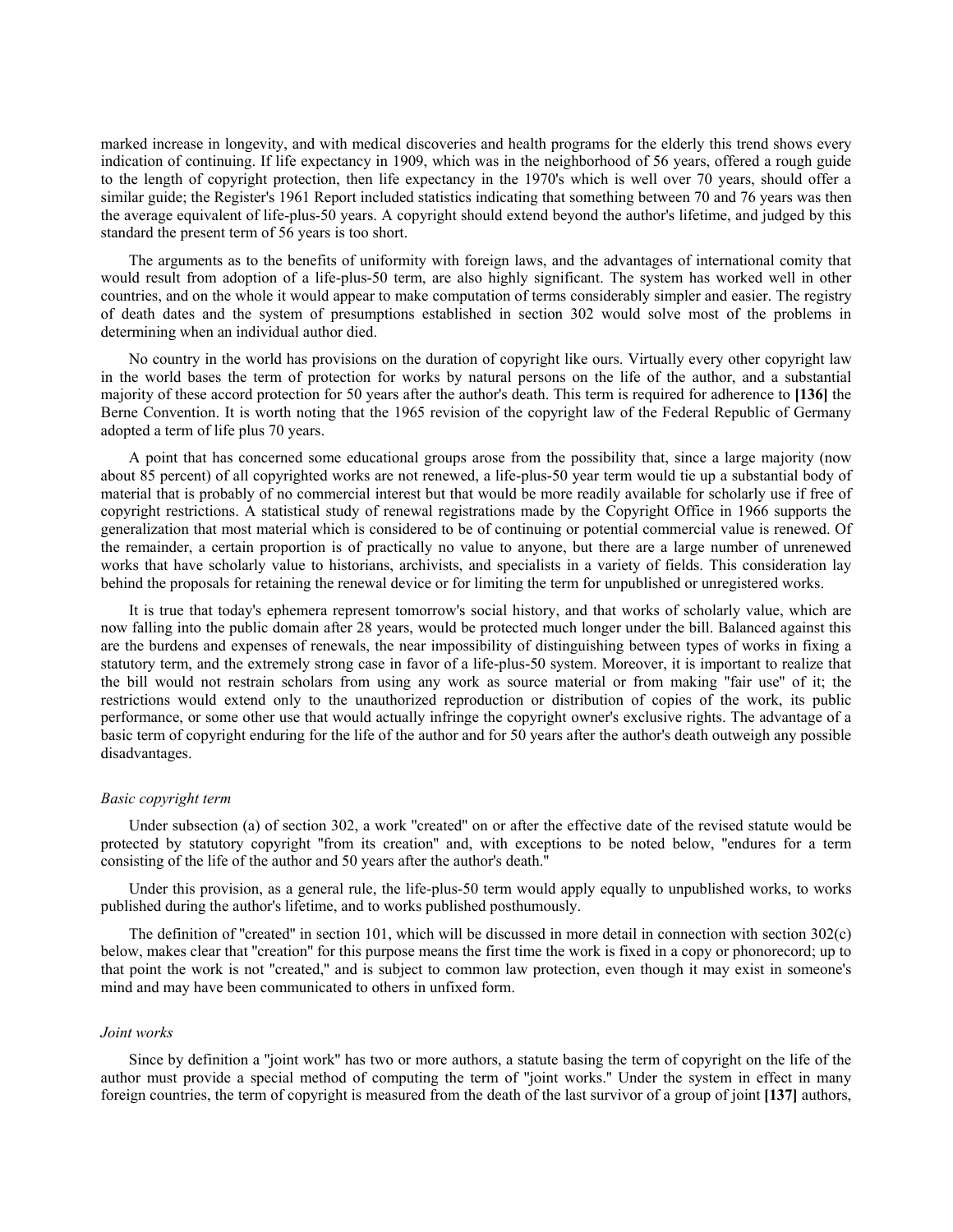no matter how many there are. The bill adopts this system as the simplest and fairest of the alternatives for dealing with the problem.

# *Anonymous works, pseudonymous works, and works made for hire*

Computing the term from the author's death also requires special provisions to deal with cases where the authorship is not revealed or where the ''author'' is not an individual. Section 302(c) therefore provides a special term for anonymous works, pseudonymous works, and works made for hire: 75 years from publication or 100 years from creation, whichever is shorter. The definitions in section 101 make the status of anonymous and pseudonymous works depend on what is revealed on the copies or phonorecords of a work; a work is "anonymous" if "no natural person is identified as author,'' and is ''pseudonymous'' if ''the author is identified under a fictitious name.''

Section 302(c) provides that the 75- and 100-year terms for an anonymous or pseudonymous work can be converted to the ordinary life-plus-50 term if ''the identify of one or more authors \* \* \* is revealed'' in special records maintained for this purpose in the Copyright Office. The term in such cases would be ''based on the life of the author or authors whose identity has been revealed.'' Instead of forcing a user to search through countless Copyright Office records to determine if an author's identity has been revealed, the bill sets up a special registry for the purpose, with requirements concerning the filing of identifying statements that parallel those of the following subsection (d) with respect to statements of the date of an author's death.

The alternative terms established in section  $302(c)$ --75 years from publication or 100 years from creation, whichever expires first--are necessary to set a time limit on protection of unpublished material. For example, copyright in a work created in 1978 and published in 1988 would expire in 2063 (75 years from publication). A question arises as to when the copyright should expire if the work is never published. Both the Constitution and the underlying purposes of the bill require the establishment of an alternative term for unpublished work and the only practicable basis for this alternative is ''creation.'' Under the bill a work created in 1980 but not published until after 2005 (or never published) would fall into the public domain in 2080 (100 years after creation).

The definition in section 101 provides that ''creation'' takes place when a work ''is fixed in a copy or phonorecord for the first time.'' Although the concept of ''creation'' is inherently lacking in precision, its adoption in the bill would, for example, enable a scholar to use an unpublished manuscript written anonymously, pseudonymously, or for hire, if he determines on the basis of internal evidence that the manuscript is at least 100 years old. In the case of works written over a period of time or in successive revised versions, the definition provides that the portion of the work ''that has been fixed at any particular time constitutes the work as of that time,'' and that, ''where the work has been prepared in different versions, each version constitutes a separate work.'' Thus, a scholar or other user, in attempting to determine whether a particular work is in the public domain, needs to look no further than the particular version he wishes to use.

**[138]** Although ''publication'' would no longer play the central role assigned to it under the present law, the concept would still have substantial significance under provisions throughout the bill, including those on Federal preemption and duration. Under the definition in section 101, a work is ''published'' if one or more copies or phonorecords embodying it are distributed to the public--that is, generally to persons under no explicit or implicit restrictions with respect to disclosure of its contents--without regard to the manner in which the copies or phonorecords changed hands. The definition clears up the question of whether the sale of phonorecords constitutes publication, and it also makes plain that any form or dissemination in which a material object does not change hands--performances or displays on television, for example--is not a publication no matter how many people are exposed to the work. On the other hand, the definition also makes clear that, when copies or phonorecords are offered to a group of wholesalers, broadcasters, motion picture theaters, etc., publication takes place if the purpose is ''further distribution, public performance, or public display.''

Although the periods of 75 or 100 years for anonymous and pseudonymous works and works made for hire seem to be longer than the equivalent term provided by foreign laws and the Berne Conventions, this difference is more apparent than real. In general, the terms in these special cases approximate, on the average, the term of the life of the author plus 50 years established for other works. The 100-year maximum term for unpublished works, although much more limited than the perpetual term now available under common law in the United States and under statute in some foreign countries, is sufficient to guard against unjustified invasions of privacy and to fulfill our obligations under the Universal Copyright Convention.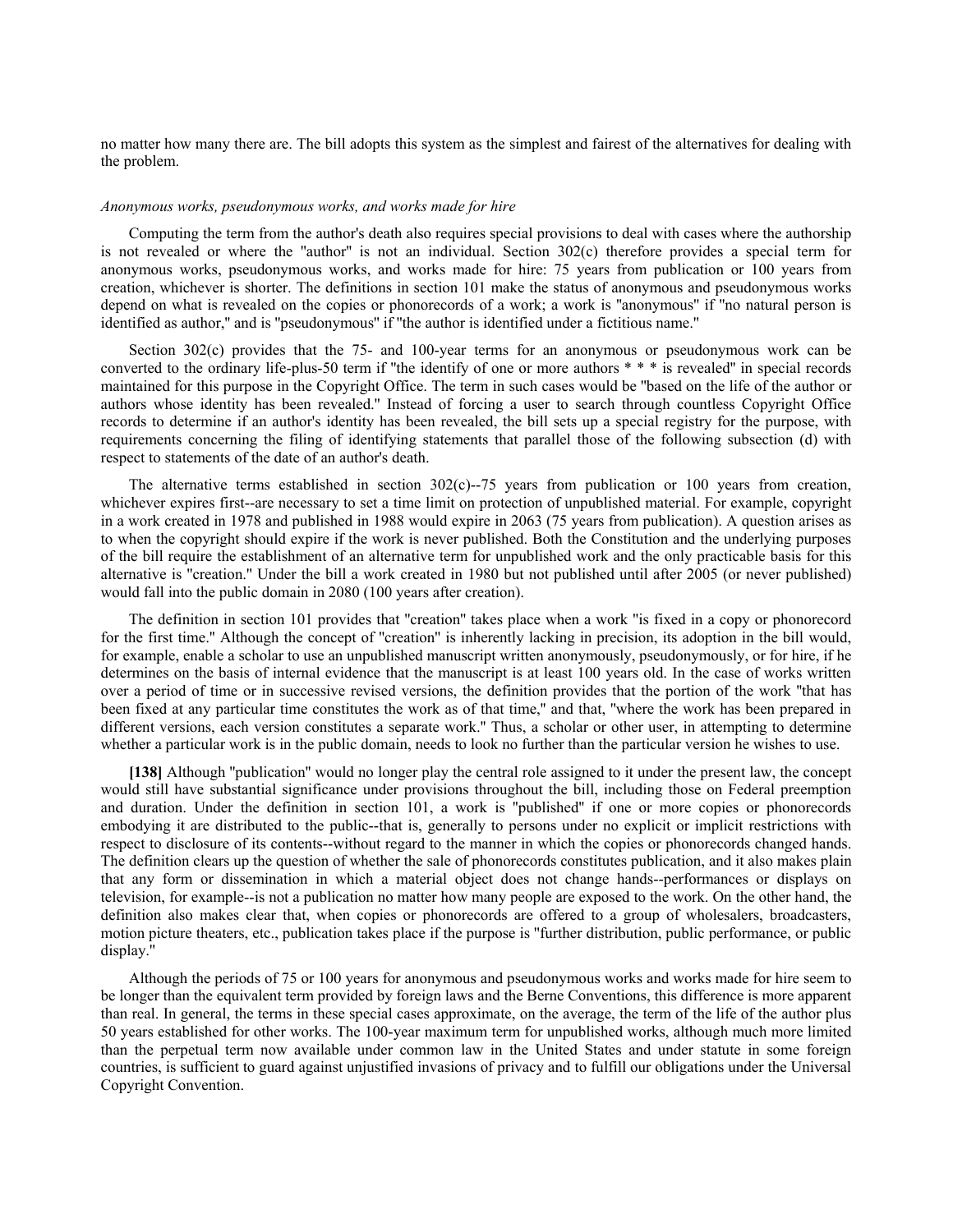## *Records and presumption as to author's death*

Subsections (d) and (e) of section 302 together furnish an answer to the practical problems of how to discover the death dates of obscure or unknown authors. Subsection (d) provides a procedure for recording statements that an author died, or that he was still living, on a particular date, and also requires the Register of Copyrights to maintain obituary records on a current basis. Under subsection (e) anyone who, after a specified period, obtains certification from the Copyright Office that its records show nothing to indicate that the author is living or died less than 50 years before, is entitled to rely upon a presumption that the author has been dead for more than 50 years. The period specified in subsection (e)--75 years from publication or 100 years from creation--is purposely uniform with the special term provided in subsection (c).

# SECTION 303. PREEXISTING WORKS UNDER COMMON LAW PROTECTION

Theoretically, at least, the legal impact of section 303 would be far reaching. Under it, every "original work of authorship'' fixed in tangible form that is in existence would be given statutory copyright protection as long as the work is not in the public domain in this country. The vast majority of these works consist of private material that no one is interested in protecting or infringing, but section 303 would still have practical effects for a prodigious body of material already in existence.

**[139]** Looked at another way, however, section 303 would have a genuinely restrictive effect. Its basic purpose is to substitute statutory for common law copyright for everything now protected at common law, and to substitute reasonable time limits for the perpetual protection now available. In general, the substituted time limits are those applicable to works created after the effective date of the law; for example, an unpublished work written in 1945 whose author dies in 1980 would be protected under the statute from the effective date through 2030 (50 years after the author's death).

A special problem under this provision is what to do with works whose ordinary statutory terms will have expired or will be nearing expiration on the effective date. The committee believes that a provision taking away subsisting common law rights and substituting statutory rights for a reasonable period is fully in harmony with the constitutional requirements of due process, but it is necessary to fix a ''reasonable period'' for this purpose. Section 303 provides that under no circumstances would copyright protection expire before December 31, 2002, and also attempts to encourage publication by providing 25 years more protection (through 2027) if the work were published before the end of 2002.

# SECTION 304. DURATION OF SUBSISTING COPYRIGHTS

The arguments in favor of lengthening the duration of copyright apply to subsisting as well as future copyrights. The bill's basic approach is to increase the present 56-year term to 75 years in the case of copyrights subsisting in both their first and their renewal terms.

## *Copyrights in their first term*

Subsection (a) of section 304 reenacts and preserves the renewal provision, now in section 24 of the statute, for all of the works presently in their first 28-year term. A great many of the present expectancies in these cases are the subject of existing contracts, and it would be unfair and immensely confusing to cut off or alter these interests. Renewal registration will be required during the 28th year of the copyright but the length of the renewal term will be increased from 28 to 47 years.

Although the bill preserves the language of the present renewal provision without any change in substance, the Committee intends that the reference to a ''posthumous work'' in this section has the meaning given to it in *Bartok v. Boosey & Hawkes, Inc. , 523 F.2d 941 (2d Cir. 1975)*--one as to which no copyright assignment or other contract for exploitation of the work has occurred during an author's lifetime, rather than one which is simply first published after the author's death.

#### *Copyrights in their renewal term*

Renewed copyrights that are subsisting in their second term at any time during the period between December 31, 1976, and December 31, 1977, inclusive, would be extended under section 304(b) to run for a total of 75 years. This provision would add another 19 years to the duration of any renewed copyright whose second term started during the 28 years immediately preceding the effective date of the act (January 1, 1978). In addition, it would extend by varying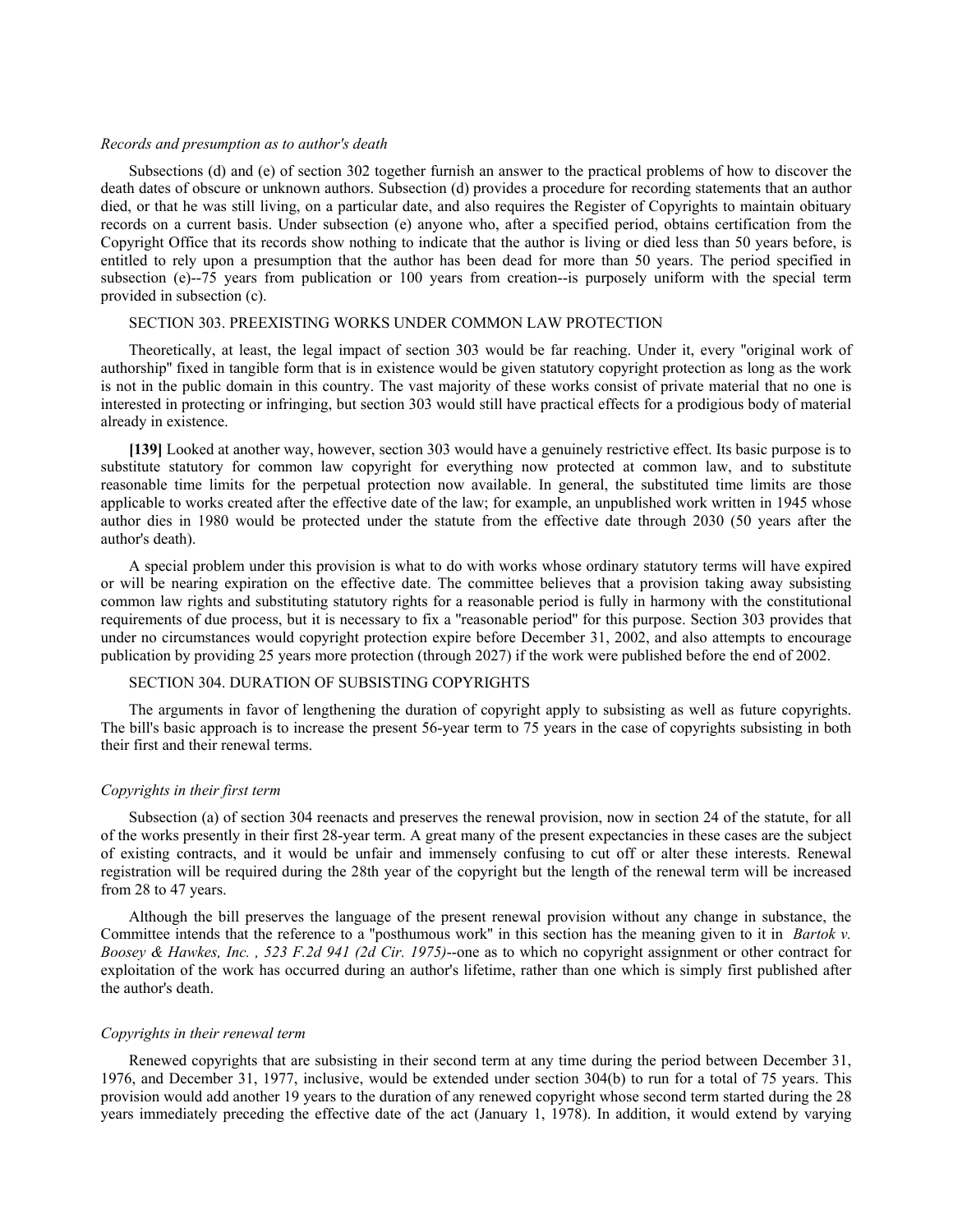lesser amounts the duration of renewal copyrights already extended under Public Laws 87-668, 89-142, 90-141, 90-416, 91-147, 91-555, 92-170, 92-566, and 93-573, all of which would otherwise expire on December 31, 1976. The subsection would also extend the duration of renewal copyrights whose second 28-year term is scheduled to expire during 1977. In none of these cases, however, would the total terms of copyright for the work be longer than 75 years.

**[140]** Subsection (b) also covers the special situation of a subsisting first-term copyright that becomes eligible for renewal registration during the year before the act comes into effect. If a renewal registration is not made before the effective date, the case is governed by the provisions of section 304(a). If a renewal registration is made during the year before the new law takes effect, however, the copyright would be treated as if it were already subsisting in its second term and would be extended to the full period of 75 years without the need for further renewal.

# *Termination of grants covering extended term*

An issue underlying the 19-year extension of renewal terms under both subsections (a) and (b) of section 304 is whether, in a case where their rights have already been transferred, the author or the dependents of the author should be given a chance to benefit from the extended term. The arguments for granting rights of termination are even more persuasive under section 304 than they are under section 203; the extended term represents a completely new property right, and there are strong reasons for giving the author, who is the fundamental beneficiary of copyright under the Constitution, an opportunity to share in it.

Subsection (c) of section 304 is a close but not exact counterpart of section 203. In the case of either a first-term or renewal copyright already subsisting when the new statute becomes effective, any grant of rights covering the renewal copyright in the work, executed before the effective date, may be terminated under conditions and limitations similar to those provided in section 203. Except for transfers and licenses covering renewal copyrights already extended under Public Laws 87-668, 89-142, 90-141, 90-146, 91-147, 91-555, 92-170, 92-566, and 93-573, which would become subject to termination immediately upon the coming into effect of the revised law, the 5-year period during which termination could be made effective would start 56 years after copyright was originally secured.

The bill distinguishes between the persons who can terminate a grant under section 203 and those entitled to terminate a grant covering an extended term under section 304. Instead of being limited to transfers and licenses executed by the author, the right of termination under section 304(c) also extends to grants executed by those beneficiaries of the author who can claim renewal under the present law: his or her widow or widower, children, executors, or next of kin.

There is good reason for this difference. Under section 203, an author's widow or widower and children are given rights of termination if the author is dead, but these rights apply only to grants by the author, and any effort by a widow, widower, or child to transfer contingent future interests under a termination would be ineffective. In contrast, under the present renewal provisions, any statutory beneficiary of the author can make a valid transfer or license of future renewal rights, which is completely binding if the author is dead and **[141]** the person who executed the grant turns out to be the proper renewal claimant. Because of this, a great many contingent transfers of future renewal rights have been obtained from widows, widowers, children, and next of kin, and a substantial number of these will be binding. After the present 28-year renewal period has ended, a statutory beneficiary who has signed a disadvantageous grant of this sort should have the opportunity to reclaim the extended term.

As explained above in connection with section 203, the bill adopts the principle that, where a transfer or license by the author is involved, termination may be effected by a per stirpes majority of those entitled to terminate, and this principle also applies to the ownership of rights under a termination and to the making of further grants of reverted rights. In general, this principle has also been adopted with respect to the termination of rights under an extended renewal copyright in section 304, but with several differences made necessary by the differences between the legal status of transfers and licenses made after the effective date of the new law (governed by section 203) and that of grants of renewal rights made earlier and governed by section 304(c). The following are the most important distinctions between the termination rights under the two sections:

*1. Joint authorship*.--Under section 304, a grant of renewal rights executed by joint authors during the first term of copyright would be effective only as to those who were living at the time of renewal; where any of them are dead, their statutory beneficiaries are entitled to claim the renewal independently as a new estate. It would therefore be inappropriate to impose a requirement of majority action with respect to transfers executed by two or more joint authors.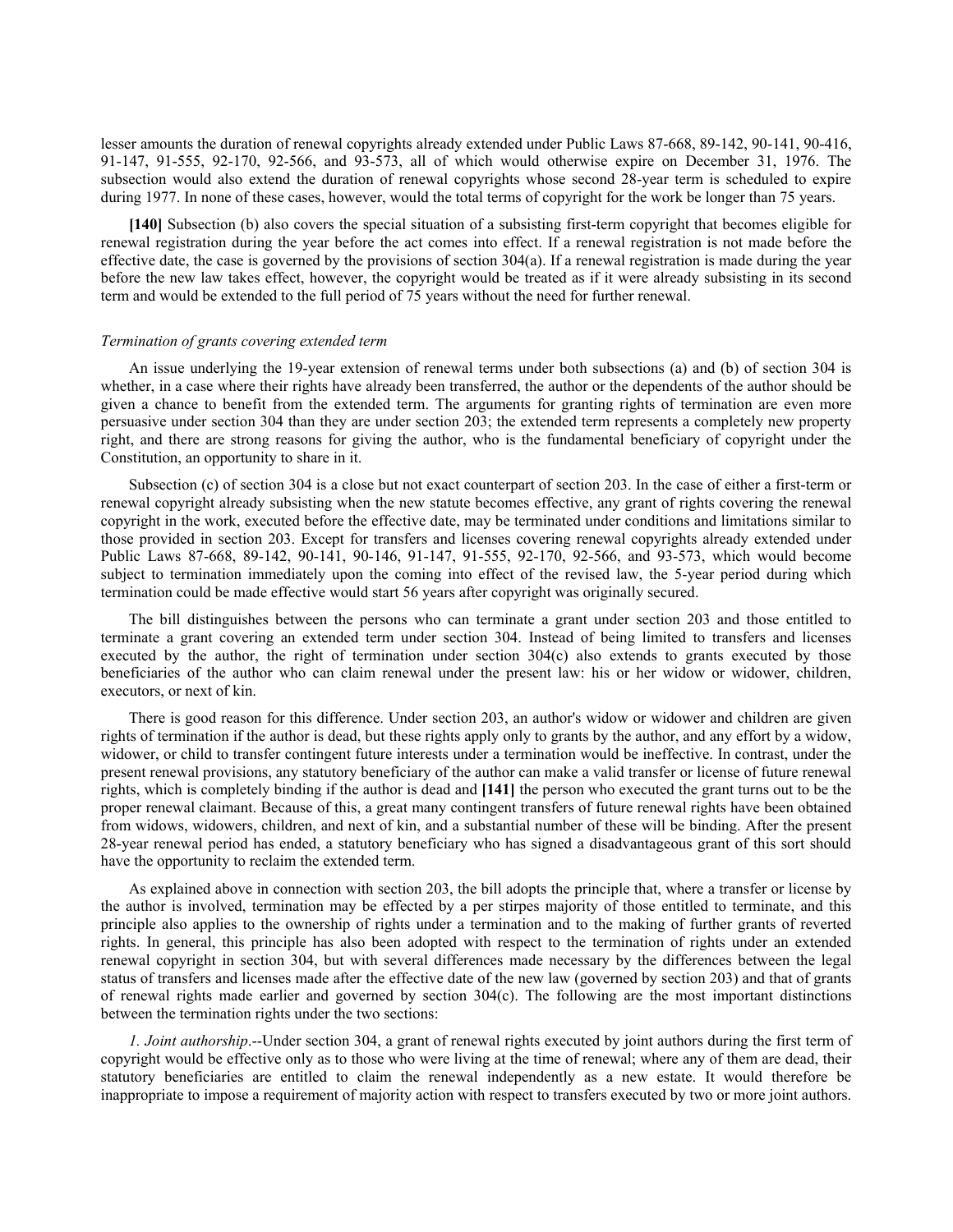*2. Grants not executed by author*.--Section 304(c) adopts the majority principle underlying the amendments of section 203 with respect to the termination rights of a dead author's widow or widower and children. There is much less reason, as a matter of policy, to apply this principle in the case of transfers and licenses of renewal rights executed under the present law by the author's widow, widower, children, executors, or next of kin, and the practical arguments against doing so are conclusive. It is not clear how the shares of a class of renewal beneficiaries are to be divided under the existing law, and greater difficulties would be presented if any attempt were made to apply the majority principle to further beneficiaries in cases where one or more of the renewal beneficiaries are dead. Therefore, where the grant was executed by a person or persons other than the author, termination can be affected only by the unanimous action of the survivors of those who executed it.

*3. Further grants*.--The reason against adopting a principle of majority action with respect to the right to terminate grants by joint authors and grants not executed by the author apply equally with respect to the right to make further grants under section 304(c). The requirement for majority action in clause  $(6)(C)$  is therefore confined to cases where the rights under a grant by the author have reverted to his or her widow or widower, or children, or both. Where the extended term reverts to joint authors or to a class of renewal beneficiaries who have joined in executing a grant, their rights would be governed by the general rules of tenancy in common; each coowner **[142]** would have an independent right to sell his share, or to use or license the work subject to an accounting.

Nothing contained in this section or elsewhere in this legislation is intended to extend the duration of any license, transfer, or assignment made for a period of less than fifty-six years. If, for example, an agreement provides an earlier termination date or lesser duration, or if it allows the author the right of cancelling or terminating the agreement under certain circumstances, the duration is governed by the agreement. Likewise, nothing in this section or legislation is intended to change the existing state of the law of contracts concerning the circumstances in which an author may terminate a license, transfer or assignment.

Section  $304(c)(6)(E)$  provides that, unless and until termination is effected under this section, the grant, "if it does not provide otherwise,'' continues for the term of copyright. This section means that, if the agreement does not contain provisions specifying its term or duration, and the author has not terminated the agreement under this section, the agreement continues for the term of the copyright, subject to any right of termination under circumstances which may be specified therein. If, however, an agreement does contain provisions governing its duration--for example, a term of sixty years--and the author has not exercised his or her right of termination under the statute, the agreement will continue according to its terms--in this example, for only sixty years. The quoted language is not to be construed as requiring agreements to reserve the right of termination.

# SECTION 305. YEAR END EXPIRATION OF TERMS

Under section 305, which has its counterpart in the laws of most foreign countries, the term of copyright protection for a work extends through December 31 of the year in which the term would otherwise have expired. This will make the duration of copyright much easier to compute, since it will be enough to determine the year, rather than the exact date, of the event from which the term is based.

Section 305 applies only to "terms of copyright provided by sections 302 through 304," which are the sections dealing with duration of copyright. If therefore has no effect on the other time periods specified in the bill; and, since they do not involve ''terms of copyright,'' the periods provided in section 304(c) with respect to termination of grants are not affected by section 305.

The terminal date section would change the duration of subsisting copyrights under section 304 by extending the total terms of protection under subsections (a) and (b) to the end of the 75th year from the date copyright was secured. A copyright subsisting in its first term on the effective date of the act would run through December 31 of the 28th year and would then expire unless renewed. Since all copyright terms under the bill expire on December 31, and since section 304(a) requires that renewal be made ''within one year prior to the expiration of the original term of copyright,'' the period for renewal registration in all cases will run from December 31 through December 31.

A special situation arises with respect to subsisting copyrights whose first 28-year term expires during the first year after the act comes into effect. As already explained in connection with section 304(9), if a renewal registration for a copyright of this sort is made be-**[143]**fore the effective date, the total term is extended to 75 years without the need for a further renewal registration. But, if renewal has not yet been made when the act becomes effective, the period for renewal registration may in some cases be extended. If, as the bill provides, the act becomes effective on January 1, 1978, a copyright that was originally secured on September 1, 1950, could have been renewed by virtue of the present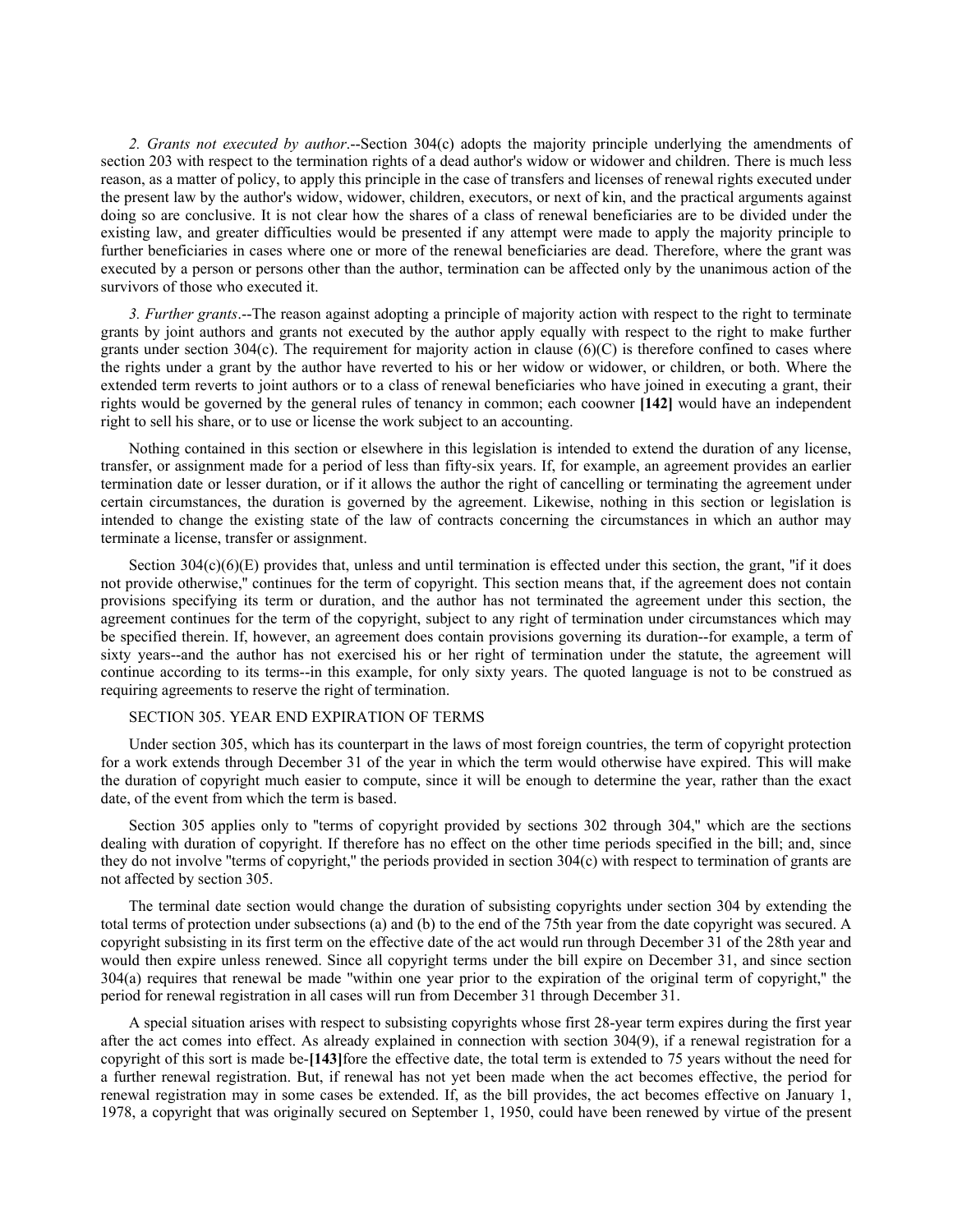statute between September 1, 1977, and December 31, 1977; if not, it can still be renewed under section 304(a) of the new act between January 1, 1978, and December 31, 1978.

# SECTION 401. NOTICE ON VISUALLY-PERCEPTIBLE COPIES

A requirement that the public be given formal notice of every work in which copyright is claimed was a part of the first U.S. copyright statute enacted in 1790, and since 1802 our copyright laws have always provided that the published copies of copyrighted works must bear a specified notice as a condition of protection. Under the present law the copyright notice serves four principal functions:

(1) It has the effect of placing in the public domain a substantial body of published material that no one is interested in copyrighting;

- (2) It informs the public as to whether a particular work is copyrighted;
- (3) It identifies the copyright owner; and
- (4) It shows the date of publication.

Ranged against these values of a notice requirement are its burdens and unfairness to copyright owners. One of the strongest arguments for revision of the present statute has been the need to avoid the arbitrary and unjust forfeitures now resulting from unintentional or relatively unimportant omissions or errors in the copyright notice. It has been contended that the disadvantages of the notice requirement outweigh its values and that it should therefore be eliminated or substantially liberalized.

The fundamental principle underlying the notice provisions of the bill is that the copyright notice has real values which should be preserved, and that this should be done by inducing use of notice without causing outright forfeiture for errors or omissions. Subject to certain safeguards for innocent infringers, protection would not be lost by the complete omission of copyright notice from large numbers of copies or from a whole edition, if registration for the work is made before or within 5 years after publication. Errors in the name or date in the notice could be corrected without forfeiture of copyright.

Sections 401 and 402 set out the basic notice requirements of the bill, the former dealing with ''copies from which the work can be visually perceived,'' and the latter covering ''phonorecords'' of a ''sound recording.'' The notice requirements established by these parallel provisions apply only when copies or phonorecords of the work are ''publicly distributed." No copyright notice would be required in connection with the public display of a copy by any means, including projectors, television, or cathode ray tubes connected with information storage and retrieval systems, or in connection with the public performance of a work by means of copies or phonorecords, whether in the presence of an audience or through television, radio, computer transmission, or any other process.

**[144]** It should be noted that, under the definition of ''publication'' in section 101, there would no longer be any basis for holding, as a few court decisions have done in the past, that the public display of a work of art under some conditions (e.g., without restriction against its reproduction) would constitute publication of the work. And, as indicated above, the public display of a work of art would not require that a copyright notice be placed on the copy displayed.

Subsections (a) of both section 401 and section 402 require that a notice be used whenever the work ''is published in the United States or elsewhere by authority of the copyright owner.'' The phrase ''or elsewhere,'' which does not appear in the present law, makes the notice requirements applicable to copies or phonorecords distributed to the public anywhere in the world, regardless of where and when the work was first published. The values of notice are fully applicable to foreign editions of works copyrighted in the United States, especially with the increased flow of intellectual materials across national boundaries, and the gains in the use of notice on editions published abroad under the Universal Copyright Convention should not be wiped out. The consequences of omissions or mistakes with respect to the notice are far less serious under the bill than under the present law, and section 405(a) makes doubly clear that a copyright owner may guard himself against errors or omissions by others if he makes use of the prescribed notice an express condition of his publishing licenses.

Subsection (b) of section 401, which sets out the form of notice to appear on visually-perceptible copies, retains the basic elements of the notice under the present law: the word ''Copyright'', the abbreviation ''Copr.'', or the symbol ''(c)''; the year of first publication; and the name of the copyright owner. The year of publication, which is still significant in computing the term and determining the status of a work, is required for all categories of copyrightable works. Clause (2) of subsection (b) makes clear that, in the case of a derivative work or compilation, it is not necessary to list the dates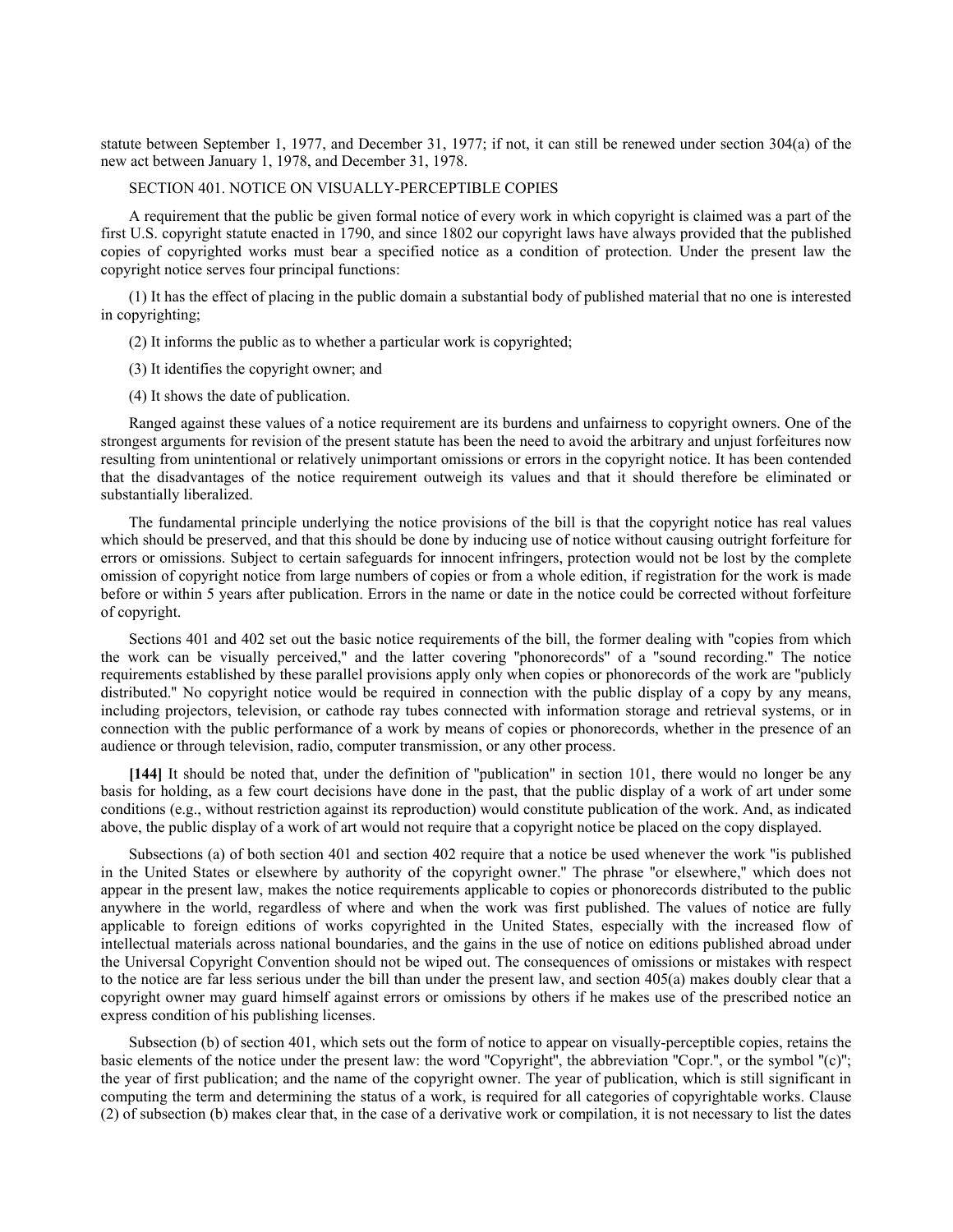of publication of all preexisting material incorporated in the work; however, as noted below in connection with section 409, the application for registration covering a compilation or derivative work must identify ''any preexisting work or works that it is based on or incorporates." Clause (3) establishes that a recognizable abbreviation or a generally known alternative designation may be used instead of the full name of the copyright owner.

By providing simply that the notice ''shall be affixed to the copies in such manner and location as to give reasonable notice of the claim of copyright,'' subsection (c) follows the flexible approach of the Universal Copyright Convention. The further provision empowering the Register of Copyrights to set forth in regulations a list of examples of ''specific methods of affixation and positions of the notice on various types of works that will satisfy this requirement'' will offer substantial guidance and avoid a good deal of uncertainty. A notice placed or affixed in accordance with the regulations would clearly meet the requirements but, since the Register's specifications are not to ''be considered exhaustive,'' a notice placed or affixed in some other way might also comply with the law if it were found to ''give reasonable notice'' of the copyright claim.

# [145] SECTION 402. NOTICE ON PHONORECORDS OF SOUND RECORDINGS

A special notice requirement, applicable only to the subject matter of sound recordings, is established by section 402. Since the bill protects sound recordings as separate works, independent of protection for any literary or musical works embodied in them, there would be a likelihood of confusion if the same notice requirements applied to sound recordings and to the works they incorporate. Like the present law, therefore, section 402 thus sets forth requirements for a notice to appear on the ''phonorecords'' of ''sound recordings'' that are different from the notice requirements established by section 401 for the ''copies'' of all other types of copyrightable works. Since ''phonorecords'' are not ''copies,'' there is no need to place a section 401 notice on ''phonorecords'' to protect the literary or musical works embodied in the records.

In general, the form of the notice specified by section 402(b) consists of the symbol "e"; the year of first publication of the sound recording; and the name of the copyright owner or an admissible variant. Where the record producer's name appears on the record label, album, sleeve, jacket, or other container, it will be considered a part of the notice if no other name appears in conjunction with it. Under subsection (c), the notice for a copyrighted sound recording may be affived [sic] to the surface, label, or container of the phonorecord ''in such manner and location as to give reasonable notice of the claim of copyright.''

There are at least three reasons for prescribing use of the symbol "e" rather than " $(c)$ " in the notice to appear on phonorecords of sound recordings. Aside from the need to avoid confusion between claims to copyright in the sound recording and in the musical or literary work embodied in it, there is also a necessity for distinguishing between copyright claims in the sound recording and in the printed text or art work appearing on the record label, album cover, liner notes, et cetera. The symbol "e" has also been adopted as the international symbol for the protection of sound recordings by the ''Phonograms Convention'' (the Convention for the Protection of Producers of Phonograms Against Unauthorized Duplication of Their Phonograms, done at Geneva October 29, 1971), to which the United States is a party.

# SECTION 403. NOTICE FOR PUBLICATIONS INCORPORATING UNITED STATES WORKS

Section 403 is aimed at a publishing practice that, while technically justified under the present law, has been the object of considerable criticism. In cases where a Government work is published or republished commercially, it has frequently been the practice to add some ''new matter'' in the form of an introduction, editing, illustrations, etc., and to include a general copyright notice in the name of the commercial publisher. This in no way suggests to the public that the bulk of the work is uncopyrightable and therefore free for use.

To make the notice meaningful rather than misleading, section 403 requires that, when the copies or phonorecords consist ''preponderantly of one or more works of the United States Government,'' the copyright notice (if any) identify those parts of the work in which **[146]** copyright is claimed. A failure to meet this requirement would be treated as an omission of the notice, subject to the provisions of section 405.

# SECTION 404. NOTICE FOR CONTRIBUTIONS TO COLLECTIVE WORKS

In conjunction with the provisions of section  $201(c)$ , section 404 deals with a troublesome problem under the present law: the notice requirements applicable to contributions published in periodicals and other collective works. The basic approach of the section is threefold: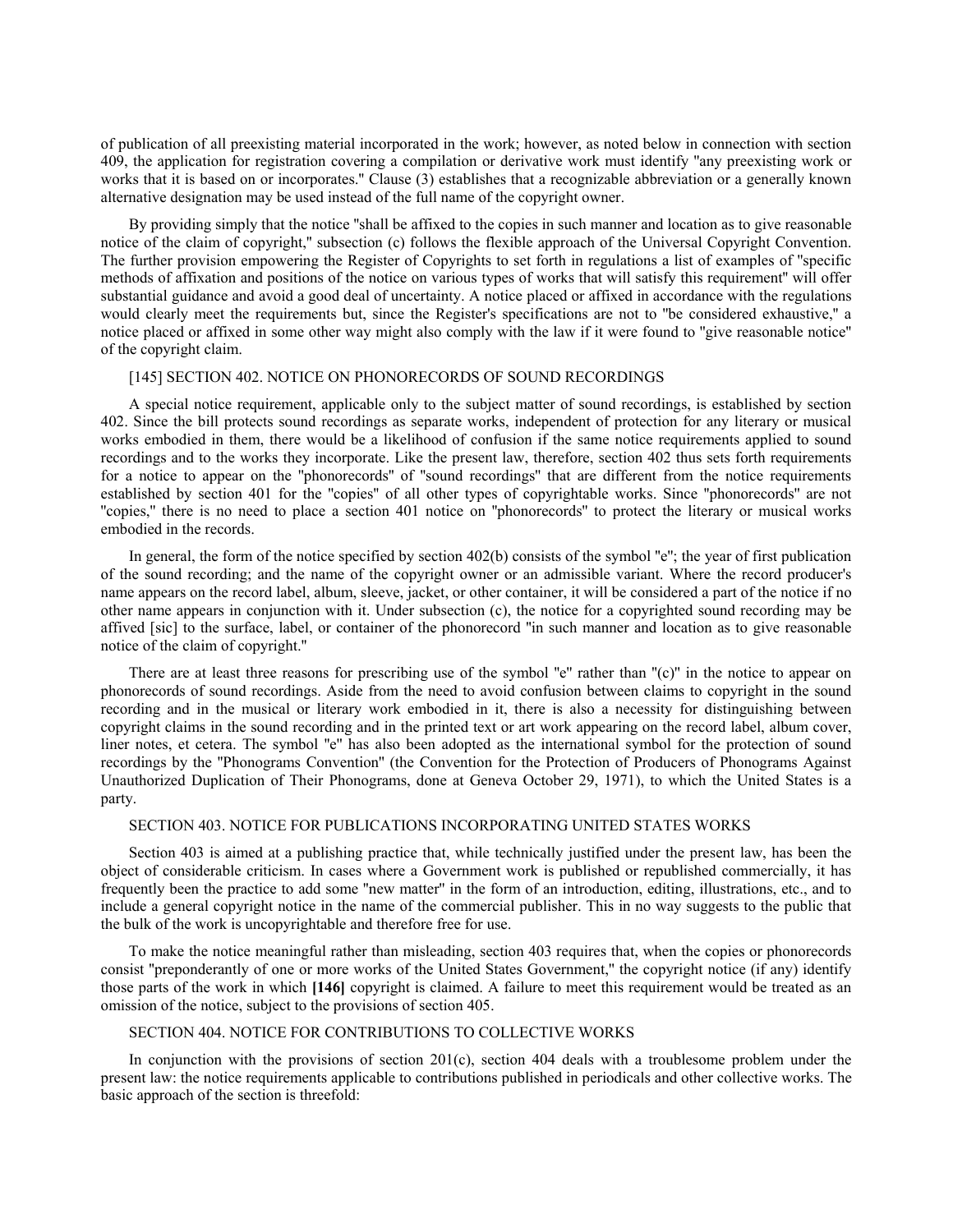(1) To permit but not require a separate contribution to bear its own notice;

(2) To make a single notice, covering the collective work as a whole, sufficient to satisfy the notice requirement for the separate contributions it contains, even if they have been previously published or their ownership is different, and

(3) To protect the interests of an innocent infringer of copyright in a contribution that does not bear its own notice, who has dealt in good faith with the person named in the notice covering the collective work as a whole.

As a general rule, under this section, the rights in an individual contribution to a collective work would not be affected by the lack of a separate copyright notice, as long as the collective work as a whole bears a notice. One exception to this rule would apply to ''advertisements inserted on behalf of persons other than the owner of copyright in the collective work.'' Collective works, notably newspapers and magazines, are major advertising media, and it is common for the same advertisement to be published in a number of different periodicals. The general copyright notice in a particular issue would not ordinarily protect the advertisements inserted in it, and relatively little advertising matter today is published with a separate copyright notice. The exception in section 404(a), under which separate notices would be required for most advertisements published in collective works, would impose no undue burdens on copyright owners and is justified by the special circumstances.

Under section 404(b) a separate contribution that does not bear its own notice, and that is published in a collective work with a general notice containing the name of someone other than the copyright owner of the contribution, is treated as if it has been published with the wrong name in the notice. The case is governed by section 406(a), which means that an innocent infringer who in good faith took a license from the person named in the general notice would be shielded from liability to some extent.

# SECTION 405. OMISSION OF COPYRIGHT NOTICE

## *Effect of omission on copyright protection*

The provisions of section 405(a) make clear that the notice requirements of section 401, 402, and 403 are not absolute and that, unlike the law now in effect, the outright omission of a copyright notice does not automatically forfeit protection and throw the work into the public domain. This not only represents a major change in the theoretical framework of American copyright law, but it also seems certain to have immediate practical consequences in a great many individual **[147]** cases. Under the proposed law a work published without any copyright notice will still be subject to statutory protection for at least 5 years, whether the omission was partial or total, unintentional or deliberate.

Under the general scheme of the bill, statutory copyright protection is secured automatically when a work is created, and is not lost when the work is published, even if the copyright notice is omitted entirely. Subsection (a) of section 405 provides that omission of notice, whether intentional or unintentional, does not invalidate the copyright if either of two conditions is met:

(1) if ''no more than a relatively small number'' of copies or phonorecords have been publicly distributed without notice; or

(2) if registration for the work has already been made, or is made within 5 years after the publication without notice, and a reasonable effort is made to add notice to copies or phonorecords publicly distributed in the United States after the omission is discovered.

Thus, if notice is omitted from more than a ''relatively small number'' of copies or phonorecords, copyright is not lost immediately, but the work will go into the public domain if no effort is made to correct the error or if the work is not registered within 5 years.

Section 405(a) takes a middle-ground approach in an effort to encourage use of a copyright notice without causing unfair and unjustifiable forfeitures on technical grounds. Clause (1) provides that, as long as the omission is from ''no more than a relatively small number of copies or phonorecords,'' there is no effect upon the copyright owner's rights except in the case of an innocent infringement covered by section 405(b); there is no need for registration or for efforts to correct the error if this clause is applicable. The phrase ''relatively small number'' is intended to be less restrictive than the phrase ''a particular copy or copies'' now in section 21 of the present law.

Under clause (2) of subsection (a), the first condition for curing an omission from a larger number of copies is that registration be made before the end of 5 years from the defective publication. This registration may have been made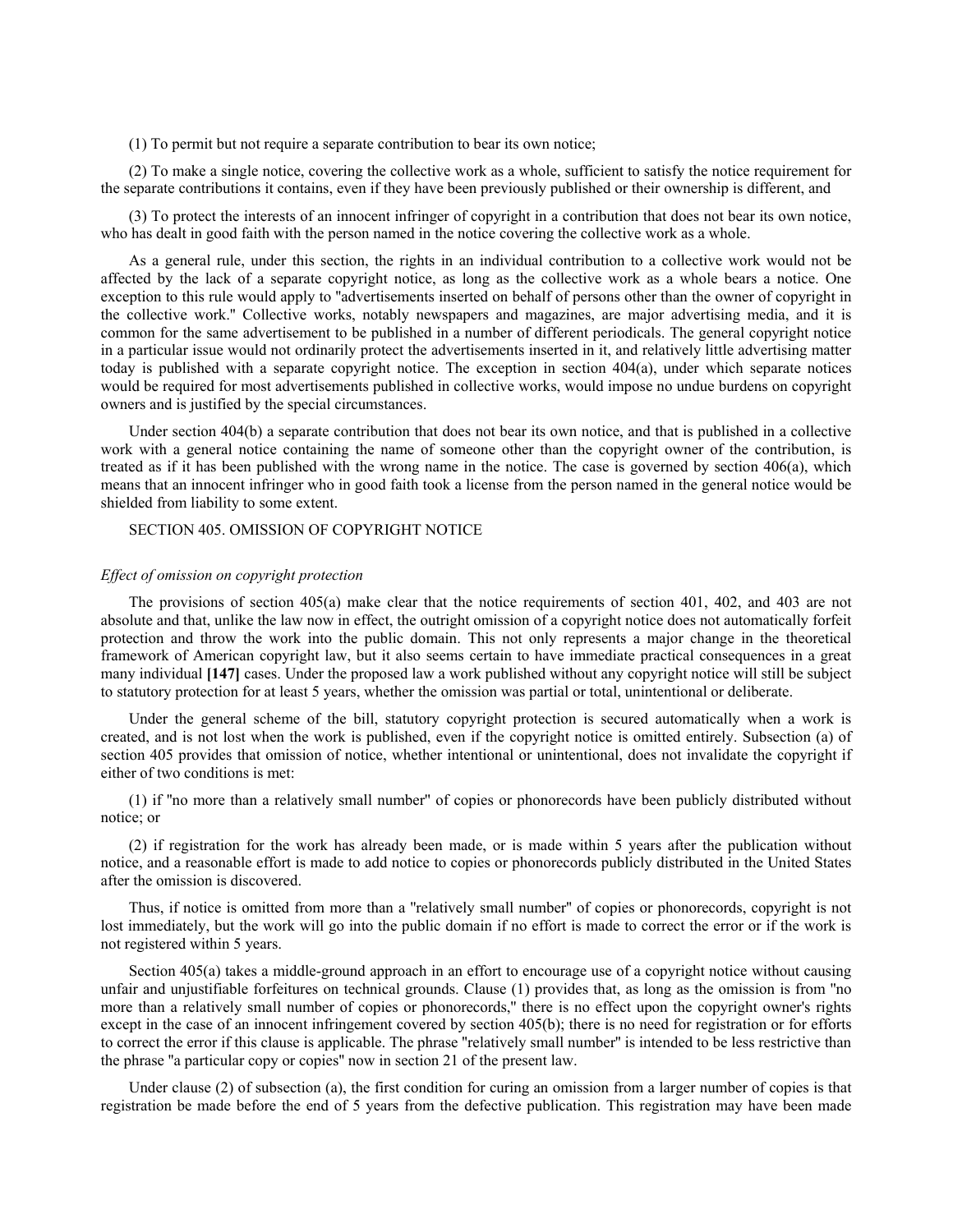before the omission took place or before the work had been published in any form and, since the reasons for the omission have no bearing on the validity of copyright, there would be no need for the application to refer to them. Some time limit for registration is essential and the 5-year period is reasonable and consistent with the period provided in section  $410(c)$ .

The second condition established by clause (2) is that the copyright owner make a ''reasonable effort,'' after discovering the error, to add the notice to copies or phonorecords distributed thereafter. This condition is specifically limited to copies or phonorecords publicly distributed in the United States, since it would be burdensome and impractical to require an American copyright owner to police the activities of foreign licensees in this situation.

The basic notice requirements set forth in sections  $401(a)$  and  $402(a)$  are limited to cases where a work is published ''by authority of the copyright owner'' and, in prescribing the effect of omission of notice, section 405(a) refers only to omission ''from copies or phonorecords publicly distributed by authority of the copyright owner.'' The intention behind this language is that, where the copyright owner author-**[148]**ized publication of the work, the notice requirements would not be met if copies or phonorecords are publicly distributed without a notice, even if he expected a notice to be used. However, if the copyright owner authorized publication only on the express condition that all copies or phonorecords bear a prescribed notice, the provisions of section 401 or 402 and of section 405 would not apply since the publication itself would not be authorized. This principle is stated directly in section  $405(a)(3)$ .

#### *Effect of omission on innocent infringers*

In addition to the possibility that copyright protection will be forfeited under section  $405(a)(2)$  if the notice is omitted, a second major inducement to use of the notice is found in subsection (b) of section 405. That provision, which limits the rights of a copyright owner against innocent infringers under certain circumstances, would be applicable whether the notice has been omitted from a large number or from a "relatively small number" of copies. The general postulates underlying the provision are that a person acting in good faith and with no reason to think otherwise should ordinarily be able to assume that a work is in the public domain if there is no notice on an authorized copy or phonorecord and that, if he relies on this assumption, he should be shielded from unreasonable liability.

Under section 405(b) an innocent infringer who acts ''in reliance upon an authorized copy or phonorecord from which the copyright notice has been omitted'', and who proves that he was misled by the omission, is shielded from liability for actual or statutory damages with respect to ''any infringing acts committed before receiving actual notice'' of registration. Thus, where the infringement is completed before actual notice has been served--as would be the usual case with respect to relatively minor infringements by teachers, librarians, journalists, and the like--liability, if any, would be limited to the profits the infringer realized from the act of infringement. On the other hand, where the infringing enterprise is one running over a period of time, the copyright owner would be able to seek an injunction against continuation of the infringement, and to obtain full monetary recovery for all infringing acts committed after he had served notice of registration. Persons who undertake major enterprises of this sort should check the Copyright Office registration records before starting, even where copies have been published without notice.

The purpose of the second sentence of subsection (b) is to give the courts broad discretion to balance the equities within the framework of section 405. Where an infringer made profits from infringing acts committed innocently before receiving notice from the copyright owner, the court may allow or withhold their recovery in light of the circumstances. The court may enjoin an infringement or may permit its continuation on condition that the copyright owner be paid a reasonable license fee.

# *Removal of notice by others*

Subsection (c) of section 405 involves the situation arising when, following an authorized publication with notice, someone further down the chain of commerce removes, destroys, or obliterates the notice. The courts dealing with this problem under the present law, especially in connection with copyright notices on the selvage of textile fabrics, have generally upheld the validity of a notice that was securely attached to **[149]** the copies when they left the control of the copyright owner, even though removal of the notice at some later stage was likely. This conclusion is incorporated in subsection (c).

SECTION 406. ERROR WITH RESPECT TO NAME OR DATE IN NOTICE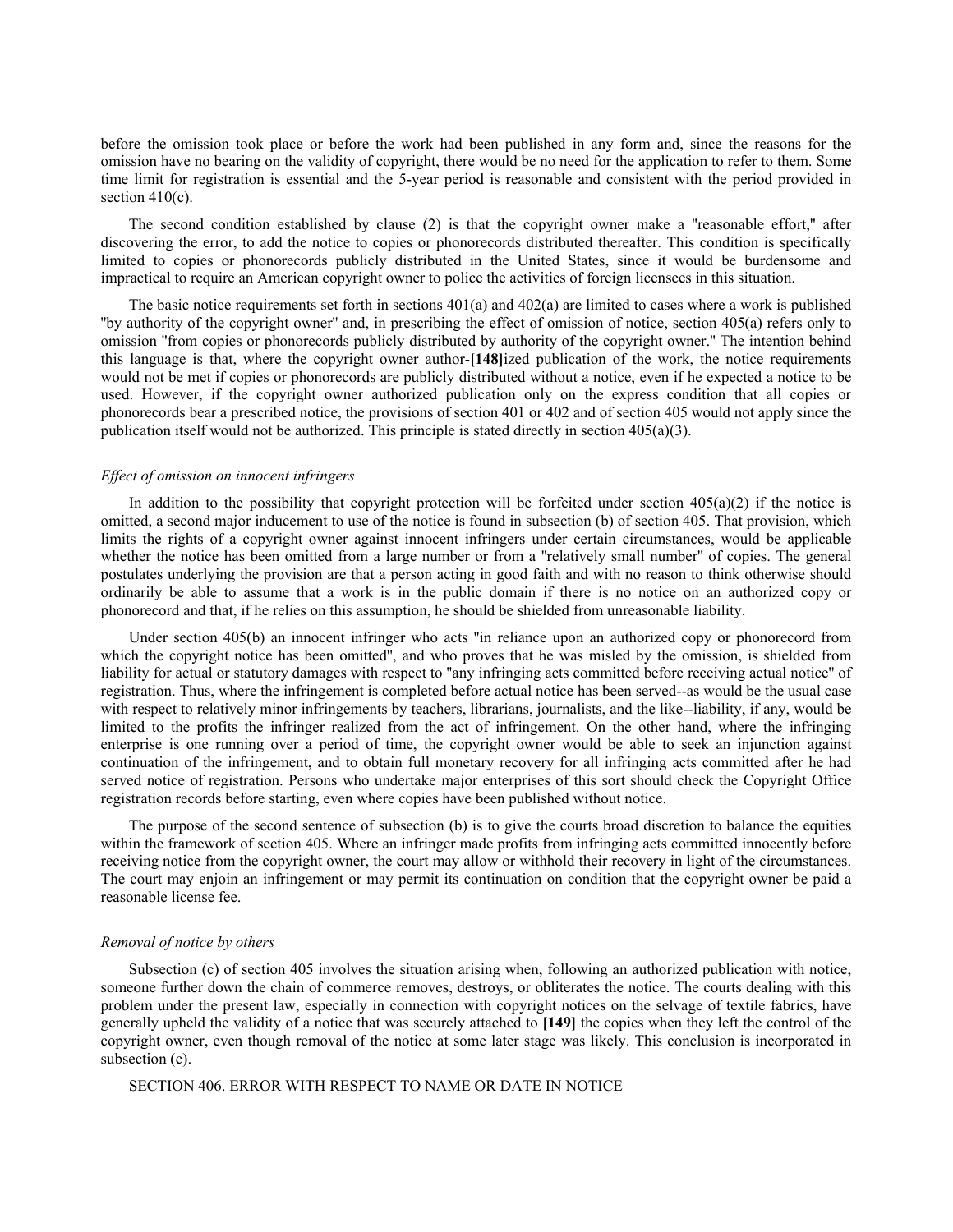In addition to cases where notice has been omitted entirely, it is common under the present law for a copyright notice to be fatally defective because the name or date has been omitted or wrongly stated. Section 406 is intended to avoid technical forfeitures in these cases, while at the same time inducing use of the correct name and date and protecting users who rely on erroneous information.

### *Error in name*

Section 406(a) begins with a statement that the use of the wrong name in the notice will not affect the validity or ownership of the copyright, and then deals with situations where someone acting innocently and in good faith infringes a copyright by relying on a purported transfer or license from the person erroneously named in the notice. In such a case the innocent infringer is given a complete defense unless a search of the Copyright Office records would have shown that the owner was someone other than the person named in the notice. Use of the wrong name in the notice is no defense if, at the time infringement was begun, registration had been made in the name of the true owner, or if ''a document executed by the person named in the notice and showing the ownership of the copyright had been recorded.''

The situation dealt with in section 406(a) presupposes a contractual relation between the copyright owner and the person named in the notice. The copies or phonorecords bearing the defective notice have been ''distributed by authority of the copyright owner'' and, unless the publication can be considered unauthorized because of breach of an express condition in the contract or other reasons, the owner must be presumed to have acquiesced in the use of the wrong name. If the person named in the notice grants a license for use of the work in good faith or under a misapprehension, that person should not be liable as a copyright infringer, but the last sentence of section 406(a) would make the person named in the notice liable to account to the copyright owner for ''all receipts, from transfers or licenses purportedly made under the copyright'' by that person.

#### *Error in date*

The familiar problems of antedated and postdated notices are dealt with in subsection (b) of section 406. In the case of an antedated notice, where the year in the notice is earlier than the year of first publication, the bill adopts the established judicial principle that any statutory term measured from the year of publication will be computed from the year given in the notice. This provision would apply not only to the copyright terms of anonymous works, pseudonymous works, and works made for hire under section 302(c), but also to the presumptive periods set forth in section 302(e).

As for postdated notices, subsection (b) provides that, where the year in the notice is more than one year later than the year of first publication the case is treated as if the notice had been omitted and is governed by section 405. Notices postdated by one year are quite common on works published near the end of a year, and it would be unnecessarily strict to equate cases of that sort with works published without notice of any sort.

### **[150]** *Omission of name or date*

Section 406(c) provides that, if the copies or phonorecords "contain no name or no date that could reasonably be considered a part of the notice,'' the result is the same as if the notice had been omitted entirely, and section 405 controls. Unlike the present law, the bill contains no provision requiring the elements of the copyright notice to "accompany" each other, and under section 406(c) a name or date that could reasonably be read with the other elements may satisfy the requirements even if somewhat separated from them. Direct contiguity or juxtaposition of the elements is no longer necessary; but if the elements are too widely separated for their relation to be apparent, or if uncertainty is created by the presence of other names or dates, the case would have to be treated as if the name or date, and hence the notice itself had been omitted altogether.

# SECTION 407. DEPOSIT FOR THE LIBRARY OF CONGRESS

The provisions of sections 407 through 411 of the bill mark another departure from the present law. Under the 1909 statute, deposit of copies for the collections of the Library of Congress and deposit of copies for purposes of copyright registration have been treated as the same thing. The bill's basic approach is to regard deposit and registration as separate though closely related: deposit of copies or phonorecords for the Library of Congress is mandatory, but exceptions can be made for material the Library neither needs nor wants; copyright registration is not generally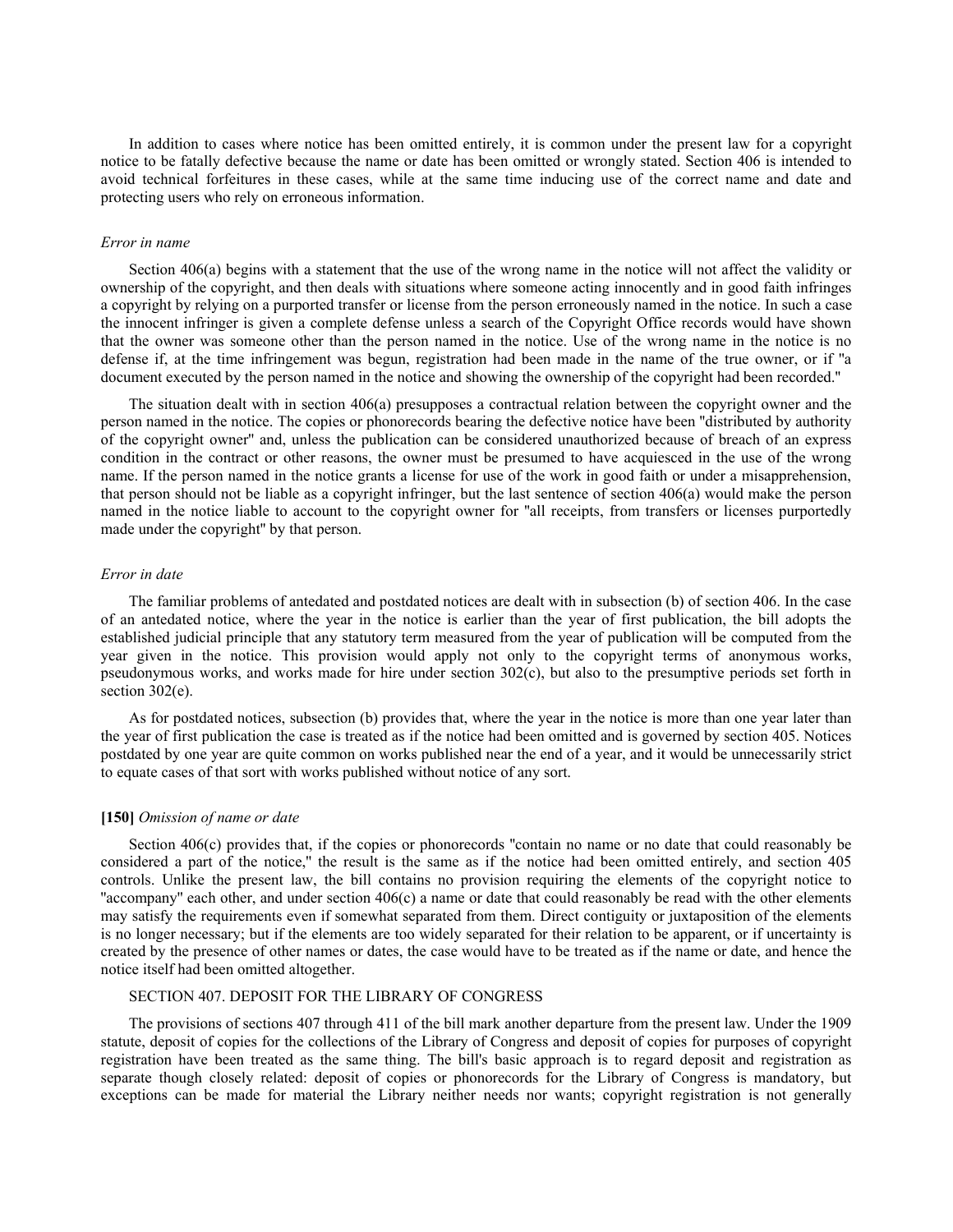mandatory, but is a condition of certain remedies for copyright infringement. Deposit for the Library of Congress can be, and in the bulk of cases undoubtedly will be, combined with copyright registration.

The basic requirement of the deposit provision, section 407, is that within 3 months after a work has been published with notice of copyright in the United States, the "owner of copyright or of the exclusive right of publication" must deposit two copies or phonorecords of the work in the Copyright Office. The Register of Copyrights is authorized to exempt any category of material from the deposit requirements. Where the category is not exempted and deposit is not made, the Register may demand it; failure to comply would be penalized by a fine.

Under the present law deposits for the Library of Congress must be combined with copyright registration, and failure to comply with a formal demand for deposit and registration results in complete loss of copyright. Under section 407 of the bill, the deposit requirements can be satisfied without ever making registration, and subsection (a) makes clear that deposit ''is not a condition of copyright protection.'' A realistic fine, coupled with the increased inducements for voluntary registration and deposit under other sections of the bill, seems likely to produce a more effective deposit system than the present one. The bill's approach will also avoid the danger that, under a divisible copyright, one copyright owner's rights could be destroyed by another owner's failure to deposit.

**[151]** Although the basic deposit requirements are limited to works ''published with notice of copyright in the United States,'' they would become applicable as soon as a work first published abroad is published in this country through the distribution of copies or phonorecords that are either imported or are part of an American edition. With respect to all types of works other than sound recordings, the basic obligation is to deposit ''two complete copies of the best edition''; the term ''best edition,'' as defined in section 101, makes clear that the Library of Congress is entitled to receive copies of phonorecords from the edition it believes best suits its needs regardless of the quantity or quality of other U.S. editions that may also have been published before the time of deposit. Once the deposit requirements for a particular work have been satisfied under section 407, however, the Library cannot claim deposit of future editions unless they represent newly copyrightable works under section 103.

The deposit requirement for sound recordings includes ''two complete phonorecords of the best edition'' and any other visually-perceptible material published with the phonorecords. The reference here is to the text or pictorial matter appearing on record sleeves and album covers or embodied in separate leaflets or booklets included in a sleeve, album, or other container. The required deposit in the case of a sound recording would extend to the entire ''package'' and not just to the disk, tape, or other phonorecord included as part of it.

Deposits under section 407, although made in the Copyright Office, are ''for the use or disposition of the Library of Congress.'' Thus, the fundamental criteria governing regulations issued under section 407(c), which allows exemptions from the deposit requirements for certain categories of works, would be the needs and wants of the Library. The purpose of this provision is to make the deposit requirements as flexible as possible, so that there will be no obligation to make deposits where it serves no purpose, so that only one copy or phonorecord may be deposited where two are not needed, and so that reasonable adjustments can be made to meet practical needs in special cases. The regulations, in establishing special categories for these purposes, would necessarily balance the value of the copies or phonorecords to the collections of the Library of Congress against the burdens and costs to the copyright owner of providing them.

The Committee adopted an amendment to subsection (c) of section 407, aimed at meeting the concerns expressed by representatives of various artists' groups concerning the deposit of expensive art works and graphics published in limited editions. Under the present law, optional deposit of photographs is permitted for various classes of works, but not for fine prints, and this has resulted in many artists choosing to forfeit copyright protection rather than bear the expense of depositing ''two copies of the best edition.'' To avoid this unfair result, the last sentence of subsection (c) would require the Register to issue regulations under which such works would either be exempted entirely from the mandatory deposit or would be subject to an appropriate alternative form of deposit.

If, within three months after the Register of Copyright has made a formal demand for deposit in accordance with section 407(d), the person on whom the demand was made has not complied, that person becomes liable to a fine up to \$ 250 for each work, plus the ''total retail price of the copies or phonorecords demanded.'' If no retail price has been fixed, clause (2) of subsection (d) establishes the additional amount as ''the reasonable cost to the Library of Congress of acquiring them.'' Thus, where the copies or phonorecords are not available for sale through normal trade channels--as would be true of many motion picture films, video tapes, and computer tapes, for example--the item of cost to be included in the fine would be equal to the basic expense of duplicating the copies or phonorecords plus a reasonable amount representing what it would have cost the Library to obtain them under its normal acquisition procedures, if they had been available.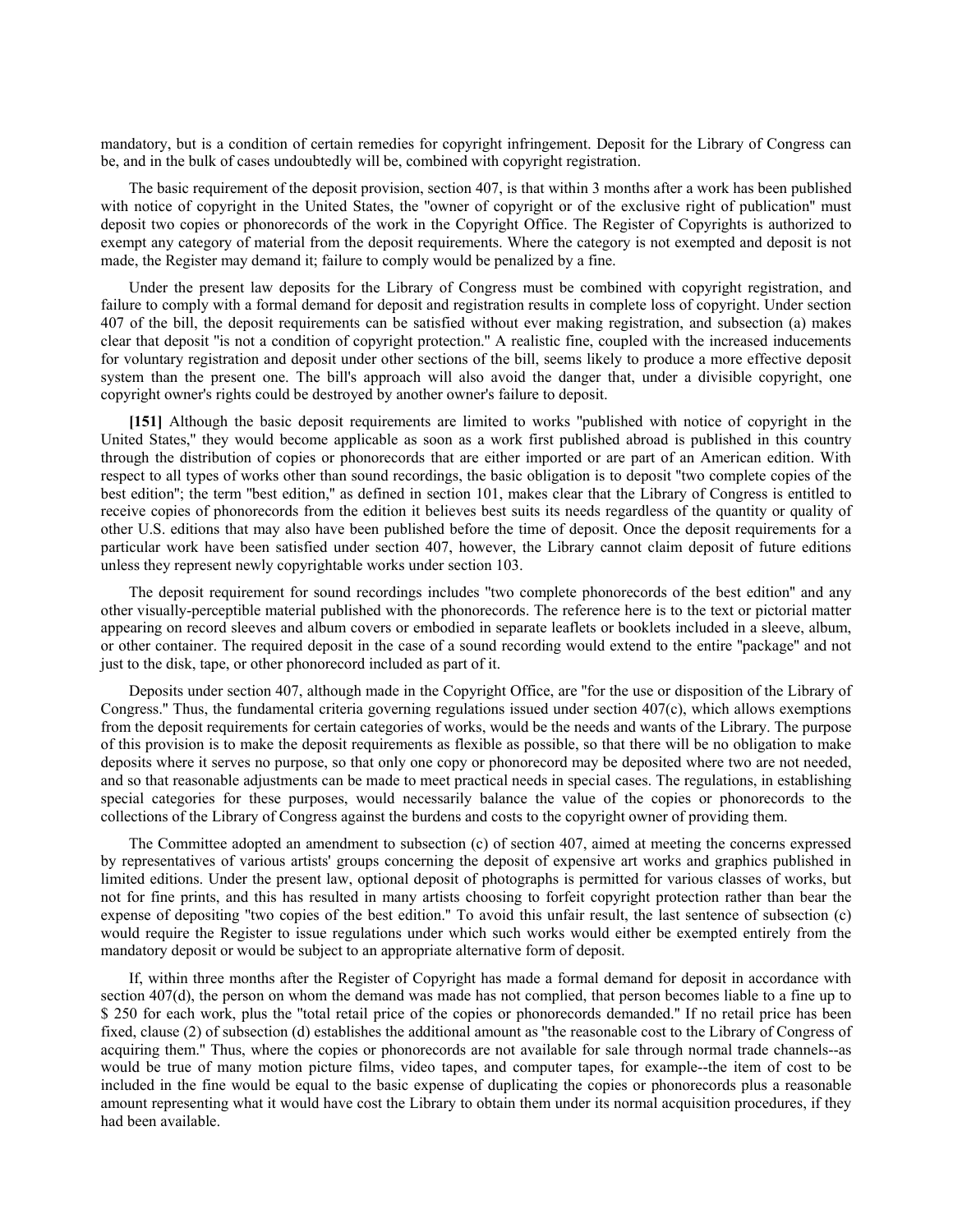**[152]** There have been cases under the present law in which the mandatory deposit provisions have been deliberately and repeatedly ignored, presumably on the assumption that the Library is unlikely to enforce them. In addition to the penalties provided in the current bill, the last clause of subsection (d) would add a fine of \$ 2,500 for willful or repeated failure or refusal to deposit upon demand.

The Committee also amended section 407 by adding a new subsection (e), with conforming amendments of sections 407(a) and 408(b). These amendments are intended to provide a basis for the Library of Congress to acquire, as a part of the copyright deposit system, copies or recordings of non-syndicated radio and television programs, without imposing any hardships on broadcasters. Under subsection (e) the Library is authorized to tape programs off the air in all cases and may ''demand'' that the broadcaster supply the Library with a copy or phonorecord of a particular program. However, this ''demand'' authority is extremely limited: (1) The broadcaster is not required to retain any recording of a program after it has been transmitted unless a demand has already been received; (2) the demand would cover only a particular program; ''blanket'' demands would not be permitted; (3) the broadcaster would have the option of supplying the demand by gift, by loan for purposes of reproduction, or by sale at cost; and (4) the penalty for willful failure or refusal to comply with a demand is limited to the cost of reproducing and supplying the copy or phonorecord in question.

SECTION 408. COPYRIGHT REGISTRATION IN GENERAL

#### *Permissive registration*

Under section 408(a), registration of a claim to copyright in any work, whether published or unpublished, can be made voluntarily by ''the owner of copyright or of any exclusive right in the work'' at any time during the copyright term. The claim may be registered in the Copyright Office by depositing the copies, phonorecords, or other material specified by subsection (b) and (c), together with an application and fee. Except where, under section 405(a), registration is made to preserve a copyright that would otherwise be invalidated because of omission of the notice, registration is not a condition of copyright protection.

#### *Deposit for purpose of copyright registration*

In general, and subject to various exceptions, the material to be deposited for copyright registration consists of one complete copy or phonorecord of an unpublished work, and two complete copies or **[153]** phonorecords of the best edition in the case of a published work. Section 408(b) provides special deposit requirements in the case of a work first published abroad (''one complete copy or phonorecord as so published'') and in the case of a contribution to a collective work (''one complete copy or phonorecord of the best edition of the collective work''). As a general rule the deposit of more than a tear sheet or similar fraction of a collective work is needed to identify the contribution properly and to show the form in which it was published. Where appropriate as in the case of collective works such as multivolume encyclopedias, multipart newspaper editions, and works that are rare or out of print, the regulations issused [sic] by the Register under section 408(c) can be expected to make exceptions or special provisions.

With respect to works published in the United States, a single deposit could be used to satisfy the deposit requirements of section 407 and the registration requirements of section 408, if the application and fee for registration are submitted at the same time and are accompanied by ''any additional identifying material'' required by regulations. To serve this dual purpose the deposit and registration would have to be made simultaneously; if a deposit under section 407 had already been made, an additional deposit would be required under section 408. In addition, since deposit for the Library of Congress and registration of a claim to copyright serve essentially different functions, section 408(b) authorizes the Register of Copyrights to issue regulations under which deposit of additional material, needed for identification of the work in which copyright is claimed, could be required in certain cases.

#### *Administrative classification*

It is important that the statutory provisions setting forth the subject matter of copyright be kept entirely separate from any classification of copyrightable works for practical administrative purposes. Section  $408(c)(1)$  thus leaves it to the Register of copyrights to specify ''the administrative classes into which works are to be placed for purposes of deposit and registration,'' and makes clear that this administrative classification ''has no significance with respect to the subject matter of copyright or the exclusive rights provided by this title.''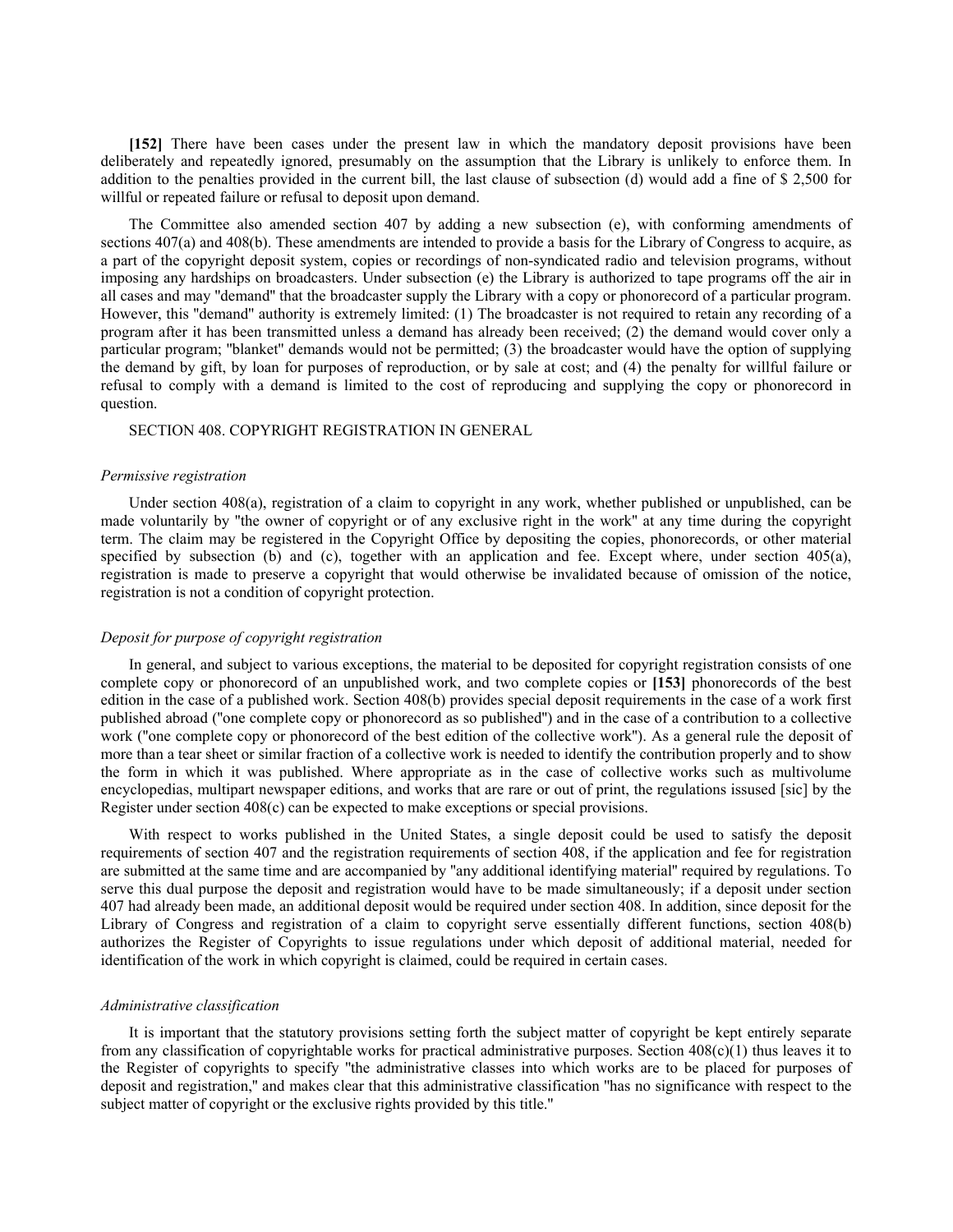## *Optional deposit*

Consistent with the principle of administrative flexibility underlying all of the deposit and registration provisions, subsection (c) of section 408 also gives the Register latitude in adjusting the type of material deposited to the needs of the registration system. The Register is authorized to issue regulations specifying ''the nature of the copies or phonorecords to be deposited in the various classes'' and, for particular classes, to require or permit deposit of identifying material rather than copies or phonorecords, deposit of one copy or phonorecord rather than two, or, in the case of a group of related works, a single rather than a number of separate registrations. Under this provision the Register could, where appropriate, permit deposit of phonorecords rather than notated copies of musical compositions, allow or require deposit of print-outs of computer programs under certain circumstances, or permit deposit of one volume of an encyclopedia for purposes of registration of a single contribution.

**[154]** Where the copies or phonorecords are bulky, unwieldy, easily broken, or otherwise impractical to file and retain as records identifying the work registered, the Register would be able to require or permit the substitute deposit of material that would better serve the purpose of identification. Cases of this sort might include, for example, billboard posters, toys and dolls, ceramics and glassware, costume jewelry, and a wide range of three-dimensional objects embodying copyrighted material. The Register's authority would also extend to rare or extremely valuable copies which would be burdensome or impossible to deposit. Deposit of one copy or phonorecord rather than two would probably be justifiable in the case of most motion pictures, and in any case where the Library of Congress has no need for the deposit and its only purpose is identification.

The provision empowering the Register to allow a number of related works to be registered together as a group represents a needed and important liberalization of the law now in effect. At present the requirement for separate registrations where related works or parts of a work are published separately has created administrative problems and has resulted in unnecessary burdens and expenses on authors and other copyright owners. In a number of cases the technical necessity for separate applications and fees has caused copyright owners to forego copyright altogether. Examples of cases where these undesirable and unnecessary results could be avoided by allowing a single registration include the various editions or issues of a daily newspaper, a work published in serial installments, a group of related jewelry designs, a group of photographs by one photographer, a series of greeting cards related to each other in some way, or a group of poems by a single author.

## *Single registration*

Section 408(c)(2) directs the Register of Copyrights to establish regulations permitting under certain conditions a single registration for a group of works by the same individual author, all first published as contributions to periodicals, including newspapers, within a twelve-month period, on the basis of a single deposit, application, and registration fee. It is required that each of the works as first published have a separate copyright notice, and that the name of the owner of copyright in the work, (or an abbreviation by which the name can be recognized, or a generally known alternative designation of the owner) is the same in each notice. It is further required that the deposit consist of one copy of the entire issue of the periodical, or of the entire section in the case of a newspaper, in which each contribution is first published. Finally, the application shall identify each work separately, including the periodical containing it and its date of first publication.

Section  $408(c)(3)$  provides under certain conditions an alternative to the separate renewal registrations of subsection (a). If the specified conditions are met, a single renewal registration may be made for a group of works by the same individual author, all first published as contributions to periodicals, including newspapers, upon the filing of a single application and fee. It is required that the renewal claimant or claimants, and the basic [sic] of claim or claims under section 304(a), is the same for each of the works; that the works were all copyrighted upon their first publication, either through separate copyright notice and registration or by virtue of a general copyright notice in the periodical issue as a whole; that the renewal application and fee are received not more than twenty-eight or less than twenty-seven years after December 31 of the calendar year in which all of the works were first published; and that the renewal application identifies each work separately, including the periodical containing it and its date of first publication.

### **[155]** *Corrections and amplifications*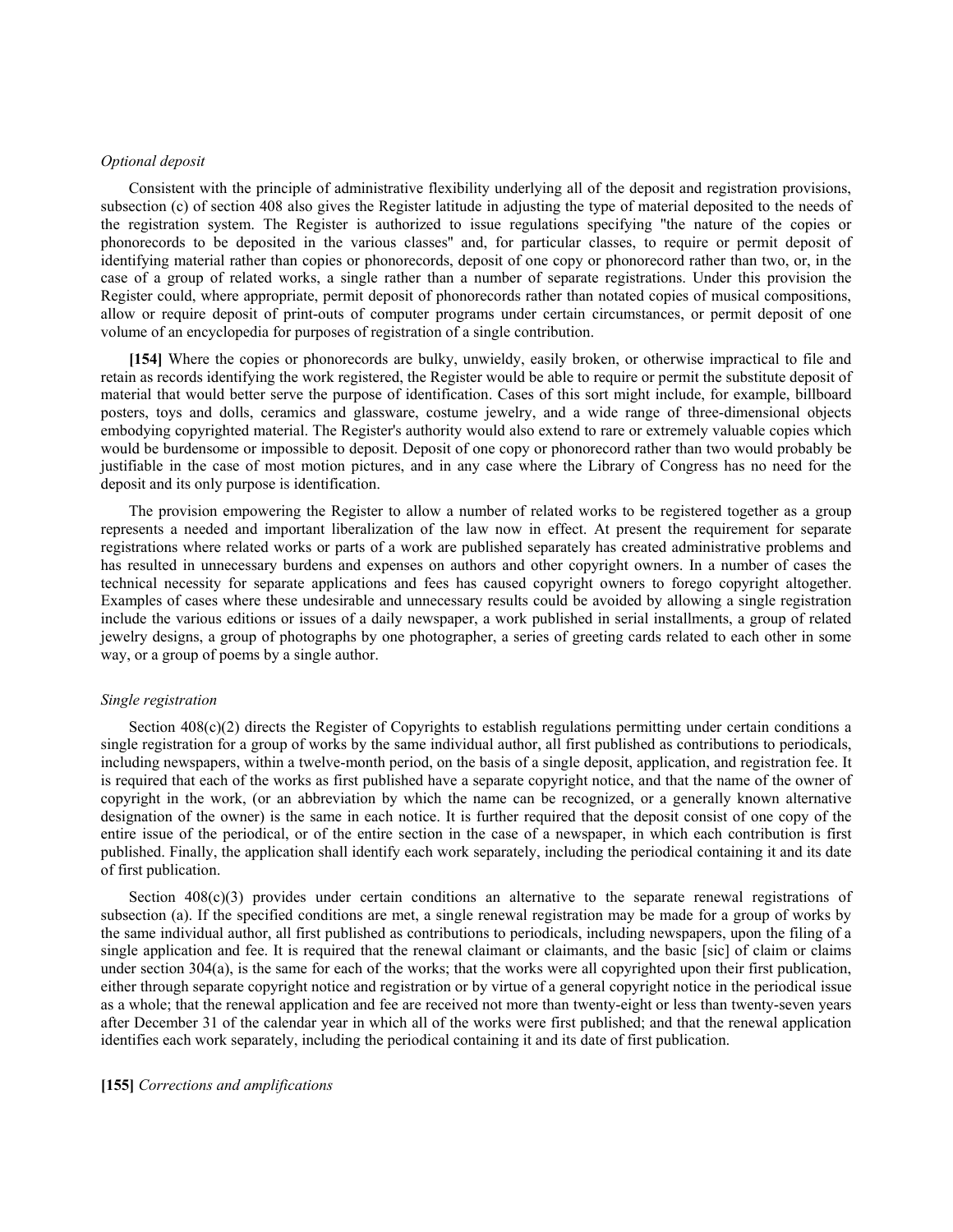Another unsatisfactory aspect of the present law is the lack of any provision for correcting or amplifying the information given in a completed registration. Subsection (d) of section 408 would remedy this by authorizing the Register to establish ''formal procedures for the filing of an application for supplementary registration,'' in order to correct an error or amplify the information in a copyright registration. The "error" to be corrected under subsection (d) is an error by the applicant that the Copyright Office could not have been expected to note during its examination of the claim; where the error in a registration is the result of the Copyright Office's own mistake or oversight, the Office can make the correction on its own initiative and without recourse to the ''supplementary registration'' procedure.

Under subsection (d), a supplementary registration is subject to payment of a separate fee and would be maintained as an independent record, separate and apart from the record of the earlier registration it is intended to supplement. However, it would be required to identify clearly ''the registration to be corrected or amplified'' so that the two registrations could be tied together by appropriate means in the Copyright Office records. The original registration would not be expunged or cancelled; as stated in the subsection: ''The information contained in a supplementary registration augments but does not supersede that contained in the earlier registration.''

### *Published edition of previously registered work*

The present statute requires that, where a work is registered in unpublished form, it must be registered again when it is published, whether or not the published edition contains any new copyrightable material. Under the bill there would be no need to make a second registration for the published edition unless it contains sufficient added material to be considered a ''derivative work'' or ''compilation'' under section 103.

On the other hand, there will be a number of cases where the copyright owner, although not required to do so, would like to have registration made for the published edition of the work, especially since the owner will still be obliged to deposit copies or phonorecords of it in the Copyright Office under section 407. From the point of view of the public there are advantages in allowing the owner to do so, since registration for the published edition will put on record the facts about the work in the form in which it is actually distributed to the public. Accordingly, section 408(e), which is intended to accomplish this result, makes an exception to the general rule against allowing more than one registration for the same work.

# SECTION 409. APPLICATION FOR REGISTRATION

The various clauses of section 409, which specify the information to be included in an application for copyright registration, are intended **[156]** to give the Register of Copyrights authority to elicit all of the information needed to examine the application and to make a meaningful record of registration. The list of enumerated items was not exhaustive; under the last clause of the section the application may also include ''any other information regarded by the Register of Copyrights as bearing upon the preparation or identification of the work or the existence, ownership, or duration of the copyright.''

Among the enumerated items there are several that are not now included in the Copyright Office's application forms, but will become significant under the life-plus-50 term and other provisions of the bill. Clause (5), reflecting the increased importance of the interrelationship between registration of copyright claims and recordation of transfers of ownership, requires a statement of how a claimant who is not the author acquired ownership of the copyright. Clause (9) requires that, ''in the case of a compilation or derivative work'' the application include ''an identification of any preexisting work or works that it is based on or incorporates, and a brief, general statement of the additional material covered by the copyright claim being registered.'' It is intended that, under this requirement, the application covering a collection such as a song-book or hymnal would clearly reveal any works in the collection that are in the public domain, and the copyright status of all other previously-published compositions. This information will be readily available in the Copyright Office.

The catch-all clause at the end of the section will enable the Register to obtain more specialized information, such as that bearing on whether the work contains material that is a ''work of the United States Government.'' In the case of works subject to the manufacturing requirement, the application must also include information about the manufacture of the copies.

## SECTION 410. REGISTRATION OF CLAIM AND ISSUANCE OF CERTIFICATE

The first two subsections of section 410 set forth the two basic duties of the Register of Copyrights with respect to copyright registration: (1) to register the claim and issue a certificate if the Register determines that ''the material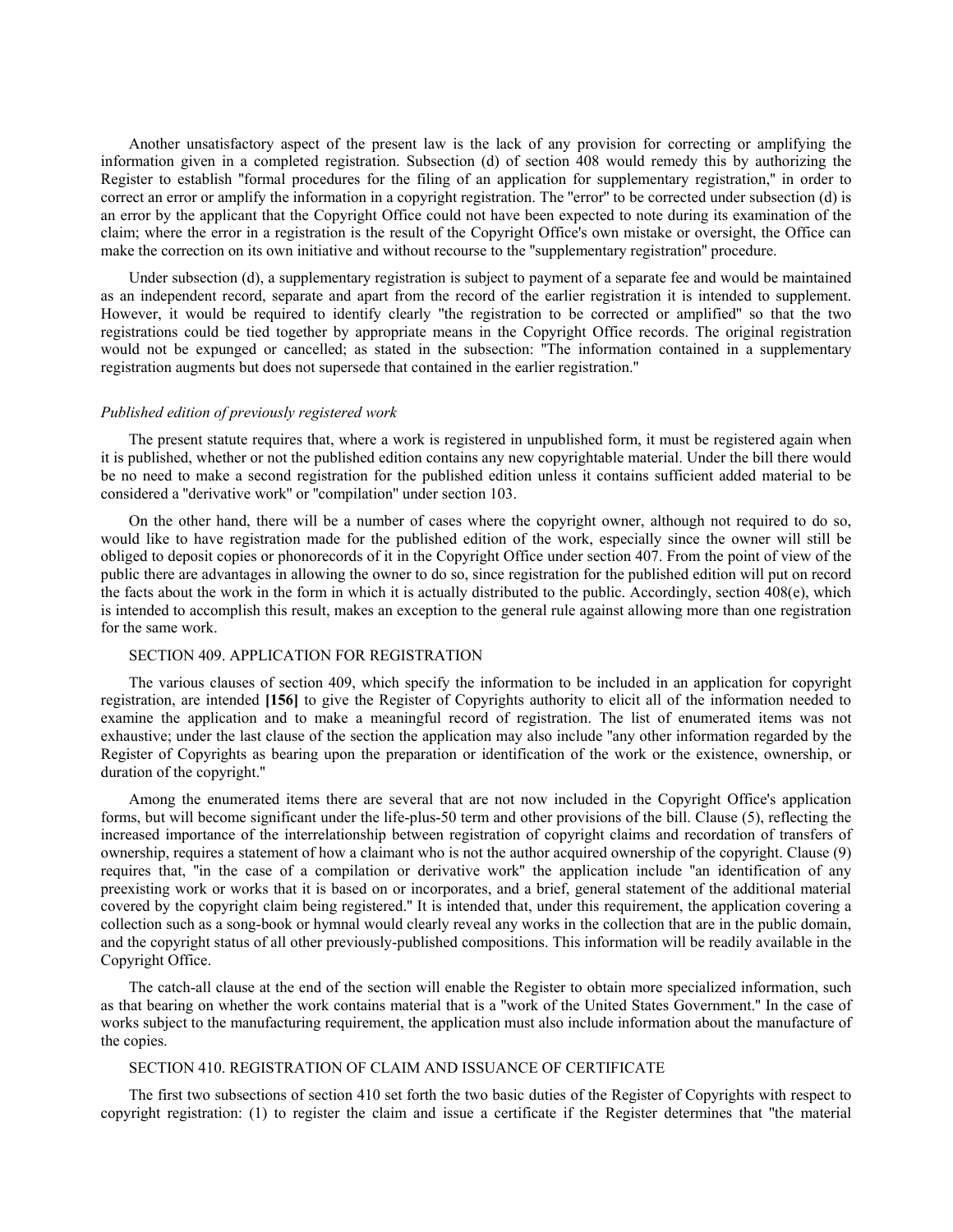deposited constitutes copyrightable subject matter and that the other legal and formal requirements of this title have been met,'' and (2) to refuse registration and notify the applicant if the Register determines that ''the material deposited does not constitute copyrightable subject matter or that the claim is invalid for any other reason.''

Subsection (c) deals with the probative effect of a certificate of registration issued by the Register under subsection (a). Under its provisions, a certificate is required to be given prima facie weight in any judicial proceedings if the registration it covers was made ''before or within five years after first publication of the work''; thereafter the court is given discretion to decide what evidentiary weight the certificate should be accorded. This five-year period is based on a recognition that the longer the lapse of time between publication and registration the less likely to be reliable are the facts stated in the certificate.

Under section  $410(c)$ , a certificate is to "constitute prima facie evidence of the validity of the copyright and of the facts stated in **[157]** the certificate.'' The principle that a certificate represents prima facie evidence of copyright validity has been established in a long line of court decisions, and it is a sound one. It is true that, unlike a patent claim, a claim to copyright is not examined for basic validity before a certificate is issued. On the other hand, endowing a copyright claimant who has obtained a certificate with a rebuttable presumption of the validity of the copyright does not deprive the defendant in an infringement suit of any rights; it merely orders the burdens of proof. The plaintiff should not ordinarily be forced in the first instance to prove all of the multitude of facts that underline the validity of the copyright unless the defendant, by effectively challenging them, shifts the burden of doing so to the plaintiff.

Section 410(d), which is in accord with the present practice of the Copyright Office, makes the effective date of registration the day when an application, deposit, and fee ''which are later determined by the Register of Copyrights or by a court of competent jurisdiction to be acceptable for registration'' have all been received. Where the three necessary elements are received at different times the date of receipt of the last of them is controlling, regardless of when the Copyright Office acts on the claim. The provision not only takes account of the inevitable timelag between receipt of the application and other material and the issuance of the certificate, but it also recognizes the possibility that a court might later find the Register wrong in refusing registration.

## SECTION 411. REGISTRATION AS PREREQUISITE TO INFRINGEMENT SUIT

The first sentence of section 411(a) restates the present statutory requirement that registration must be made before a suit for copyright infringement is instituted. Under the bill, as under the law now in effect, a copyright owner who has not registered his claim can have a valid cause of action against someone who has infringed his copyright, but he cannot enforce his rights in the courts until he has made registration.

The second and third sentences of section  $411(a)$  would alter the present law as interpreted in *Vacheron & Constantin-Le Coultre Watches, Inc. v. Benrus Watch Co. , 260 F.2d 637 (2d Cir. 1958).* That case requires an applicant, who has sought registration and has been refused, to bring an action against the Register of Copyrights to compel the issuance of a certificate, before suit can be brought against an infringer. Under section 411, a rejected claimant who has properly applied for registration may maintain an infringement suit if notice of it is served on the Register of Copyrights. The Register is authorized, through not required, to enter the suit within 60 days; the Register would be a party on the issue of registrability only, and a failure by the Register to join the action would ''not deprive the court of jurisdiction to determine that issue.''

Section 411(b) is intended to deal with the special situation presented by works that are being transmitted ''live'' at the same time they are being fixed in tangible form for the first time. Under certain circumstances, where the infringer has been given advance notice, an injunction could be obtained to prevent the unauthorized use of the material included in the "live" transmission.

## [158] SECTION 412. REGISTRATION AS PREREQUISITE TO CERTAIN REMEDIES

The need for section 412 arises from two basic changes the bill will make in the present law.

(1) Copyright registration for published works, which is useful and important to users and the public at large, would no longer be compulsory, and should therefore be induced in some practical way.

(2) The great body of unpublished works now protected at common law would automatically be brought under copyright and given statutory protection. The remedies for infringement presently available at common law should continue to apply to these works under the statute, but they should not be given special statutory remedies unless the owner has, by registration, made a public record of his copyright claim.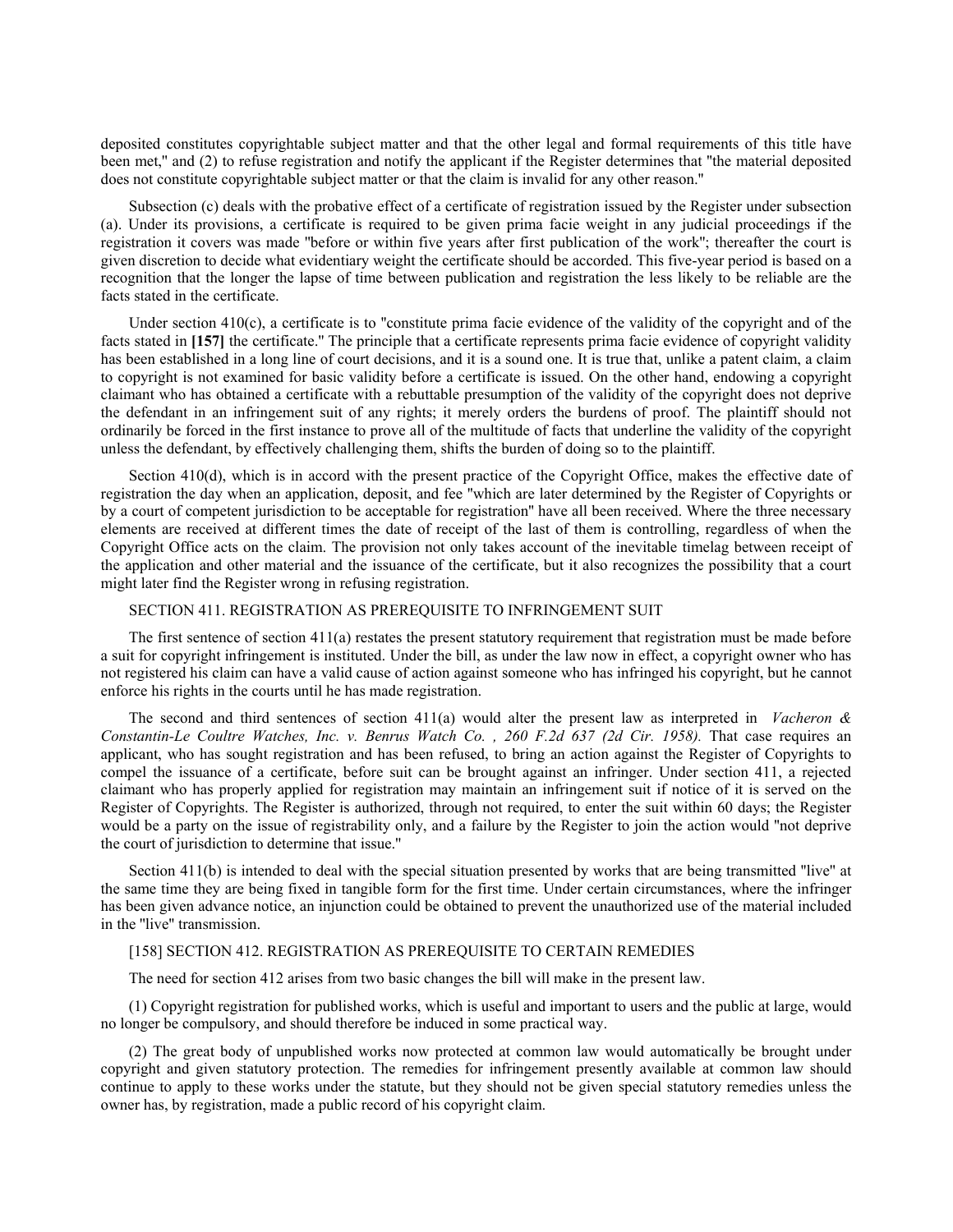Under the general scheme of the bill, a copyright owner whose work has been infringed before registration would be entitled to the remedies ordinarily available in infringement cases: an injunction on terms the court considers fair, and his actual damages plus any applicable profits not used as a measure of damages. However, section 412 would deny any award of the special or ''extraordinary'' remedies of statutory damages or attorney's fees where infringement of copyright in an unpublished work began before registration or where, in the case of a published work, infringement commenced after publication and before registration (unless registration has been made within a grace period of three months after publication). These provisions would be applicable to works of foreign and domestic origin alike.

In providing that statutory damages and attorney's fees are not recoverable for infringement of unpublished, unregistered works, clause (1) of section 412 in no way narrows the remedies available under the present law. With respect to published works, clause (2) would generally deny an award of those two special remedies where infringement takes place before registration. As an exception, however, the clause provides a grace period of three months after publication during which registration can be made without loss of remedies; full remedies could be recovered for any infringement begun during the three months after publication if registration is made before that period has ended. This exception is needed to take care of newsworthy or suddenly popular works which may be infringed almost as soon as they are published, before the copyright owner has had a reasonable opportunity to register his claim.

# SECTION 501. INFRINGEMENT OF COPYRIGHT

The bill, unlike the present law, contains a general statement of what constitutes infringement of copyright. Section 501(a) identifies a copyright infringer as someone who ''violates any of the exclusive rights of the copyright owner as provided by sections 106 through 118'' of the bill, or who imports copies or phonorecords in violation of section 602. Under the latter section an unauthorized importation of copies or phonorecords acquired abroad is an infringement of the exclusive right of distribution under certain circumstances.

The principle of the divisibility of copyright ownership. established by section 201(d), carries with it the need in infringement actions to safeguard the rights of all copyright owners and to avoid a multiplicity of suits. Subsection (b) of section 501 enables the owner of a particular right to bring an infringement action in that owner's name alone, while at the same time insuring to the extent possible that the other owners whose rights may be affected are notified and given a chance to join the action.

**[159]** The first sentence of subsection (b) empowers the ''legal or beneficial owner of an exclusive right'' to bring suit for "any infringement of that particular right committed while he or she is the owner of it." A "beneficial owner" for this purpose would include, for example, an author who had parted with legal title to the copyright in exchange for percentage royalties based on sales or license fees.

The second and third sentences of section 501(b), which supplement the provisions of the Federal Rules of Civil Procedure, give the courts discretion to require the plaintiff to serve notice of the plaintiff's suit on "any person shown, by the records of the Copyright Office or otherwise, to have or claim an interest in the copyright''; where a person's interest ''is likely to be affected by a decision in the case'' a court order requiring service of notice is mandatory. As under the Federal rules, the court has discretion to require joinder of ''any person having or claiming an interest in the copyright''; but, if any such person wishes to become a party, the court must permit that person's intervention.

In addition to cases involving divisibility of ownership in the same version of a work, section 501(b) is intended to allow a court to permit or compel joinder of the owners of rights in works upon which a derivative work is based.

Section 501 contains two provisions conferring standing to sue under the statute upon broadcast stations in specific situations involving secondary transmissions by cable systems. Under subsection (c), a local television broadcaster licensed to transmit a work can sue a cable system importing the same version of the work into the broadcaster's local service area in violation of section 111(c). Subsection (d) deals with cases arising under section 111(c)(3), the provision dealing with substitution or alteration by a cable system of commercials or other programming; in such cases standing to sue is also conferred on: (1) the primary transmitter whose transmission has been altered by the cable system, and (2) any broadcast stations within whose local service area the secondary transmission occurs. These provisions are linked to section 509, a new provision on remedies for alteration of programming by cable systems, discussed below.

## *Vicarious liability for infringing performances*

The committee has considered and rejected an amendment to this section intended to exempt the proprietors of an establishment, such as a ballroom or night club, from liability for copyright infringement committed by an independent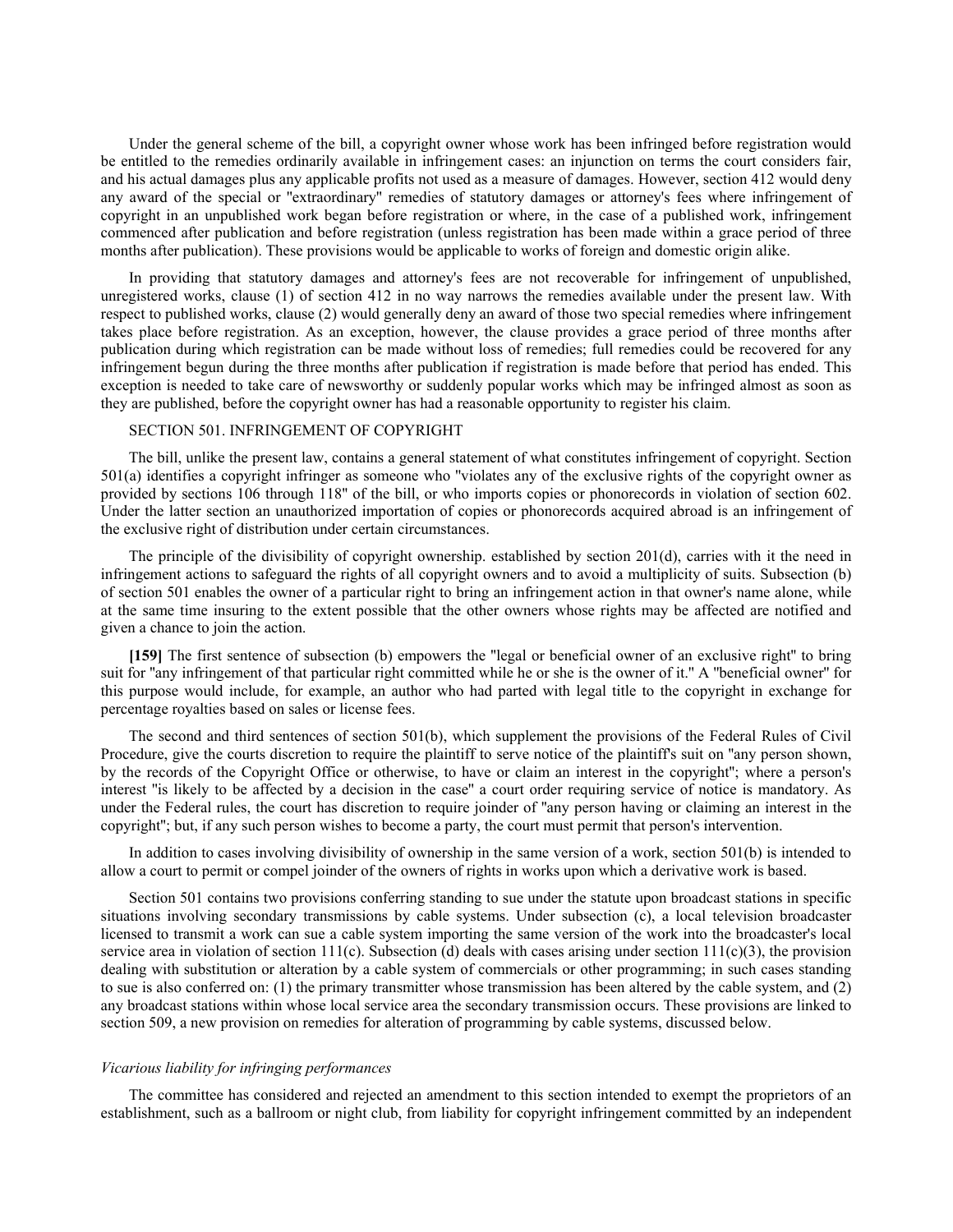contractor, such as an orchestra laeder [sic]. A well-established principle of copyright law is that a person who violates any of the exclusive rights of the copyright owner is an infringer, including persons who can be considered related or vicarious infringers. To be held a related or vicarious infringer in the case of performing rights, a defendant must either actively operate or supervise the operation of the place wherein the performances occur, or control the content of the infringing program, and expect commercial gain from the operation and either direct or indirect benefit **[160]** from the infringing performance. The committee has decided that no justification exists for changing existing law, and causing a significant erosion of the public performance right.

## SECTION 502. INJUNCTIONS

Section 502(a) reasserts the discretionary power of courts to grant injunctions and restraining orders, whether "preliminary," "temporary," "interlocutory," "permanent," or "final," to prevent or stop infringements of copyright. This power is made subject to the provisions of section 1498 of title 28, dealing with infringement actions against the United States. The latter reference in section 502(a) makes it clear that the bill would not permit the granting of an injunction against an infringement for which the Federal Government is liable under section 1498.

Under subsection (b), which is the counterpart of provisions in section 112 and 113 of the present statute, a copyright owner who has obtained an injunction in one State will be able to enforce it against a defendant located anywhere else in the United States.

### SECTION 503. IMPOUNDING AND DISPOSITION OF INFRINGING ARTICLES

The two subsections of section 503 deal respectively with the courts' power to impound allegedly infringing articles during the time an action is pending, and to order the destruction or other disposition of articles found to be infringing. In both cases the articles affected include ''all copies or phonorecords'' which are claimed or found ''to have been made or used in violation of the copyright owner's exclusive rights,'' and also ''all plates, molds, matrices, masters, tapes, film negatives, or other articles by means of which such copies of phonorecords may be reproduced.'' The alternative phrase ''made or used'' in both subsections enables a court to deal as it sees fit with articles which, though reproduced and acquired lawfully, have been used for infringing purposes such as rentals, performances, and displays.

Articles may be impounded under subsection (a) "at any time while an action under this title is pending," thus permitting seizures of articles alleged to be infringing as soon as suit has been filed and without waiting for an injunction. The same subsection empowers the court to order impounding ''on such terms as it may deem reasonable.'' The present Supreme Court rules with respect to seizure and impounding were issued even though there is no specific provision authorizing them in the copyright statute, and there appears no need for including a special provision on the point in the bill.

Under section 101(d) of the present statute, articles found to be infringing may be ordered to be delivered up for destruction. Section 503(b) of the bill would make this provision more flexible by giving the court discretion to order "destruction or other reasonable disposition" of the articles found to be infringing. Thus, as part of its final judgment or decree, the court could order the infringing articles sold, delivered to the plaintiff, or disposed of in some other way that would avoid needless waste and best serve the ends of justice.

# [161] SECTION 504. DAMAGES AND PROFITS

### *In general*

A cornerstone of the remedies sections and of the bill as a whole is section 504, the provision dealing with recovery of actual damages, profits, and statutory damages. The two basic aims of this section are reciprocal and correlative: (1) to give the courts specific unambiguous directions concerning monetary awards, thus avoiding the confusion and uncertainty that have marked the present law on the subject, and, at the same time, (2) to provide the courts with reasonable latitude to adjust recovery to the circumstances of the case, thus avoiding some of the artificial or overly technical awards resulting from the language of the existing statute.

Subsection (a) lays the groundwork for the more detailed provisions of the section by establishing the liability of a copyright infringer for either ''the copyright owner's actual damages and any additional profits of the infringer,'' or statutory damages. Recovery of actual damages and profits under section 504(b) or of statutory damages under section 504(c) is alternative and for the copyright owner to elect; as under the present law, the plaintiff in an infringement suit is not obliged to submit proof of damages and profits and may choose to rely on the provision for minimum statutory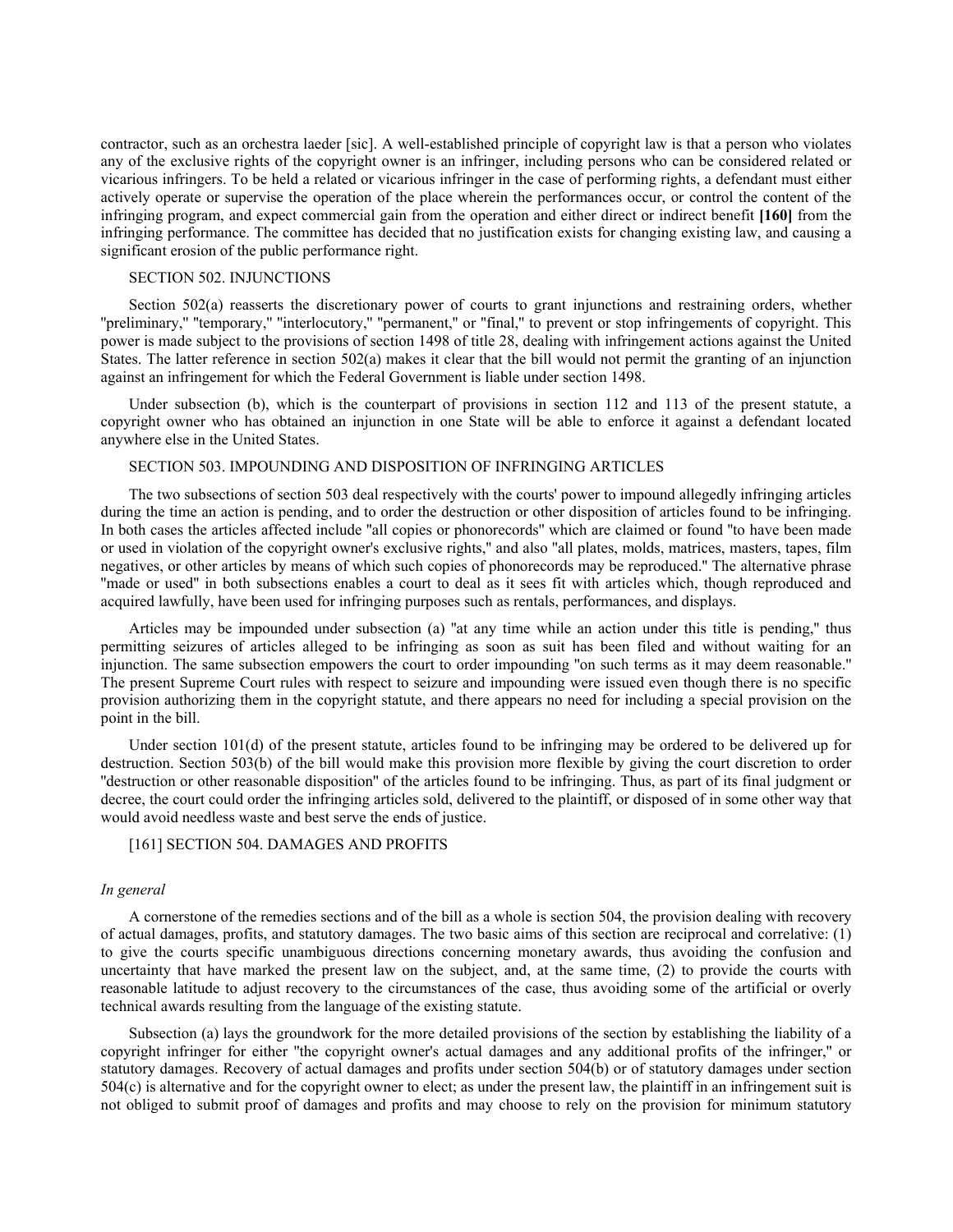damages. However, there is nothing in section 504 to prevent a court from taking account of evidence concerning actual damages and profits in making an award of statutory damages within the range set out in subsection (c).

## *Actual damages and profits*

In allowing the plaintiff to recover ''the actual damages suffered by him or her as a result of the infringement,'' plus any of the infringer's profits ''that are attributable to the infringement and are not taken into account in computing the actual damages,'' section 504(b) recognizes the different purposes served by awards of damages and profits. Damages are awarded to compensate the copyright owner for losses from the infringement, and profits are awarded to prevent the infringer from unfairly benefiting from a wrongful act. Where the defendant's profits are nothing more than a measure of the damages suffered by the copyright owner, it would be inappropriate to award damages and profits cumulatively, since in effect they amount to the same thing. However, in cases where the copyright owner has suffered damages not reflected in the infringer's profits, or where there have been profits attributable to the copyrighted work but not used as a measure of damages, subsection (b) authorizes the award of both.

The language of the subsection makes clear that only those profits ''attributable to the infringement'' are recoverable; where some of the defendant's profits result from the infringement and other profits are caused by different factors, it will be necessary for the court to make an apportionment. However, the burden of proof is on the defendant in these cases; in establishing profits the plaintiff need prove only ''the infringer's gross revenue,'' and the defendant must prove not only ''his or her deductible expenses'' but also ''the element of profit attributable to factors other than the copyrighted work.''

# **[162]** *Statutory damages*

Subsection (c) of section 504 makes clear that the plaintiff's election to recover statutory damages may take place at any time during the trial before the court has rendered its final judgment. The remainder of clause (1) of the subsection represents a statement of the general rates applicable to awards of statutory damages. Its principal provisions may be summarized as follows:

1. As a general rule, where the plaintiff elects to recover statutory damages, the court is obliged to award between \$ 250 and \$ 10,000. It can exercise discretion in awarding an amount within that range but, unless one of the exceptions provided by clause (2) is applicable, it cannot make an award of less than \$ 250 or of more than \$ 10,000 if the copyright owner has chosen recovery under section 504(c).

2. Although, as explained below, an award of minimum statutory damages may be multiplied if separate works and separately liable infringers are involved in the suit, a single award in the \$ 250 to \$ 10,000 range is to be made ''for all infringements involved in the action.'' A single infringer of a single work is liable for a single amount between \$ 250 and \$ 10,000, no matter how many acts of infringement are involved in the action and regardless of whether the acts were separate, isolated, or occurred in a related series.

3. Where the suit involves infringement of more than one separate and independent work, minimum statutory damages for each work must be awarded. For example, if one defendant has infringed three copyrighted works, the copyright owner is entitled to statutory damages of at least \$750 and may be awarded up to \$30,000. Subsection  $(c)(1)$ makes clear, however, that, although they are regarded as independent works for other purposes, ''all the parts of a compilation or derivative work constitute one work'' for this purpose. Moreover, although the minimum and maximum amounts are to be multiplied where multiple ''works'' are involved in the suit, the same is not true with respect to multiple copyrights, multiple owners, multiple exclusive rights, or multiple registrations. This point is especially important since, under a scheme of divisible copyright, it is possible to have the rights of a number of owners of separate ''copyrights'' in a single ''work'' infringed by one act of a defendant.

4. Where the infringements of one work were committed by a single infringer acting individually, a single award of statutory damages would be made. Similarly, where the work was infringed by two or more joint tortfeasors, the bill would make them jointly and severally liable for an amount in the \$ 250 to \$ 10,000 range. However, where separate infringements for which two or more defendants are not jointly liable are joined in the same action, separate awards of statutory damages would be appropriate.

Clause (2) of section 504(c) provides for exceptional cases in which the maximum award of statutory damages could be raised from \$ 10,000 to \$ 50,000, and in which the minimum recovery could be reduced from \$ 250 to \$ 100.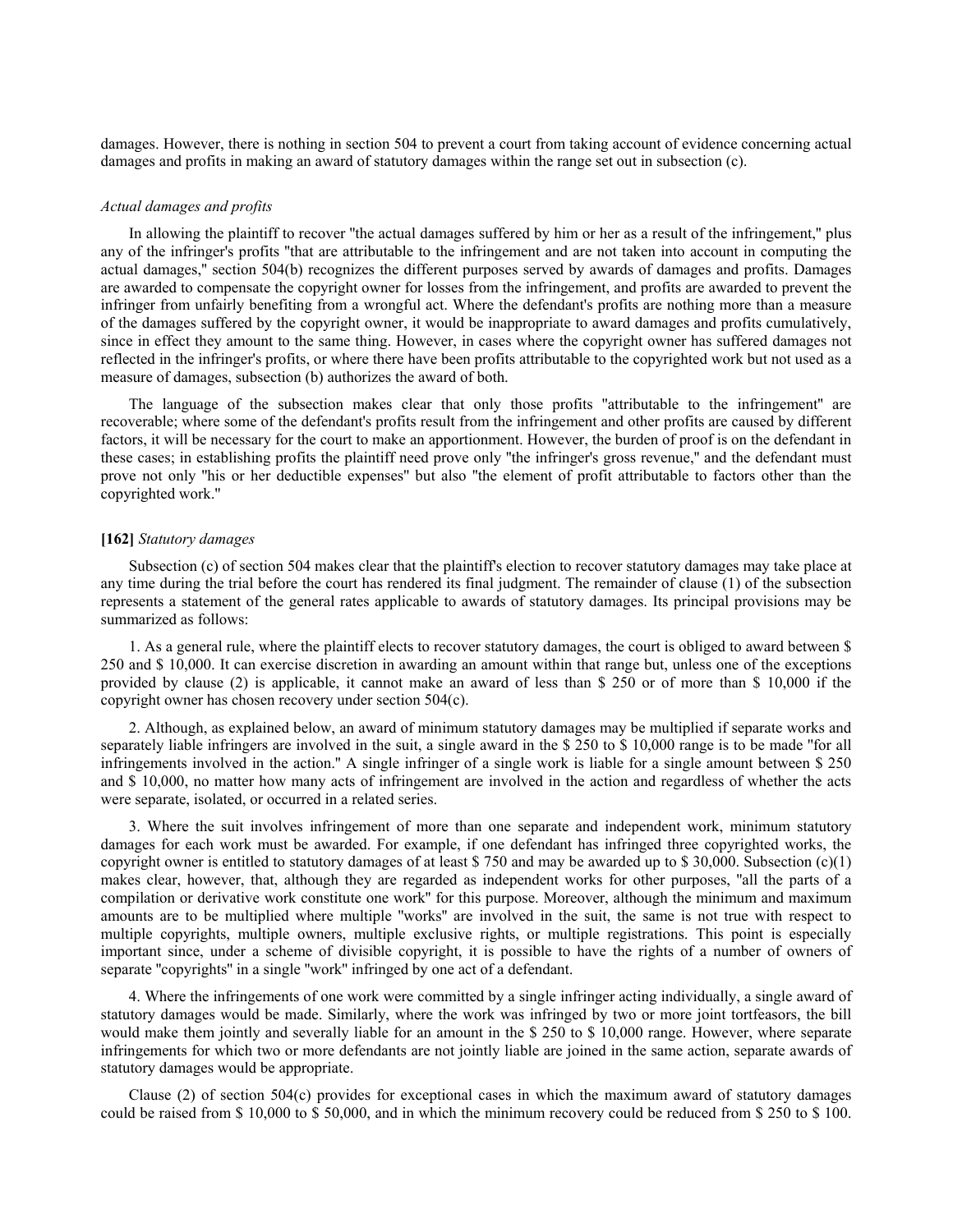The basic principle underlying this provision is that the courts should be given discretion to increase statutory damages in cases of willful infringement and to lower the minimum where the infringer is innocent. The language of the clause makes clear that in these situations the burden of proving willfulness rests on the copyright owner and that of proving innocence rests on the infringer, and that the court must make a finding of either willfulness or innocence in order to award the exceptional amounts.

The "innocent infringer" provision of section  $504(c)(2)$  has been the subject of extensive discussion. The exception, which would allow reduction of minimum statutory damages to \$ 100 where the infringer "was not aware and had no reason to believe that his or her acts constituted an infringement of copyright,'' is sufficient to protect against unwarranted liability in cases of occasional or isolated innocent infringement, and it offers adequate insulation to users, such as broadcasters and newspaper publishers, who are particularly vulnerable to this type of infringement suit. On the other hand, by establishing a realistic floor for liability, the provision preserves its intended deterrent effect; and it would not allow an infringer to escape simply because the plaintiff failed to disprove the defendant's claim of innocence.

In addition to the general ''innocent infringer'' provision clause (2) deals with the special situation of teachers, librarians, archivists, and public broadcasters, and the nonprofit institutions of which they are a part. Section  $504(c)(2)$ provides that, where such a person or institution or infringed copyrighted material in the honest belief that what they were doing constituted fair use, the court is precluded from awarding any statutory damages. It is intended that, in cases involving this provision, the burden of proof with respect to the defendant's good faith should rest on the plaintiff.

# [163] SECTIONS 505 THROUGH 509. MISCELLANEOUS PROVISIONS ON INFRINGEMENT AND REMEDIES

The remaining sections of chapter 5 of the bill deal with costs and attorneys' fees, criminal offenses, the statute of limitations, notification of copyright actions, and remedies for alteration of programming by cable systems.

Under section 505 the awarding of costs and attorney's fees are left to the court's discretion, and the section also makes clear that neither costs nor attorney's fees can be awarded to or against ''the United States or an officer thereof.''

Four types of criminal offenses actionable under the bill are listed in section 506: willful infringement for profit, fraudulent use of a copyright notice, fraudulent removal of notice, and false representation in connection with a copyright application. The maximum fine on conviction has been increased to \$ 10,000 and, in conformity with the general pattern of the Criminal Code (18 U.S.C.), no minimum fines have been provided. In addition to or instead of a fine, conviction for criminal infringement under section 506(a) can carry with it a sentence of imprisonment of up to one year. Section 506(b) deals with seizure, forfeiture, and destruction of material involved in cases of criminal infringement.

Section 506(a) contains a special provision applying to any person who infringes willfully and for purposes of commercial advantage the copyright in a sound recording or a motion picture. For the first such offense a person shall be fined not more than \$ 25,000 or imprisoned for not more than one year, or both. For any subsequent offense a person shall be fined not more than \$ 50,000 or imprisoned not more than two years, or both.

**[164]** Section 507, which is substantially identical with section 115 of the present law, establishes a three-year statute of limitations for both criminal proceedings and civil actions. The language of this section, which was adopted by the act of September 7, 1957 (71 Stat. 633), represents a reconciliation of views, and has therefore been left unaltered. Section 508, which corresponds to some extent with a provision in the patent law *(35 U.S.C. 290),* is intended to establish a method for notifying the Copyright Office and the public of the filing and disposition of copyright cases. The clerks of the Federal courts are to notify the Copyright Office of the filing of any copyright actions and of their final disposition, and the Copyright Office is to make these notifications as part of its public records.

Section 509(b) specifies a new discretionary remedy for alteration of programming by cable systems in violation of section  $111(c)(3)$ : the court in such cases may decree that, "for a period not to exceed thirty days, the cable system shall be deprived of the benefit of a compulsory license for one or more distant signals carried by such cable system.'' The term ''distant signals'' in this provision is intended to have a meaning consistent with the definition of ''distant signal equivalent'' in section 111.

Under section 509(a), four types of plaintiffs are entitled to bring an action in cases of alteration of programming by cable systems in violation of section  $111(c)(3)$ . For regular copyright owners and local broadcaster-licensees, the full battery of remedies for infringement would be available. The two new classes of potential plaintiffs under section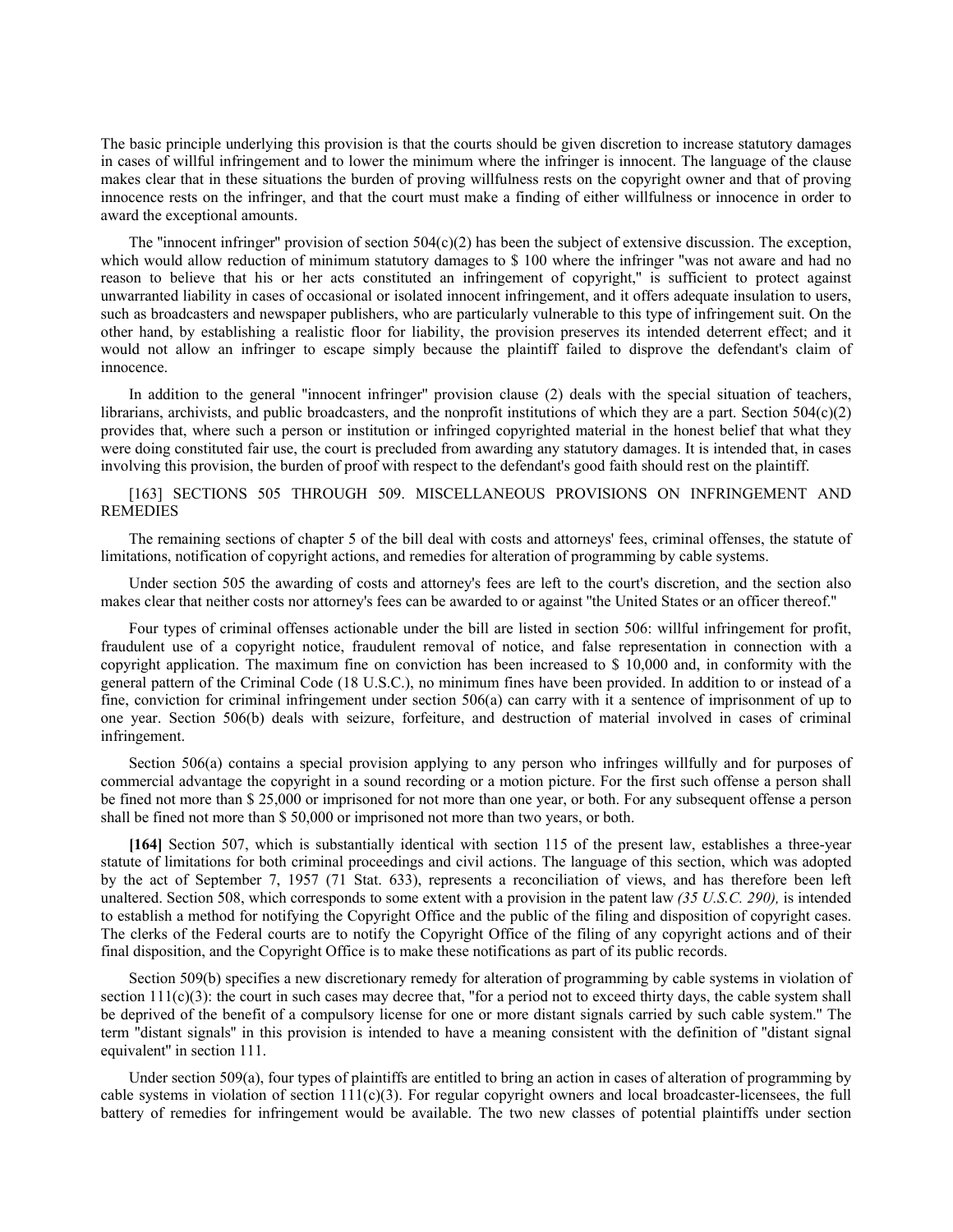501(d)--the distant-signal transmitter and other local stations--would be limited to the following remedies: (i) discretionary injunctions; (ii) discretionary costs and attorney's fees; (iii) any actual damages the plaintiff can prove were attributable to the act of altering program content; and (iv) the new discretionary remedy of suspension of compulsory licensing.

# SECTION 601. MANUFACTURING REQUIREMENT

#### *The requirement in general*

A chronic problem in efforts to revise the copyright statute for the past 85 years has been the need to reconcile the interests of the American printing industry with those of authors and other copyright owners. The scope and impact of the ''manufacturing clause,'' which came into the copyright law as a compromise in 1891, have been gradually narrowed by successive amendments.

Under the present statute, with many exceptions and qualifications, a book or periodical in the English language must be manufactured in the United States in order to receive full copyright protection. Failure to comply with any of the complicated requirements can result in complete loss of protection. Today the main effects of the manufacturing requirements are on works by American authors.

The first and most important question here is whether the manufacturing requirement should be retained in the statute in any form. Beginning in 1965, serious efforts at compromising the issue were made by various interests aimed at substantially narrowing the scope of the requirement, and these efforts produced the version of section 601 adopted by the Senate when it passed S.22.

**[165]** The principal arguments for elimination of the manufacturing requirement can be summarized as follows:

1. The manufacturing clause originated as a response to a historical situation that no longer exists. Its requirements have gradually been relaxed over the years, and the results of the 1954 amendment, which partially eliminated it, have borne out predictions of positive economic benefits for all concerned, including printers, printing trades union members, and the public.

2. The provision places unjustified burdens on the author, who is treated as a hostage. It hurts the author most where it benefits the manufacturer least: in cases where the author must publish abroad or not at all. It unfairly discriminates between American authors and other authors, and between authors of books and authors of other works.

3. The manufacturing clause violates the basic principle that an author's rights should not be dependent on the circumstances of manufacture. Complete repeal would substantially reduce friction with foreign authors and publishers, increase opportunities for American authors to have their works published, encourage international publishing ventures, and eliminate the tangle of procedural requirements now burdening authors, publishers, the Copyright Office, and the United States Customs Service.

4. Studies prove that the economic fears of the printing industry and union are unfounded. The vast bulk of American titles are completely manufactured in the United States, and U.S. exports of printed matter are much greater than imports. The American book manufacturing industry is healthy and growing, to the extent that it cannot keep pace with its orders. There are increasing advantages to domestic manufacture because of improved technology, and because of the delays, inconveniences, and other disadvantages of foreign manufacture. Even with repeal, foreign manufacturing would be confined to small editions and scholarly works, some of which could not be published otherwise.

The following were the principal arguments in favor of retaining some kind of manufacturing restriction.

1. The historical reasons for the manufacturing clause were valid originally and still are. It is unrealistic to speak of this as a ''free trade'' issue or of tariffs as offering any solution, since book tariffs have been removed entirely under the Florence Agreement. The manufacturing requirement remains a reasonable and justifiable condition to the granting of a monopoly. There is no problem of international comity, since only works by American authors are affected by section 601. Foreign countries have many kinds of import barriers, currency controls, and similar restrictive devices comparable to a manufacturing requirement.

2. The differentials between U.S. and foreign wage rates in book production are extremely broad and are not diminishing; Congress should not create a condition whereby work can be done under the most degraded working conditions in the world, be given free entry, and thus exclude American manufacturers from the market. The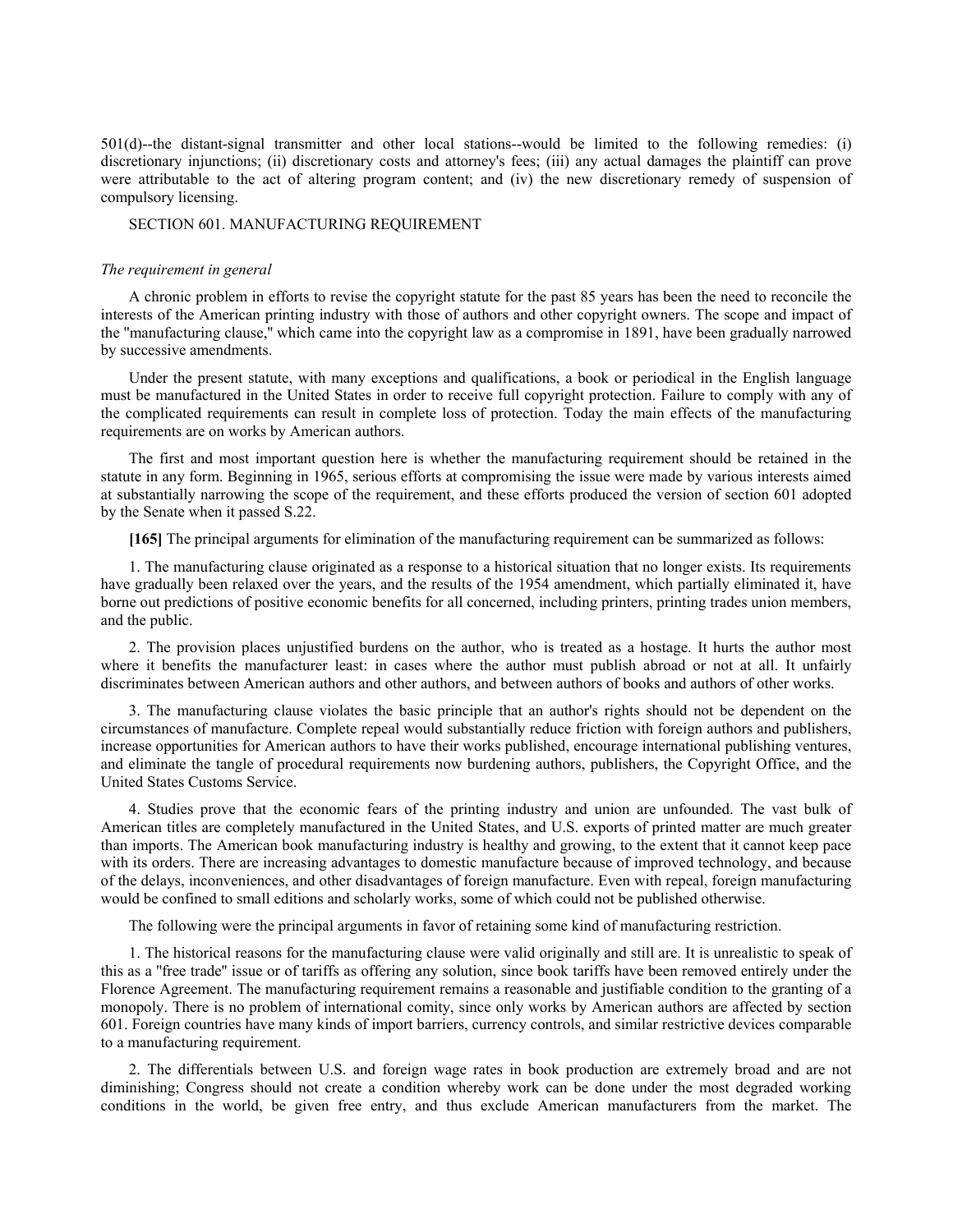manufacturing clause has been responsible for a strong and enduring industry. Repeal could destroy small businesses, bring chaos to the **[166]** industry, and catch manufacturers, whose labor costs and break-even points are extremely high, in a cost-price squeeze at a time when expenditures for new equipment have reduced profits to a minimum.

3. The high ratio of exports to imports could change very quickly without a manufacturing requirement. Repeal would add to the balance-of-payments deficit since foreign publishers never manufacture here. The U.S. publishing industry has large investments abroad, and attacks on the manufacturing clause by foreign publishers, show a keen anticipation for new business. The book publishers' arguments that repeal would have no real economic impact are contradicted by their arguments that the manufacturing requirement is stifling scholarship and crippling publishing; their own figures show a 250 percent rise in English-language book imports in 10 years.

After carefully weighing these arguments, the Committee concludes that there is no justification on principle for a manufacturing requirement in the copyright statute, and although there may have been some economic justification for it at one time, that justification no longer exists. While it is true that section 601 represents a substantial liberalization and that it would remove many of the inequities of the present manufacturing requirement, the real issue is whether retention of a provision of this sort in a copyright law can continue to be justified. The Committee believes it cannot.

The Committee recognizes that immediate repeal of the manufacturing requirement might have damaging effects in some segments of the U.S. printing industry. It has therefore amended section 601 to retain the liberalized requirement through the end of 1980, but to repeal it definitively as of January 1, 1981. It also adopted an amendment further ameliorating the effect of this temporary legislation on individual American authors.

In view of this decision, the detailed discussion of section 601 that follows will cease to be of significance after 1980.

## *Works subject to the manufacturing requirement*

The scope of the manufacturing requirement, as set out in subsections (a) and (b) of section 601, is considerably more limited than that of present law. The requirements apply to ''a work consisting preponderantly of nondramatic literary material that is in the English language and is protected under this title," and would thus not extend to: dramatic, musical, pictorial, or graphic works; foreign-language, bilingual, or multilingual works; public domain material; or works consisting preponderantly of material that is not subject to the manufacturing requirement.

The term ''literary material'' does not connote any criterion of literary merit or qualitative value; it includes catalogs, directories and ''similar materials.''

A work containing ''nondramatic literary material that is in the English language and is protected under this title,'' and also containing dramatic, musical, pictorial, graphic, foreign-language, public domain, or other material that is not subject to the manufacturing requirement, or any combination of these, is not considered to consist ''preponderantly'' of the copyright-protected nondramatic English-language literary material unless such material exceeds the exempted material in importance. Thus, where the literary material in a work consists merely of a foreword or preface, and captions, headings, or **[167]** brief descriptions or explanations of pictorial, graphic or other non-literary material, the manufacturing requirement does not apply to the work in whole or in part. In such case, the non-literary material clearly exceeds the literary material in importance, and the entire work is free of the manufacturing requirement.

On the other hand, if the copyright-protected non-dramatic English-language literary material in the work exceeds the other material in importance, then the manufacturing requirement applies. For example, a work containing pictorial, graphic, or other non-literary material is subject to the manufacturing requirement if the non-literary material merely illustrates a textual narrative or exposition, regardless of the relative amount of space occupied by each kind of material. In such a case, the narrative or exposition comprising the literary material plainly exceeds in importance the non-literary material in the work. However, even though such a work is subject to the manufacturing requirement, only the portions consisting of copyrighted nondramatic literary material in English are required to be manufactured in the United States or Canada. The illustrations may be manufactured elsewhere without affecting their copyright status.

Under section 601(b)(1) works by American nationals domiciled abroad for at least a year would be exempted. The manufacturing requirement would generally apply only to works by American authors domiciled here, and then only if none of the co-authors of the work are foreign.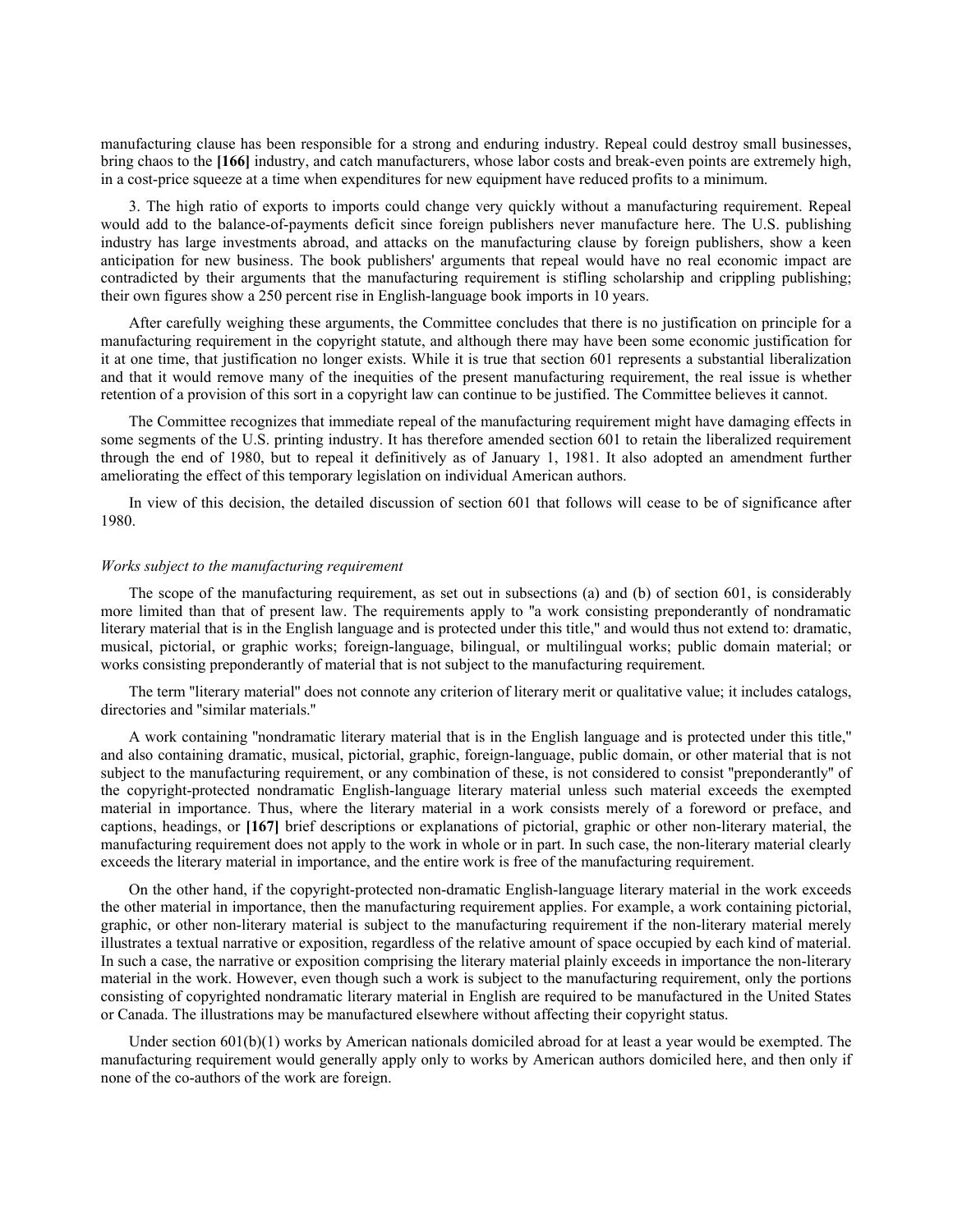In order to make clear the application of the foreign-author exemption to "works made for hire"--of which the employer or other person for whom the work was prepared is considered the ''author'' for copyright purposes--section  $601(b)(1)$  provides that the exemption does not apply unless a substantial part of the work was prepared for an employer or other person who is not a national or domiciliary of the United States, or a domestic corporation or enterprise. The reference to ''a domestic corporation or enterprise'' is intended to include a subsidiary formed by the domestic corporation or enterprise primarily for the purpose of obtaining the exemption.

The provision adopts a proposal put forward by various segments of both the United States and the Canadian printing industries, recommending an exemption for copies manufactured in Canada. Since wage standards in Canada are substantially comparable to those in the United States, the arguments for equal treatment under the manufacturing clause are persuasive.

## *Limitations on importation and distribution of copies manufactured abroad*

The basic purpose of the temporary manufacturing requirements of section 601, like that of the present manufacturing clause, is to induce the manufacture of an edition in the United States if more than a certain limited number of copies are to be distributed in this country. Subsection (a) therefore provides in general that ''the importation into or public distribution in the United States'' of copies not complying with the manufacturing clause is prohibited. Subsection (b) then sets out the exceptions to this prohibition, and clause (2) of that subsection fixes the importation limit at 2,000 copies.

Additional exceptions to the copies affected by the manufacturing requirements are set out in clauses (3) through (7) of subsection (b). **[168]** Clause (3) permits importation of copies for governmental use, other than in schools, by the United States or by ''any State or political subdivision of a State.'' Clause (4) allows importation for personal use of ''no more than one copy of any work at any one time,'' and also exempts copies in the baggage of persons arriving from abroad and copies intended for the library collection of nonprofit scholarly, educational, or religious organizations. Braille copies are completely exempted under clause (5), and clause (6) permits the public distribution in the United States of copies allowed entry by the other clauses of that subsection. Clause (7) is a new exception, covering cases in which an individual American author has, through choice or necessity, arranged for publication of his work by a foreign rather than a domestic publisher.

# *What constitutes ''manufacture in the United States'' or Canada*

A difficult problem in the manufacturing clause controversy involves the restrictions to be imposed on foreign typesetting or composition. Under what they regard as a loophole in the present law, a number of publishers have for years been having their manuscripts set in type abroad, importing ''reproduction proofs,'' and then printing their books from offset plates ''by lithographic process \*\*\* wholly performed in the United States.'' The language of the statute on this point is ambiguous and, although the publishers' practice has received some support from the Copyright Office, there is a question as to whether or not it violates the manufacturing requirements.

In general the book publishers have opposed any definition of domestic manufacture that would close the ''repro proof'' loophole or that would interfere with their use of new techniques of book production, including use of imported computer tapes for composition here. This problem was the focal point of a compromise agreement between representatives of the book publishers and authors on the one side and of typographical firms and printing trades unions on the other, and the bill embodies this compromise as a reasonable solution to the problem.

Under subsection (c) the manufacturing requirement is confined to the following processes: (1) Typesetting and platemaking, ''where the copies are printed directly from type that has been set, or directly from plates made from such type''; (2) the making of plates, ''where the making of plates by a lithographic or photoengraving process is a final or intermediate step preceding the printing of the copies''; and (3) in all cases, the ''printing or other final process of producing multiple copies and any binding of the copies.'' Under the subsection there would be nothing to prevent the importation of reproduction proofs, however they were prepared, as long as the plates from which the copies are printed are made here and are not themselves imported. Similarly, the importation of computer tapes from which plates can be prepared here would be permitted. However, regardless of the process involved, the actual duplication of multiple copies, together with any binding, are required to be done in the United States or Canada.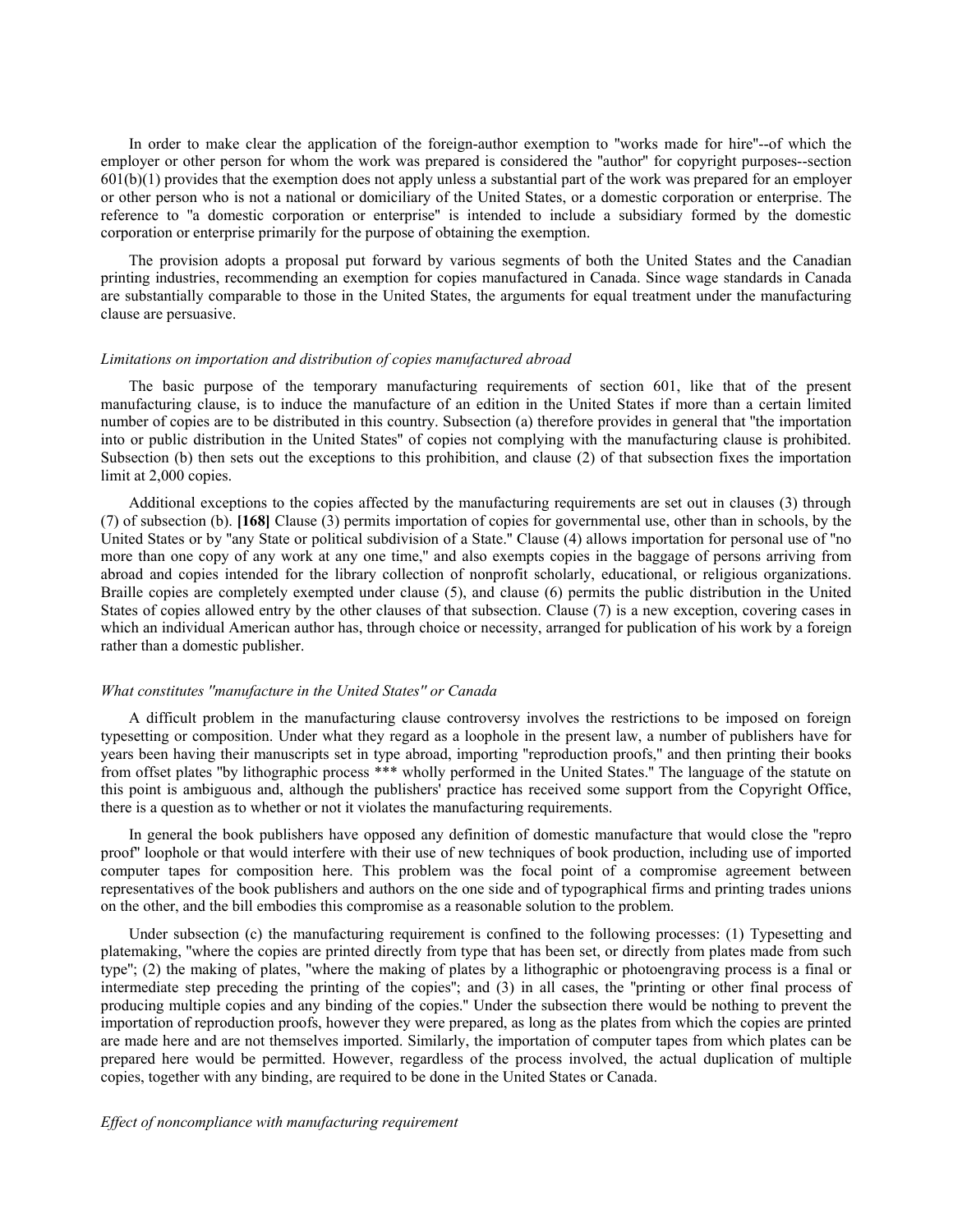Subsection (d) of section 601 makes clear that compliance with the manufacturing requirements no longer constitutes a condition of copyright with respect to reproduction and the distribution of copies. The **[169]** bill does away with the special "ad interim" time limits and registration requirements of the present law and, even if copies are imported or distributed in violation of the section, there would be no effect on the copyright owner's right to make and distribute phonorecords of the work, to make derivative works including dramatizations and motion pictures, and to perform or display the work publicly. Even the rights to reproduce and distribute copies are not lost in cases of violation, although they are limited as against certain infringers.

Subsection (d) provides a complete defense in any civil action or criminal proceedings for infringement of the exclusive rights of reproduction or distribution of copies where, under certain circumstances, the defendant proves violation of the manufacturing requirements. The defense is limited to infringement of the ''nondramatic literary material comprised in the work and any other parts of the work in which the exclusive rights to reproduce and distribute copies are owned by the same person who owns such exclusive rights in the nondramatic literary material.'' This means, for example, that the owner of copyright in photographs or illustrations published in a book copyrighted by someone else who would not be deprived of rights against an infringer who proves that there had been a violation of section 601.

Section 601(d) places the full burden for proving violation on the infringer. The infringer's defense must be based on proof that: (1) copies in violation of section 601 have been imported or publicly distributed in the United States ''by or with the authority'' of the copyright owner; and (2) that the infringing copies complied with the manufacturing requirements; and (3) that the infringement began before an authorized edition complying with the requirements had been registered. The third of these clauses of subsection (d) means, in effect, that a copyright owner can reinstate full exclusive rights by manufacturing an edition in the United States and making registration for it.

Subsection (e) requires the plaintiff in any infringement action involving publishing rights in material subject to the manufacturing clause to identify the manufacturers of the copies in his complaint. Correspondingly, section 409 would require the manufacturers to be identified in applications for registration covering published works subject to the requirements of section 601.

## SECTION 602. INFRINGING IMPORTATION

#### *Scope of the section*

Section 602, which has nothing to do with the manufacturing requirements of section 601, deals with two separate situations: importation of ''piratical'' articles (that is, copies or phonorecords made without any authorization of the copyright owner), and unauthorized importation of copies or phonorecords that were lawfully made. The general approach of section 602 is to make unauthorized importation an act of infringement in both cases, but to permit the United States Customs Service to prohibit importation only of ''piratical'' articles.

Section 602(a) first states the general rule that unauthorized importation is an infringement merely if the copies or phonorecords ''have been acquired outside the United States'', but then enumerates three specific exceptions: (1) importation under the authority or for **[170]** the use of a governmental body, but not including material for use in schools or copies of an audiovisual work imported for any purpose other than archival use; (2) importation for the private use of the importer of no more than one copy or phonorecord of a work at a time, or of articles in the personal baggage of travelers from abroad; or (3) importation by nonprofit organizations ''operated for scholarly, educational, or religious purposes'' of ''no more than one copy of an audiovisual work solely for archival purposes, and no more than five copies or phonorecords of any other work for its library lending or archival purposes.'' The bill specifies that the third exception does not apply if the importation ''is part of an activity consisting of systematic reproduction or distribution, engaged in by such organization in violation of the provisions of section  $108(g)(2)$ ."

If none of the three exemptions applies, any unauthorized importer of copies or phonorecords acquired abroad could be sued for damages and enjoined from making any use of them, even before any public distribution in this country has taken place.

## *Importation of ''piratical'' copies*

Section 602(b) retains the present statute's prohibition against importation of "piratical" copies or phonorecords-those whose making ''would have constituted an infringement of copyright if this title had been applicable.'' Thus, the Customs Service could exclude copies or phonorecords that were unlawful in the country where they were made; it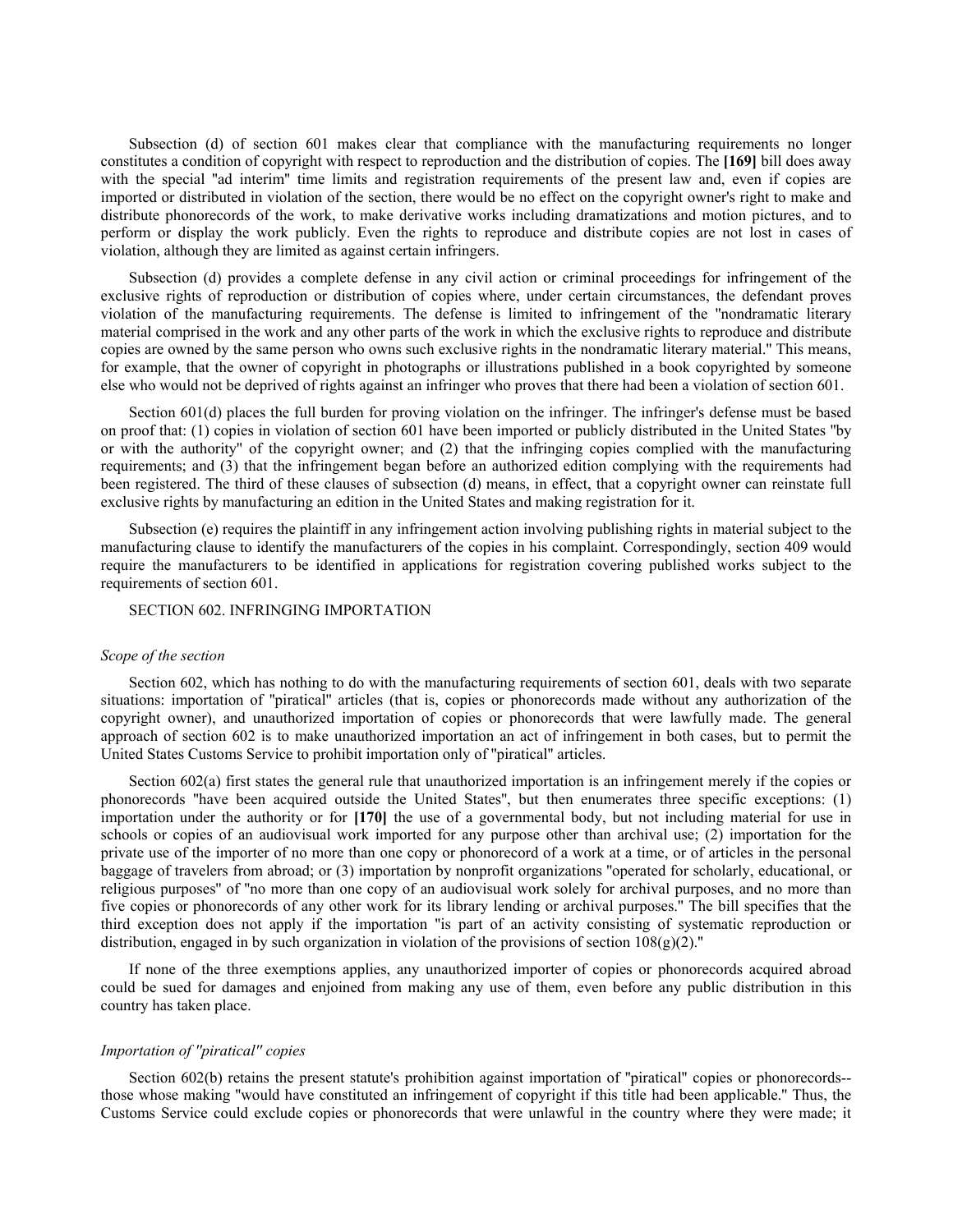could also exclude copies or phonorecords which, although made lawfully under the domestic law of that country, would have been unlawful if the U.S. copyright law could have been applied. A typical example would be a work by an American author which is in the public domain in a foreign country because that country does not have copyright relations with the United States; the making and publication of an authorized edition would be lawful in that country, but the Customs Service could prevent the importation of any copies of that edition.

# *Importation for infringing distribution*

The second situation covered by section 602 is that where the copies or phonorecords were lawfully made but their distribution in the United States would infringe the U.S. copyright owner's exclusive rights. As already said, the mere act of importation in this situation would constitute an act of infringement and could be enjoined. However, in cases of this sort it would be impracticable for the United States Customs Service to attempt to enforce the importation prohibition, and section 602(b) provides that, unless a violation of the manufacturing requirements is also involved, the Service has no authority to prevent importation, ''where the copies or phonorecords were lawfully made.'' The subsection would authorize the establishment of a procedure under which copyright owners could arrange for the Customs Service to notify them whenever articles appearing to infringe their works are imported.

### SECTION 603. ENFORCEMENT OF IMPORTATION PROHIBITIONS

The importation prohibitions of both sections 601 and 602 would be enforced under section 603, which is similar to section 109 of the statute now in effect. Subsection (a) would authorize the Secretary of **[171]** the Treasury and the United States Postal Service to make regulations for this purpose, and subsection (c) provides for the disposition of excluded articles.

Subsection (b) of section 603 deals only with the prohibition against importation of "piratical" copies or phonorecords, and is aimed at solving problems that have arisen under the present statute. Since the United States Customs Service is often in no position to make determinations as to whether particular articles are ''piratical,'' section 603(b) would permit the Customs regulations to require the person seeking exclusion either to obtain a court order enjoining importation, or to furnish proof of his claim and to post bond.

## SECTIONS 701 THROUGH 710. ADMINISTRATIVE PROVISIONS

Chapter 7, entitled ''Copyright Office,'' sets forth the administrative and housekeeping provisions of the bill.

## *Administrative Procedure Act*

Under an amendment to section 701 adopted by the Committee, the Copyright Office is made fully subject to the Administrative Procedure Act with one exception: under section 706(b), reproduction and distribution of copyright deposit copies would be made under the Freedom of Information Act only to the extent permitted by the Copyright Office regulations.

# *Retention and disposition of deposited articles*

A recurring problem in the administration of the copyright law has been the need to reconcile the storage limitations of the Copyright Office with the continued value of deposits in identifying copyrighted works. Aside from its indisputable utility to future historians and scholars, a substantially complete collection of both published and unpublished deposits, other than those selected by the Library of Congress, would avoid the many difficulties encountered when copies needed for identification in connection with litigation or other purposes have been destroyed. The basic policy behind section 704 is that copyright deposits should be retained as long as possible, but that the Register of Copyrights and the Librarian of Congress should be empowered to dispose of them under appropriate safeguards when they decide that it has become necessary to do so.

Under subsection (a) of section 704, any copy, phonorecord, or identifying material deposited for registration, whether registered or not, becomes ''the property of the United States Government.'' This means that the copyright owner or person who made the depodsit [sic] cannot demand its return as a matter of right, even in rejection cases, although the provisions of section 407 and 408 are flexible enough to allow for special arrangements in exceptional cases. On the other hand, Government ownership of deposited articles under section 704(a) carries with it no privileges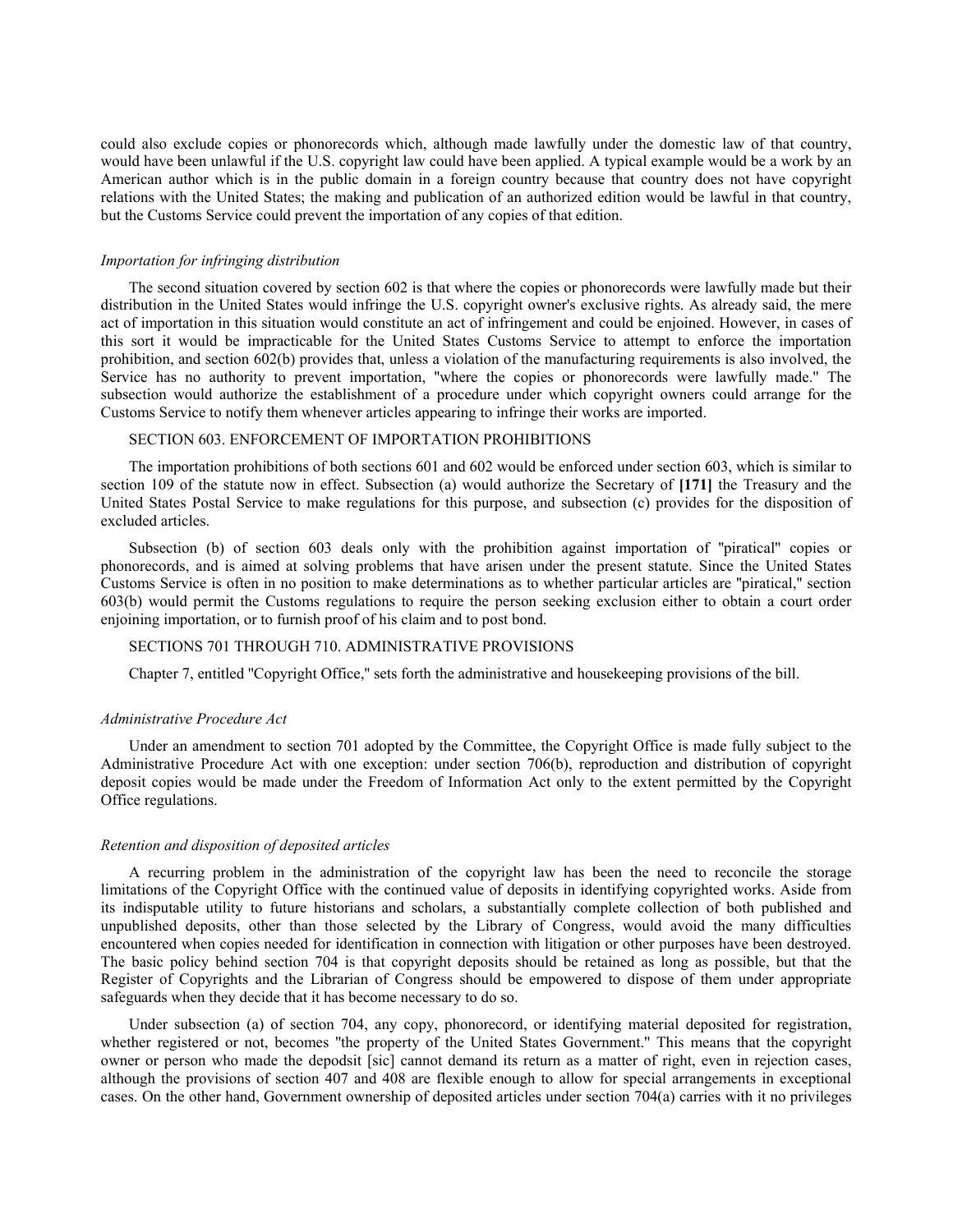under the copyright itself; use of a deposited article in violation of the copyright owner's exclusive rights would be infringement.

With respect to published works, section 704(b) makes all deposits available to the Library of Congress "for its collections, or for exchanges or transfer to any other library''; where the work is unpublished, the Library is authorized to select any deposit for its own **[172]** collections or for transfer to the National Archives of the United States or to a Federal records center.

Motion picture producers have expressed some concern lest the right to transfer copies of works, such as motion pictures, that have been published under rental, lease, or loan arrangements, might lead to abuse. However, the Library of Congress has not knowingly transferred works of this sort to other libraries in the past, and there is no reason to expect it to do so in the future.

The Committee added a new subsection (c) to section 704, under which the Register is authorized to make microfilm or other record copies of copyright deposits before transferring or otherwise disposing of them.

For deposits not selected by the Library, subsection (d) provides that they, or ''identifying portions or reproductions of them,'' are to be retained under Copyright Office control ''for the longest period considered practicable and desirable'' by the Register and the Librarian. When and if they ultimately decide that retention of certain deposited articles is no longer "practicable and desirable," the Register and Librarian have joint discretion to order their "destruction or other disposition.'' Because of the unique value and irreplaceable nature of unpublished deposits, the subsection prohibits their intentional destruction during their copyright term, unless a facsimile reproduction has been made.

Subsection (e) of section 704 establishes a new procedure under which a copyright owner can request retention of deposited material for the full term of copyright. The Register of Copyrights is authorized to issue regulations prescribing the fees for this service and the ''conditions under which such requests are to be made and granted.''

## *Catalog of copyright entries*

Section 707(a) of the bill retains the present statute's basic requirement that the Register compile and publish catalogs of all copyright registrations at periodic intervals, but provides for ''discretion to determine, on the basis of practicability and usefulness the form and frequency of publication of each particular part''. This provision will in no way diminish the utility or value of the present catalogs, and the flexibility of approach, coupled with use of the new mechanical and electronic devices now becoming available, will avoid waste and result in a better product.

# *Copyright Office fees*

The schedule of fees set out in section 708 reflects a general increase in the fees of the Copyright Office from those established by the Congress in 1965. The basic fees are \$ 10 for registration, \$ 6 for renewal registration, \$ 10 for recordation of documents and \$ 10 per hour for searching. The section also contains new fee provisions needed because of new requirements or services established under the bill, and subsection  $(a)(11)$  authorizes the Register to fix additional fees, on the ''basis of the cost of providing the service,'' ''for any other special services requiring a substantial amount of time or expense.'' Subsection (b) makes clear that, except for the possibility of waivers in ''occasional or isolated cases involving relatively small amounts,'' the Register is to charge fees for services rendered to other Government agencies.

### **[173]** *Postal interruptions*

Section 709 authorizes the Register of Copyrights to issue regulations to permit the acceptance by the Copyright Office of documents which are delivered after the close of the prescribed period if the delay was caused by a general disruption or suspension of postal or other transportation or communications services.

#### *Reproductions for the blind and handicapped*

Section 710 directs the Register of Copyrights to establish by regulation forms and procedures by which the copyright owners of certain categories of works may voluntarily grant to the Library of Congress a license to reproduce and distribute copies or phonorecords of the work solely for the use of the blind and physically handicapped.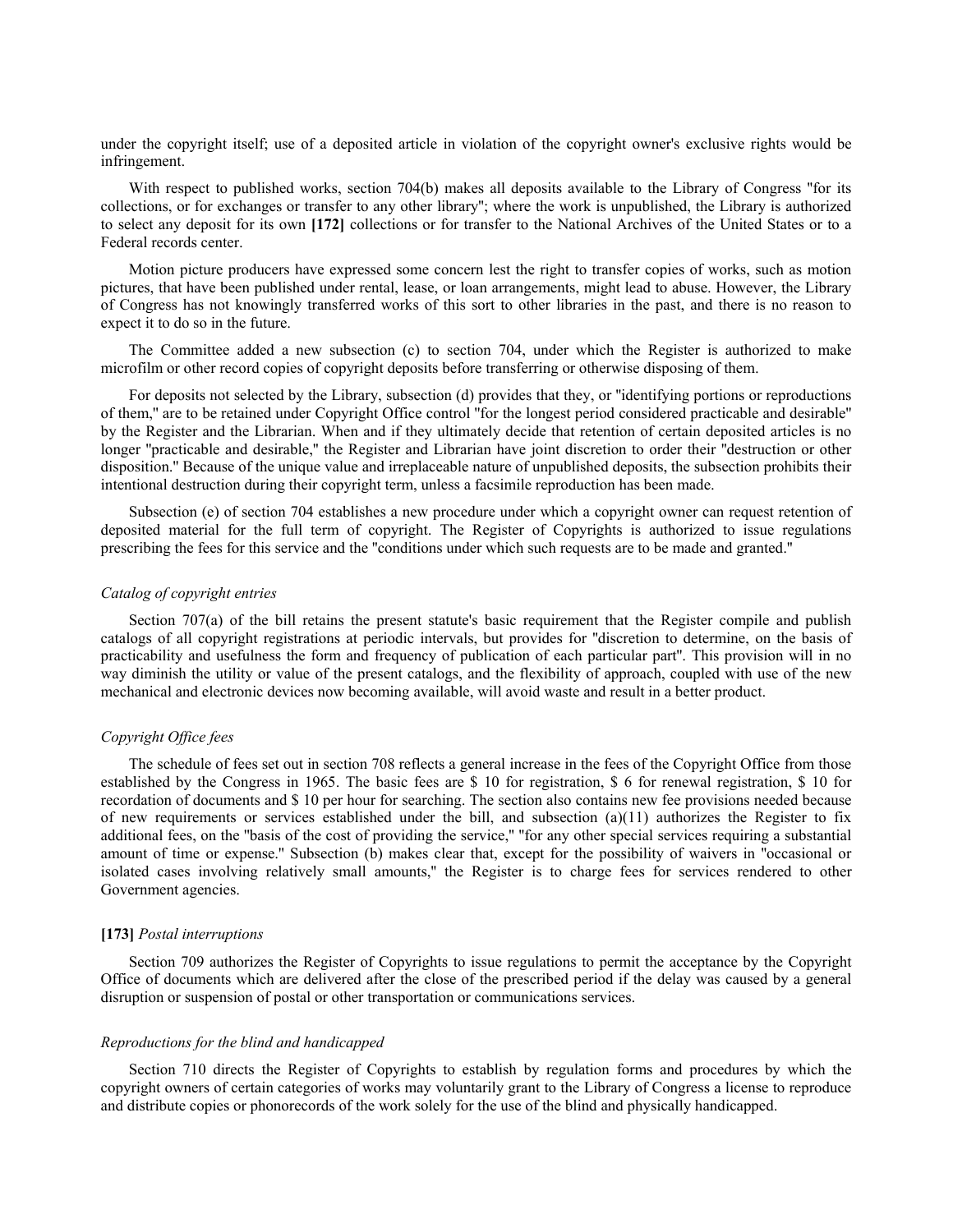### CHAPTER 8. COPYRIGHT ROYALTY COMMISSION

Chapter 8 establishes a Copyright Royalty Commission for the purpose of periodically reviewing and adjusting statutory royalty rates for use of copyrighted materials pursuant to compulsory licenses provided in sections 111 (secondary transmissions by cable systems), 115 (mechanical royalties) and 116 (jukebox) of the bill. In addition, the Commission will make determinations as to reasonable terms and rates of royalty payments as provided in section 118 (public broadcasting), and to resolve disputes over the distribution of royalties paid pursuant to the statutory licenses in sections 111 and 116.

The Committee recognizes that the industries affected by the royalty rates over which the Commission has jurisdiction are very different, and it is therefore expected that any adjustment of a rate by the Commission shall be based on the economic conditions peculiar to the industries affected by that rate. Likewise, the Committee recognizes the fact that the cable television industry is a developing industry in transition, whereas the recording and jukebox industries are long-established. Therefore, the Committee has chosen periods of different lengths in which the Commission is to review the rates affecting those industries. Rates for retransmission of copyrighted works by cable television systems will be reviewed in 1980 and each subsequent fifth year. Rates established for mechanical reproduction will be reviewed in 1980, 1987, and in each subsequent 10th year. Rates for performance by jukebox will be reviewed in 1980 and in each subsequent 10th year. Rates and terms under section 118 will be reviewed in 1982 and in each subsequent fifth year. The Committee does not intend that rate changes, whether up or down, should necessarily be made as the result of such periodic reviews.

The Committee has chosen to stagger the times for review of the various rates established under the bill so as to balance the workload of the Commission. Cable and copyright owners agree to a set of standards for the adjustment of rates which the Committee in large measure has accepted. No specific standards governing the establishment or adjustment of rates by the Commission, other than rates for cable transmissions, have been detailed in the legislation, because the Committee did not wish to limit the factors that the Commission might consider in a world of constantly changing economics and technology. However, it is anticipated that the Commission will consider the following objectives in determining a reasonable rate under sections 115 and 116:

**[174]** (1) The rate should maximize the availability of diverse creative works to the public.

(2) The rate should afford the copyright owner a fair income, or if the owner is not a person, a fair profit, under existing economic conditions, in order to encourage creative activity.

(3) The rate should not jeopardize the ability of the copyright user

(a) to earn a fair income, or if the user is not a person, a fair profit, under existing economic conditions, and

(b) to charge the consumer a reasonable price for the product.

(4) The rate should reflect the relative roles of the copyright owner and the copyright user in the product made available to the public with respect to relative creative contribution, technological contribution, capital investment, cost, risk, and contribution to the opening of new markets for creative expression and media for their communication.

(5) The rate should minimize any disruptive impact on the structure of the industries involved and on generally prevailing industry practices.

Similar considerations are noted in connection with Commission review of rates and terms for public broadcasting in the discussion of section 118, above.

## *Structure of the Copyright Royalty Commission*

The Senate bill provides that, upon certifying the existence of a controversy concerning distribution of statutory royalty fees or upon periodic petition for review of statutory royalty rates by an interested party, the Register of Copyrights, is to convene a three member panel to constitute a Copyright Royalty Tribunal for the purpose of resolving the controversy or reviewing the rates.

The Senate bill provides that the Tribunal be appointed by the Register from among the membership of the American Arbitration Association or similar organization. The Tribunal is to exist within the Library of Congress.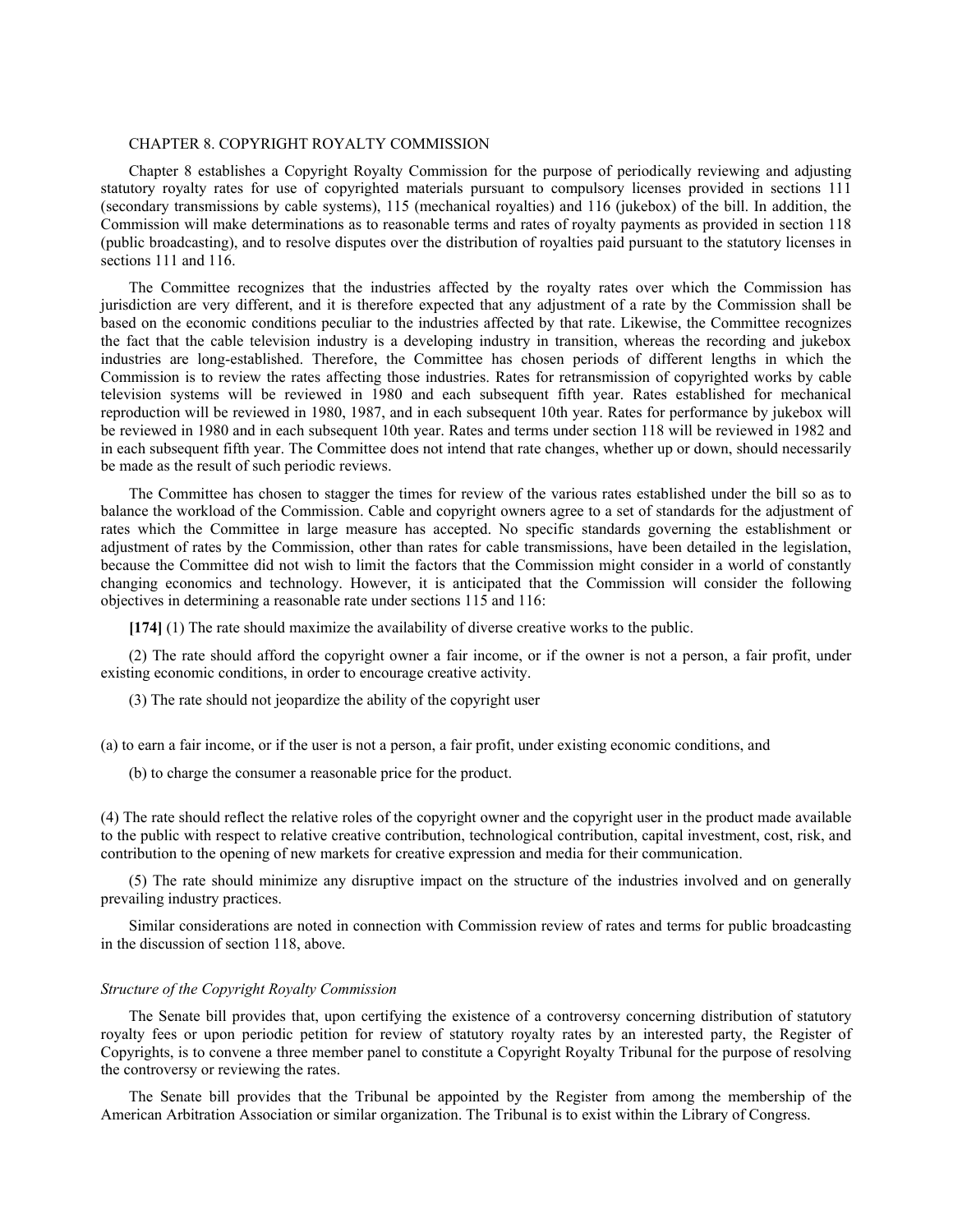Due to constitutional concern over the provision of the Senate bill that the Register of Copyrights, an employee of the Legislative Branch, appoint the members of the Tribunal, the Committee adopted an amendment providing for direct appointment of three individuals by the President. The name of the Tribunal was changed to the Copyright Royalty Commission.

Although under the Committee Amendment, the Commission is to be an independent authority, it is to receive administrative support from the Library of Congress.

The Commission is authorized to appoint a staff to assist it in carrying out its responsibilities. However, it is expected that the staff will consist only of sufficient clerical personnel to provide one full time secretary for each member and one or two additional employees to meet the clerical needs of the entire Commission. Members of the Commission are expected to perform all professional responsibilities themselves, except where it is necessary to employ outside experts on a consulting basis. Assistance in matters of administration, such as payroll and budgeting, will be available from the Library of Congress.

The Committee expects that the President shall appoint members **[175]** of the Commission from among persons who have demonstrated professional competence in the field of copyright policy.

### *Adjustment of Cable Television Royalty Rates*

Section 801(b)(2) authorizes the Commission to make determinations concerning the adjustment of the copyright royalty rates contained in Section 111. Such determinations are to be made solely in accordance with the provisions contained in Section 801(b)(2)(A), (B), (C), and (D). The time periods when such adjustments may be made are set forth in Section 804.

Under Section 801(b)(2)(A), the Commission may adjust the rates established in Section 111(d)(2)(B) to reflect (1) national monetary inflation or deflation, or (2) changes in the average rates charged cable subscribers for the basic service of providing secondary transmission to maintain the real constant dollar level of the royalty fee per subscriber which existed as of the date of enactment of this legislation. The purpose of this provision is to assure that the value of the royalty fees paid by cable systems is not eroded by changes in the value of the dollar or changes in average rates charged cable subscribers. The Committee recognizes, however, that no royalty fees will be paid by cable systems until the legislation is effective on January 1, 1978, and accordingly that the royalty fee per subscriber base calculated at the time of enactment must necessarily constitute an estimated value. In the Committee's view, and based on projections supplied by the interested parties, the total royalties produced under the fee schedule at the time of enactment should approximate \$ 8.7 million.

In adjusting the fee the Copyright Royalty Commission is limited to changes reflecting national monetary inflation or deflation or changes in the average rates charged cable subscribers for the basic service of providing secondary transmissions. Concern was expressed during the hearings on the revision legislation that cable systems may reduce the basic charge for the retransmission of broadcast signals as an inducement for individuals to become subscribers to additional services (e.g., pay-cable). Such a shift of revenue sources would have the effect of understating basic subscriber revenues and would deny copyright owners the level of royalty fees for secondary transmission contemplated by this legislation. Accordingly, such shift of revenue sources, if they do occur, should be taken into account by the Commission in adjusting the basic rates.

There are also two limitations on the power of the Commission to adjust rates under Section 801(b)(2)(A). The first provides that no change in the rates established by Section  $111(d)(2)(B)$  is permitted if the average rates charged cable system subscribers for the basic service of providing secondary transmissions exceeds the change in national monetary inflation. Thus, in the situation where subscriber rates during a particular adjustment period increase 20 percent but national monetary inflation increases only 10 percent no change or reduction in the rates is permitted.

The second limitation provides that no increase in the royalty fee shall be permitted based on any reduction in the average number of distant signal equivalents per subscriber. The purpose of this limitation is to make clear that if the average number of distant signals carried by a cable system is reduced in the future (and thereby **[176]** the average number of distant signal equivalents per subscriber) no increase in the royalty fee to offset this reduction is permitted. The limitation does not, however, preclude any change in the rates that may be required to maintain the real constant dollar level of royalty fees per subscriber because of national monetary inflation or deflation or changes in the average rates charged subscribers for the basic service of providing secondary transmissions.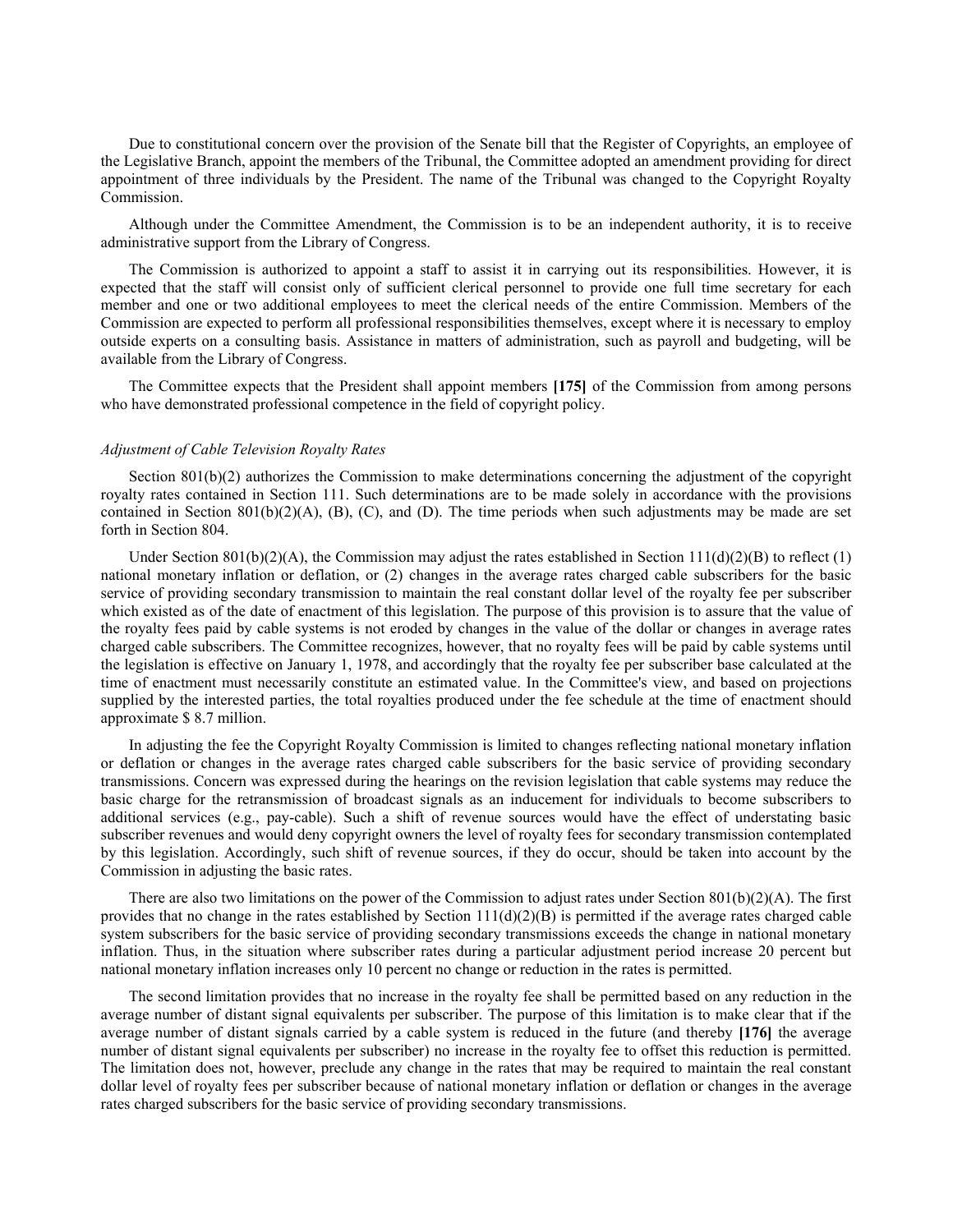The Commission may also consider, in its discretion, any other factor relating to the maintenance of the real constant dollar level of royalty fees per subscriber and need not increase the royalty rates to the full extent, provided it can be demonstrated that the cable industry has been restrained by subscriber rates regulating authorities from increasing the rates for the basic service of providing secondary transmissions.

### *Increase in the Number of Distant Signals*

Under Section 801(b)(2)(B), the Commission may adjust the rates established in Section 111(d)(2)(B) if the rules and regulations of the FCC are amended at any time after April 15, 1976, to permit the carriage of additional distant signals. In this event the Commission may ensure that the rates for the additional distant signal equivalents resulting from such carriage are reasonable in light of the changes effected by the amendment to the FCC rules and regulations.

The purpose of this provision is to give the Commission broad discretion to reconsider the royalty rates applicable to (but only to) the carriage of any additional distant signals permitted under the rules and regulations of the FCC after April 15, 1976. The present FCC rules limiting the number of distant signals that may be carried by cable systems have the effect of protecting copyright owners by restricting the amount of television broadcast programming retransmitted into distant markets. If these rules are changed in the future to allow additional cable carriage of television programs it is the Committee's judgment that the royalty rates paid by cable systems should be adjusted to reflect such changes. At the same time, Section  $801(b)(2)(B)$  makes clear that the royalty rates may not be adjusted with respect to (1) distant signals permitted under FCC rules and regulations in effect on April 15, 1976; (2) distant signals of the same type (i.e., independent, network or noncommercial educational) substituted for such permitted signals; or (3) distant television broadcast signals first carried after April 15, 1976, pursuant to an individual waiver of the FCC rules and regulations as such rules and regulations were in effect on April 15, 1976. Royalty adjustments with respect to any distant signal equivalent or any fraction thereof represented by the carriage of such distant signals may be made pursuant to Section  $801(b)(2)(A)$ .

In determining the reasonableness of rates under this provision, the Commission should consider, among other factors, the economic impact that such adjustment may have on copyright owners and users, including broadcast stations, and the effect of such additional distant signal equivalents, if any, on local broadcasters' ability to serve the public.

# **[177]** *Change in the Syndicated and Sports Program Exclusivity Rules*

Section 801(b)(2)(C) provides that the Commission may adjust the rates established in Section 111(d)(2)(B) in the event of any change in the FCC rules and regulations with respect to syndicated and sports program exclusivity after April 15, 1976. In this event the rates may be adjusted to assure that such rates are reasonable in light of the changes to such rules and regulations. Any such adjustment, however, shall only apply to the affected television broadcast signals carried on those systems affected by change. For this purpose, the Commission may exercise its discretion to adopt royalty schedules for particular classes of cable systems.

The purpose of this subclause is similar to that of Section  $801(b)(2)(B)$ . The syndicated and sports program exclusivity rules of the FCC have the effect of protecting copyright owners by restricting the cable carriage of certain distant television programming. If these rules are changed in the future to relax or increase the exclusivity restrictions, it is the Committee's judgment that the royalty rates paid by cable systems should be adjusted to reflect such changes.

#### *Adjustment of the Small System Royalty Fees*

Section 801(b)(2)(D) provides that the small system gross receipts limitations established in Section 111(d)(2)(C) and (D) may be adjusted to reflect national monetary inflation or deflation or changes in the average rates charged cable system subscribers for the basic service of providing secondary transmissions to maintain the real constant dollar value of the exemptions provided therein. That is, the Commission is directed to look at these two factors to insure that systems of the same size as are now entitled to the exemptions provided for in sections  $111(d)(2)(C)$  and (D) continue to be so entitled. For the purposes of section  $11(d)(2)(C)$ , references to the gross receipt limitations of that section mean all of the dollar amount specified therein.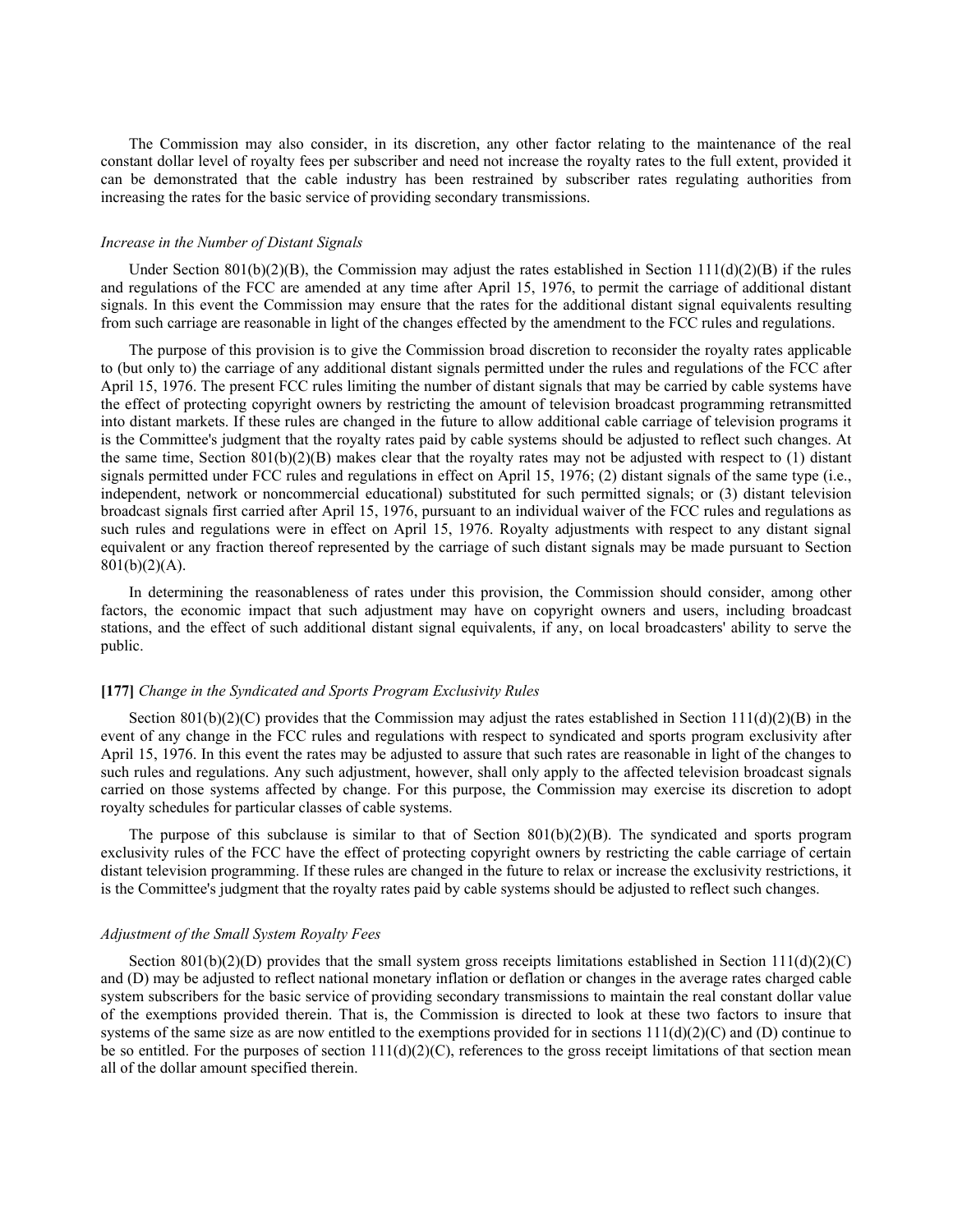## *Distribution of Royalty Fees*

Section 801(b)(3) provides that the Commission is authorized to distribute the royalty fees deposited with the Register of Copyrights under Sections 111 and 116 and to determine the distribution of such fees where a controversy exists.

#### *Institution and Conclusion of Proceedings*

Section 804 establishes the time periods during which the Commission shall institute and conclude proceedings for the adjustment or distribution of royalty fees.

### *Periodic Adjustment of Certain Rates*

Under Section 804(a), proceedings to adjust the royalty rates specified in Section 115 (mechanical royalty) and 116 (juke-box) and proceedings under Sections  $801(b)(2)(A)$  and (D) (cable television rates for certain purposes), are instituted in the following periodic time intervals:

(1) On January 1, 1980, the Chairman of the Commission is required to publish in the Federal Register notice of the commencement of proceedings to adjust all the rates referred to in Section 804(a).

**[178]** (2) Thereafter, during the calendar years specified below, any owner or user of a copyrighted work whose royalty rates are specified in the legislation, or by a rate established by the Commission, may file a petition with the Commission declaring that the petitioner requests an adjustment of the rate. If the Commission determines that the applicant has a significant interest in the royalty rate for which adjustment is requested, the Chairman of the Commission shall cause notice to be published in the Federal Register of this determination together with notice of the commencement of proceedings to adjust the rate.

(A) In proceedings to adjust the cable television rates for certain purposes under Sections  $801(b)(2)(A)$  and (D) such petitions may be filed during 1985 and in each subsequent fifth calendar year;

(B) In proceedings under Section 801(b)(1) to adjust the mechanical royalty rate as provided in Section 115, such petitions may be filed in 1987 and in each subsequent tenth year;

(C) In proceedings under Section 801(b)(1) to adjust the juke-box royalty rate as provided in Section 116, such petitions may be filed in 1990 and in each subsequent tenth calendar year.

## *Immediate Review of Cable Television Rates for Certain Purposes*

Section 804(b) provides that following an event described in Section 801(b)(2)(B) or (C), any owner or user of a copyrighted work whose royalty rates are specified by Section 111, or by a rate established by the Commission, may, within 12 months, file a petition requesting an adjustment of the rates. In this event the Commission is required to proceed as in Section 804(a)(2). Any change in the royalty rates made by the Commission pursuant to this provision may be reconsidered in 1980, 1985, and each fifth calendar year thereafter in accordance with the provisions in Section  $801(b)(2)(B)$  or  $(C)$ .

The purpose of this provision is to reflect the Committee's concern about any change in the rules and regulations of the FCC pertaining to cable carriage of distant signals or to syndicated or sports program exclusivity. The Committee believes that if these rules and regulations are revised, amended, or changed in any manner by the FCC, any owner or user of a copyrighted work should have an immediate right, exercisable for a 12 month period following the date such changes are finally effective, to request an adjustment of the royalty rates specified in Section 111. Further, it is the Committee's intent that any change made by the Commission pursuant to such a petition may be reviewed again in 1980, 1985, and each subsequent fifth calendar year, as the case may be, and under the standards established in Section 801(b)(2)(B) and (C). It is also the Committee's intent that the ability to petition the Commission to adjust the rates pursuant to this subsection is not limited, following the first adjustment, to the subsequent five year periods specified, but may arise at any time as FCC rule changes described above take place.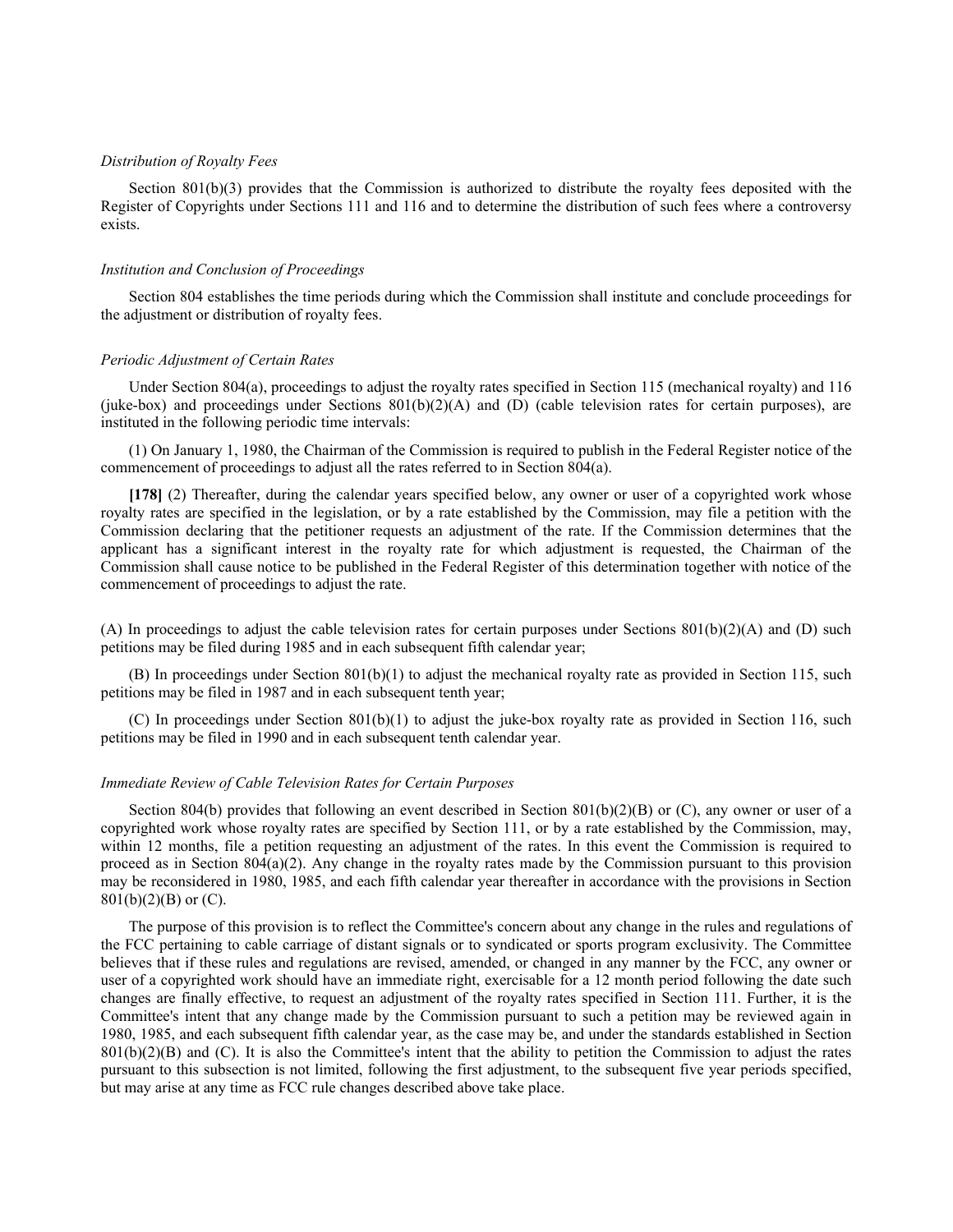## **[179]** *Institution of Proceedings to Adjust Public Broadcasting Royalty Rates*

Section 804(c) provides that the institution of proceedings under Section 801(b)(1) concerning the determination of reasonable terms and rates of royalty payments as provided in Section 118 shall proceed when and as provided in that section.

#### *Institution of Proceedings to Distribute Royalty Fees*

Section 804(d) provides that with respect to proceedings under Section 801(b)(3) concerning the distribution of royalty fees in certain circumstances under Section 111 or 116, the Chairman of the Commission shall, upon determination by the Commission that a controversy exists concerning such distribution, publish a notice of commencement of proceedings to distribute the royalty fees in the Federal Register.

### *Prompt Resolution of Proceedings*

Section 804(e) provides that all proceedings instituted by the Commission shall be initiated without delay following publication of the notices specified in this section and that the Commission is required to render a final decision in any such proceeding within one year from the date of publication of the notice.

## *Judicial Review*

The Senate bill provides that, following a final determination in any proceeding with respect to royalty rates, the Copyright Royalty Tribunal is to transmit its decision to the Senate and House of Representatives for review. Within 90 days of such transmittal either House of Congress may nullify the determination of the Tribunal by adoption of a resolution expressing disapproval of such determination. Judicial review of determinations of the Royalty Tribunal under the Senate bill is permitted only where: (1) The determination was procured by corruption, fraud, or undue means; (2) there was evident partiality or corruption in any of the members of the Tribunal, or (3) any member of the Tribunal was guilty of any misconduct by which the rights of any party were prejudiced.

The Committee concluded that determinations of the Copyright Royalty Commission were not appropriate subjects for regular review by Congress and that the provisions of the Senate bill providing for judicial review were far too restrictive. Therefore, it amended the Senate bill to eliminate automatic Congressional review and to broaden the scope of judicial review. The amended bill provides for the full scope of judicial review provided by Chapter 7 of the Administrative Procedure Act. Congressional review of the activities of the Copyright Royalty Commission will occur as part of the oversight functions of the Judiciary Committees of the House of Representatives and the Senate. The oversight process will provide the Congress sufficient information to determine whether statutory changes are needed at some time in the future.

The expanded judicial review provided in the Committee amendment will permit much more detailed, thoughtful, and careful review of possibly arbitrary or capricious determinations of the Commission than can be provided by Congressional review.

# **[180]** TRANSITIONAL AND SUPPLEMENTARY PROVISIONS

Sec. 101 of S. 22 consists of the completely revised text of title 17 of the United States Code, containing eight chapters and 71 sections running from section 101 through section 809. Sections 102 through 115 of the bill are ''transitional and supplementary'' provisions which would not be a part of the new title 17.

### *Effective date*

Under Sec. 102 of the transitional and supplementary provisions, the revised title 17 would come into effect on January 1, 1978, "except as otherwise expressly provided by this Act." Specific exceptions are made for the provisions of sections 118, 304(b), and *Chapter 8*, which take effect immediately upon enactment. The reference to section 304(b) is necessary to take account of the specific cases of subsisting renewal copyrights that have already been extended under Public Laws 87-668, 89-142, 90-141, 90-416, 91-147, 91-555, 92-170, 92-566, and 93-573, of renewal copyrights scheduled to expire during 1977 and of copyrights for which renewal registration is made between December 31, 1976,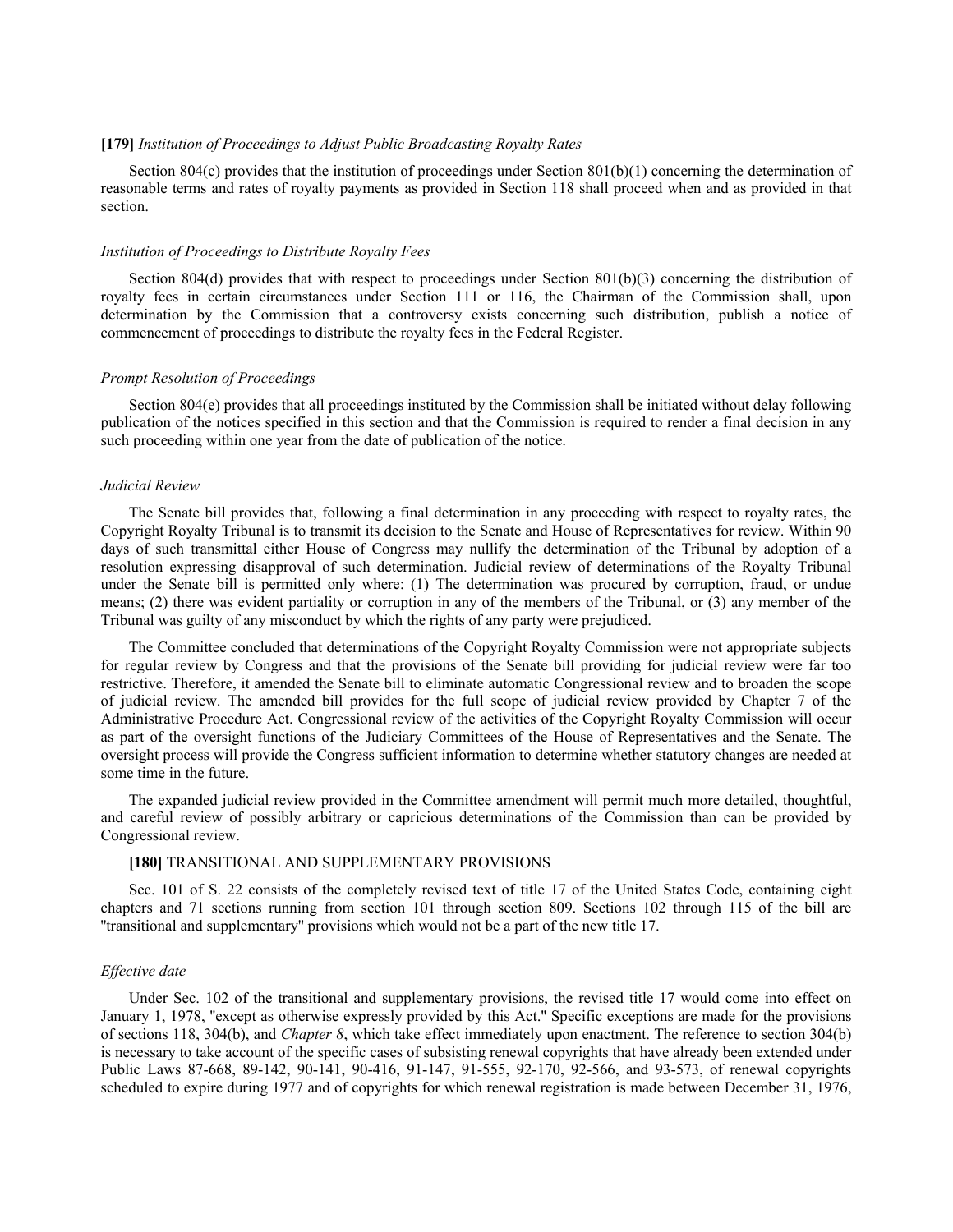and December 31, 1977. In these cases the new statute would operate, before its effective date, to extend the total duration of copyright to 75 years from the date it was secured.

### *Works in the public domain*

Since there can be no protection for any work that has fallen into the public domain before January 1, 1978, Sec. 103 makes clear that lost or expired copyrights cannot be revived under the bill. The second sentence of the section, which prohibits recording rights in nondramatic musical works copyrighted before July 1, 1909, relates to the provision in the 1909 act limiting recording rights to musical works copyrighted after its effective date.

#### *Amendments of other statutes*

Sec. 105 contains seven subsections, each amending an existing Federal statute that refers to copyright protection. Consistent with the provisions of section 105 of revised title 17 on works of the U.S. Government, subsection (a) repeals the vestigial provision of the Printing Act dealing with the same subject. Subsection (b) amends the Federal Records Act of 1950 to preserve immunity of the General Services Administration with respect to infringement of Presidential papers that have neither been published nor registered for copyright.

Section 1498(b) of title 28 of the United States Code, the provision dealing with Government liability for copyright infringement, is amended by Sec. 105(c) to substitute the appropriate section number.

Subsection (d) would amend *section 543(a)(4) of the Internal Revenue Code*, as amended, to delete a parenthetical phrase exempting common law copyrights and copyrights in commercial prints and labels from special treatment of personal holding company income; the Treasury Department has agreed to this amendment. Subsection (e) repeals a clause of section 3202(a) of title 39 of the United States Code dealing with the free mailing privilege for copyright deposits under the present law. Subsection (f) amends a provision of the Standard Reference Data Act creating a special exception to the prohibition against copyright in works of the United Sates Government, and subsection (g) adjusts terminology in the statute governing the Library of Congress.

#### **[181]** *Existing compulsory licenses for mechanical reproduction of music*

As already explained in connection with section 115, the bill would preserve the general principle of a compulsory license for the mechanical reproduction of copyrighted music, but with a great many changes in specific features. Section 106 is a transitional provision dealing with the status of compulsory licenses that have already been obtained when the new law becomes effective. In general, it would permit the compulsory licensee to ''continue to make and distribute such parts [i.e., phonorecords] embodying the same mechanical reproduction [i.e., sound recording] without obtaining a new compulsory license.'' However, any new ''mechanical reproduction'' would be fully subject to the provisions of section 115 and, even where the earlier sound recording is reproduced, any phonorecords made after January 1, 1978 would be subject to the provisions of the revised statute as to royalty rate, methods of payment, and consequences of default.

# *Ad interim copyrights*

As an exception to the manufacturing requirements, sections 22 and 23 of the present statute provide a special procedure under which, if registration is made within 6 months after publication, a temporary or ''ad interim'' copyright can be secured for 5 years. The ''ad interim'' time limits and procedures have been dropped from the manufacturing provisions of section 601 of the bill, and Sec. 107 therefore deals with the transitional case of ''any work in which ad interim copyright is subsisting or is capable of being secured on December 31, 1977.'' Where a work is already covered by an ad interim copyright or, having been published during the last 6 months of 1977, the work is eligible for ad interim registration on that date, its copyright protection is automatically extended to the full term provided by section 304.

## *Notice in copies of previously published works*

Since the notice requirements of the new statute are different and, with respect to the year date, more inclusive that [sic] those of the present law, a transitional provision is needed to cover works first published before the effective date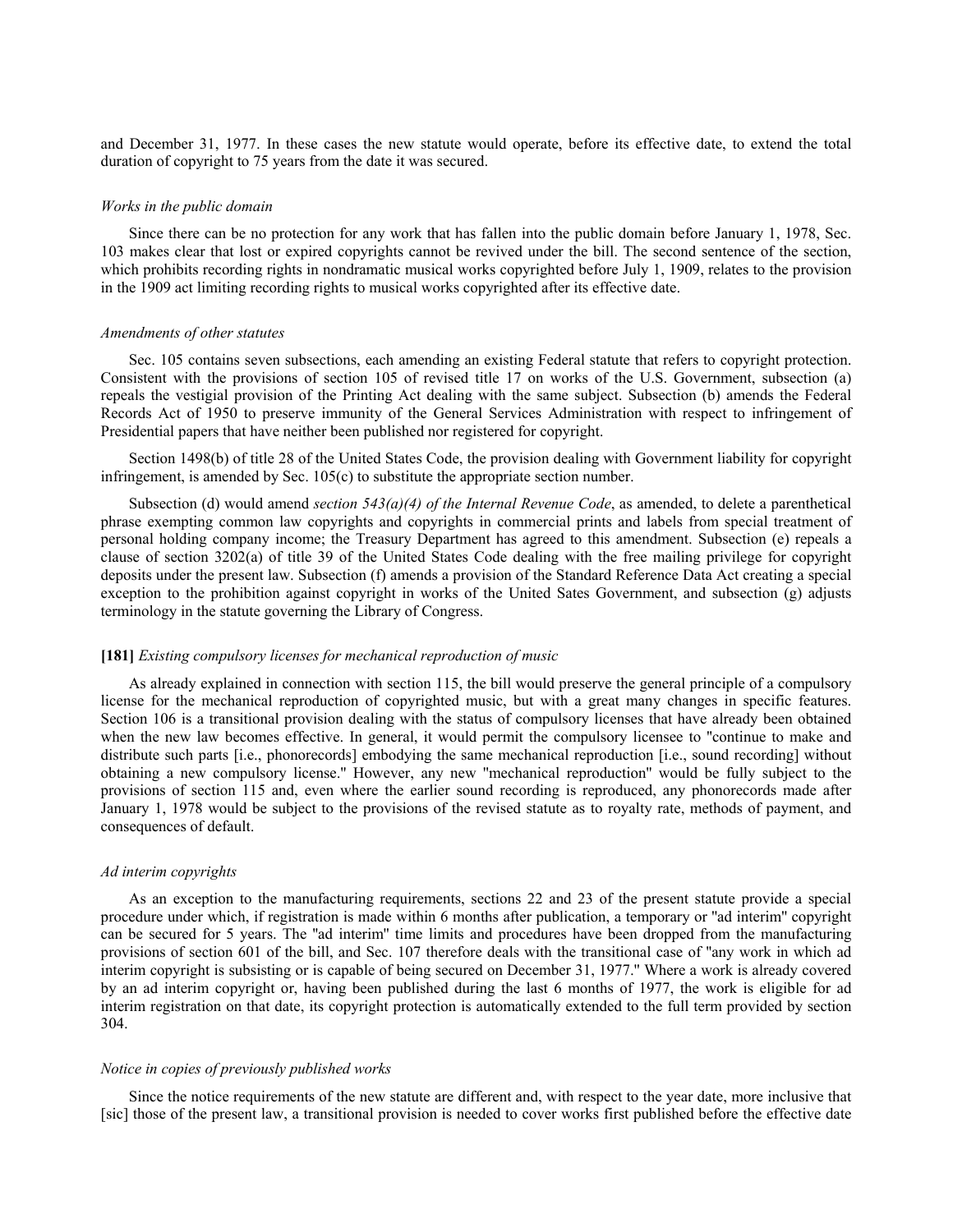of the revised law. Sec. 108 makes clear that, as a general rule, the notice provisions of the new law apply to ''all copies or phonorecords publicly distributed after January 1, 1978,'' but adds that, in the case of a work published before that date, ''compliance with the notice provisions of title 17 either as it existed on December 31, 1977, or as amended by the first section of this Act, is adequate with respect to copies publicly distributed after December 31, 1977.''

#### *Registration and recordation with respect to subsisting copyrights*

Sec. 109 of the transitional and supplementary provisions makes clear that registration and recordation on the basis of materials received in the Copyright Office before the effective date of the new law are to be made under the present law, even though the process is completed after January 1, 1978. Where the Register of Copyrights makes a demand, either before or after the effective date of the new law, for deposit of copies published before that date, Sec. 110 provides that the demand, and the effect of noncompliance with it, will be governed by the present statute; however, any deposit, application, and fee received after December 31, 1977, in response to the demand are to be filed in accordance with revised statute.

Several provisions of the bill, including sections  $205(c)(2)$ ,  $205(d)$ ,  $405(a)(2)$ ,  $406(a)(1)$ ,  $406(a)(2)$ ,  $411$ , and  $412$ , prescribe registration **[182]** or recordation as a prerequisite for certain purposes. Where the work involved is covered by a subsisting copyright when the new law becomes effective, it is intended that any registration or recordation made under the present law would satisfy these provisions.

#### *Phonograph records bearing counterfeit labels*

Sec. 111 amends section 2318 of title 18 of the United States Code, the counterfeit record label statute, to increase the criminal penalty from the current misdemeanor status. A person shall be fined not more than \$ 10,000 or imprisoned not more than one year, or both, for the first offense of knowingly and with fraudulent intent causing the transportation of phonorecords bearing forged or counterfeit labels. For any subsequent offense a person shall be fined not more than \$ 25,000 or imprisoned not more than 2 years, or both. The section further amends Section 2318 to provide for the forfeiture and destruction of counterfeit labels.

### *Applicable law*

Sec. 112 makes clear that a cause of action existing on January 1, 1977, is to be governed by the law under which it arose.

### *American Television and Radio Archives*

The American Television and Radio Archive established by this bill will provide a repository for the preservation of our nation's television and radio heritage. The need for such a repository has become more pressing as the importance of television's role in American society has increased, and particularly as television news has become more heavily relied upon by Americans as an important source of news. The provisions of the bill establishing an American Television and Radio Archive attempt to ensure preservation and limited distribution (for research purposes) of this material while at the same time not causing or encouraging copyright infringement.

Under this section, the Librarian of Congress shall estblish [sic] the Archive in the Library of Congress. After consulting with interested organizations and individuals, the Librarian shall place in the Archives fixations of those television and radio programs which are of present or potential public or cultural interest, historical significance, cognitive value, or otherwise worthy of preservation. These may include copies and phonorecords of transmission programs, both published and unpublished, acquired in accordance with the provisions of sections 407 and 408 of Title 17, transferred from the existing collections of the Library of Congress; given to or exchanged with the Archive by other libraries, archives, organizations or individuals; or purchased from the owner.

The Librarian shall also maintain and publish appropriate catalogs and indexes of the collections or the Archives, and make the collections available for study and research under the conditions prescribed in this section. It is expected that in compiling its index of collected materials, and particularly in establishing an indexing system for retrieval of those news broadcasts eligible for distribution under this section, the Librarian will make use of existing indexes which may have been prepared by the owners of copyrighted news product and shall attempt to make this indexing process as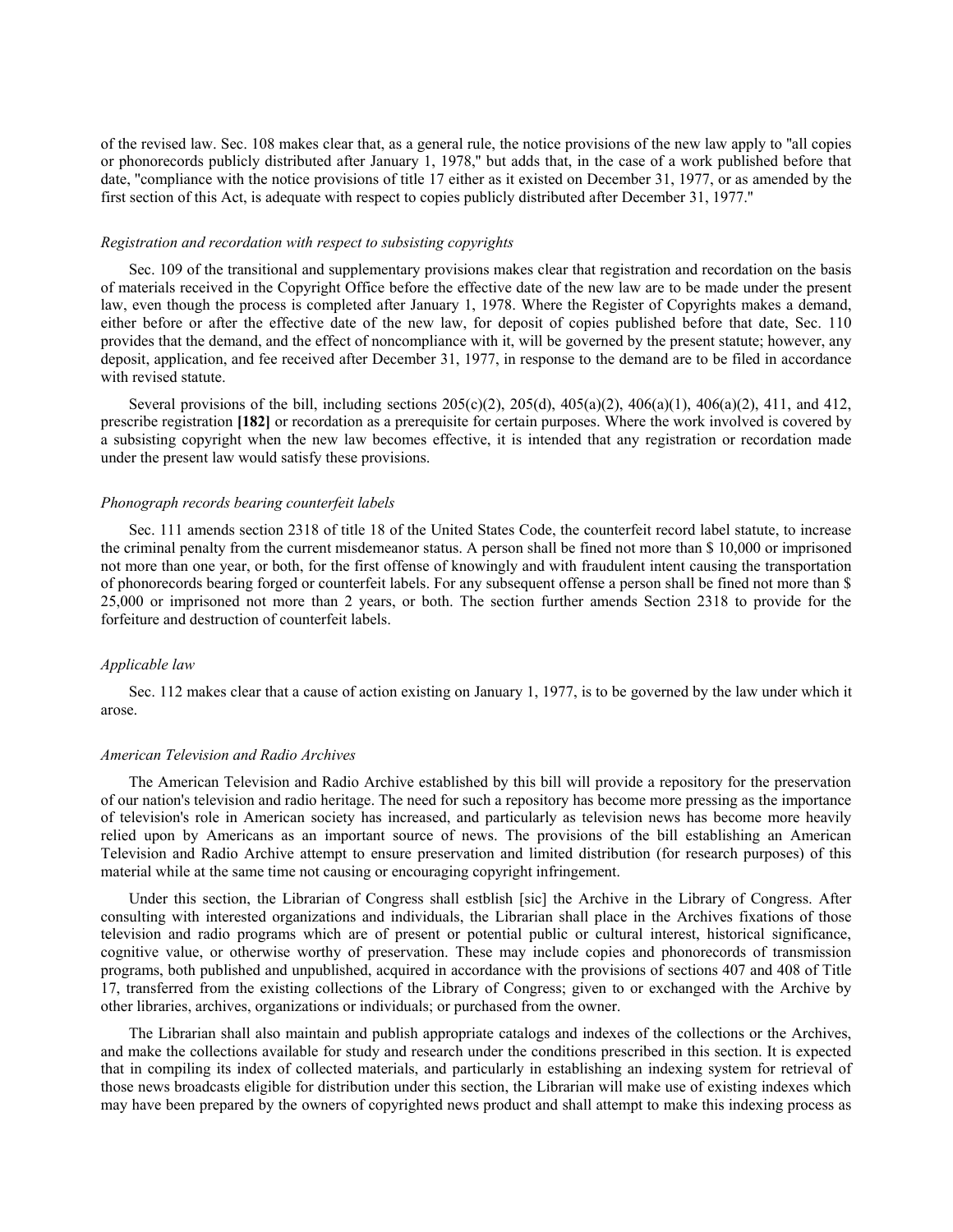complete and accurate as possible. In any event, however, it is expected that any such index compiled by the Librarian shall be a list of items in the collections of the Library **[183]** (without summaries or other commentary), and shall not be regarded as an official determination of the appropriateness or completeness of the categories contained therein or the items contained within those categories.

The functions of the Archive in serving as a central distribution point for research uses of broadcast news products are also provided for in this section. The Librarian is authorized to reproduce transmission programs consisting of regularly scheduled newscasts or on-the-spot coverage of news events; to compile by subject matter, without abridgement or any other editing, portions of these reproductions; and to reproduce these compilations and distribute any such reproductions by loan to a person engaged in research, and for deposit in a library or archive meeting the requirements of section 108(a) of Title 17. The distribution of such reproductions shall be for use only in research and not for further reproduction or performance. By regularly scheduled newscasts and on-the-spot coverage of news events, the committee intends to conform to the substantial precedents of the Federal [sic]

The committee recognizes the difficulty of properly responding to requests for research materials under this section. The Librarian is authorized to establish standards and conditions for this process through regulation. The committee believes that these standards should indicate that no compilation undertaken by the Librarian shall be deemed for any purposes or proceeding to be an official determination of the subject matter covered by such a compilation. Further, the committee urges the Librarian to make compilations available to individual researchers under section 113(b)(3)(A) only if the researcher indicates the particular segments of news broadcasts he or she wishes to receive in compiled form, on the basis of the index prepared by the Librarian, which index would be supplied to the researcher requesting material from the Archive. Finally, the committee believes such regulations should indicate that any compilations should be in chronological order and should include enough material broadcast directly before and after the segment requested to ensure the researcher that the entire segment was included.

The proper functioning of the Archive will also depend on its ability to ensure the copyright integrity of materials it distributes for research purposes. The committee believes the Librarian, through regulation, should establish procedures which will facilitate proper use of any materials loaned for research or deposited for archival purposes in other libraries. These conditions should include provisions to implement the section's prohibition on performance or reproduction.

#### *Authorization and severability clause*

Sec. 114 is a general authorization provision, except that ''no more than \$ 500,000 shall be appropriated annually for the operations of the Copyright Royalty Commission.'' Sec. 115 is the familiar clause preserving the constitutionality of the remainder of the statute if any part of it is held unconstitutional.

# OVERSIGHT

Oversight of the Copyright Office and the Copyright Royalty Commission is the responsibility of the Committee on the Judiciary of the Communications Commission in developing these terms. **[184]** U.S. House of Representatives. The legislation requires that the Copyright Office and the Copyright Royalty Commission shall submit reports on their activities each year to each House of Congress.

### NEW BUDGET AUTHORITY

The bill creates new budget authority for the Copyright Royalty Commission within the Library of Congress. The Commission will consist of three members compensated at the rate prescribed for grade 18 of the General Schedule of Section 5332 of title 5, United States Code.

### STATEMENT OF THE BUDGET COMMITTEE

No statement has been received on the bill from the House Committee on the Budget.

# STATEMENT OF THE COMMITTEE ON GOVERNMENT OPERATIONS

No statement has been received on the bill from the Committee on Government Operations.

# ESTIMATED COST OF THE LEGISLATION

This legislation confers a number of new duties upon the Copyright Office of the Library of Congress and creates a Copyright Royalty Commission. However, the cost of the Copyright Office's services would be recompensated either by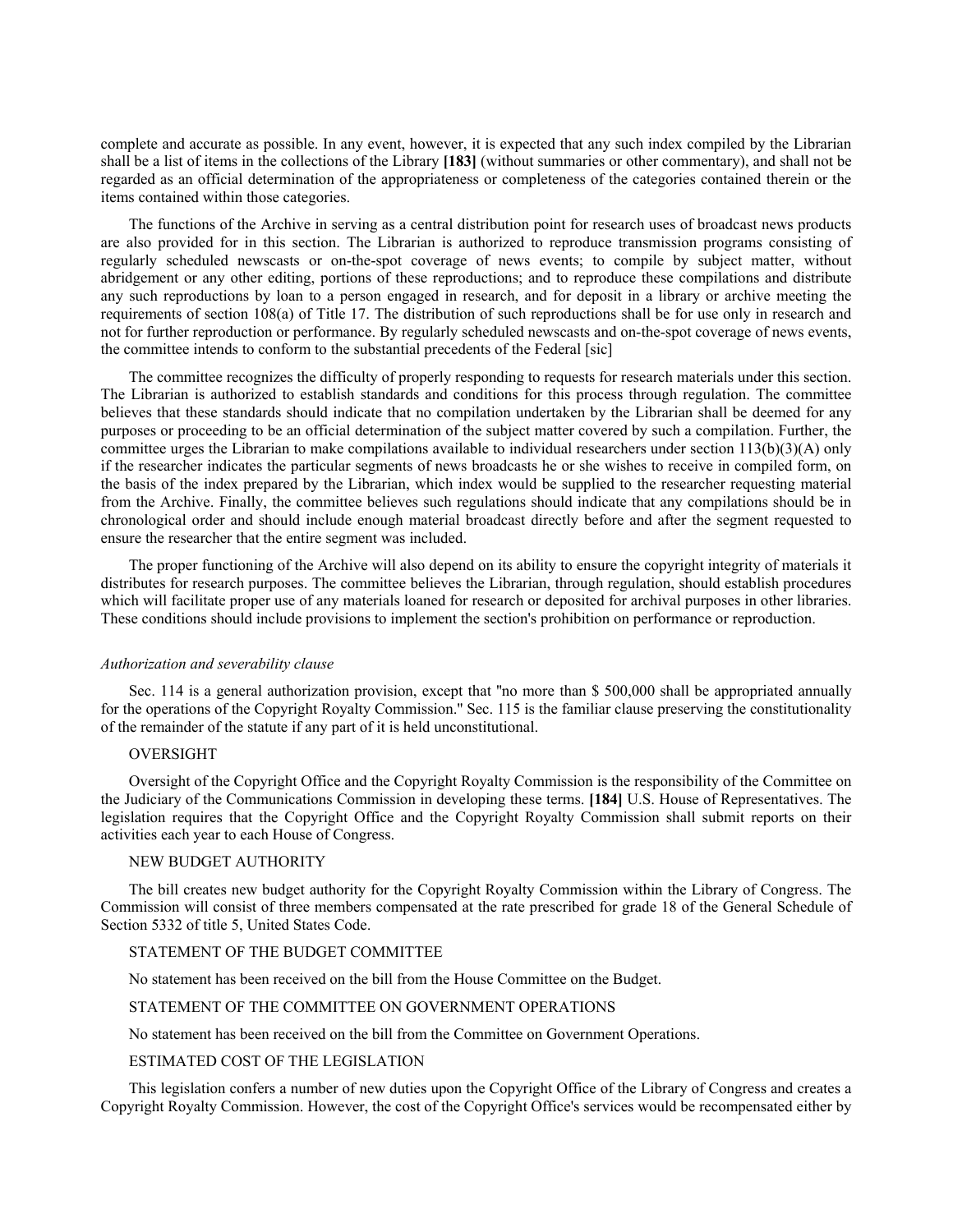fees required to be paid under section 708 or by deduction of costs under sections 111 and 116. The Copyright Royalty Commission is expressly authorized to deduct the costs of its proceedings involving distribution of royalty fees under section 806. In addition, the value of copies of copyrighted works required to be deposited for the Library of Congress under the mandatory deposit provisions of section 407 and the registration provisions of section 408 will amount to several million dollars annually. Income to the U.S. Government under the bill, combining cash receipts, cost deductions, and value of deposit copies, will very substantially exceed 100 per cent of the annual cost of the legislation.

The following table illustrates the cost to the United States for the present and each of five following fiscal years:

INCREASED COST AND REVENUES

[In millions of dollars]

**[357]**

[Comparative bill print omitted]

INFLATION IMPACT STATEMENT

The bill will have no foreseeable inflationary impact on prices of costs in the operation of the national economy.

#### COMMITTEE VOTE

S. 22 was reported by a recorded vote with 27 members voting in favor and 1 against.

# SECTION 107. FAIR USE ADDITIONAL CONCURRING VIEWS OF HON. GEORGE E. DANIELSON

I concur in the foregoing report and state the following additional views:

The bill S. 22 which this report accompanies is an exceedingly complex bill. Among many other things it would establish new rights and liabilities in the copyright liability of cable television, a subject which until now has not been covered by legislation. The subject is somewhat controversial, largely because it is new, and I feel that it requires added discussion.

At the threshold we must be aware that we are dealing with a property right. Copyright is a property right. It is often referred to as ''intellectual property''. It was known and honored in the common law. It was specifically recognized by the Founding Fathers in the Constitution, and the regulation of copyright was among the powers delegated to the Congress. Article I, Section 8, clause 8.

As with more familiar forms of property, copyright can be bargained for, bought and sold, it can be the subject of a gift, it can be licensed for a specific use or period of time. It is subject to testamentary disposition and the laws of succession.

As a form of property, copyright is also afforded the protection of the Constitution and our laws, including the injunctions of the Fifth and Fourteenth Amendments which declare that no person shall be deprived of property without due process of law, nor shall private property be taken for public use without just compensation. The Constitution also provides that authors and inventors are to have the exclusive right to their respective writings and discoveries.

For more than a year and a half the Judiciary Committee has been working on the copyright revision bill which is reported to the House herewith. The most controversial, difficult and extensive part of that work has been the granting of a compulsory license and the development of a formula for the imposition and allocation of copyright royalty charges placed upon the secondary transmission by cable television systems of copyrighted programming which is broadcast by television stations.

In more familiar transactions in property there is no need for government to intervene. In the free market buyers and sellers are able to bargain for and to reach prices which are acceptable to all concerned. The same is usually true in the case of business transactions involving copyrighted properties. However, the unique character and role of cable television is such that the committee has been compelled to depart from traditional practices. The bill now reported subjects broadcasts of copyrighted programming to a compulsory license vested in cable systems which re-transmit (secondarily transmit) those broadcasts to their subscribers, it imposes a royalty charge on certain of those secondary transmissions, and provides a means for the payment and distribution of the royalty charges by the users and to the owners. **[360]** In working out this formula, the committee has arrived at a solution which, I submit, is workable and is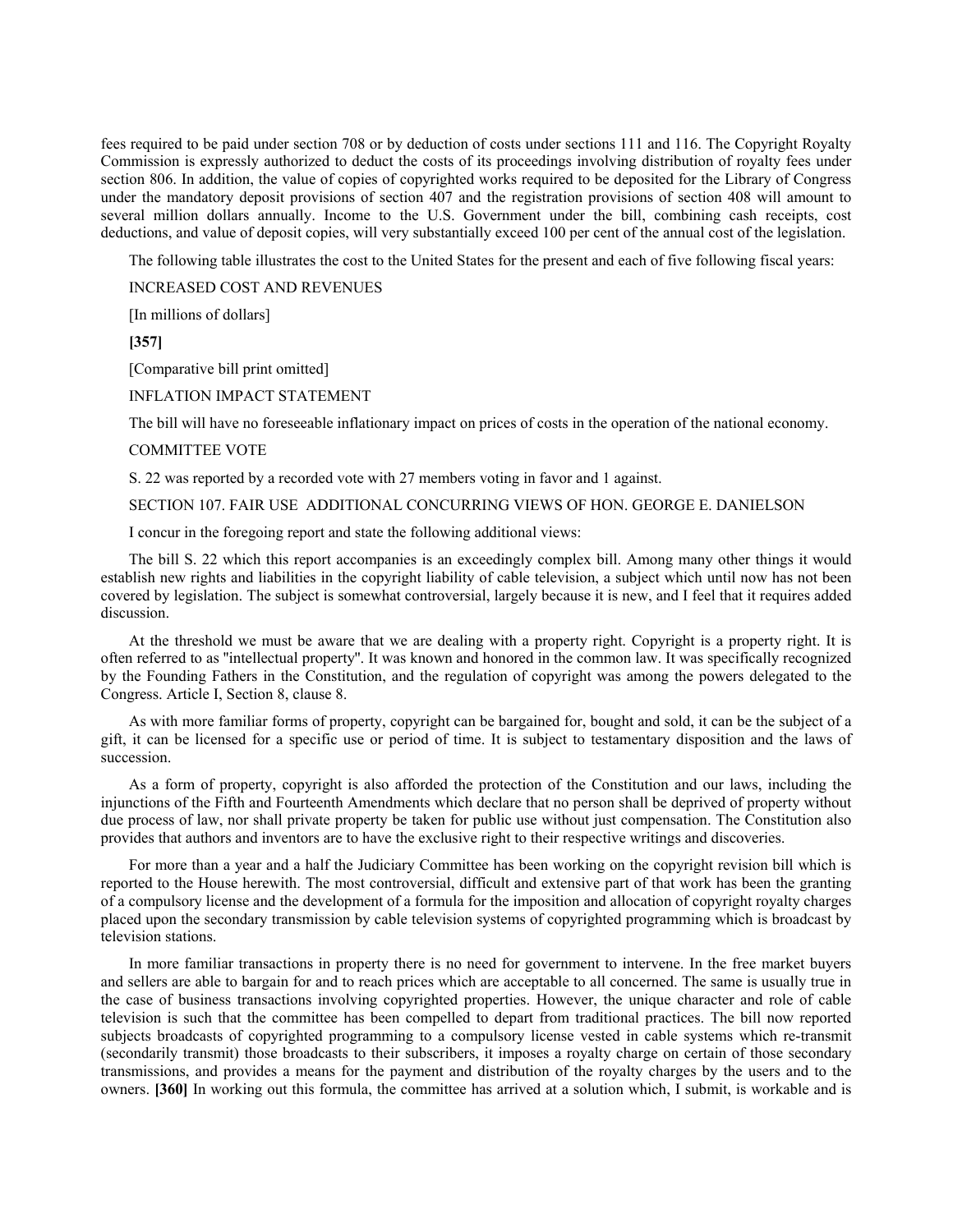fair and equitable to both the owners and the users of copyrighted materials and which also protects and serves the public interest.

Over the years it has been decided, and it is now settled, that it is the ''performance of a copyrighted work which gives rise to the liability to pay a royalty to the owner of the copyright.'' It has also been decided that the broadcast of a work by radio or television constitutes a ''performance'' and invokes copyright liability. The vastness and anonymity of the audience, the uncontrollable public access to programming once broadcast, the inability to identify and to impose a direct charge upon the viewers, our public policy that ''the airwaves belong to the public'', all of these gave rise to complex royalty problems arising out of radio and television broadcasts, but most of those problems have been resolved. The advent of cable television re-opened and compounded those problems, and added another. What is the nature of the service provided by a cable system? Is it a ''performance'' which invokes copyright liability? Admittedly its role is passive, for it does not control the original broadcast. It is argued that cable merely intercepts the signal which has already been broadcast and then carries it to the subscriber's television receiver. It is argued that cable is merely an extension of the viewer's antenna. But the copyright owners and the copyright licensees argue that the cable systems are distributing the broadcast signals to a vastly greater audience than the broadcaster could reach and that this constitutes a ''performance'' and should invoke a copyright liability.

Being compelled to work with the existing copyright law, which was enacted in 1909, before radio and television, let alone cable, the Supreme Court has had a difficult time deciding the cases and controversies involving copyright which have heretofore arisen between copyright owners, broadcasters and cable television systems. In the Fortnightly and Teleprompter cases cited in the body of this report, the Supreme Court held that the role played by cable was not that of a performer but, rather, the passive role of the viewer and as an extension of the viewer's antenna and that since this did not constitute a ''performance'' copyright liability was not invoked. In my opinion those were correct decisions under the facts of those cases. If the cable system does no more than intercept a broadcast signal and deliver it to the subscriber's television receiver, within the broadcasting station's local market area, then the cable system is only an extension of the viewer's antenna, should not be considered as a ''performer'' of the copyrighted material and no liability to pay a royalty should attach. Under such circumstances the copyright owner has been able to bargain for a royalty payment with the knowledge that the performance may be viewed and heard by all persons within the local market area. Also, the broadcast station which purchases the right to use the copyrighted material is in an excellent position to estimate the number of viewers/listeners who will witness the performance and is able to bargain for the mix of royalties which he pays and advertising rates which he charges which will meet his commercial needs.

Today cable is able to do more, and often does more, than merely to intercept a signal and deliver it to the subscriber's receiving set located within the local market area of the primary transmitter. With advances in the state of the art, cable systems are now able to transmit **[361]** signals by cable, microwave and satellite, almost without limit as to distance. They are governed, as they should be, by the Federal Communications Commission and other regulatory and franchising agencies but are restricted very little by technological limitations. Cable now can, and does, transmit signals far beyond the local market area. In the bill we refer to these as ''distant signals''. Admittedly they serve the public interest.

The copyright laws should not limit the extent to which cable serves the public interest. Although the Founding Fathers could not contemplate the size of the geographical distribution of the audience which can be reached by cable they certainly did not contemplate an arbitrary limitation on either of those factors. And it should be remembered that they delegated to the Congress the power to regulate copyright in order ''to promote the progress of science and the useful arts''.

Cable has a yet unrealized capability to broaden our horizons and to bring education, information and entertainment to people everywhere. Surely this is in the public interest and for the public benefit. The copyright laws should not be used to restrict or impair that flow of knowledge. To the extent that regulation is necessary it can be accomplished through the FCC and through state and local utility commissions and similar bodies. Such regulation is not the proper role of the copyright laws.

Remembering that copyright is a property right we must also remember that the owner cannot be deprived of his property without due process of law nor can it be taken for public use without just compensation. This is where the most difficult problems arose in working out the copyright bill. We wished to permit and encourage the broader dissemination of communications through cable while being fair and equitable to the owners and users of copyrighted materials and at the same time protecting the public interest. The committee process is now complete and the committee has presented a bill which gives cable a compulsory license to intercept and re-transmit (secondarily transmit) television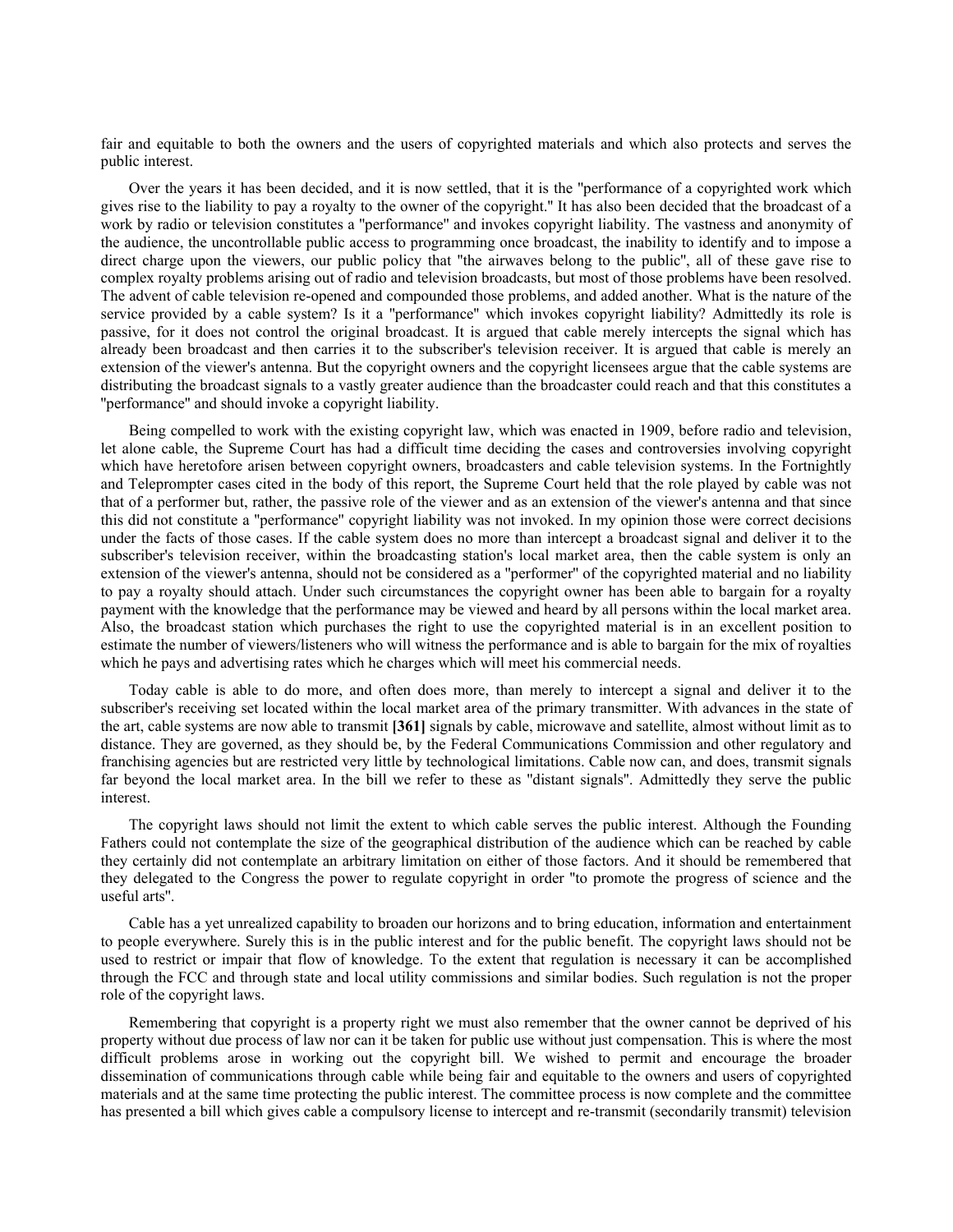and radio broadcasts. It recognizes the passive, ''antenna'', role of cable in secondary transmissions within the local market area, and imposes no liability to pay copyright royalties for those ''local'' transmissions. The bill, however, recognizes that when cable secondarily transmits signals to a place beyond the local market area, then it is doing something extra, it is adding something which would not exist but for the role of the cable system. This something extra, which is distant signal transmitting, impinges upon the property rights of the copyright owner who is thereby, to some extent, deprived of his property and denied the exclusive right to his property which is guaranteed by the Constitution and our laws and he is entitled to just compensation. This ''something extra'' could be considered as a ''performance'', or as an alternative to a performance.

The bill which we report therefore imposes a schedule of royalty charges upon the secondary transmission of distant signals. The charges which are imposed, and the manner of their imposition, is set forth in detail in the body of the committee report; so is the method by which they are to be distributed to the copyright owners. Provision is made for future adjustments to the royalty schedules because the setting of royalties is unduly burdensome for a legislative body and should not be one of the problems of the Congress. **[362]** It may seem that a compulsory license is a drastic invasion of the rights of private property. Yet, when we remember that a cable system is passive in its program selection and must intercept and distribute whatever the primary transmitter transmits then we must recognize that it is impossible and impractical for the cable system to negotiate for a license with the copyright owner in advance of transmitting the programming. At the same time item by item negotiating between users and owners of copyright prior to each performance would be so burdensome as to destroy this valuable means of communication and would also effectively deny a valuable market to the copyright owners. Those facts have long since been recognized by copyright owners and the broadcast and entertainment industries which use such organizations as ASCAP and BMI as mediums through which they adjust their copyright liabilities and benefits.

I submit that the royalty fee schedule which the committee has agreed upon is fair and equitable to all concerned. There are those who disagree and feel that so-called "rural" cable systems are called upon to pay higher fees than "urban" cable systems.

It has been asserted that cable systems in non-metropolitan areas bear the burden of royalty payments while urban systems will pay minimal fees. I respectfully disagree with this point of view.

Under the fee schedule proposed in this bill all systems with up to \$160,000 in revenue semi-annually (\$320,000 annually) will pay under a sliding scale based on revenue, not on the number of distant signals carried. This small system adjustment was enacted specifically to avoid excessive impact on small, rural systems. These systems, because they are located in areas without adequate local service, import a large number of distant signals. Payment based solely on the number of distant signals would be onerous. Thus, the ''adjustment''.

Under the formula in this bill, systems with revenue over \$ 320,000 per year will pay royalties based on the number and type of distant signals. Distant independent stations count as one full distant signal while distant network stations count as one-fourth of one distant signal. Among other reasons, this significantly lower cost for network stations was instituted to avoid undue burden on those larger rural systems carrying a great many distant networks. Due to the relative scarcity of independent stations, carriage of networks by rural systems usually greatly overshadows the carriage of independents.

Under current FCC regulations, urban cable systems are authorized to import a maximum of three distant independent signals. Some cable operators have argued that this limitation effectively diminishes the copyright burden on major market systems. It is vitally important to note that payment is based on both number and type of signal. Because independent signals each count as one full distant signal, an urban system will pay for three full distant signals. Rural systems will generally carry network stations, being able to carry 12 distant network signals (an unrealistic and unlikely situation) before bearing the same liability as an urban system.

It has been suggested that all signals imported from markets less than 150 miles distant should be considered local for purposes of fee determination. This change in definition would affect only those systems with annual revenue over \$ 160,000 semi-annually (\$ 320,000 annual revenue) and therefore paying on the basis of distant signal carriage **[363]** rather than the amount of revenue. The 150 mile local definition would cause several problems:

One hundred and fifty miles is considerably beyond any currently accepted or established market definition. For example, under this definition Washington, D.C., signals would be ''local'' (and therefore not liable for copyright) through most of southeastern Pennsylvania. Likewise, New York City would be considered local throughout much of that state.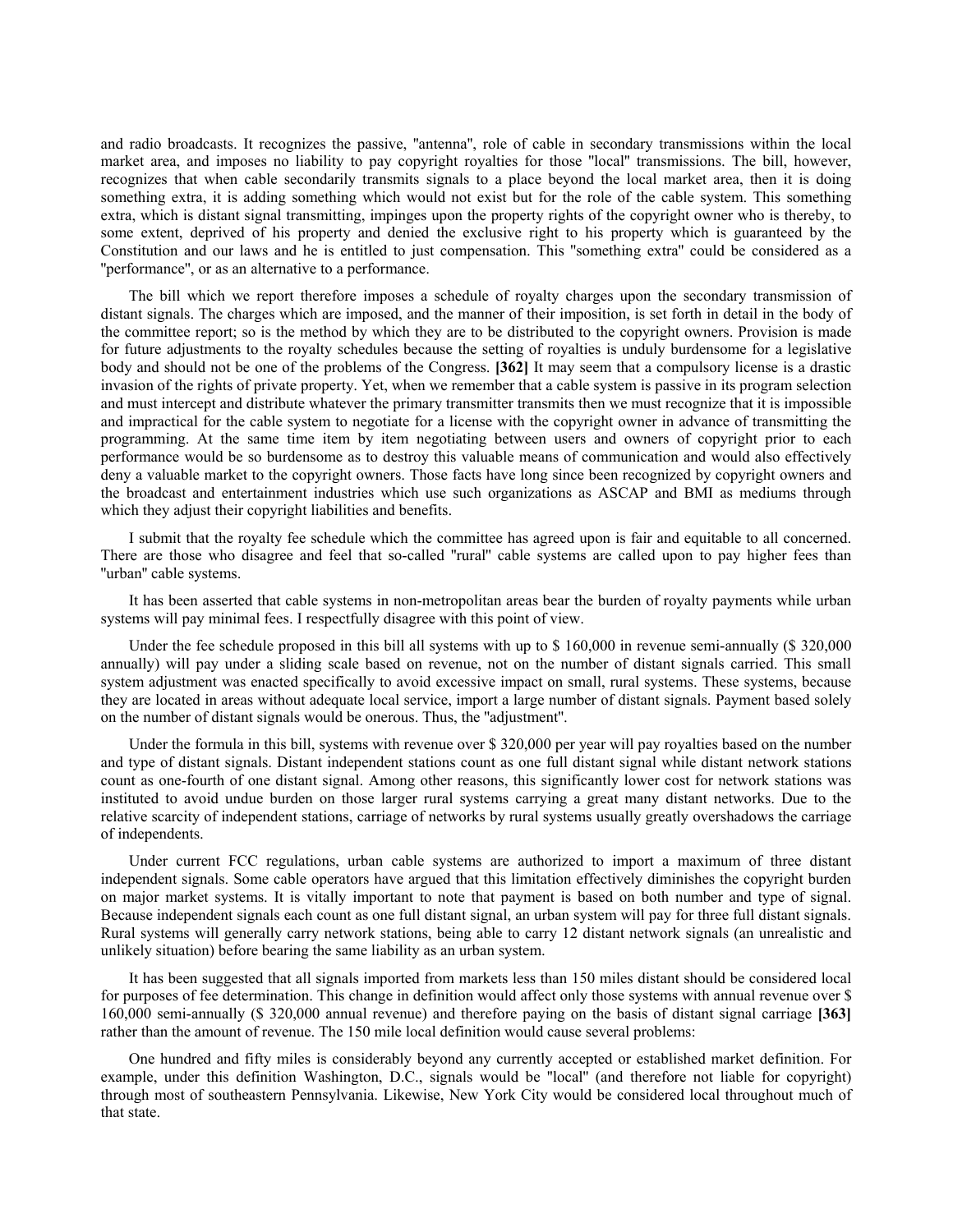Cable systems which are not located within 150 miles of an urban area (systems in many parts of the country) would bear an undue burden For example, the majority of systems in Pennsylvania are located so that they are within 150 miles of either Philadelphia, New York, Washington, D.C., Baltimore or Pittsburgh. In other areas of the country, without such a proliferation of urban centers, signals are simply not available within 150 miles.

By decreasing (for many systems) the number of signals considered distant and thus liable for copyright, the total amount of dollars paid into the copyright royalty ''pot'' would be greatly decreased. In order to keep the ''pot'' at the proposed \$ 8.5 million, the payment burden would have to be shifted to those systems not fortunate enough to be located within 150 miles of the primary transmitter. In such cases systems located beyond 150 miles would incur a larger copyright burden.

The same arguments which apply to the suggestion that 150 miles be considered the cut off point between distant and local signals also apply to the suggestion that distant signals be considered as those which cannot be received ''off the air.'' To include as ''local signals'' those receivable off the air by direct interception of a free space radio wave would permit signals received from over 100 miles distance using a 1000 foot antenna to be considered ''local signals'' even though such places are clearly beyond the local market area of the primary transmitter.

The distinction between local and distant signals as used in the Committee bill draws heavily on the FCC's experience in defining what should be considered local signals.

Local signals are signals received within the geographical market area to which a broadcaster directs his programming and which serves as the basis for his advertising revenues. When a copyright owner sells his work to a given broadcaster, he must assume that the work will be viewed within that broadcaster's local market area and the royalty which he charges will be based upon that assumption. However, neither he nor the broadcaster can control the retransmission of his work by a cable system to a distance area which would ordinarily constitute a separate market for his work. For this reason, the Committee has provided compensation to the copyright owner for signals retransmitted (secondarily transmitted) beyond the local market area.

To define the term ''local signals'' by accepting either the 150 mile proposal or the concept that any signal which can be received off the air by an antenna mounted atop a high tower would be purely arbitrary. It would be inconsistent with commercial practice in the broadcast and advertising industries. It would deny fair compensation to copyright owners, and would place an unfair financial burden on cable systems located distant from urban areas. For this reason, the Com-**[364]**mittee has provided compensation to the copyright owner for signals retransmitted (secondary transmission) beyond the local market area.

This bill goes a long way toward completing the revision of the copyright laws, but some work remains to be done. In particular, the Committee should go forward to complete its study and possibly to report legislation on the subject of performers' rights. Also, the new but imminent problems which will inevitably stem from the secondary transmission of electronic communications across national boundaries by cable, microwave and satellite must be anticipated and provided for in the very near future, --they are nearly upon us. The subject of design patents received some consideration during the hearings but was eliminated from the final bill since there was not sufficient time to review the subject fully. In addition, design patent would probably be more suited for inclusion in other legislation rather than in a copyright revision bill.

### GEORGE E. DANIELSON.

**[365]**

 VIEWS OF HON. JOSHUA EILBERG IN DISSENT TO COPYRIGHT LEGISLATION, SENATE 22, REPORTED FROM HOUSE JUDICIARY COMMITTEE, AUGUST 27, 1976

## **INTRODUCTION**

Recognizing the complexity of the subject of copyright revision and the long and careful labor of the Subcommittee on Courts, Civil Liberties and the Administration of Justice and its Chairman, Robert Kastenmeier of Wisconsin, I respectfully feel constrained, notwithstanding, to register my dissent to the provisions of Senate 22 governing cable television copyright royalty payments.

The Committee bill, Senate 22, in the nature of a substitute, acts to approve major changes in the Nations's 67 yearold copyright law, which originated in 1909 prior to the development of radio, television, and cable television. The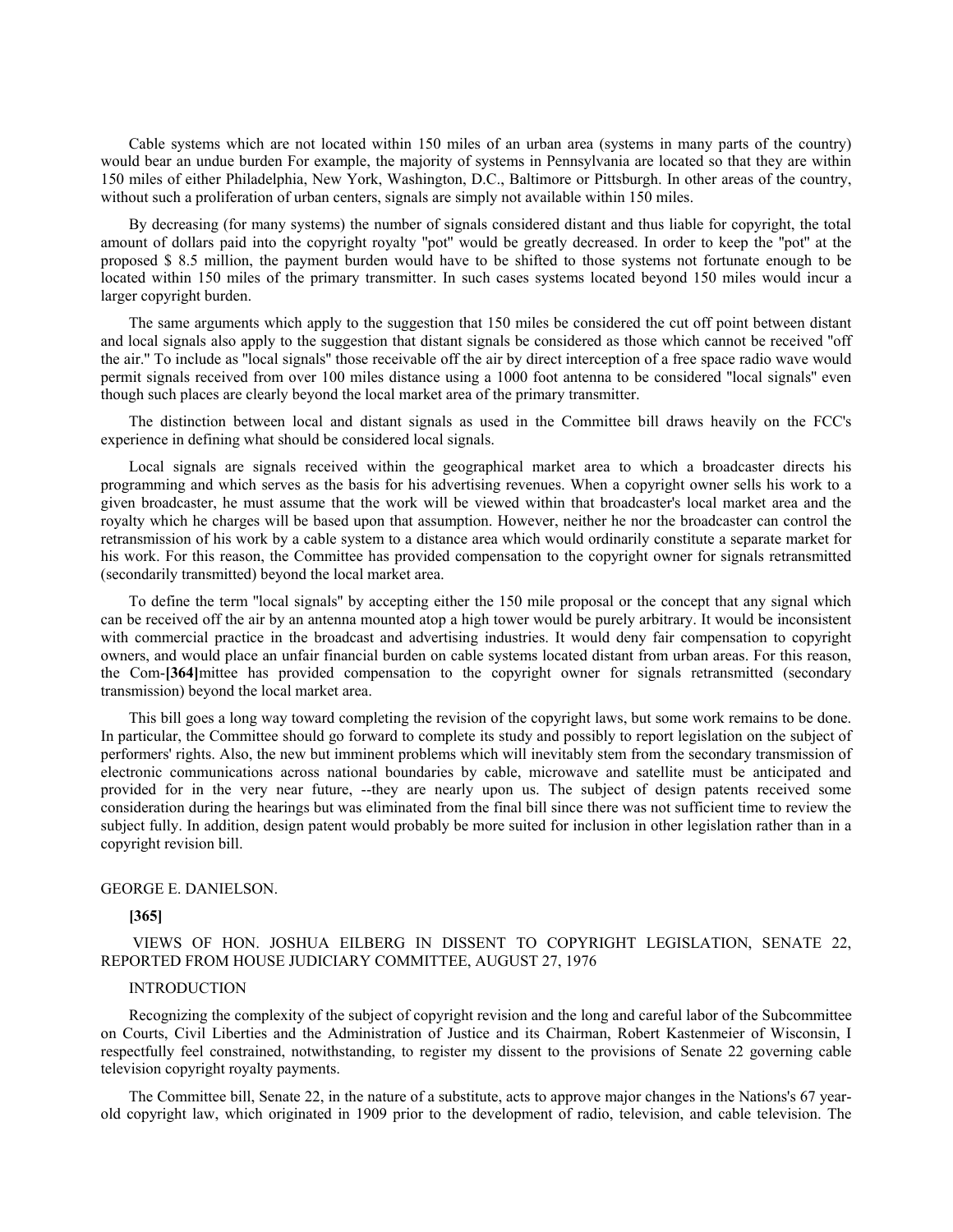Senate already has passed its version of this copyright revision legislation which now has been pending before the Congress for more than a decade.

My vote was the only dissenting voice in the full House Judiciary Committee's 27-1 vote because of my opposition to the bill's cable television provisions.

Sections 111, 501, and 801 of S. 22, in the nature of a substitute, have as their purpose:

(1) The imposition of a copyright royalty fee on the cable antenna function;

(2) Authorizing a Copyright Royalty Commission to make adjustments in the rates (percentages) provided in Section 111  $(d)(2)(B)$  to reflect monetary inflation or deflation or changes in the average rates charged subscribers to maintain the real constant dollar level of the fee per subscriber; and

(3) Treating a television station as a beneficial owner, if an infringement of a work he is licensed to transmit occurs in his local service area, giving standing to sue to a primary transmitter (any broadcast station) whose transmission is altered and giving *any* broadcast station (AM, FM, TV) within whose local service area the secondary transmission occurs standing to sue.

**I**

I cannot concur in the cable television provisions of this bill which are discriminatory against the non-metropolitan areas with fewer television stations and in favor of the large metropolitan areas which have the benefit of the diversity of network and independent television stations and programs.

I see no excuse with today's technology to impose higher copyright fees on communities because of the accident of their location and the difficulties of securing satisfactory television reception from existing television stations, nor can I concur in a bill which discriminates **[366]** among the public solely on the basis of the kind of television reception device used (a master antenna of a CATV system or a conventional rooftop individual antenna).

The basic concept of this proposed legislation is to impose copyright liability only for the privilege of receiving and for the reception of ''distant'' signals. This concept implements the fundamental proposition that no copyright liability should attach for the reception and secondary transmission of ''local'' signals. Accordingly, every cable television system would pay a percentage of its gross revenue from basic cable television services as a copyright fee.

However, as most Members will agree, once the payment for the privilege of receiving ''distant'' signals is accepted by cable television, the issue becomes then which signals are distant and what will be paid by a cable television system receiving and re-transmitting those signals to its subscribers.

''Local'' signals, under the Federal Communications Commission's Rules, have four different meanings depending on the size of the television market or local of the CATV system outside all television markets. These various definitions have no relationship to actual reception of signals directly off-the-air.

It is also worthy of note that the definitions of stations which are entitled to have their signals transmitted have been changed by the Federal Communications Commission from time to time and will almost certainly be changed again; whereas the Commission's definition as of April 15, 1976 governs under the bill.

Further, it is well established that in many areas of the country many more television signals are available directly off-the-air than the ''local'' signals as defined by the FCC rules. Thus, it is clear that the Commission's Rules on ''local'', or ''must carry,'' signals are not based on signals that can be received directly off-the-air but rather are designed for communications policy and other administrative goals.

These goals concern such matters as the exclusivity or nonduplication of signals in accordance with priorities assigned according to signal strength. The adoption in this bill of the FCC definition in defining ''local service area of a primary transmitter'' is arbitrary; it does not take into account what signals actually may be received directly off-the-air; and consequently ought not to be incorporated in this legislation.

The conversion of the FCC Rules permitting television stations to insist on carriage into a definition of a local service area of a primary transmitter will result in signals receivable off-the-air being arbitrarily treated as distant signals, with copyright liability contrary to the stated concept of the bill.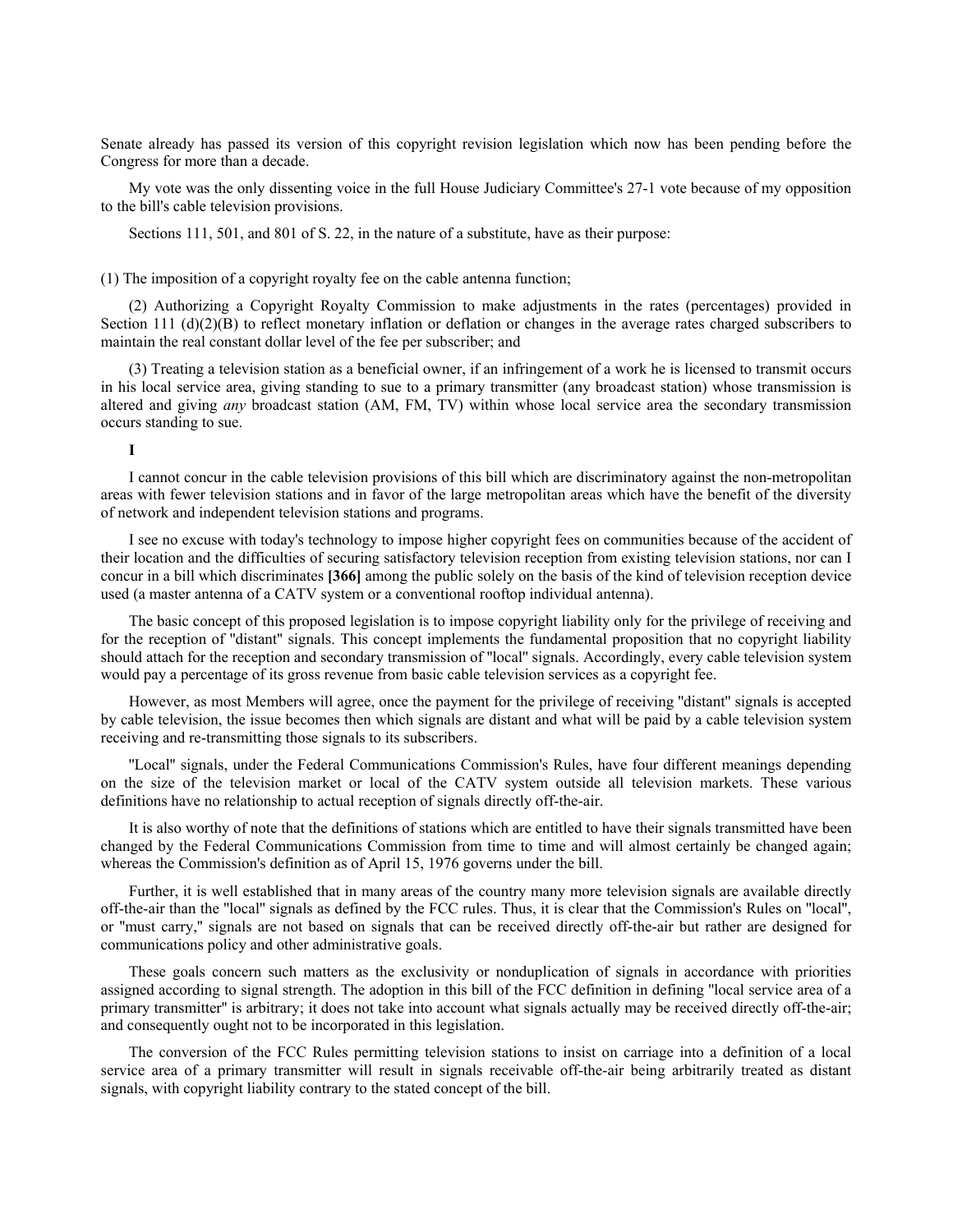Further, the greatest impact for copyright payment would seem to fall on the very systems which were developed to provide satisfactory television reception service. They will pay three to four times the.00675 charge and as high as 3 percent for so-called distant signals which are locally available and received directly off-the-air.

In my judgment, this bill should more realistically define a local and distant signal solely on the basis of whether it may be received directly off-the-air. Definitions and language similar to that used in treating the foreign broadcast stations in Section 111(c)(4) in terms of a distance limitation of 150 miles or of the ''direct interception of a free **[367]**  space radio wave emitted'' appear appropriate for the definition of a local signal.

Cable television and related technology can provide the means for equalizing the television reception opportunity for all viewers. This capability corrects the limitation of the electronic spectrum to provide a minimum choice of signals for all citizens on an equal basis by whatever means reception is secured. Copyright owners have greatly increased their earnings, because of wide dissemination made possible by television, and pay nothing for the benefits conferred upon them by the use of the public's air waves. It is, therefore, appropriate for copyright owners equally to consider the interests of the television viewing public as consumers in return.

To illustrate the scope of the differences in reception opportunity, some areas of the country today have as many as fourteen different television signals available while some areas have one receivable signal and a small area has none at all.

Since modern technology can provide it, the Congress should, as a part of the copyright royalty fee assessed for the privilege of retransmitting distant signals, include a minimum complement of signals for which the.00675 fee required is paid. Such a complement might include the three national networks, three independent, and one educational station at a minimum, however received.

A provision of this nature would avoid the current problem under this bill of the creation of second class television citizens because of copyright. Of course, this does not in any way impede the Federal Communications Commission, under present law, from granting or withholding authority for cable television systems to carry television broadcast signals. Such a provision would merely establish the price and leave the communications regulatory aspects for resolution by the appropriate committees of Congress and the Commission.

## **II**

The use of a percentage of gross as the basis for cable television copyright payment rather than of a fixed sum, as was originally done for coin-operated phonorecords, was to provide a flexible return to the copyright owner tied to inflation, deflation or increased revenue of the cable television system from expanded service or increased subscriber rates.

As a result there is no need to give the Copyright Royalty Commission any jurisdiction to alter the rates (percentage) of cable television systems. If inflation occurs, the copyright owner's revenues will increase, just as they will decrease if basic subscriber revenues decline.

Using a percentage of basic subscriber revenues as the criteria of payment insures an equitable result. Likewise, if subscriber rates in crease, the copyright owner's revenues increase. Consequently, there is no reason or justification for the expense of proceedings before the Copyright Royalty Commission for adjusting cable television percentage rates.

Moreover, under the provisions of Section 801, the cable television subscriber is required to guarantee the copyright owner (via the cable television system and the Copyright Royalty Commission) protection against inflation or deflation based on today's inflated dollar or on any **[368]** increase in subscriber rates-- which have trailed behind the inflation of the past few years, particularly in Pennsylvania. Further, the Commission also is given authority to maintain the real constant dollar level of the royalty fee per subscriber.

This potentially is a most unfair situation and one which will act to require the public to protect and to subsidize the copyright owner to its own detriment.

In my judgment, Section 801(b)(2)(A) should be deleted from the bill. The Copyright Royalty Commission then should be confined to its proper and appropriate purpose, as set forth in this otherwise valuable, much-needed copyright revision legislation.

## JOSHUA EILBERG.